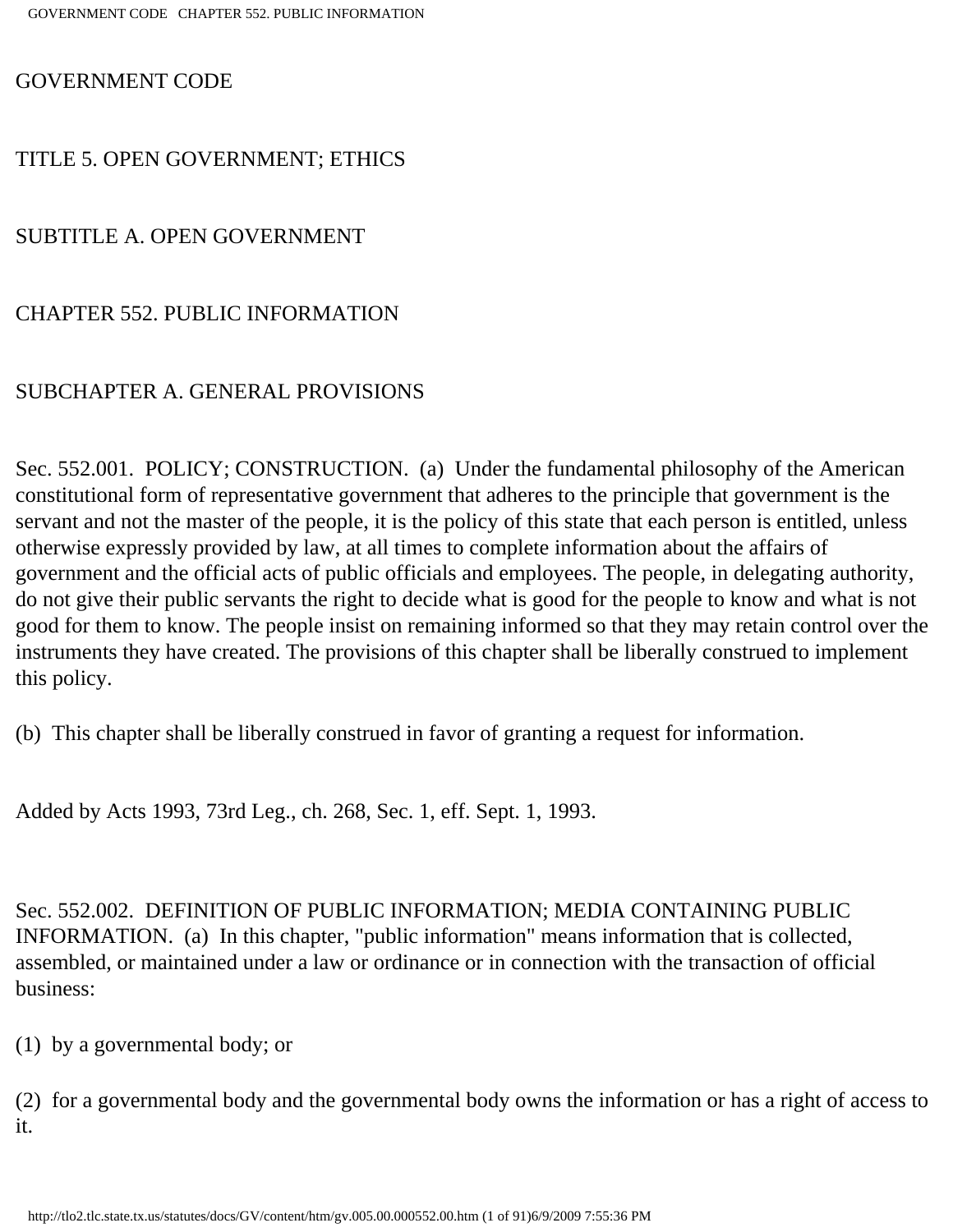- (b) The media on which public information is recorded include:
- (1) paper;
- (2) film;
- (3) a magnetic, optical, or solid state device that can store an electronic signal;
- (4) tape;
- (5) Mylar;
- (6) linen;
- (7) silk; and
- (8) vellum.

(c) The general forms in which the media containing public information exist include a book, paper, letter, document, printout, photograph, film, tape, microfiche, microfilm, photostat, sound recording, map, and drawing and a voice, data, or video representation held in computer memory.

Added by Acts 1993, 73rd Leg., ch. 268, Sec. 1, eff. Sept. 1, 1993. Amended by Acts 1995, 74th Leg., ch. 1035, Sec. 2, eff. Sept. 1, 1995.

Sec. 552.003. DEFINITIONS. In this chapter:

- (1) "Governmental body":
- (A) means:

(i) a board, commission, department, committee, institution, agency, or office that is within or is created by the executive or legislative branch of state government and that is directed by one or more elected or appointed members;

(ii) a county commissioners court in the state;

(iii) a municipal governing body in the state;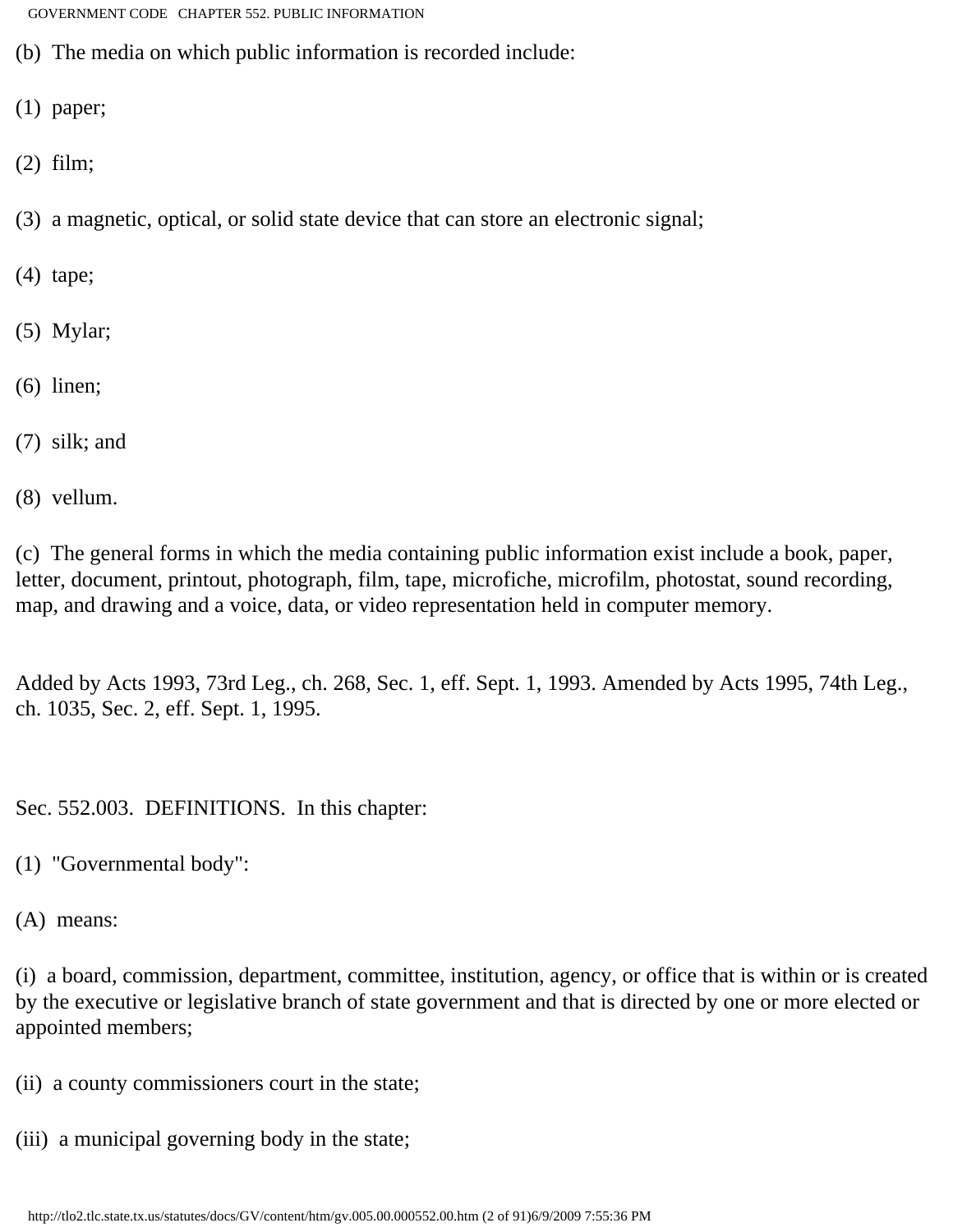(iv) a deliberative body that has rulemaking or quasi-judicial power and that is classified as a department, agency, or political subdivision of a county or municipality;

(v) a school district board of trustees;

(vi) a county board of school trustees;

(vii) a county board of education;

(viii) the governing board of a special district;

(ix) the governing body of a nonprofit corporation organized under Chapter 67, Water Code, that provides a water supply or wastewater service, or both, and is exempt from ad valorem taxation under Section 11.30, Tax Code;

(x) a local workforce development board created under Section 2308.253;

(xi) a nonprofit corporation that is eligible to receive funds under the federal community services block grant program and that is authorized by this state to serve a geographic area of the state; and

(xii) the part, section, or portion of an organization, corporation, commission, committee, institution, or agency that spends or that is supported in whole or in part by public funds; and

(B) does not include the judiciary.

(2) "Manipulation" means the process of modifying, reordering, or decoding of information with human intervention.

(3) "Processing" means the execution of a sequence of coded instructions by a computer producing a result.

(4) "Programming" means the process of producing a sequence of coded instructions that can be executed by a computer.

(5) "Public funds" means funds of the state or of a governmental subdivision of the state.

(6) "Requestor" means a person who submits a request to a governmental body for inspection or copies of public information.

Added by Acts 1993, 73rd Leg., ch. 268, Sec. 1, eff. Sept. 1, 1993. Amended by Acts 1995, 74th Leg.,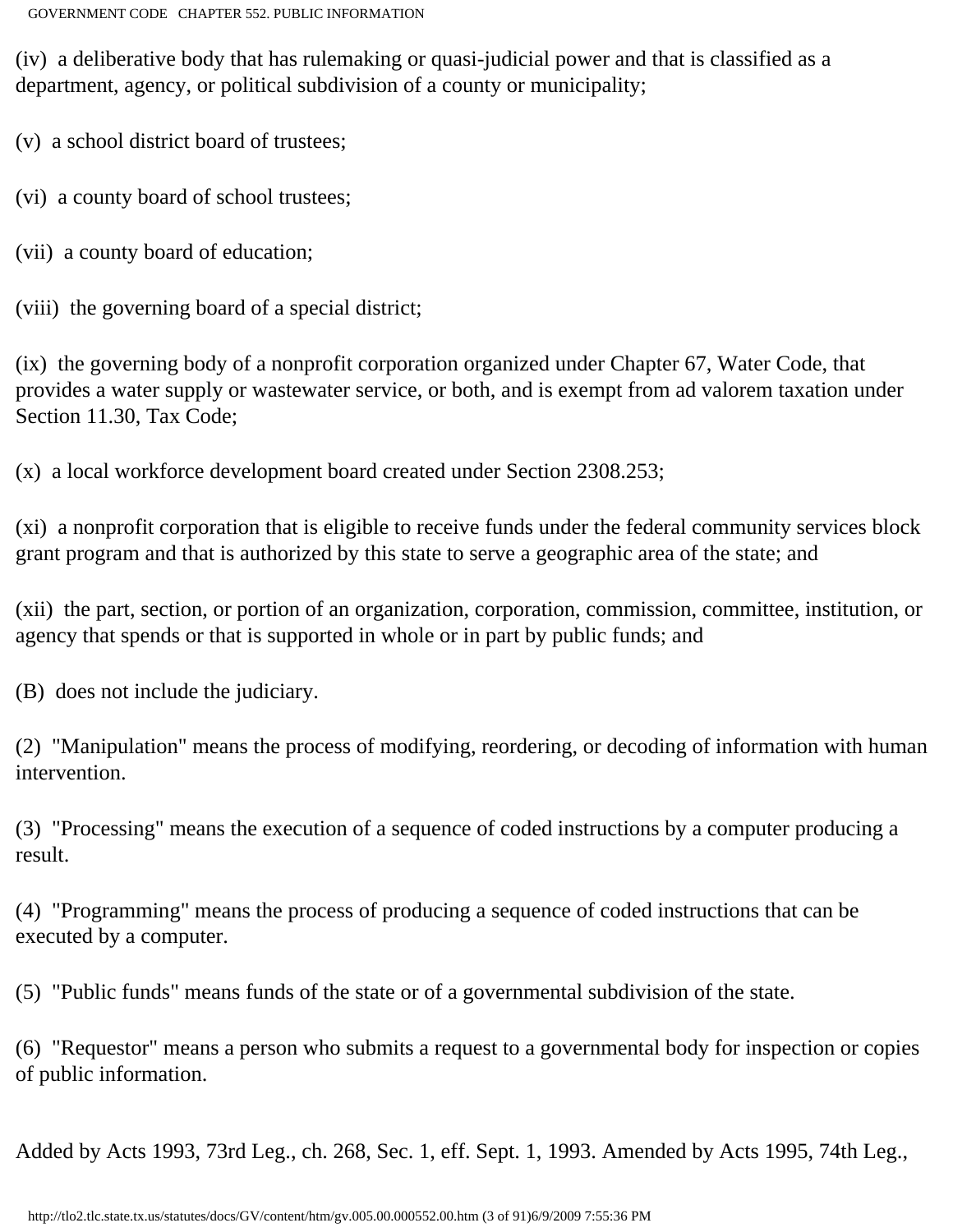ch. 1035, Sec. 2, eff. Sept. 1, 1995; Acts 1999, 76th Leg., ch. 62, Sec. 18.24, eff. Sept. 1, 1999; Acts 2001, 77th Leg., ch. 633, Sec. 2, eff. Sept. 1, 2001; Acts 2001, 77th Leg., ch. 1004, Sec. 2, eff. Sept. 1, 2001; Acts 2003, 78th Leg., ch. 1276, Sec. 9.014, eff. Sept. 1, 2003.

Sec. 552.0035. ACCESS TO INFORMATION OF JUDICIARY. (a) Access to information collected, assembled, or maintained by or for the judiciary is governed by rules adopted by the Supreme Court of Texas or by other applicable laws and rules.

(b) This section does not address whether information is considered to be information collected, assembled, or maintained by or for the judiciary.

Added by Acts 1999, 76th Leg., ch. 1319, Sec. 1, eff. Sept. 1, 1999.

Sec. 552.0036. CERTAIN PROPERTY OWNERS' ASSOCIATIONS SUBJECT TO LAW. A property owners' association is subject to this chapter in the same manner as a governmental body:

(1) if:

(A) membership in the property owners' association is mandatory for owners or for a defined class of owners of private real property in a defined geographic area in a county with a population of 2.8 million or more or in a county adjacent to a county with a population of 2.8 million or more;

(B) the property owners' association has the power to make mandatory special assessments for capital improvements or mandatory regular assessments; and

(C) the amount of the mandatory special or regular assessments is or has ever been based in whole or in part on the value at which the state or a local governmental body assesses the property for purposes of ad valorem taxation under Section 20, Article VIII, Texas Constitution; or

(2) if the property owners' association:

(A) provides maintenance, preservation, and architectural control of residential and commercial property within a defined geographic area in a county with a population of 2.8 million or more or in a county adjacent to a county with a population of 2.8 million or more; and

(B) is a corporation that: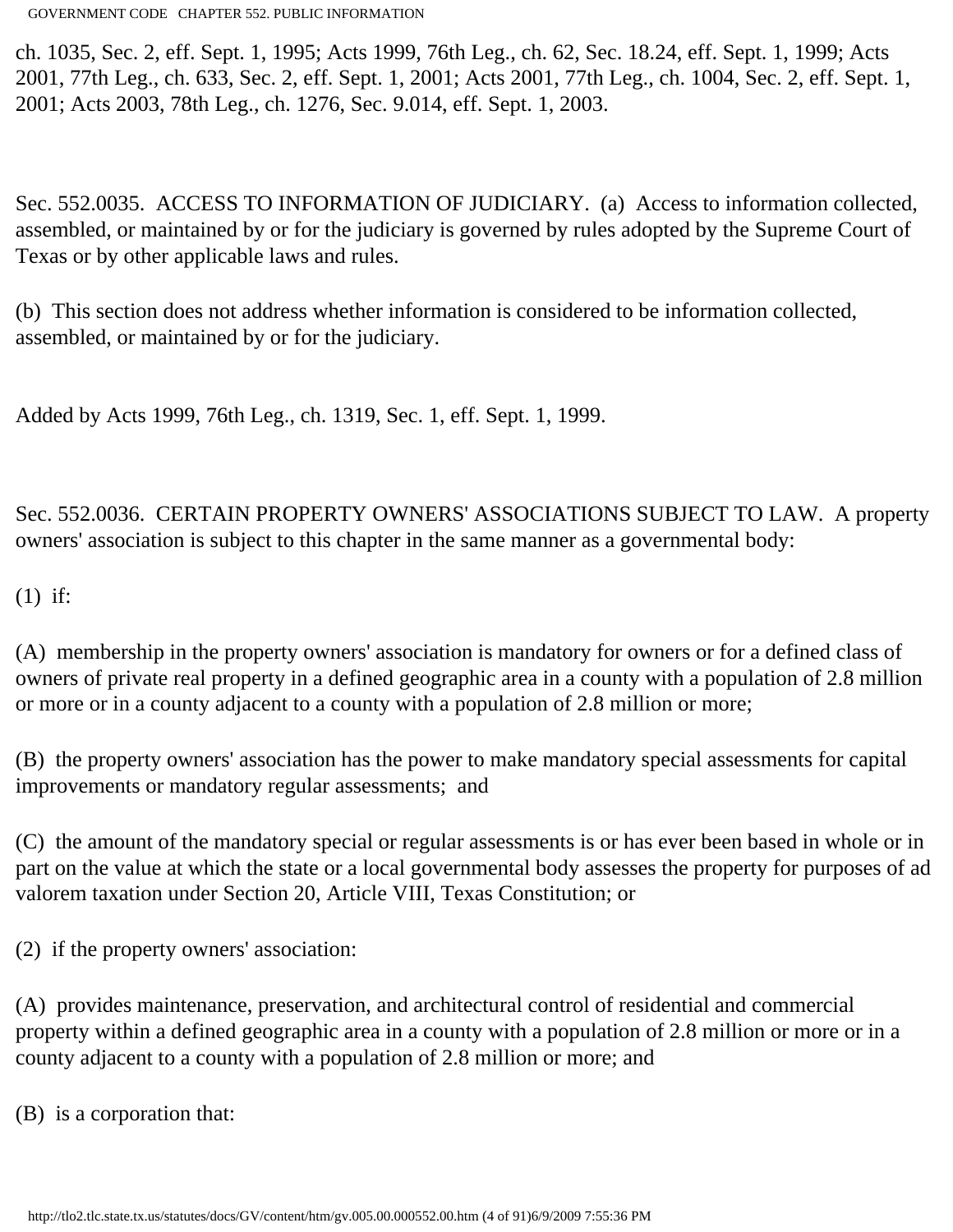(i) is governed by a board of trustees who may employ a general manager to execute the association's bylaws and administer the business of the corporation;

(ii) does not require membership in the corporation by the owners of the property within the defined area; and

(iii) was incorporated before January 1, 2006.

Added by Acts 1999, 76th Leg., ch. 1084, Sec. 2, eff. Sept. 1, 1999. Renumbered from Sec. 552.0035 by Acts 2001, 77th Leg., ch. 1420, Sec. 21.001(51), eff. Sept. 1, 2001.

Amended by:

Acts 2007, 80th Leg., R.S., Ch. [1367](http://www.legis.state.tx.us/tlodocs/80R/billtext/html/HB03674F.HTM), Sec. 2, eff. September 1, 2007.

Sec. 552.0037. CERTAIN ENTITIES AUTHORIZED TO TAKE PROPERTY THROUGH EMINENT DOMAIN. Notwithstanding any other law, information collected, assembled, or maintained by an entity that is not a governmental body but is authorized by law to take private property through the use of eminent domain is subject to this chapter in the same manner as information collected, assembled, or maintained by a governmental body, but only if the information is related to the taking of private property by the entity through the use of eminent domain.

Added by Acts 2005, 79th Leg., 2nd C.S., Ch. [1](http://www.legis.state.tx.us/tlodocs/792/billtext/html/SB00007F.HTM), Sec. 2, eff. November 18, 2005.

Sec. 552.004. PRESERVATION OF INFORMATION. A governmental body or, for information of an elective county office, the elected county officer, may determine a time for which information that is not currently in use will be preserved, subject to any applicable rule or law governing the destruction and other disposition of state and local government records or public information.

Added by Acts 1993, 73rd Leg., ch. 268, Sec. 1, eff. Sept. 1, 1993. Amended by Acts 1995, 74th Leg., ch. 1035, Sec. 2, eff. Sept. 1, 1995.

Sec. 552.005. EFFECT OF CHAPTER ON SCOPE OF CIVIL DISCOVERY. (a) This chapter does not affect the scope of civil discovery under the Texas Rules of Civil Procedure.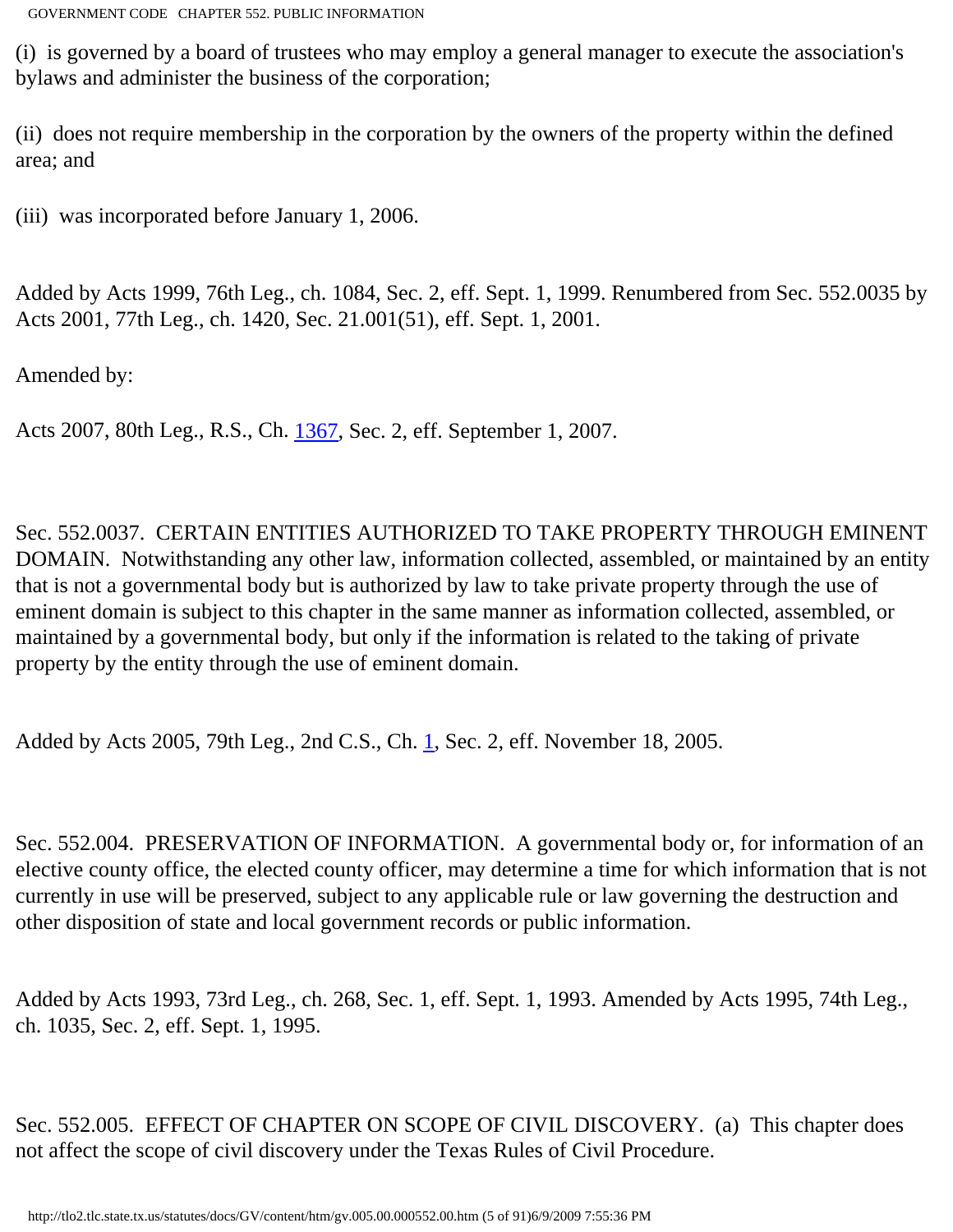(b) Exceptions from disclosure under this chapter do not create new privileges from discovery.

Added by Acts 1993, 73rd Leg., ch. 268, Sec. 1, eff. Sept. 1, 1993.

Sec. 552.0055. SUBPOENA DUCES TECUM OR DISCOVERY REQUEST. A subpoena duces tecum or a request for discovery that is issued in compliance with a statute or a rule of civil or criminal procedure is not considered to be a request for information under this chapter.

Added by Acts 1999, 76th Leg., ch. 1319, Sec. 2, eff. Sept. 1, 1999.

Sec. 552.006. EFFECT OF CHAPTER ON WITHHOLDING PUBLIC INFORMATION. This chapter does not authorize the withholding of public information or limit the availability of public information to the public, except as expressly provided by this chapter.

Added by Acts 1993, 73rd Leg., ch. 268, Sec. 1, eff. Sept. 1, 1993. Amended by Acts 1995, 74th Leg., ch. 1035, Sec. 2, eff. Sept. 1, 1995.

Sec. 552.007. VOLUNTARY DISCLOSURE OF CERTAIN INFORMATION WHEN DISCLOSURE NOT REQUIRED. (a) This chapter does not prohibit a governmental body or its officer for public information from voluntarily making part or all of its information available to the public, unless the disclosure is expressly prohibited by law or the information is confidential under law.

(b) Public information made available under Subsection (a) must be made available to any person.

Added by Acts 1993, 73rd Leg., ch. 268, Sec. 1, eff. Sept. 1, 1993. Amended by Acts 1995, 74th Leg., ch. 1035, Sec. 2, eff. Sept. 1, 1995.

Sec. 552.008. INFORMATION FOR LEGISLATIVE PURPOSES. (a) This chapter does not grant authority to withhold information from individual members, agencies, or committees of the legislature to use for legislative purposes.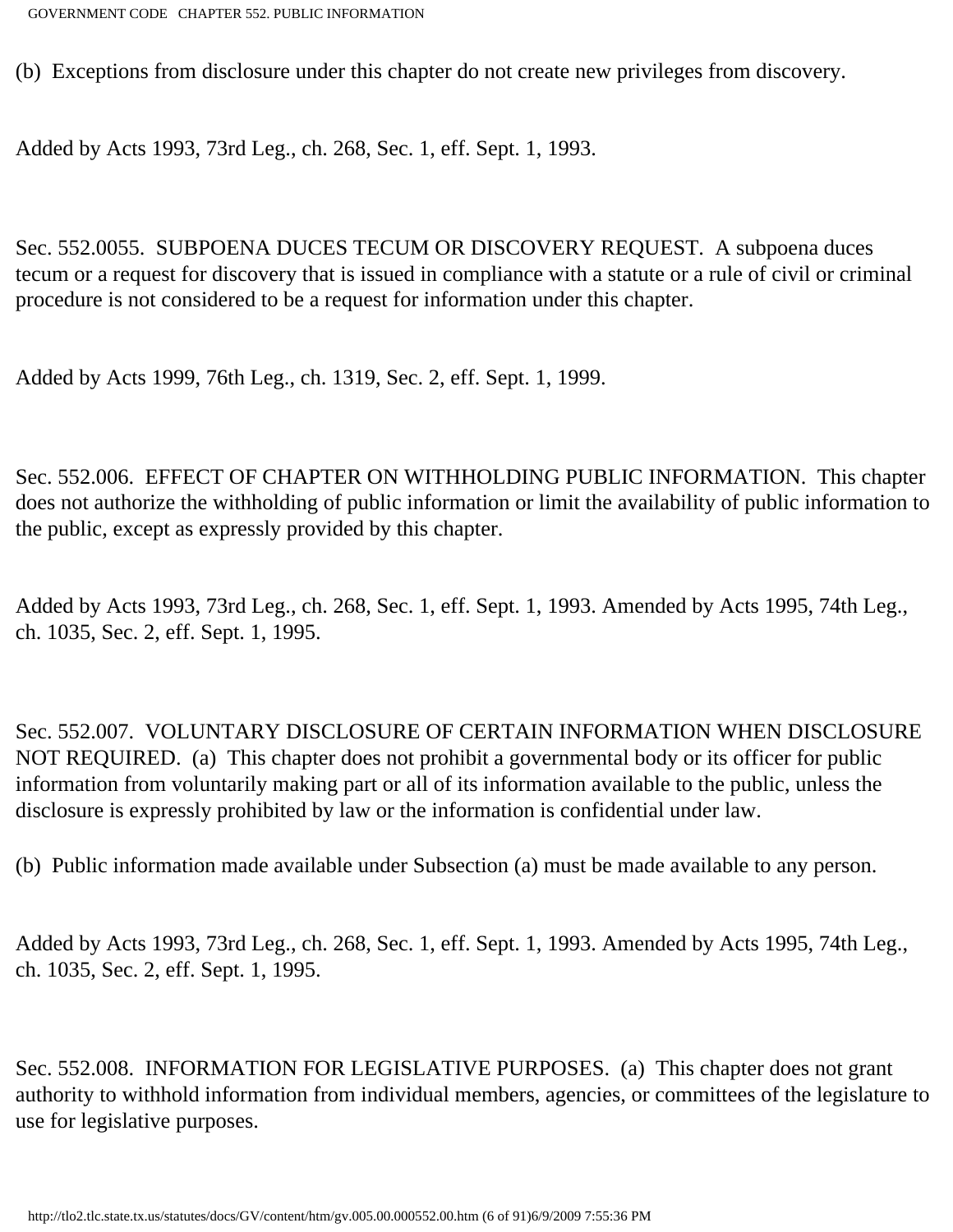(b) A governmental body on request by an individual member, agency, or committee of the legislature shall provide public information, including confidential information, to the requesting member, agency, or committee for inspection or duplication in accordance with this chapter if the requesting member, agency, or committee states that the public information is requested under this chapter for legislative purposes. A governmental body, by providing public information under this section that is confidential or otherwise excepted from required disclosure under law, does not waive or affect the confidentiality of the information for purposes of state or federal law or waive the right to assert exceptions to required disclosure of the information in the future. The governmental body may require the requesting individual member of the legislature, the requesting legislative agency or committee, or the members or employees of the requesting entity who will view or handle information that is received under this section and that is confidential under law to sign a confidentiality agreement that covers the information and requires that:

(1) the information not be disclosed outside the requesting entity, or within the requesting entity for purposes other than the purpose for which it was received;

(2) the information be labeled as confidential;

(3) the information be kept securely; or

(4) the number of copies made of the information or the notes taken from the information that implicate the confidential nature of the information be controlled, with all copies or notes that are not destroyed or returned to the governmental body remaining confidential and subject to the confidentiality agreement.

(c) This section does not affect:

(1) the right of an individual member, agency, or committee of the legislature to obtain information from a governmental body under other law, including under the rules of either house of the legislature;

(2) the procedures under which the information is obtained under other law; or

(3) the use that may be made of the information obtained under other law.

Added by Acts 1993, 73rd Leg., ch. 268, Sec. 1, eff. Sept. 1, 1993. Amended by Acts 1995, 74th Leg., ch. 1035, Sec. 2, eff. Sept. 1, 1995.

Sec. 552.009. OPEN RECORDS STEERING COMMITTEE: ADVICE TO COMMISSION; ELECTRONIC AVAILABILITY OF PUBLIC INFORMATION. (a) The open records steering committee is composed of two representatives of the attorney general's office and: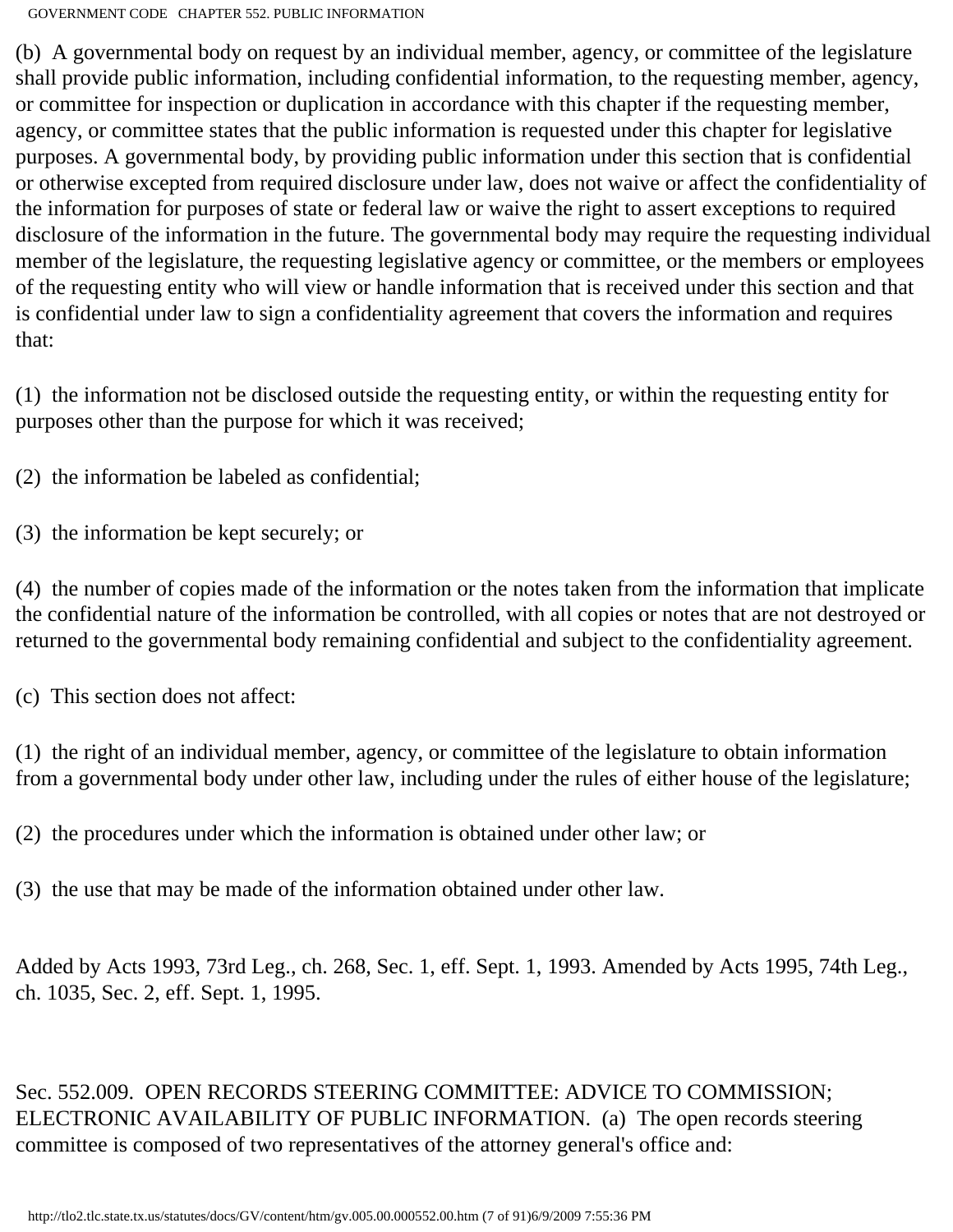- (1) a representative of each of the following, appointed by its governing entity:
- (A) the comptroller's office;
- (B) the Department of Public Safety;
- (C) the Department of Information Resources; and
- (D) the Texas State Library and Archives Commission;
- (2) five public members, appointed by the attorney general; and

(3) a representative of each of the following types of local governments, appointed by the attorney general:

- (A) a municipality;
- (B) a county; and
- (C) a school district.

Text of subsection as amended by Acts 2005, 79th Leg., R.S., Ch. [329,](http://www.legis.state.tx.us/tlodocs/79R/billtext/html/SB00727F.HTM) Sec. 1

(b) The representative of the attorney general designated by the attorney general is the presiding officer of the committee. The committee shall meet as prescribed by committee procedures or at the call of the presiding officer.

Text of subsection as amended by Acts 2005, 79th Leg., R.S., Ch. [716,](http://www.legis.state.tx.us/tlodocs/79R/billtext/html/SB00452F.HTM) Sec. 1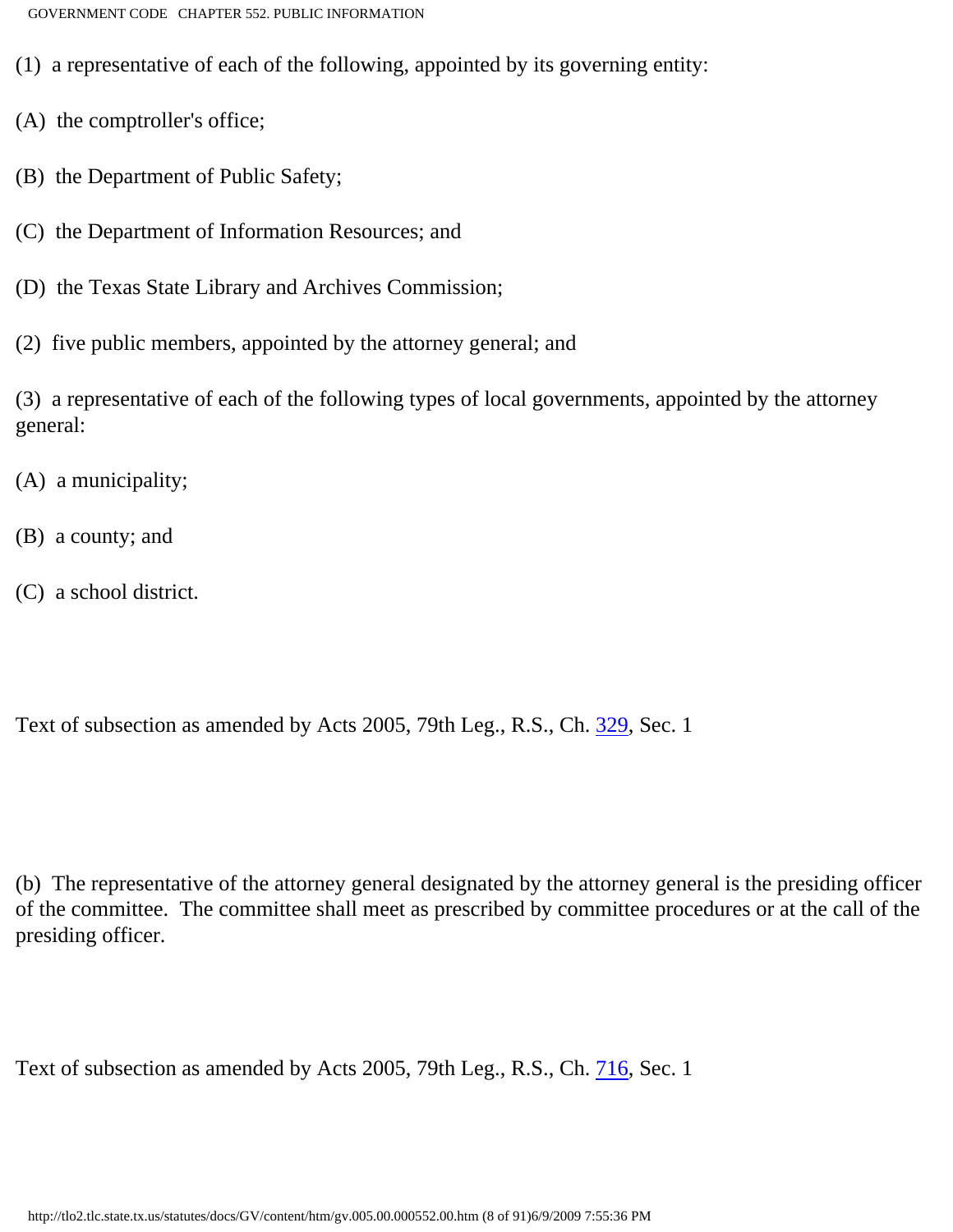(b) The representative of the attorney general is the presiding officer of the committee. The committee shall meet as prescribed by committee procedures or at the call of the presiding officer.

(c) The committee shall advise the attorney general regarding the office of the attorney general's performance of its duties under Sections 552.010, 552.205, 552.262, 552.269, and 552.274.

(d) The members of the committee who represent state governmental bodies and the public members of the committee shall periodically study and determine the types of public information for which it would be useful to the public or cost-effective for the government if the type of information were made available by state governmental bodies by means of the Internet or another electronic format. The committee shall report its findings and recommendations to the governor, the presiding officer of each house of the legislature, and the budget committee and state affairs committee of each house of the legislature.

(e) Chapter 2110 does not apply to the size, composition, or duration of the committee. Chapter 2110 applies to the reimbursement of a public member's expenses related to service on the committee. Any reimbursement of the expenses of a member who represents a state or local governmental body may be paid only from funds available to the state or local governmental body the member represents.

Added by Acts 1999, 76th Leg., ch. 1319, Sec. 3, eff. Sept. 1, 1999.

Amended by:

Acts 2005, 79th Leg., Ch. [329](http://www.legis.state.tx.us/tlodocs/79R/billtext/html/SB00727F.HTM), Sec. 1, eff. September 1, 2005.

Acts 2005, 79th Leg., Ch. [716](http://www.legis.state.tx.us/tlodocs/79R/billtext/html/SB00452F.HTM), Sec. 1, eff. September 1, 2005.

Acts 2007, 80th Leg., R.S., Ch. [937](http://www.legis.state.tx.us/tlodocs/80R/billtext/html/HB03560F.HTM), Sec. 3.06, eff. September 1, 2007.

Sec. 552.010. STATE GOVERNMENTAL BODIES: FISCAL AND OTHER INFORMATION RELATING TO MAKING INFORMATION ACCESSIBLE. (a) Each state governmental body shall report to the attorney general the information the attorney general requires regarding:

(1) the number and nature of requests for information the state governmental body processes under this chapter in the period covered by the report; and

(2) the cost to the state governmental body in that period in terms of capital expenditures and personnel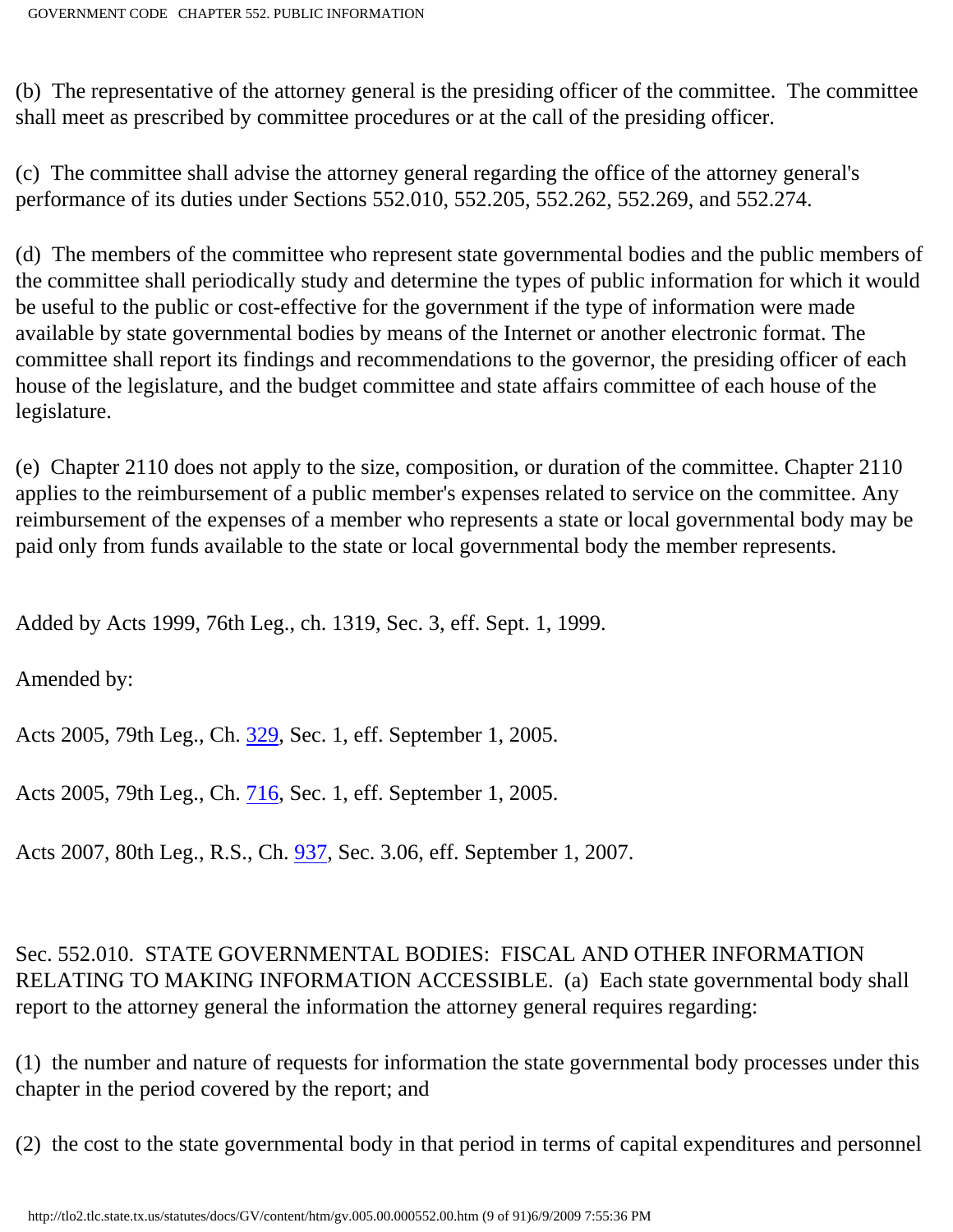time of:

(A) responding to requests for information under this chapter; and

(B) making information available to the public by means of the Internet or another electronic format.

(b) The attorney general shall design and phase in the reporting requirements in a way that:

(1) minimizes the reporting burden on state governmental bodies; and

(2) allows the legislature and state governmental bodies to estimate the extent to which it is costeffective for state government, and if possible the extent to which it is cost-effective or useful for members of the public, to make information available to the public by means of the Internet or another electronic format as a supplement or alternative to publicizing the information only in other ways or making the information available only in response to requests made under this chapter.

(c) The attorney general shall share the information reported under this section with the open records steering committee.

Added by Acts 2003, 78th Leg., 3rd C.S., ch. 3, Sec. 27.01, eff. Jan. 11, 2004.

Amended by:

Acts 2005, 79th Leg., Ch. [329](http://www.legis.state.tx.us/tlodocs/79R/billtext/html/SB00727F.HTM), Sec. 2, eff. September 1, 2005.

Acts 2005, 79th Leg., Ch. [716](http://www.legis.state.tx.us/tlodocs/79R/billtext/html/SB00452F.HTM), Sec. 2, eff. September 1, 2005.

Sec. 552.011. UNIFORMITY. The attorney general shall maintain uniformity in the application, operation, and interpretation of this chapter. To perform this duty, the attorney general may prepare, distribute, and publish any materials, including detailed and comprehensive written decisions and opinions, that relate to or are based on this chapter.

Added by Acts 1999, 76th Leg., ch. 1319, Sec. 4, eff. Sept. 1, 1999.

Sec. 552.012. OPEN RECORDS TRAINING. (a) This section applies to an elected or appointed public official who is: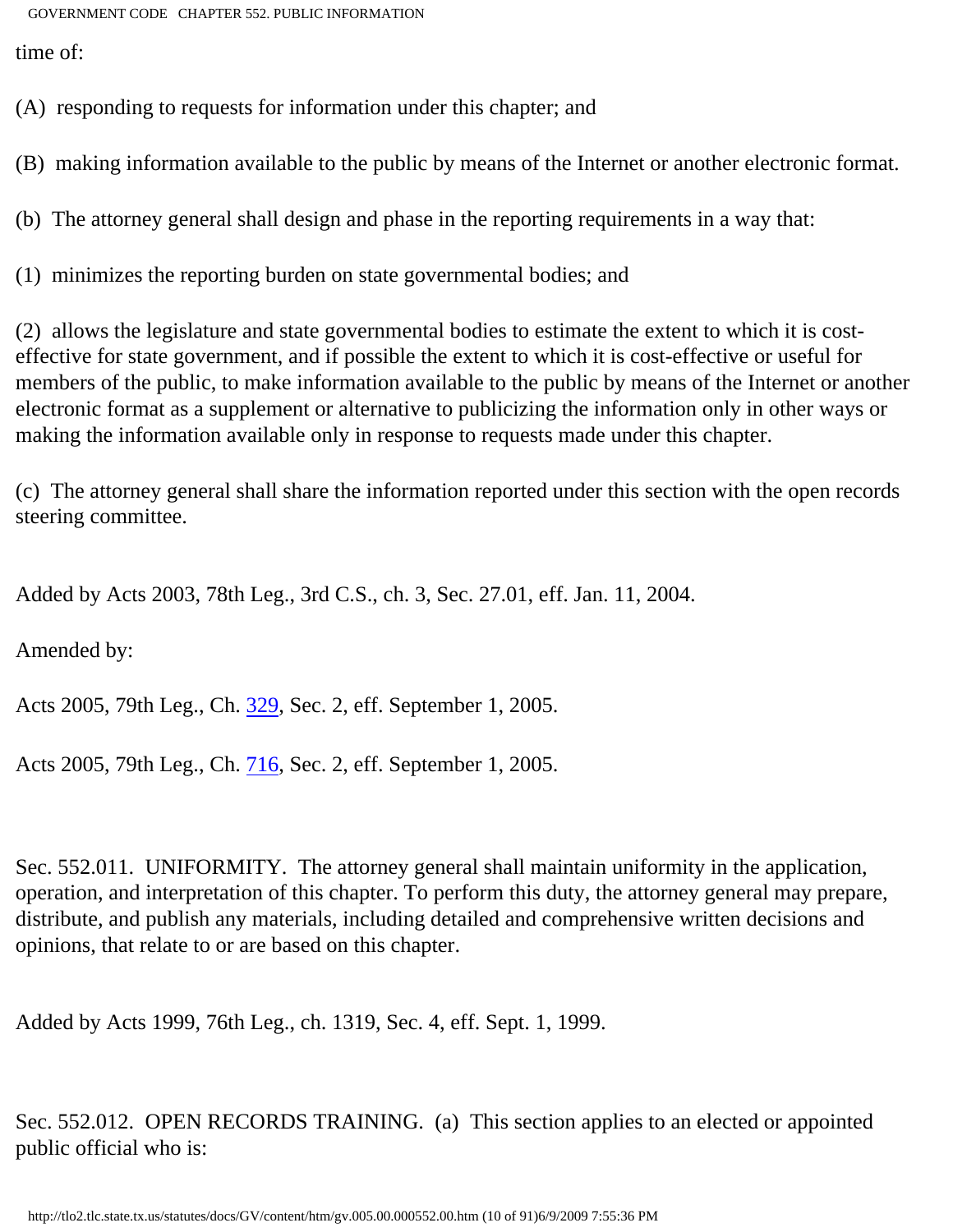(1) a member of a multimember governmental body;

(2) the governing officer of a governmental body that is headed by a single officer rather than by a multimember governing body; or

(3) the officer for public information of a governmental body, without regard to whether the officer is elected or appointed to a specific term.

(b) Each public official shall complete a course of training of not less than one and not more than two hours regarding the responsibilities of the governmental body with which the official serves and its officers and employees under this chapter not later than the 90th day after the date the public official:

(1) takes the oath of office, if the person is required to take an oath of office to assume the person's duties as a public official; or

(2) otherwise assumes the person's duties as a public official, if the person is not required to take an oath of office to assume the person's duties.

(c) A public official may designate a public information coordinator to satisfy the training requirements of this section for the public official if the public information coordinator is primarily responsible for administering the responsibilities of the public official or governmental body under this chapter. Designation of a public information coordinator under this subsection does not relieve a public official from the duty to comply with any other requirement of this chapter that applies to the public official. The designated public information coordinator shall complete the training course regarding the responsibilities of the governmental body with which the coordinator serves and of its officers and employees under this chapter not later than the 90th day after the date the coordinator assumes the person's duties as coordinator.

(d) The attorney general shall ensure that the training is made available. The office of the attorney general may provide the training and may also approve any acceptable course of training offered by a governmental body or other entity. The attorney general shall ensure that at least one course of training approved or provided by the attorney general is available on videotape or a functionally similar and widely available medium at no cost. The training must include instruction in:

- (1) the general background of the legal requirements for open records and public information;
- (2) the applicability of this chapter to governmental bodies;
- (3) procedures and requirements regarding complying with a request for information under this chapter;
- (4) the role of the attorney general under this chapter; and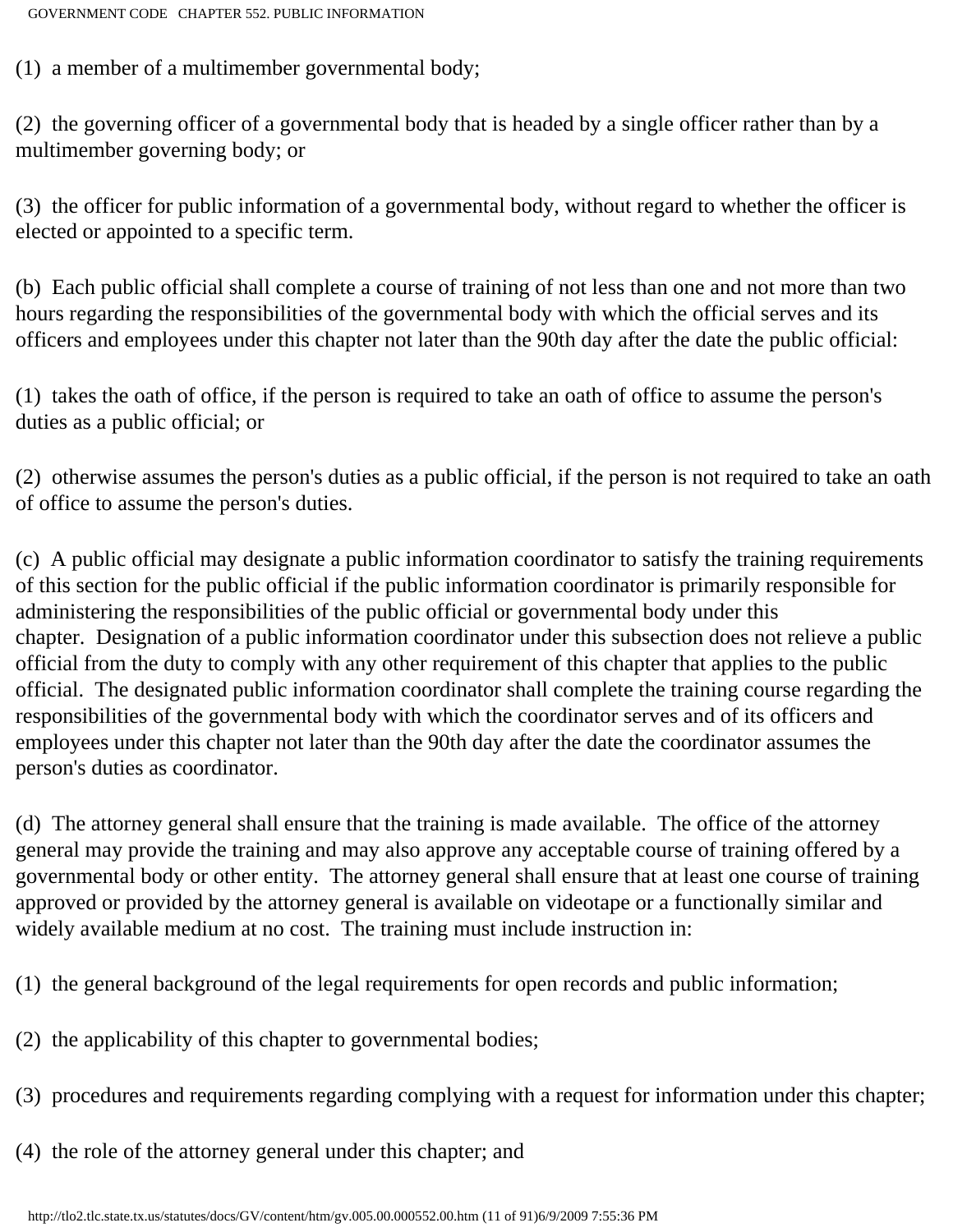(5) penalties and other consequences for failure to comply with this chapter.

(e) The office of the attorney general or other entity providing the training shall provide a certificate of course completion to persons who complete the training required by this section. A governmental body shall maintain and make available for public inspection the record of its public officials' or, if applicable, the public information coordinator's completion of the training.

(f) Completing the required training as a public official of the governmental body satisfies the requirements of this section with regard to the public official's service on a committee or subcommittee of the governmental body and the public official's ex officio service on any other governmental body.

(g) The training required by this section may be used to satisfy any corresponding training requirements concerning this chapter or open records required by law for a public official or public information coordinator. The attorney general shall attempt to coordinate the training required by this section with training required by other law to the extent practicable.

(h) A certificate of course completion is admissible as evidence in a criminal prosecution under this chapter. However, evidence that a defendant completed a course of training offered under this section is not prima facie evidence that the defendant knowingly violated this chapter.

Added by Acts 2005, 79th Leg., Ch. [105](http://www.legis.state.tx.us/tlodocs/79R/billtext/html/SB00286F.HTM), Sec. 2, eff. January 1, 2006.

# SUBCHAPTER B. RIGHT OF ACCESS TO PUBLIC INFORMATION

Sec. 552.021. AVAILABILITY OF PUBLIC INFORMATION. Public information is available to the public at a minimum during the normal business hours of the governmental body.

Added by Acts 1993, 73rd Leg., ch. 268, Sec. 1, eff. Sept. 1, 1993. Amended by Acts 1995, 74th Leg., ch. 1035, Sec. 2, eff. Sept. 1, 1995.

Sec. 552.022. CATEGORIES OF PUBLIC INFORMATION; EXAMPLES. (a) Without limiting the amount or kind of information that is public information under this chapter, the following categories of information are public information and not excepted from required disclosure under this chapter unless they are expressly confidential under other law: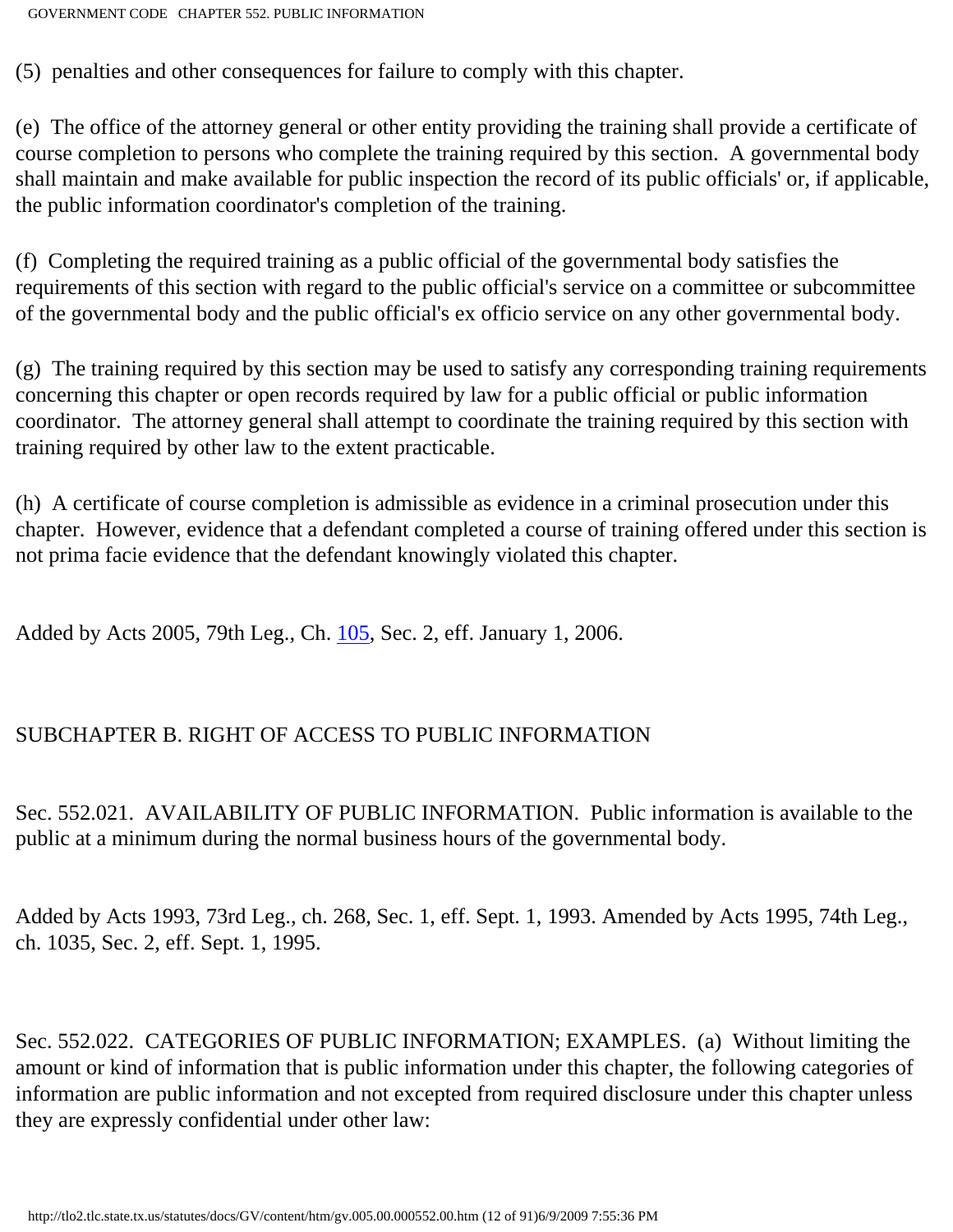(1) a completed report, audit, evaluation, or investigation made of, for, or by a governmental body, except as provided by Section 552.108;

(2) the name, sex, ethnicity, salary, title, and dates of employment of each employee and officer of a governmental body;

(3) information in an account, voucher, or contract relating to the receipt or expenditure of public or other funds by a governmental body;

(4) the name of each official and the final record of voting on all proceedings in a governmental body;

(5) all working papers, research material, and information used to estimate the need for or expenditure of public funds or taxes by a governmental body, on completion of the estimate;

(6) the name, place of business, and the name of the municipality to which local sales and use taxes are credited, if any, for the named person, of a person reporting or paying sales and use taxes under Chapter 151, Tax Code;

(7) a description of an agency's central and field organizations, including:

(A) the established places at which the public may obtain information, submit information or requests, or obtain decisions;

(B) the employees from whom the public may obtain information, submit information or requests, or obtain decisions;

(C) in the case of a uniformed service, the members from whom the public may obtain information, submit information or requests, or obtain decisions; and

(D) the methods by which the public may obtain information, submit information or requests, or obtain decisions;

(8) a statement of the general course and method by which an agency's functions are channeled and determined, including the nature and requirements of all formal and informal policies and procedures;

(9) a rule of procedure, a description of forms available or the places at which forms may be obtained, and instructions relating to the scope and content of all papers, reports, or examinations;

(10) a substantive rule of general applicability adopted or issued by an agency as authorized by law, and a statement of general policy or interpretation of general applicability formulated and adopted by an agency;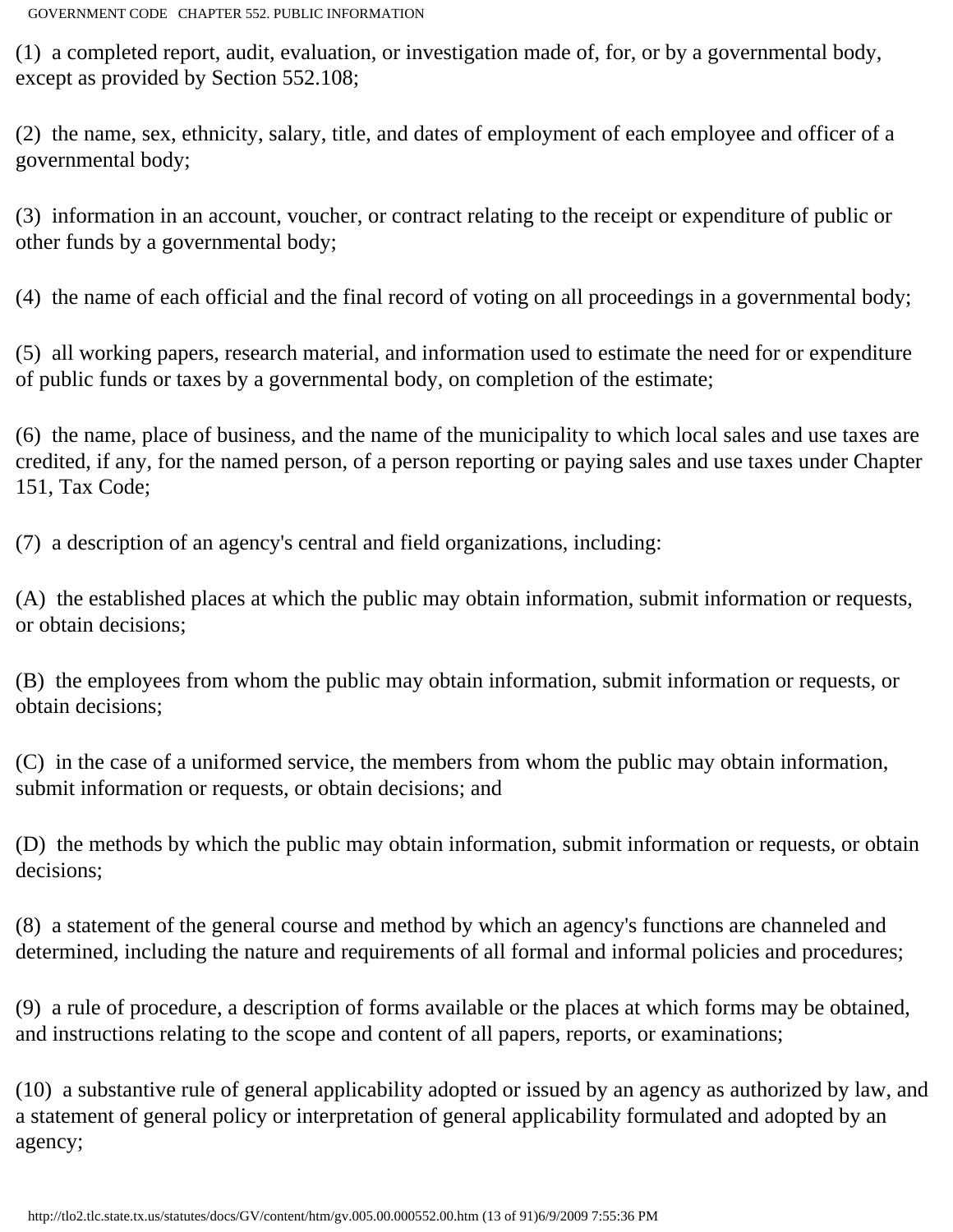(11) each amendment, revision, or repeal of information described by Subdivisions (7)-(10);

(12) final opinions, including concurring and dissenting opinions, and orders issued in the adjudication of cases;

(13) a policy statement or interpretation that has been adopted or issued by an agency;

(14) administrative staff manuals and instructions to staff that affect a member of the public;

(15) information regarded as open to the public under an agency's policies;

(16) information that is in a bill for attorney's fees and that is not privileged under the attorney-client privilege;

(17) information that is also contained in a public court record; and

(18) a settlement agreement to which a governmental body is a party.

(b) A court in this state may not order a governmental body or an officer for public information to withhold from public inspection any category of public information described by Subsection (a) or to not produce the category of public information for inspection or duplication, unless the category of information is expressly made confidential under other law.

Added by Acts 1993, 73rd Leg., ch. 268, Sec. 1, eff. Sept. 1, 1993. Amended by Acts 1995, 74th Leg., ch. 1035, Sec. 3, eff. Sept. 1, 1995; Acts 1999, 76th Leg., ch. 1319, Sec. 5, eff. Sept. 1, 1999.

Sec. 552.0225. RIGHT OF ACCESS TO INVESTMENT INFORMATION. (a) Under the fundamental philosophy of American government described by Section 552.001, it is the policy of this state that investments of government are investments of and for the people and the people are entitled to information regarding those investments. The provisions of this section shall be liberally construed to implement this policy.

(b) The following categories of information held by a governmental body relating to its investments are public information and not excepted from disclosure under this chapter:

(1) the name of any fund or investment entity the governmental body is or has invested in;

(2) the date that a fund or investment entity described by Subdivision (1) was established;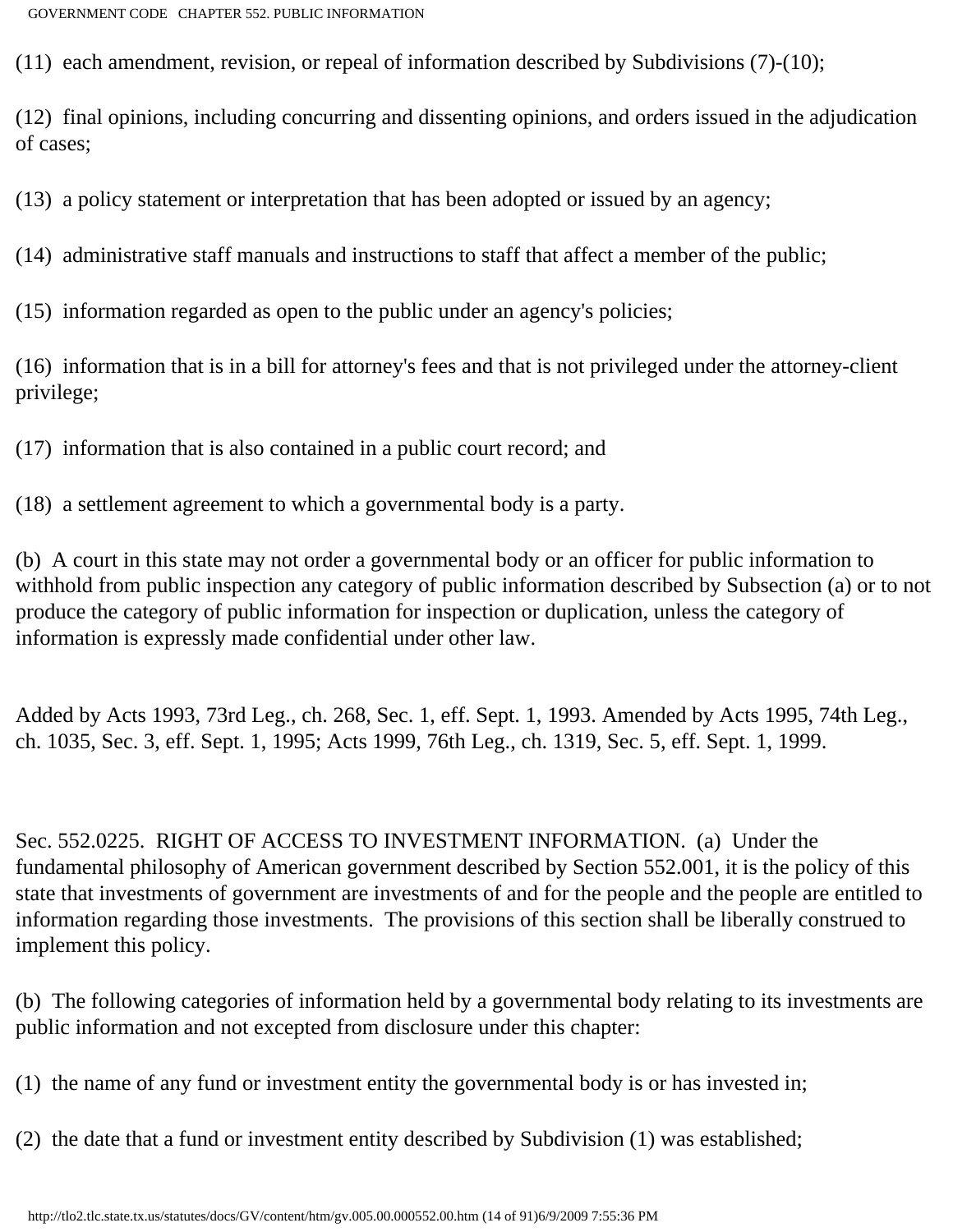(3) each date the governmental body invested in a fund or investment entity described by Subdivision (1);

(4) the amount of money, expressed in dollars, the governmental body has committed to a fund or investment entity;

(5) the amount of money, expressed in dollars, the governmental body is investing or has invested in any fund or investment entity;

(6) the total amount of money, expressed in dollars, the governmental body received from any fund or investment entity in connection with an investment;

(7) the internal rate of return or other standard used by a governmental body in connection with each fund or investment entity it is or has invested in and the date on which the return or other standard was calculated;

(8) the remaining value of any fund or investment entity the governmental body is or has invested in;

(9) the total amount of fees, including expenses, charges, and other compensation, assessed against the governmental body by, or paid by the governmental body to, any fund or investment entity or principal of any fund or investment entity in which the governmental body is or has invested;

(10) the names of the principals responsible for managing any fund or investment entity in which the governmental body is or has invested;

(11) each recusal filed by a member of the governing board in connection with a deliberation or action of the governmental body relating to an investment;

(12) a description of all of the types of businesses a governmental body is or has invested in through a fund or investment entity;

(13) the minutes and audio or video recordings of each open portion of a meeting of the governmental body at which an item described by this subsection was discussed;

(14) the governmental body's percentage ownership interest in a fund or investment entity the governmental body is or has invested in;

(15) any annual ethics disclosure report submitted to the governmental body by a fund or investment entity the governmental body is or has invested in; and

(16) the cash-on-cash return realized by the governmental body for a fund or investment entity the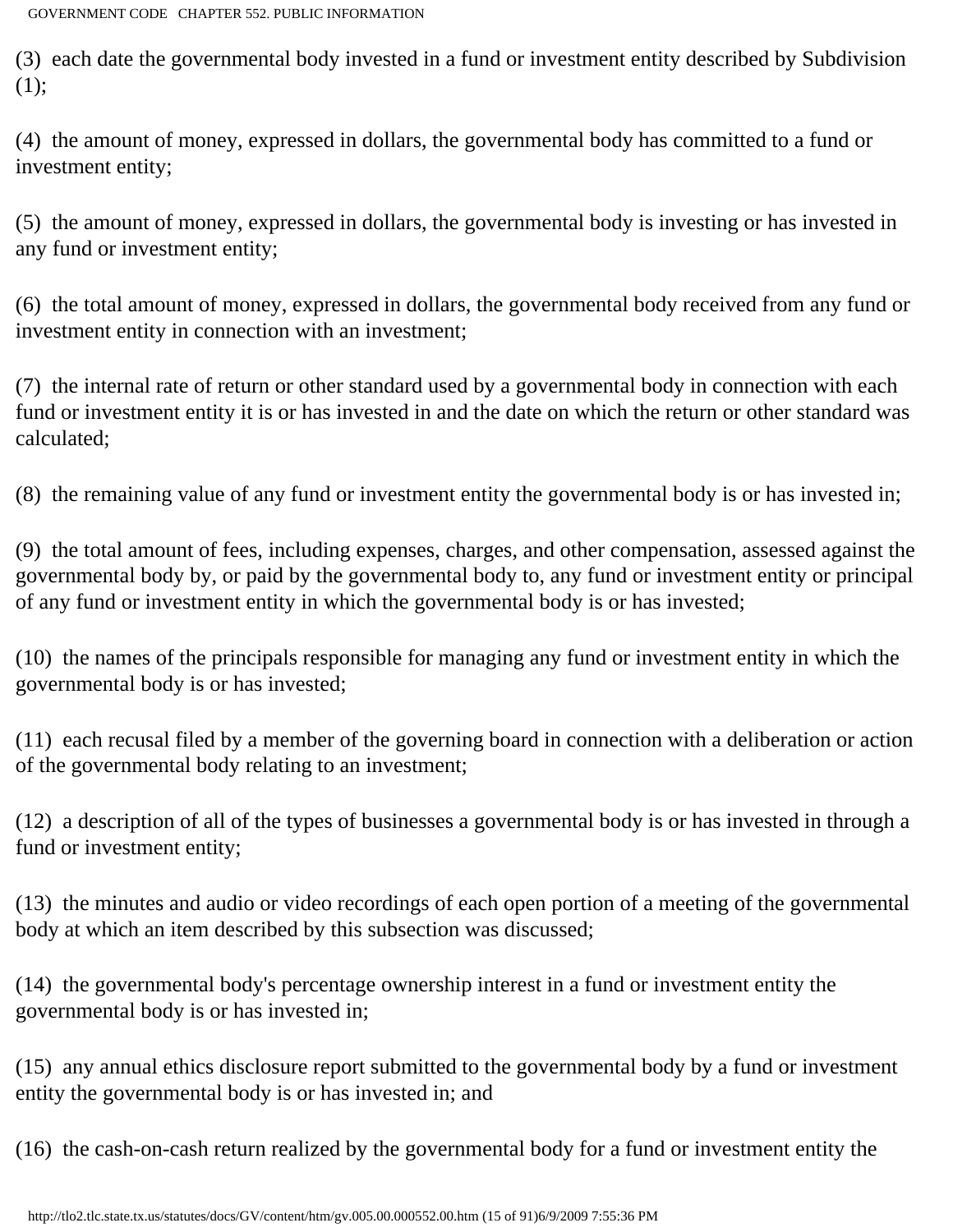governmental body is or has invested in.

(c) This section does not apply to the Texas Mutual Insurance Company or a successor to the company.

(d) This section does not apply to a private investment fund's investment in restricted securities, as defined in Section 552.143.

Added by Acts 2005, 79th Leg., Ch. [1338](http://www.legis.state.tx.us/tlodocs/79R/billtext/html/SB00121F.HTM), Sec. 1, eff. June 18, 2005.

Sec. 552.023. SPECIAL RIGHT OF ACCESS TO CONFIDENTIAL INFORMATION. (a) A person or a person's authorized representative has a special right of access, beyond the right of the general public, to information held by a governmental body that relates to the person and that is protected from public disclosure by laws intended to protect that person's privacy interests.

(b) A governmental body may not deny access to information to the person, or the person's representative, to whom the information relates on the grounds that the information is considered confidential by privacy principles under this chapter but may assert as grounds for denial of access other provisions of this chapter or other law that are not intended to protect the person's privacy interests.

(c) A release of information under Subsections (a) and (b) is not an offense under Section 552.352.

(d) A person who receives information under this section may disclose the information to others only to the extent consistent with the authorized purposes for which consent to release the information was obtained.

(e) Access to information under this section shall be provided in the manner prescribed by Sections 552.229 and 552.307.

Added by Acts 1993, 73rd Leg., ch. 268, Sec. 1, eff. Sept. 1, 1993. Amended by Acts 1995, 74th Leg., ch. 1035, Sec. 4, eff. Sept. 1, 1995.

Sec. 552.024. ELECTING TO DISCLOSE ADDRESS AND TELEPHONE NUMBER. (a) Each employee or official of a governmental body and each former employee or official of a governmental body shall choose whether to allow public access to the information in the custody of the governmental body that relates to the person's home address, home telephone number, or social security number, or that reveals whether the person has family members.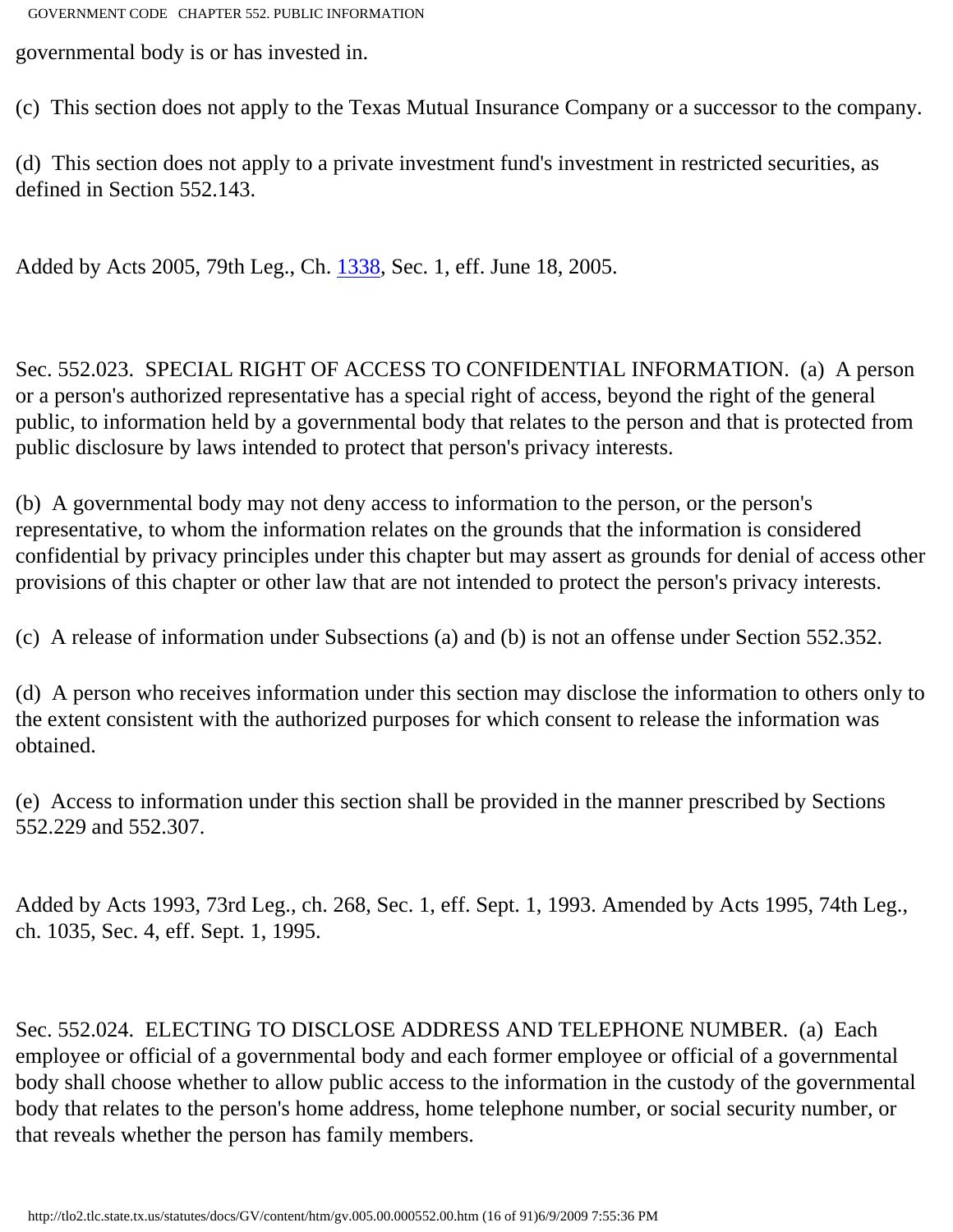(b) Each employee and official and each former employee and official shall state that person's choice under Subsection (a) to the main personnel officer of the governmental body in a signed writing not later than the 14th day after the date on which:

(1) the employee begins employment with the governmental body;

(2) the official is elected or appointed; or

(3) the former employee or official ends service with the governmental body.

(c) If the employee or official or former employee or official chooses not to allow public access to the information, the information is protected under Subchapter C.

(d) If an employee or official or a former employee or official fails to state the person's choice within the period established by this section, the information is subject to public access.

(e) An employee or official or former employee or official of a governmental body who wishes to close or open public access to the information may request in writing that the main personnel officer of the governmental body close or open access.

(f) This section does not apply to a person to whom Section 552.1175 applies.

Added by Acts 1993, 73rd Leg., ch. 268, Sec. 1, eff. Sept. 1, 1993. Amended by Acts 1995, 74th Leg., ch. 1035, Sec. 5, eff. Sept. 1, 1995; Acts 2001, 77th Leg., ch. 119, Sec. 1, eff. Sept. 1, 2001.

Sec. 552.025. TAX RULINGS AND OPINIONS. (a) A governmental body with taxing authority that issues a written determination letter, technical advice memorandum, or ruling that concerns a tax matter shall index the letter, memorandum, or ruling by subject matter.

(b) On request, the governmental body shall make the index prepared under Subsection (a) and the document itself available to the public, subject to the provisions of this chapter.

(c) Subchapter C does not authorize withholding from the public or limiting the availability to the public of a written determination letter, technical advice memorandum, or ruling that concerns a tax matter and that is issued by a governmental body with taxing authority.

Added by Acts 1993, 73rd Leg., ch. 268, Sec. 1, eff. Sept. 1, 1993.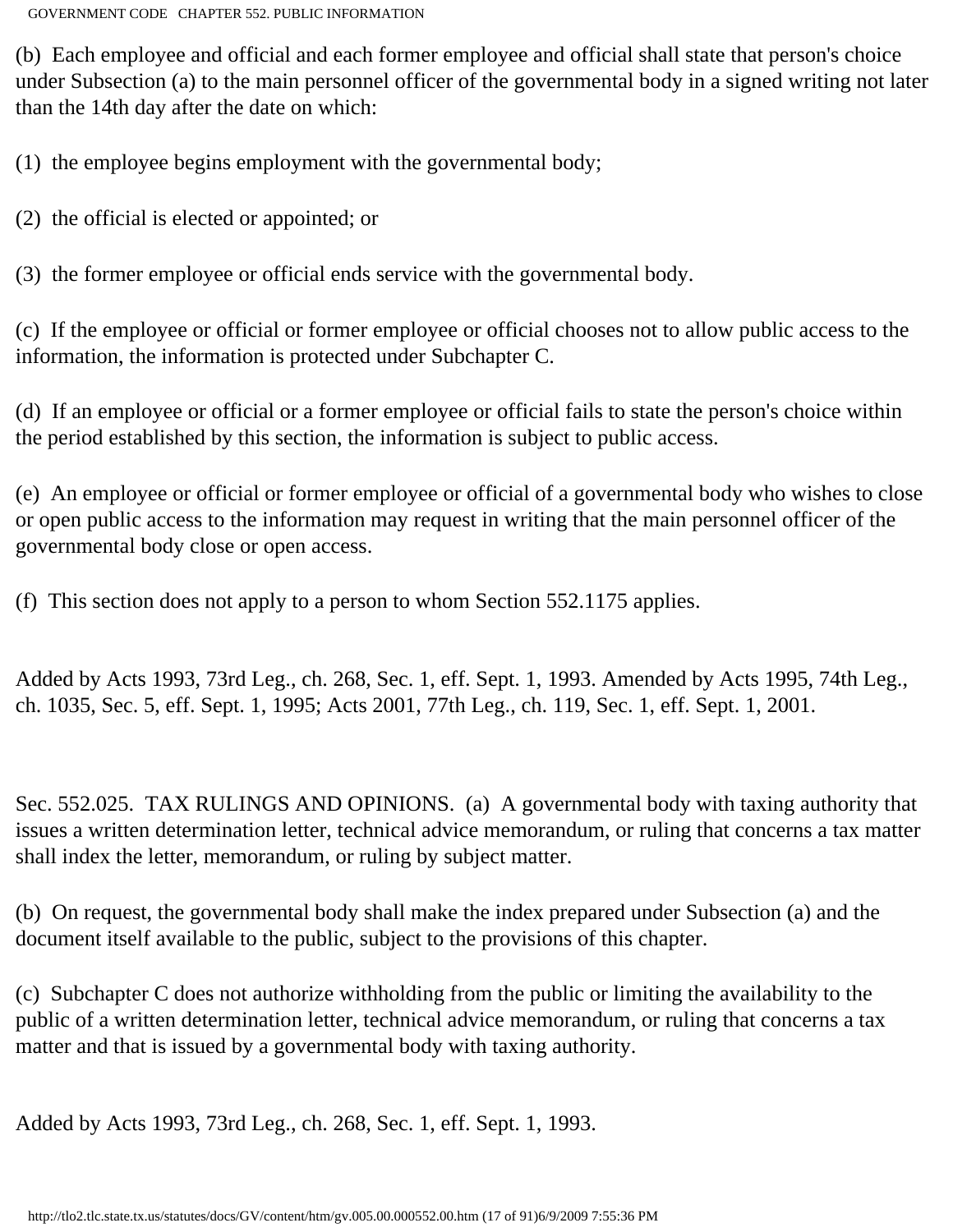Sec. 552.026. EDUCATION RECORDS. This chapter does not require the release of information contained in education records of an educational agency or institution, except in conformity with the Family Educational Rights and Privacy Act of 1974, Sec. 513, Pub. L. No. 93-380, 20 U.S.C. Sec. 1232g.

Added by Acts 1993, 73rd Leg., ch. 268, Sec. 1, eff. Sept. 1, 1993.

Sec. 552.027. EXCEPTION: INFORMATION AVAILABLE COMMERCIALLY; RESOURCE MATERIAL. (a) A governmental body is not required under this chapter to allow the inspection of or to provide a copy of information in a commercial book or publication purchased or acquired by the governmental body for research purposes if the book or publication is commercially available to the public.

(b) Although information in a book or publication may be made available to the public as a resource material, such as a library book, a governmental body is not required to make a copy of the information in response to a request for public information.

(c) A governmental body shall allow the inspection of information in a book or publication that is made part of, incorporated into, or referred to in a rule or policy of a governmental body.

Added by Acts 1995, 74th Leg., ch. 1035, Sec. 12, eff. Sept. 1, 1995.

Sec. 552.028. REQUEST FOR INFORMATION FROM INCARCERATED INDIVIDUAL. (a) A governmental body is not required to accept or comply with a request for information from:

(1) an individual who is imprisoned or confined in a correctional facility; or

(2) an agent of that individual, other than that individual's attorney when the attorney is requesting information that is subject to disclosure under this chapter.

(b) This section does not prohibit a governmental body from disclosing to an individual described by Subsection (a)(1), or that individual's agent, information held by the governmental body pertaining to that individual.

(c) In this section, "correctional facility" means: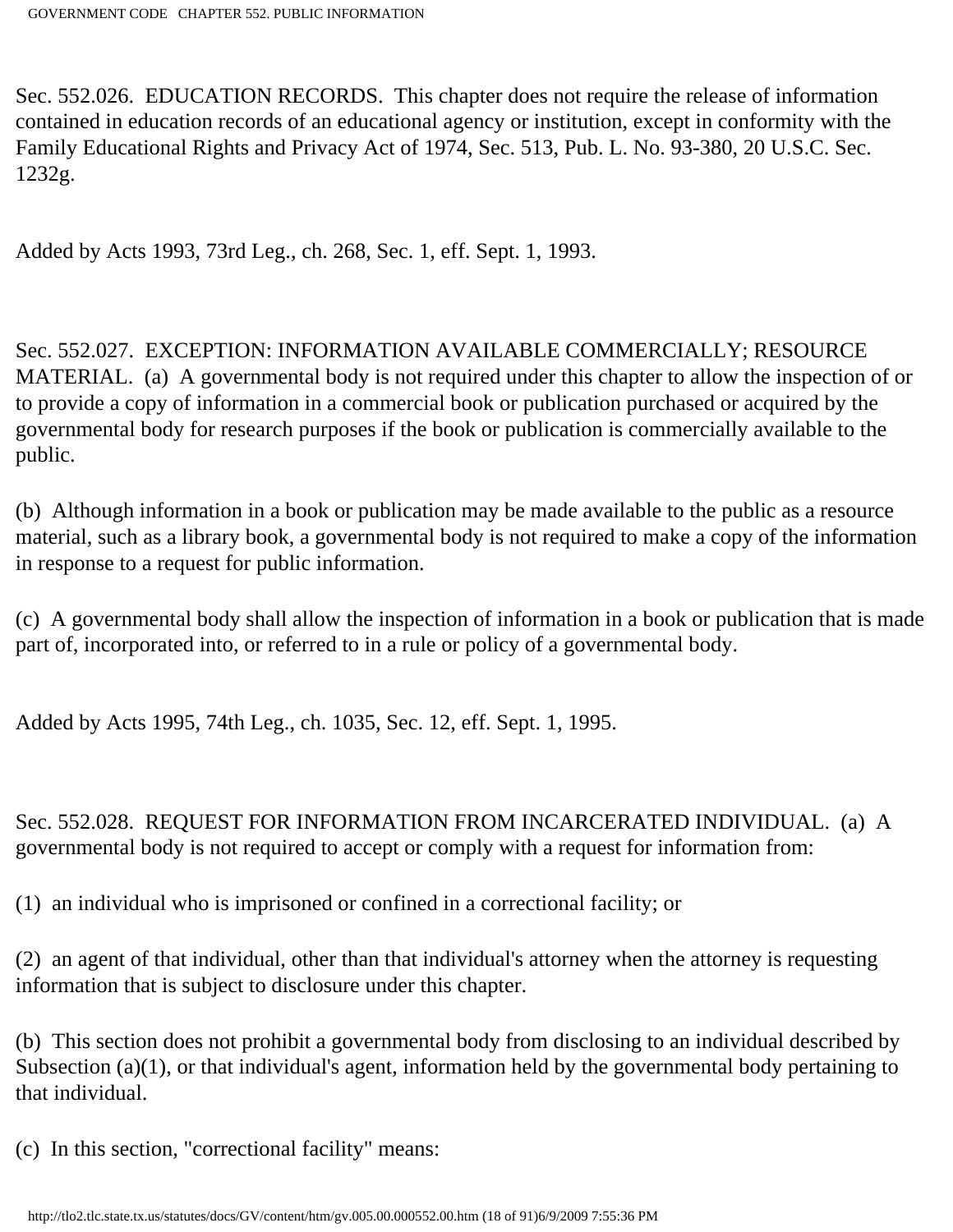(1) a secure correctional facility, as defined by Section 1.07, Penal Code;

(2) a secure correctional facility and a secure detention facility, as defined by Section 51.02, Family Code; and

(3) a place designated by the law of this state, another state, or the federal government for the confinement of a person arrested for, charged with, or convicted of a criminal offense.

Added by Acts 1995, 74th Leg., ch. 302, Sec. 1, eff. June 5, 1995. Renumbered from Government Code Sec. 552.027 by Acts 1997, 75th Leg., ch. 165, Sec. 31.01(44), eff. Sept. 1, 1997; Acts 1997, 75th Leg., ch. 1231, Sec. 6, eff. Sept. 1, 1997. Amended by Acts 1999, 76th Leg., ch. 154, Sec. 1, eff. May 21, 1999; Acts 2001, 77th Leg., ch. 735, Sec. 1, eff. June 13, 2001; Acts 2003, 78th Leg., ch. 283, Sec. 45, eff. Sept. 1, 2003.

Sec. 552.029. RIGHT OF ACCESS TO CERTAIN INFORMATION RELATING TO INMATE OF DEPARTMENT OF CRIMINAL JUSTICE. Notwithstanding Section 508.313 or 552.134, the following information about an inmate who is confined in a facility operated by or under a contract with the Texas Department of Criminal Justice is subject to required disclosure under Section 552.021:

(1) the inmate's name, identification number, age, birthplace, department photograph, physical description, or general state of health or the nature of an injury to or critical illness suffered by the inmate;

(2) the inmate's assigned unit or the date on which the unit received the inmate, unless disclosure of the information would violate federal law relating to the confidentiality of substance abuse treatment;

(3) the offense for which the inmate was convicted or the judgment and sentence for that offense;

(4) the county and court in which the inmate was convicted;

- (5) the inmate's earliest or latest possible release dates;
- (6) the inmate's parole date or earliest possible parole date;

(7) any prior confinement of the inmate by the Texas Department of Criminal Justice or its predecessor; or

(8) basic information regarding the death of an inmate in custody, an incident involving the use of force,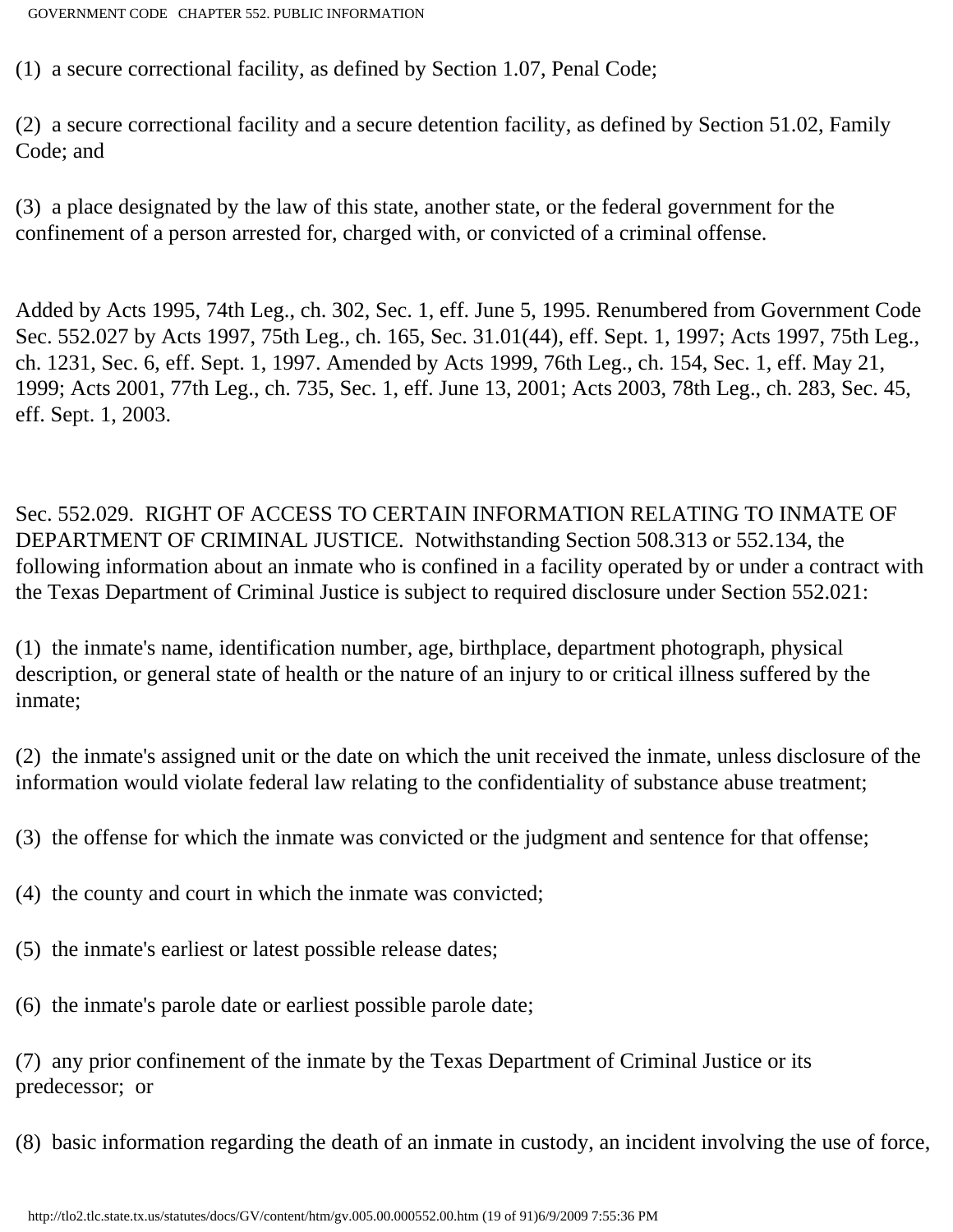or an alleged crime involving the inmate.

Added by Acts 1999, 76th Leg., ch. 783, Sec. 2, eff. Aug. 30, 1999; Acts 2001, 77th Leg., ch. 1420, Sec. 21.002(7), eff. Sept. 1, 2001.

Amended by:

Acts 2005, 79th Leg., Ch. [1271](http://www.legis.state.tx.us/tlodocs/79R/billtext/html/HB02197F.HTM), Sec. 1, eff. June 18, 2005.

#### SUBCHAPTER C. INFORMATION EXCEPTED FROM REQUIRED DISCLOSURE

Sec. 552.101. EXCEPTION: CONFIDENTIAL INFORMATION. Information is excepted from the requirements of Section 552.021 if it is information considered to be confidential by law, either constitutional, statutory, or by judicial decision.

Added by Acts 1993, 73rd Leg., ch. 268, Sec. 1, eff. Sept. 1, 1993.

Sec. 552.102. EXCEPTION: PERSONNEL INFORMATION. (a) Information is excepted from the requirements of Section 552.021 if it is information in a personnel file, the disclosure of which would constitute a clearly unwarranted invasion of personal privacy, except that all information in the personnel file of an employee of a governmental body is to be made available to that employee or the employee's designated representative as public information is made available under this chapter. The exception to public disclosure created by this subsection is in addition to any exception created by Section 552.024. Public access to personnel information covered by Section 552.024 is denied to the extent provided by that section.

(b) Information is excepted from the requirements of Section 552.021 if it is a transcript from an institution of higher education maintained in the personnel file of a professional public school employee, except that this section does not exempt from disclosure the degree obtained or the curriculum on a transcript in the personnel file of the employee.

Added by Acts 1993, 73rd Leg., ch. 268, Sec. 1, eff. Sept. 1, 1993. Amended by Acts 1995, 74th Leg., ch. 1035, Sec. 6, eff. Sept. 1, 1995.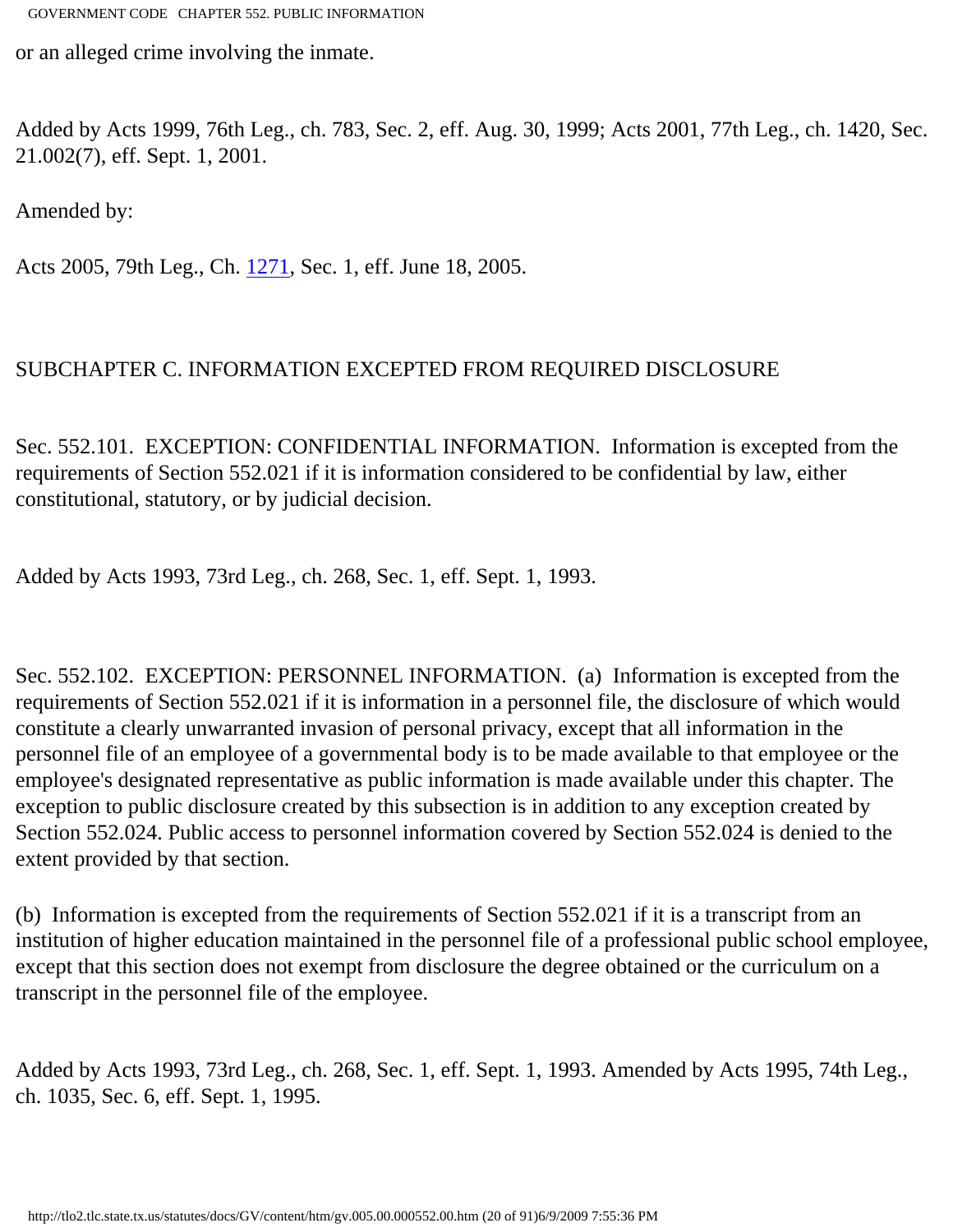Sec. 552.103. EXCEPTION: LITIGATION OR SETTLEMENT NEGOTIATIONS INVOLVING THE STATE OR A POLITICAL SUBDIVISION. (a) Information is excepted from the requirements of Section 552.021 if it is information relating to litigation of a civil or criminal nature to which the state or a political subdivision is or may be a party or to which an officer or employee of the state or a political subdivision, as a consequence of the person's office or employment, is or may be a party.

(b) For purposes of this section, the state or a political subdivision is considered to be a party to litigation of a criminal nature until the applicable statute of limitations has expired or until the defendant has exhausted all appellate and postconviction remedies in state and federal court.

(c) Information relating to litigation involving a governmental body or an officer or employee of a governmental body is excepted from disclosure under Subsection (a) only if the litigation is pending or reasonably anticipated on the date that the requestor applies to the officer for public information for access to or duplication of the information.

Added by Acts 1993, 73rd Leg., ch. 268, Sec. 1, eff. Sept. 1, 1993. Amended by Acts 1999, 76th Leg., ch. 1319, Sec. 6, eff. Sept. 1, 1999.

Sec. 552.104. EXCEPTION: INFORMATION RELATED TO COMPETITION OR BIDDING. (a) Information is excepted from the requirements of Section 552.021 if it is information that, if released, would give advantage to a competitor or bidder.

(b) The requirement of Section 552.022 that a category of information listed under Section 552.022(a) is public information and not excepted from required disclosure under this chapter unless expressly confidential under law does not apply to information that is excepted from required disclosure under this section.

Added by Acts 1993, 73rd Leg., ch. 268, Sec. 1, eff. Sept. 1, 1993. Amended by Acts 2001, 77th Leg., ch. 1272, Sec. 7.01, eff. June 15, 2001.

Sec. 552.105. EXCEPTION: INFORMATION RELATED TO LOCATION OR PRICE OF PROPERTY. Information is excepted from the requirements of Section 552.021 if it is information relating to:

(1) the location of real or personal property for a public purpose prior to public announcement of the project; or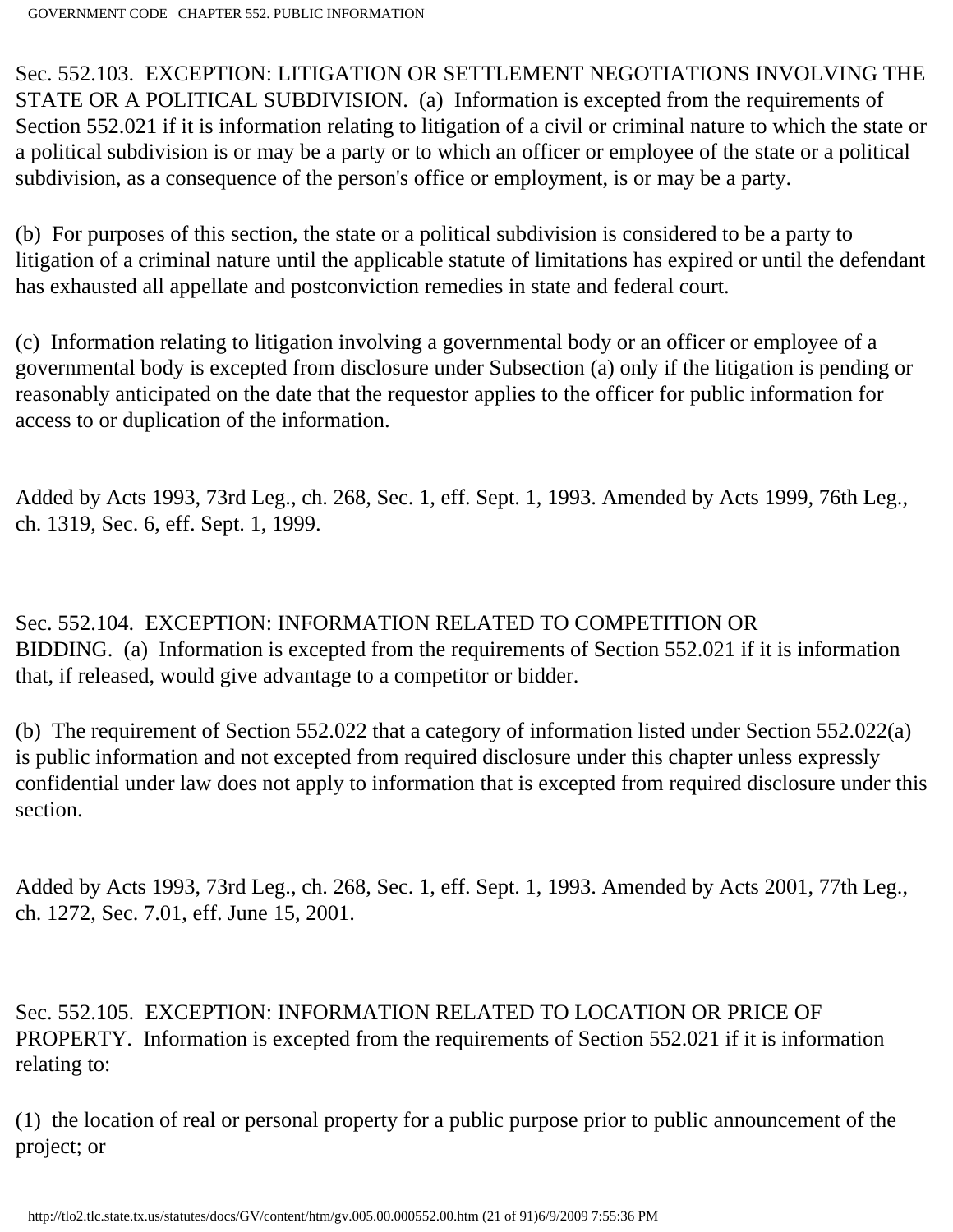(2) appraisals or purchase price of real or personal property for a public purpose prior to the formal award of contracts for the property.

Added by Acts 1993, 73rd Leg., ch. 268, Sec. 1, eff. Sept. 1, 1993.

Sec. 552.106. EXCEPTION: CERTAIN LEGISLATIVE DOCUMENTS. (a) A draft or working paper involved in the preparation of proposed legislation is excepted from the requirements of Section 552.021.

(b) An internal bill analysis or working paper prepared by the governor's office for the purpose of evaluating proposed legislation is excepted from the requirements of Section 552.021.

Added by Acts 1993, 73rd Leg., ch. 268, Sec. 1, eff. Sept. 1, 1993. Amended by Acts 1997, 75th Leg., ch. 1437, Sec. 1, eff. June 20, 1997.

Sec. 552.107. EXCEPTION: CERTAIN LEGAL MATTERS. Information is excepted from the requirements of Section 552.021 if:

(1) it is information that the attorney general or an attorney of a political subdivision is prohibited from disclosing because of a duty to the client under the Texas Rules of Evidence or the Texas Disciplinary Rules of Professional Conduct; or

(2) a court by order has prohibited disclosure of the information.

Added by Acts 1993, 73rd Leg., ch. 268, Sec. 1, eff. Sept. 1, 1993. Amended by Acts 1995, 74th Leg., ch. 1035, Sec. 7, eff. Sept. 1, 1995.

Amended by:

Acts 2005, 79th Leg., Ch. [728](http://www.legis.state.tx.us/tlodocs/79R/billtext/html/HB02018F.HTM), Sec. 8.014, eff. September 1, 2005.

Sec. 552.108. EXCEPTION: CERTAIN LAW ENFORCEMENT, CORRECTIONS, AND PROSECUTORIAL INFORMATION. (a) Information held by a law enforcement agency or prosecutor that deals with the detection, investigation, or prosecution of crime is excepted from the requirements of Section 552.021 if: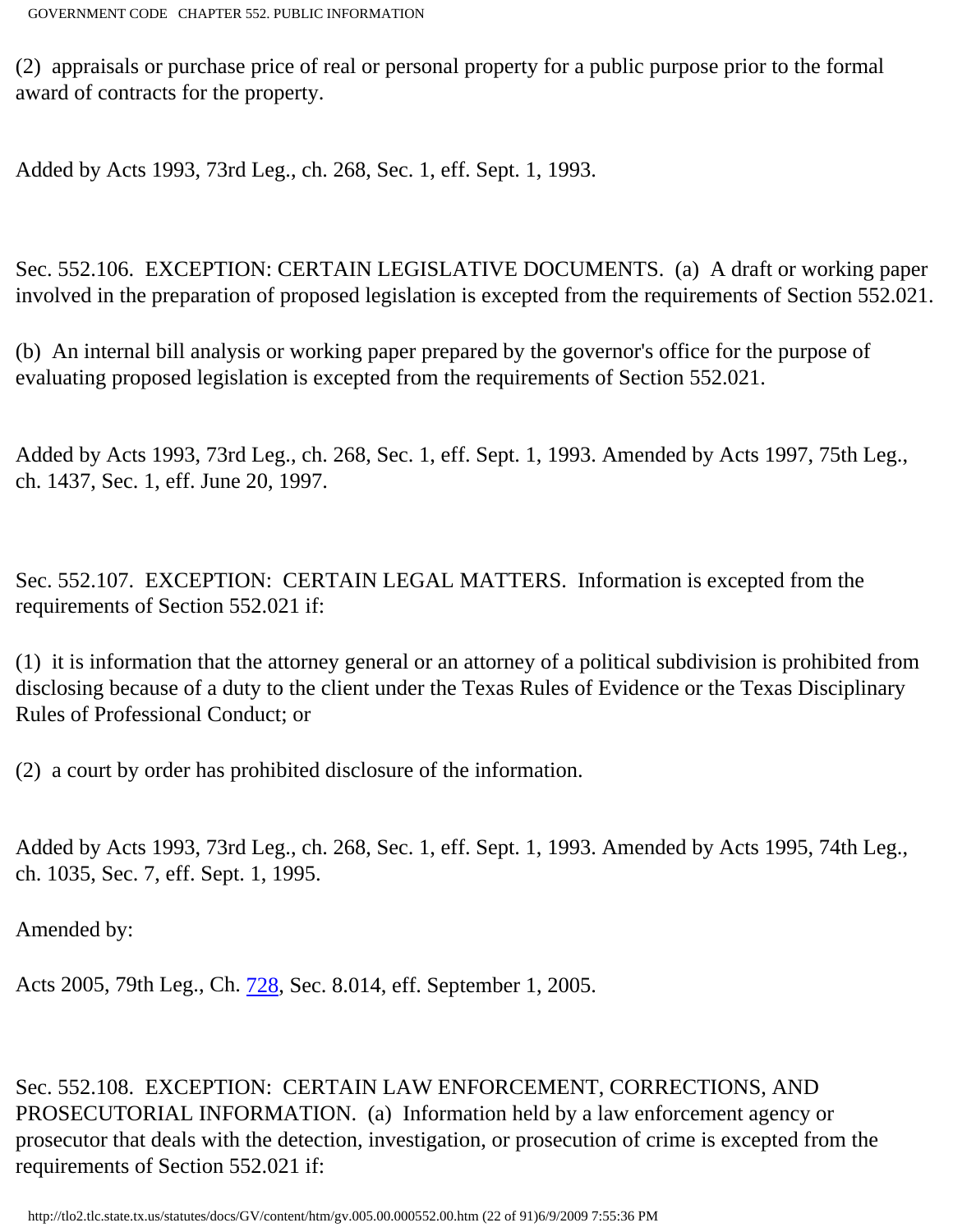(1) release of the information would interfere with the detection, investigation, or prosecution of crime;

(2) it is information that deals with the detection, investigation, or prosecution of crime only in relation to an investigation that did not result in conviction or deferred adjudication;

(3) it is information relating to a threat against a peace officer or detention officer collected or disseminated under Section 411.048; or

(4) it is information that:

(A) is prepared by an attorney representing the state in anticipation of or in the course of preparing for criminal litigation; or

(B) reflects the mental impressions or legal reasoning of an attorney representing the state.

(b) An internal record or notation of a law enforcement agency or prosecutor that is maintained for internal use in matters relating to law enforcement or prosecution is excepted from the requirements of Section 552.021 if:

(1) release of the internal record or notation would interfere with law enforcement or prosecution;

(2) the internal record or notation relates to law enforcement only in relation to an investigation that did not result in conviction or deferred adjudication; or

(3) the internal record or notation:

(A) is prepared by an attorney representing the state in anticipation of or in the course of preparing for criminal litigation; or

(B) reflects the mental impressions or legal reasoning of an attorney representing the state.

(c) This section does not except from the requirements of Section 552.021 information that is basic information about an arrested person, an arrest, or a crime.

Added by Acts 1993, 73rd Leg., ch. 268, Sec. 1, eff. Sept. 1, 1993. Amended by Acts 1995, 74th Leg., ch. 1035, Sec. 7, eff. Sept. 1, 1995; Acts 1997, 75th Leg., ch. 1231, Sec. 1, eff. Sept. 1, 1997; Acts 2001, 77th Leg., ch. 474, Sec. 6, eff. Sept. 1, 2001.

## Amended by: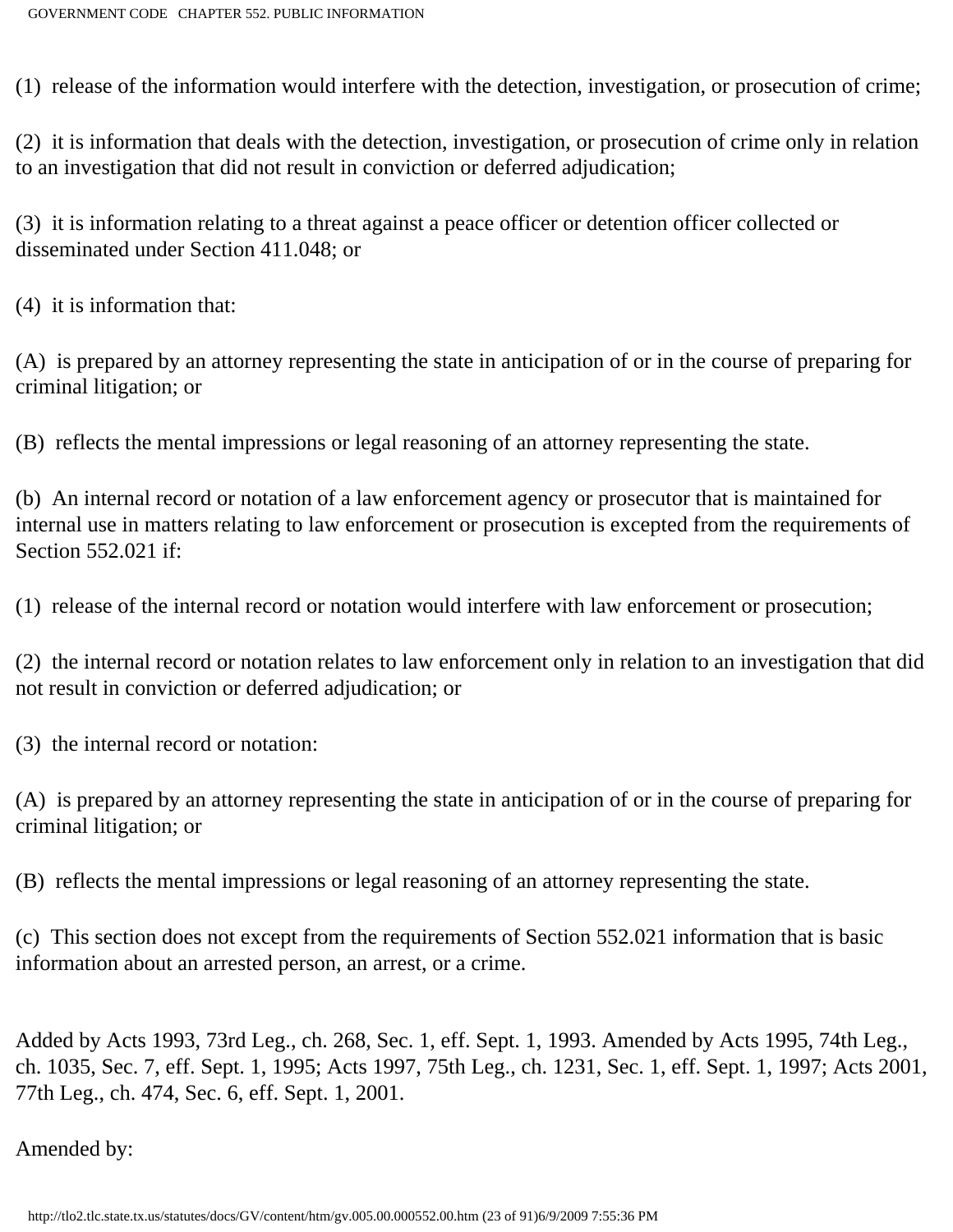Acts 2005, 79th Leg., Ch. [557](http://www.legis.state.tx.us/tlodocs/79R/billtext/html/HB01262F.HTM), Sec. 3, eff. September 1, 2005.

Acts 2005, 79th Leg., Ch. [557](http://www.legis.state.tx.us/tlodocs/79R/billtext/html/HB01262F.HTM), Sec. 4, eff. September 1, 2005.

Sec. 552.109. EXCEPTION: CERTAIN PRIVATE COMMUNICATIONS OF AN ELECTED OFFICE HOLDER. Private correspondence or communications of an elected office holder relating to matters the disclosure of which would constitute an invasion of privacy are excepted from the requirements of Section 552.021.

Added by Acts 1993, 73rd Leg., ch. 268, Sec. 1, eff. Sept. 1, 1993.

Sec. 552.110. EXCEPTION: TRADE SECRETS; CERTAIN COMMERCIAL OR FINANCIAL INFORMATION. (a) A trade secret obtained from a person and privileged or confidential by statute or judicial decision is excepted from the requirements of Section 552.021.

(b) Commercial or financial information for which it is demonstrated based on specific factual evidence that disclosure would cause substantial competitive harm to the person from whom the information was obtained is excepted from the requirements of Section 552.021.

Added by Acts 1993, 73rd Leg., ch. 268, Sec. 1, eff. Sept. 1, 1993. Amended by Acts 1999, 76th Leg., ch. 1319, Sec. 7, eff. Sept. 1, 1999.

Sec. 552.111. EXCEPTION: AGENCY MEMORANDA. An interagency or intraagency memorandum or letter that would not be available by law to a party in litigation with the agency is excepted from the requirements of Section 552.021.

Added by Acts 1993, 73rd Leg., ch. 268, Sec. 1, eff. Sept. 1, 1993.

Sec. 552.112. EXCEPTION: CERTAIN INFORMATION RELATING TO REGULATION OF FINANCIAL INSTITUTIONS OR SECURITIES. (a) Information is excepted from the requirements of Section 552.021 if it is information contained in or relating to examination, operating, or condition reports prepared by or for an agency responsible for the regulation or supervision of financial institutions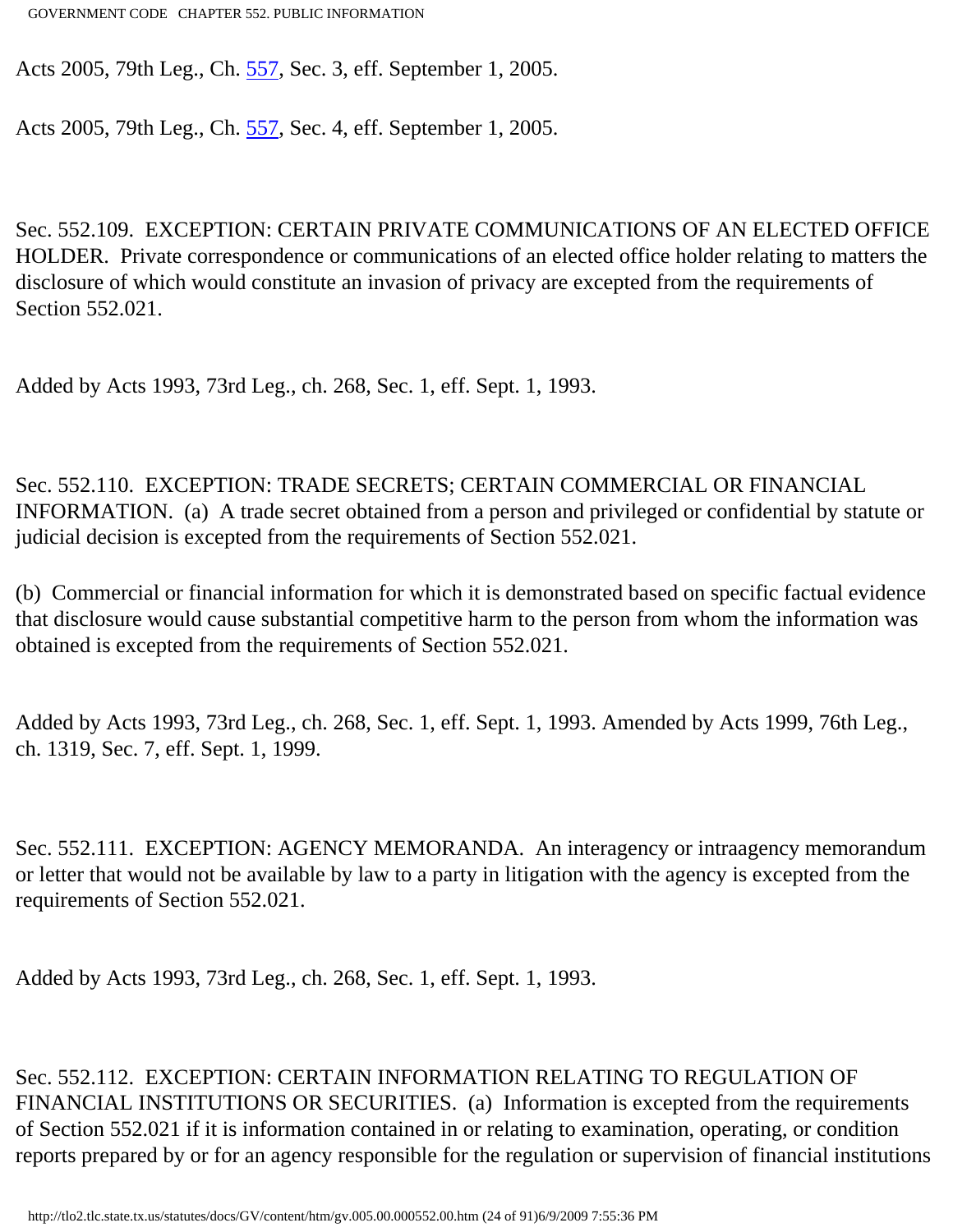or securities, or both.

(b) In this section, "securities" has the meaning assigned by The Securities Act (Article 581-1 et seq., Vernon's Texas Civil Statutes).

(c) Information is excepted from the requirements of Section 552.021 if it is information submitted by an individual or other entity to the Texas Legislative Council, or to any state agency or department overseen by the Finance Commission of Texas and the information has been or will be sent to the Texas Legislative Council, for the purpose of performing a statistical or demographic analysis of information subject to Section 323.020. However, this subsection does not except from the requirements of Section 552.021 information that does not identify or tend to identify an individual or other entity and that is subject to required public disclosure under Section 323.020(e).

Added by Acts 1993, 73rd Leg., ch. 268, Sec. 1, eff. Sept. 1, 1993. Amended by Acts 2003, 78th Leg., ch. 918, Sec. 2, eff. June 20, 2003.

Sec. 552.113. EXCEPTION: GEOLOGICAL OR GEOPHYSICAL INFORMATION. (a) Information is excepted from the requirements of Section 552.021 if it is:

(1) an electric log confidential under Subchapter M, Chapter 91, Natural Resources Code;

(2) geological or geophysical information or data, including maps concerning wells, except information filed in connection with an application or proceeding before an agency; or

(3) confidential under Subsections (c) through (f).

(b) Information that is shown to or examined by an employee of the General Land Office, but not retained in the land office, is not considered to be filed with the land office.

(c) In this section:

(1) "Confidential material" includes all well logs, geological, geophysical, geochemical, and other similar data, including maps and other interpretations of the material filed in the General Land Office:

(A) in connection with any administrative application or proceeding before the land commissioner, the school land board, any board for lease, or the commissioner's or board's staff; or

(B) in compliance with the requirements of any law, rule, lease, or agreement.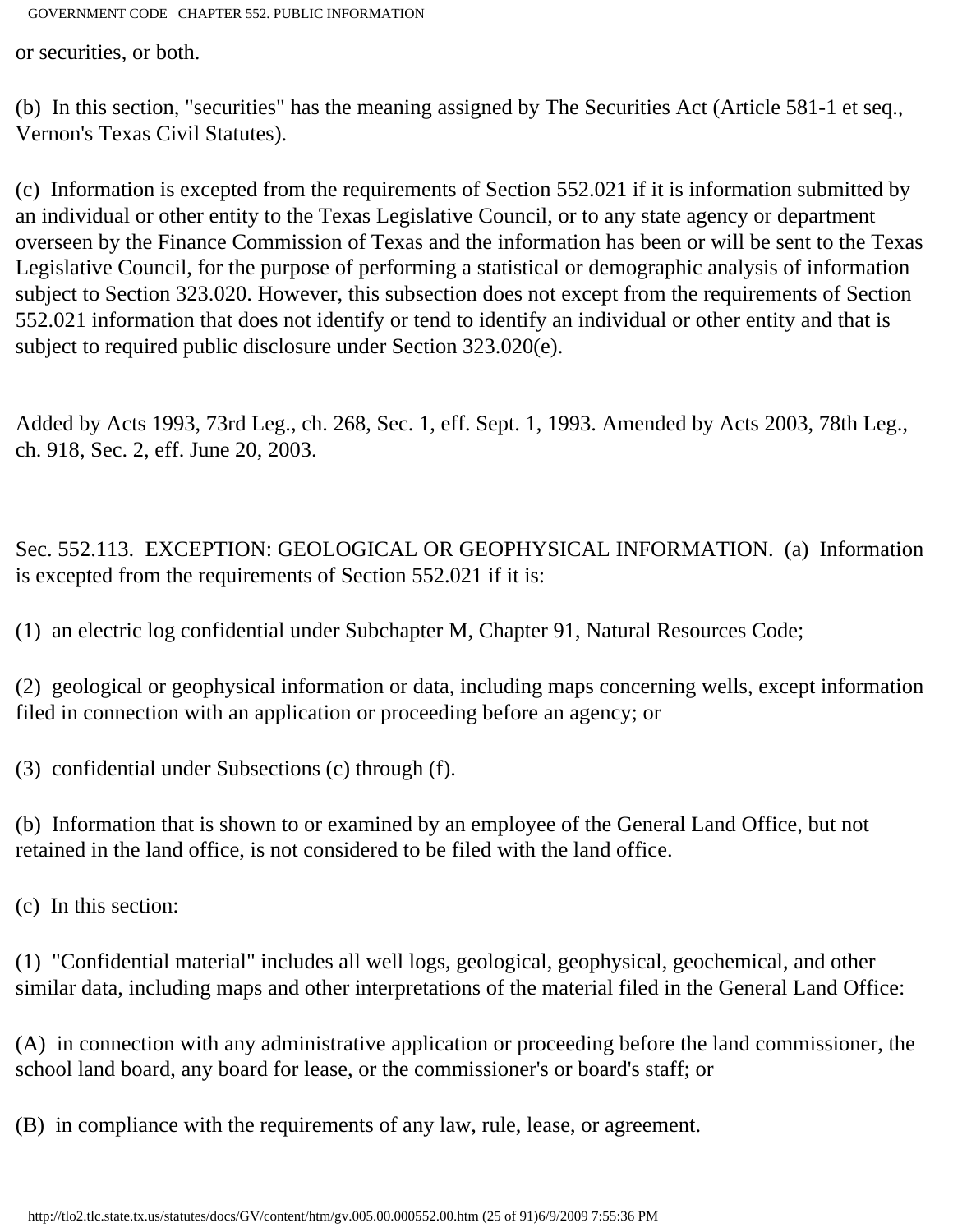(2) "Basic electric logs" has the same meaning as it has in Chapter 91, Natural Resources Code.

(3) "Administrative applications" and "administrative proceedings" include applications for pooling or unitization, review of shut-in royalty payments, review of leases or other agreements to determine their validity, review of any plan of operations, review of the obligation to drill offset wells, or an application to pay compensatory royalty.

(d) Confidential material, except basic electric logs, filed in the General Land Office on or after September 1, 1985, is public information and is available to the public under Section 552.021 on and after the later of:

(1) five years from the filing date of the confidential material; or

(2) one year from the expiration, termination, or forfeiture of the lease in connection with which the confidential material was filed.

(e) Basic electric logs filed in the General Land Office on or after September 1, 1985, are either public information or confidential material to the same extent and for the same periods provided for the same logs by Chapter 91, Natural Resources Code. A person may request that a basic electric log that has been filed in the General Land Office be made confidential by filing with the land office a copy of the written request for confidentiality made to the Railroad Commission of Texas for the same log.

(f) The following are public information:

(1) basic electric logs filed in the General Land Office before September 1, 1985; and

(2) confidential material, except basic electric logs, filed in the General Land Office before September 1, 1985, provided, that Subsection (d) governs the disclosure of that confidential material filed in connection with a lease that is a valid and subsisting lease on September 1, 1995.

(g) Confidential material may be disclosed at any time if the person filing the material, or the person's successor in interest in the lease in connection with which the confidential material was filed, consents in writing to its release. A party consenting to the disclosure of confidential material may restrict the manner of disclosure and the person or persons to whom the disclosure may be made.

(h) Notwithstanding the confidential nature of the material described in this section, the material may be used by the General Land Office in the enforcement, by administrative proceeding or litigation, of the laws governing the sale and lease of public lands and minerals, the regulations of the land office, the school land board, or of any board for lease, or the terms of any lease, pooling or unitization agreement, or any other agreement or grant.

(i) An administrative hearings officer may order that confidential material introduced in an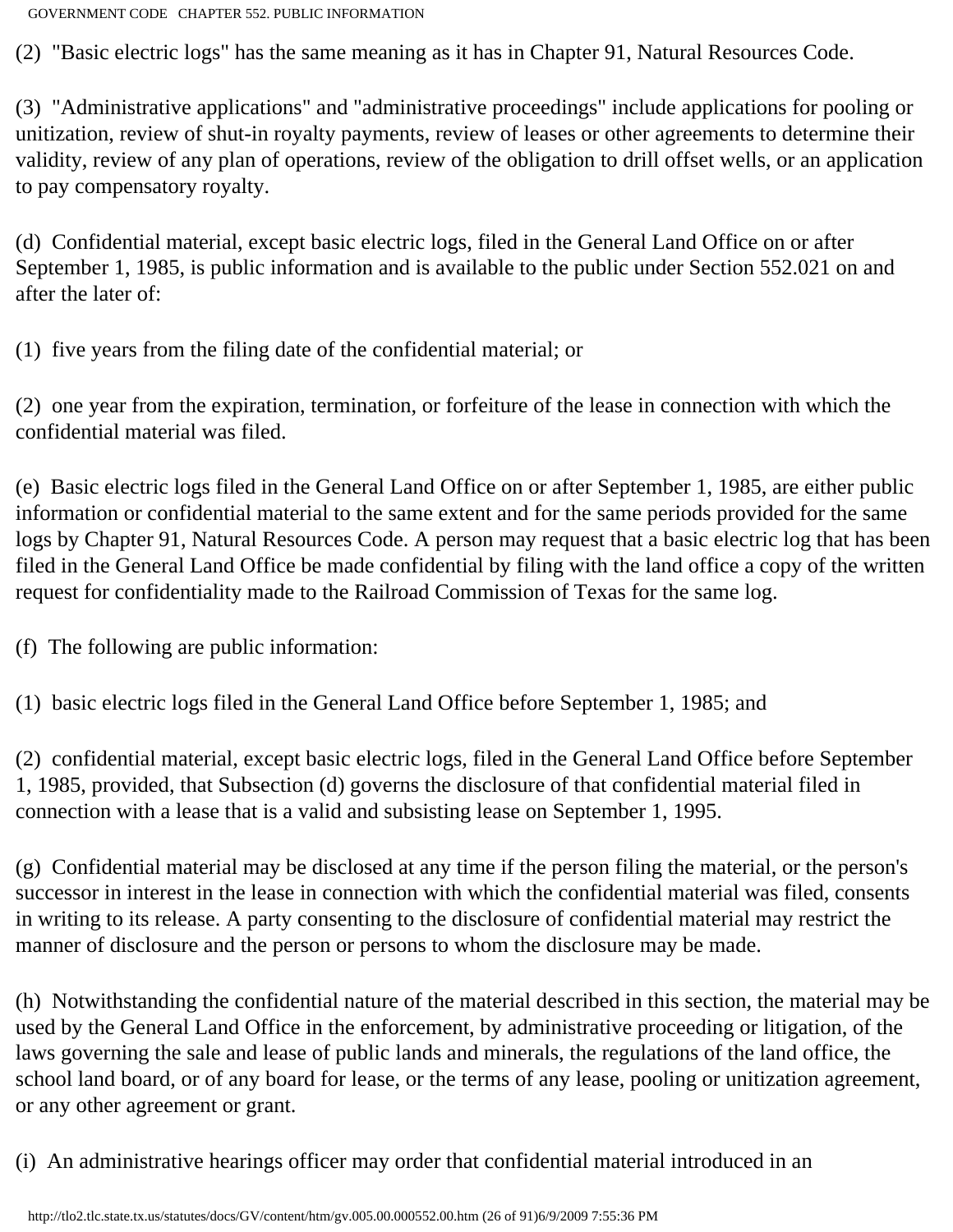administrative proceeding remain confidential until the proceeding is finally concluded, or for the period provided in Subsection (d), whichever is later.

(j) Confidential material examined by an administrative hearings officer during the course of an administrative proceeding for the purpose of determining its admissibility as evidence shall not be considered to have been filed in the General Land Office to the extent that the confidential material is not introduced into evidence at the proceeding.

(k) This section does not prevent a person from asserting that any confidential material is exempt from disclosure as a trade secret or commercial information under Section 552.110 or under any other basis permitted by law.

Added by Acts 1993, 73rd Leg., ch. 268, Sec. 1, eff. Sept. 1, 1993. Amended by Acts 1995, 74th Leg., ch. 1035, Sec. 8, eff. Sept. 1, 1995.

Sec. 552.114. EXCEPTION: STUDENT RECORDS. (a) Information is excepted from the requirements of Section 552.021 if it is information in a student record at an educational institution funded wholly or partly by state revenue.

(b) A record under Subsection (a) shall be made available on the request of:

- (1) educational institution personnel;
- (2) the student involved or the student's parent, legal guardian, or spouse; or

(3) a person conducting a child abuse investigation required by Subchapter D, Chapter 261, Family Code.

Added by Acts 1993, 73rd Leg., ch. 268, Sec. 1, eff. Sept. 1, 1993. Amended by Acts 1997, 75th Leg., ch. 165, Sec. 7.38, eff. Sept. 1, 1997.

Sec. 552.115. EXCEPTION: BIRTH AND DEATH RECORDS. (a) A birth or death record maintained by the bureau of vital statistics of the Texas Department of Health or a local registration official is excepted from the requirements of Section 552.021, except that:

(1) a birth record is public information and available to the public on and after the 75th anniversary of the date of birth as shown on the record filed with the bureau of vital statistics or local registration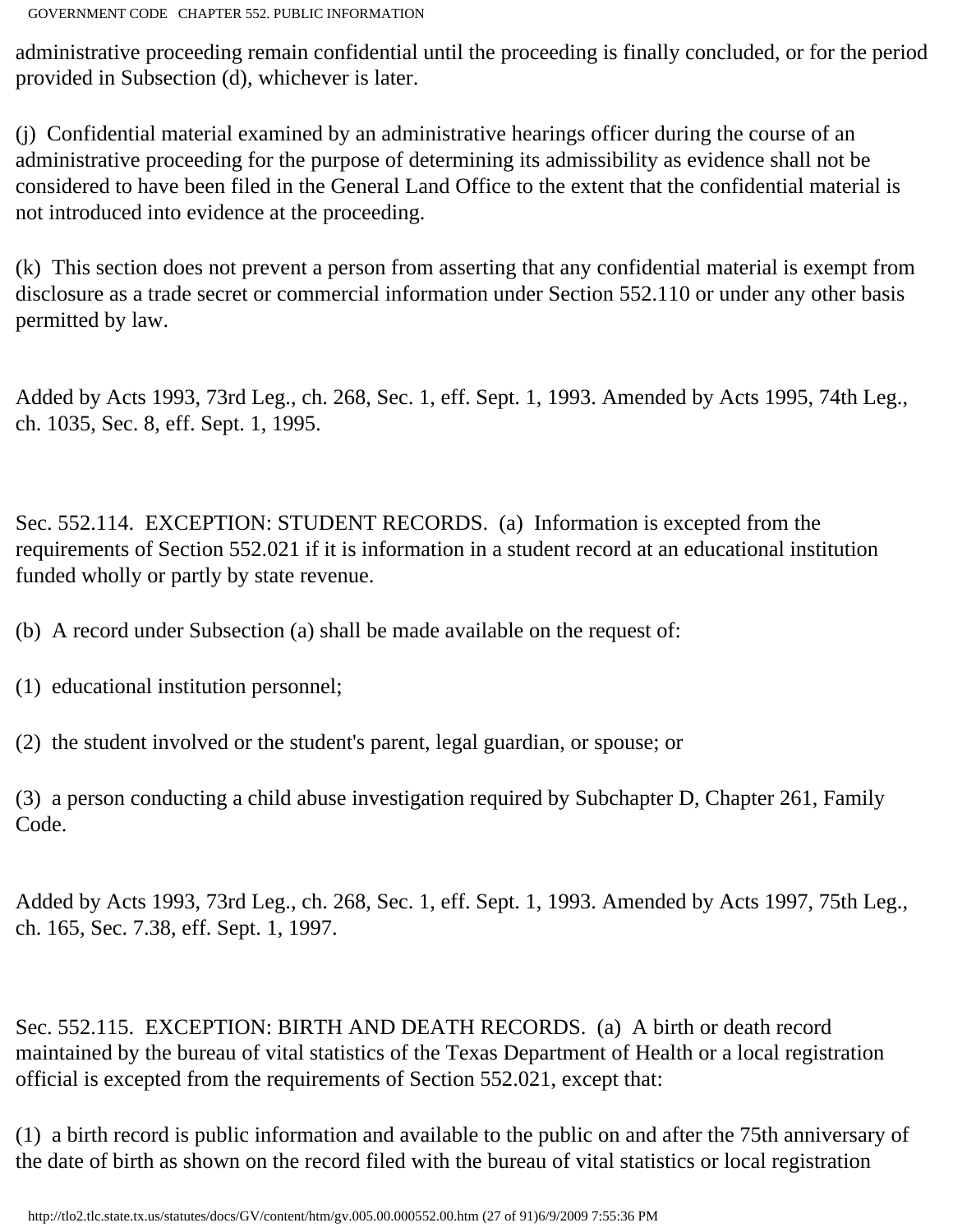official;

(2) a death record is public information and available to the public on and after the 25th anniversary of the date of death as shown on the record filed with the bureau of vital statistics or local registration official;

(3) a general birth index or a general death index established or maintained by the bureau of vital statistics or a local registration official is public information and available to the public to the extent the index relates to a birth record or death record that is public information and available to the public under Subdivision (1) or (2);

(4) a summary birth index or a summary death index prepared or maintained by the bureau of vital statistics or a local registration official is public information and available to the public; and

(5) a birth or death record is available to the chief executive officer of a home-rule municipality or the officer's designee if:

(A) the record is used only to identify a property owner or other person to whom the municipality is required to give notice when enforcing a state statute or an ordinance;

(B) the municipality has exercised due diligence in the manner described by Section 54.035(e), Local Government Code, to identify the person; and

(C) the officer or designee signs a confidentiality agreement that requires that:

(i) the information not be disclosed outside the office of the officer or designee, or within the office for a purpose other than the purpose described by Paragraph (A);

(ii) the information be labeled as confidential;

(iii) the information be kept securely; and

(iv) the number of copies made of the information or the notes taken from the information that implicate the confidential nature of the information be controlled, with all copies or notes that are not destroyed or returned remaining confidential and subject to the confidentiality agreement.

(b) Notwithstanding Subsection (a), a general birth index or a summary birth index is not public information and is not available to the public if:

(1) the fact of an adoption or paternity determination can be revealed by the index; or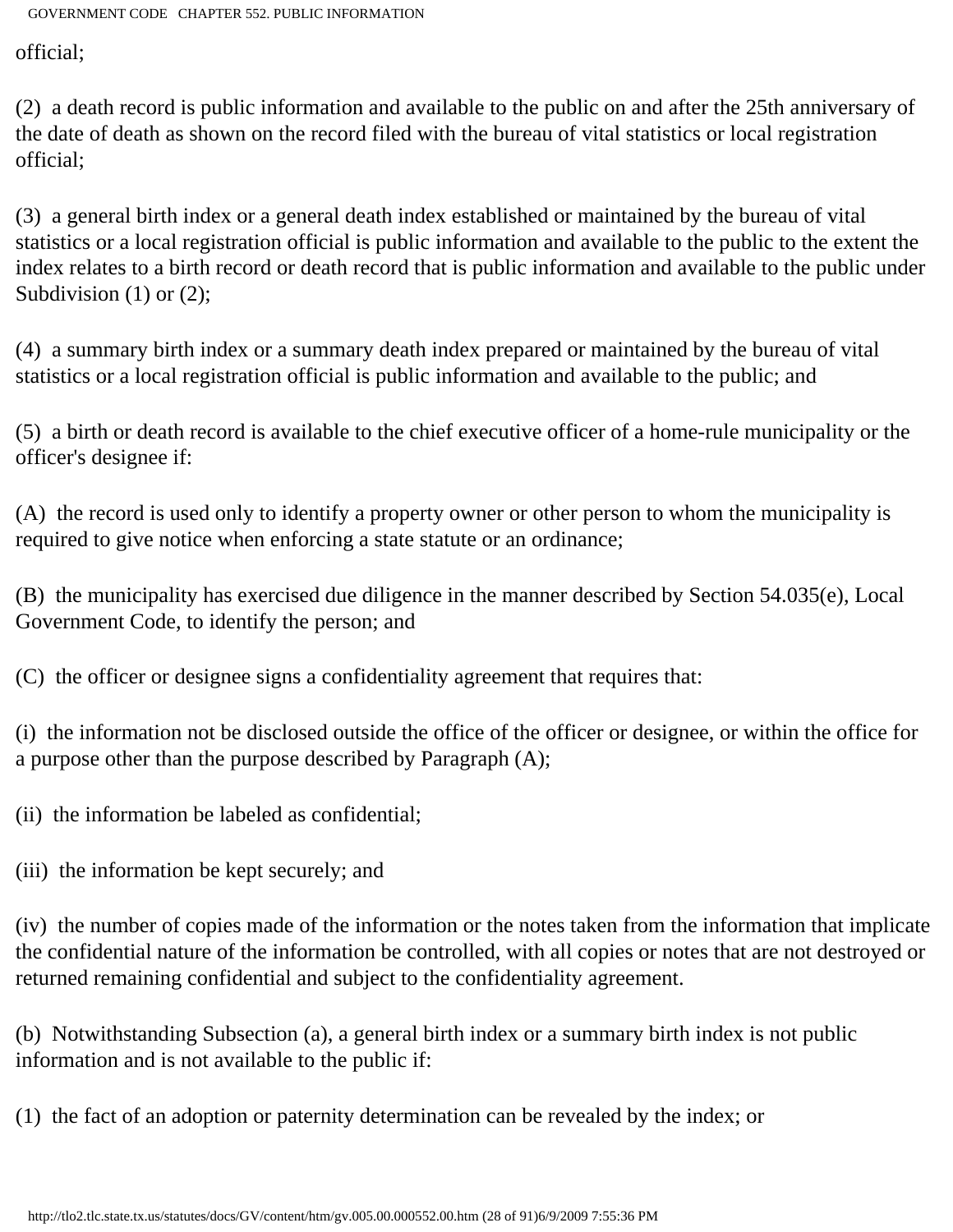(2) the index contains specific identifying information relating to the parents of a child who is the subject of an adoption placement.

(c) Subsection (a)(1) does not apply to the microfilming agreement entered into by the Genealogical Society of Utah, a nonprofit corporation organized under the laws of the State of Utah, and the Archives and Information Services Division of the Texas State Library and Archives Commission.

(d) For the purposes of fulfilling the terms of the agreement in Subsection (c), the Genealogical Society of Utah shall have access to birth records on and after the 50th anniversary of the date of birth as shown on the record filed with the bureau of vital statistics or local registration official, but such birth records shall not be made available to the public until the 75th anniversary of the date of birth as shown on the record.

Added by Acts 1993, 73rd Leg., ch. 268, Sec. 1, eff. Sept. 1, 1993. Amended by Acts 1999, 76th Leg., ch. 706, Sec. 1, eff. Aug. 30, 1999; Acts 2001, 77th Leg., ch. 413, Sec. 1, eff. Sept. 1, 2001; Acts 2003, 78th Leg., ch. 1192, Sec. 1, eff. Sept. 1, 2003.

Sec. 552.116. EXCEPTION: AUDIT WORKING PAPERS. (a) An audit working paper of an audit of the state auditor or the auditor of a state agency, an institution of higher education as defined by Section 61.003, Education Code, a county, a municipality, a school district, or a joint board operating under Section 22.074, Transportation Code, including any audit relating to the criminal history background check of a public school employee, is excepted from the requirements of Section 552.021. If information in an audit working paper is also maintained in another record, that other record is not excepted from the requirements of Section 552.021 by this section.

(b) In this section:

(1) "Audit" means an audit authorized or required by a statute of this state or the United States, the charter or an ordinance of a municipality, an order of the commissioners court of a county, a resolution or other action of a board of trustees of a school district, including an audit by the district relating to the criminal history background check of a public school employee, or a resolution or other action of a joint board described by Subsection (a) and includes an investigation.

(2) "Audit working paper" includes all information, documentary or otherwise, prepared or maintained in conducting an audit or preparing an audit report, including:

(A) intra-agency and interagency communications; and

(B) drafts of the audit report or portions of those drafts.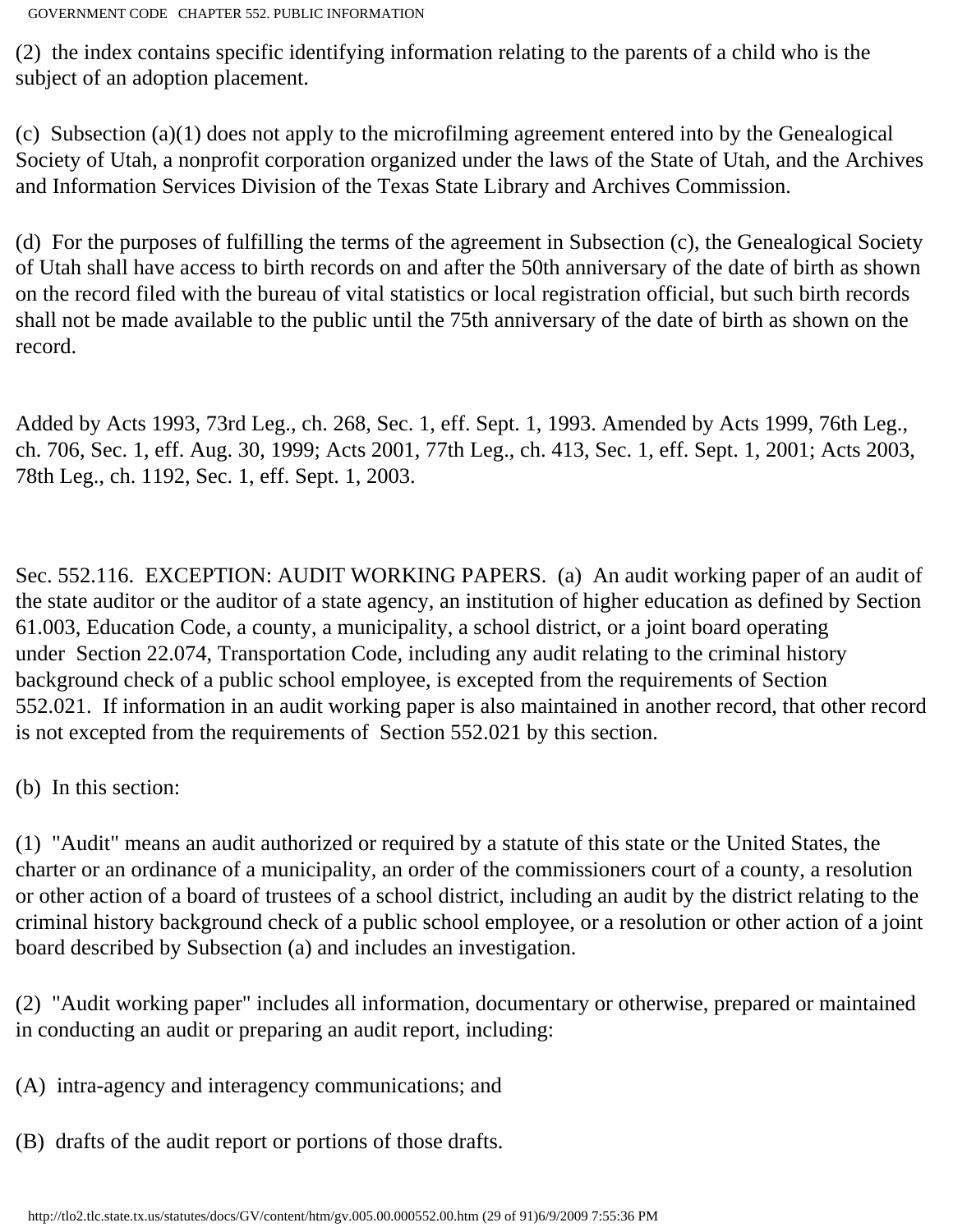Added by Acts 1993, 73rd Leg., ch. 268, Sec. 1, eff. Sept. 1, 1993. Amended by Acts 1997, 75th Leg., ch. 1122, Sec. 10, eff. Sept. 1, 1997; Acts 1999, 76th Leg., ch. 1319, Sec. 8, eff. Sept. 1, 1999; Acts 2003, 78th Leg., ch. 379, Sec. 1, eff. June 18, 2003.

Amended by:

Acts 2005, 79th Leg., Ch. [202](http://www.legis.state.tx.us/tlodocs/79R/billtext/html/HB01285F.HTM), Sec. 1, eff. May 27, 2005.

Acts 2005, 79th Leg., Ch. [202](http://www.legis.state.tx.us/tlodocs/79R/billtext/html/HB01285F.HTM), Sec. 2, eff. May 27, 2005.

Acts 2007, 80th Leg., R.S., Ch. [1372](http://www.legis.state.tx.us/tlodocs/80R/billtext/html/SB00009F.HTM), Sec. 24, eff. June 15, 2007.

Acts 2007, 80th Leg., R.S., Ch. [1372](http://www.legis.state.tx.us/tlodocs/80R/billtext/html/SB00009F.HTM), Sec. 25, eff. June 15, 2007.

Sec. 552.117. EXCEPTION: CERTAIN ADDRESSES, TELEPHONE NUMBERS, SOCIAL SECURITY NUMBERS, AND PERSONAL FAMILY INFORMATION. (a) Information is excepted from the requirements of Section 552.021 if it is information that relates to the home address, home telephone number, or social security number of the following person or that reveals whether the person has family members:

(1) a current or former official or employee of a governmental body, except as otherwise provided by Section 552.024;

(2) a peace officer as defined by Article 2.12, Code of Criminal Procedure, or a security officer commissioned under Section 51.212, Education Code, regardless of whether the officer complies with Section 552.024 or 552.1175, as applicable;

(3) a current or former employee of the Texas Department of Criminal Justice or of the predecessor in function of the department or any division of the department, regardless of whether the current or former employee complies with Section 552.1175;

(4) a peace officer as defined by Article 2.12, Code of Criminal Procedure, or other law, a reserve law enforcement officer, a commissioned deputy game warden, or a corrections officer in a municipal, county, or state penal institution in this state who was killed in the line of duty, regardless of whether the deceased complied with Section 552.024 or 552.1175;

(5) a commissioned security officer as defined by Section 1702.002, Occupations Code, regardless of whether the officer complies with Section 552.024 or 552.1175, as applicable; or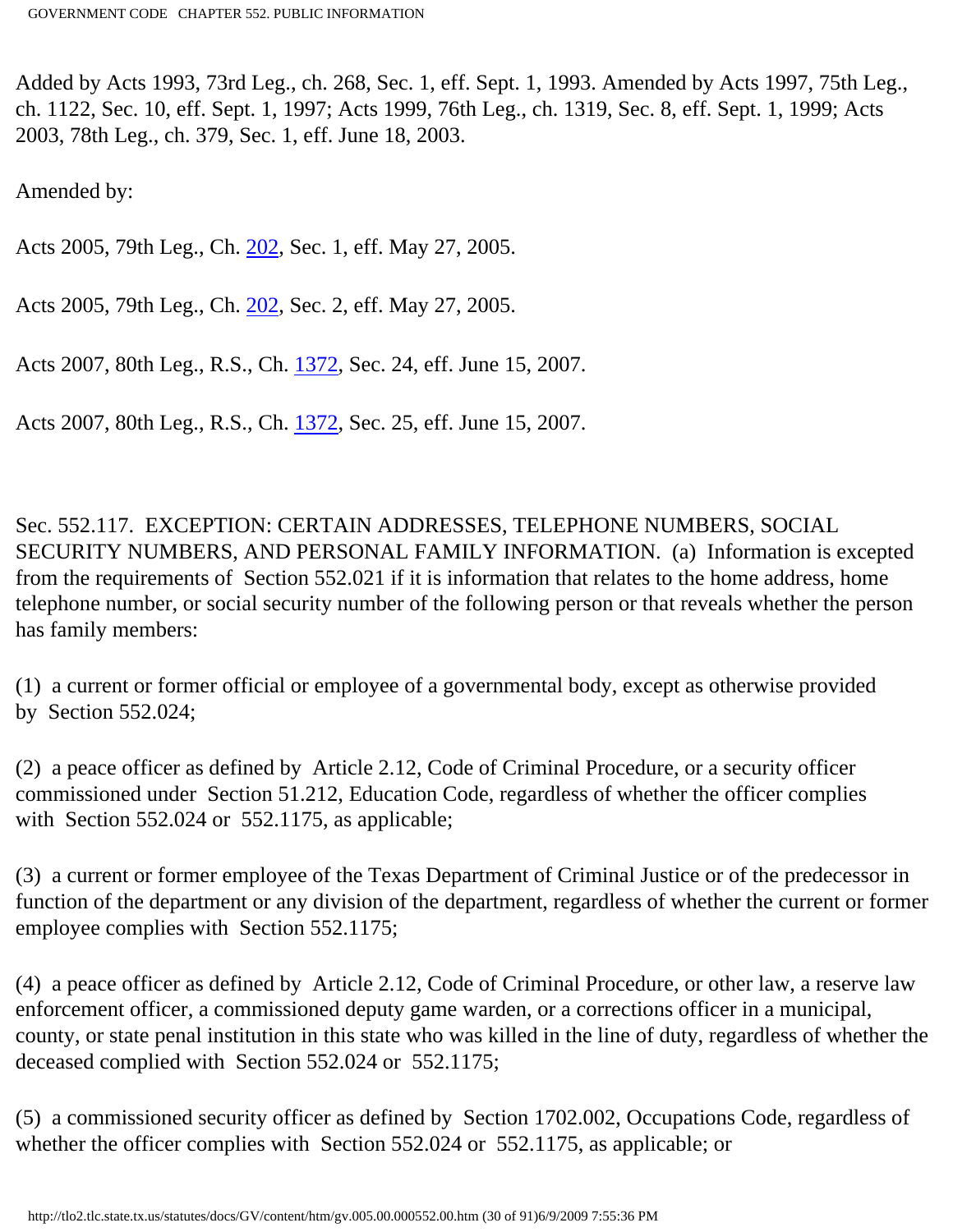(6) an officer or employee of a community supervision and corrections department established under Chapter 76 who performs a duty described by Section 76.004(b), regardless of whether the officer or employee complies with Section 552.024 or 552.1175.

(b) All documents filed with a county clerk and all documents filed with a district clerk are exempt from this section.

Added by Acts 1993, 73rd Leg., ch. 268, Sec. 1, eff. Sept. 1, 1993. Amended by Acts 1995, 74th Leg., ch. 1035, Sec. 9, eff. Sept. 1, 1995; Acts 1997, 75th Leg., ch. 512, Sec. 1, eff. May 31, 1997; Acts 1999, 76th Leg., ch. 1318, Sec. 1, eff. June 18, 1999; Acts 2001, 77th Leg., ch. 119, Sec. 2, eff. Sept. 1, 2001; Acts 2003, 78th Leg., ch. 947, Sec. 1, eff. June 20, 2003.

Amended by:

Acts 2007, 80th Leg., R.S., Ch. [621](http://www.legis.state.tx.us/tlodocs/80R/billtext/html/HB00455F.HTM), Sec. 1, eff. September 1, 2007.

Sec. 552.1175. CONFIDENTIALITY OF ADDRESSES, TELEPHONE NUMBERS, SOCIAL SECURITY NUMBERS, AND PERSONAL FAMILY INFORMATION OF PEACE OFFICERS, COUNTY JAILERS, SECURITY OFFICERS, AND EMPLOYEES OF THE TEXAS DEPARTMENT OF CRIMINAL JUSTICE OR A PROSECUTOR'S OFFICE. (a) This section applies only to:

(1) peace officers as defined by Article 2.12, Code of Criminal Procedure;

(2) county jailers as defined by Section 1701.001, Occupations Code;

(3) current or former employees of the Texas Department of Criminal Justice or of the predecessor in function of the department or any division of the department;

(4) commissioned security officers as defined by Section 1702.002, Occupations Code;

(5) employees of a district attorney, criminal district attorney, or county or municipal attorney whose jurisdiction includes any criminal law or child protective services matters; and

(6) officers and employees of a community supervision and corrections department established under Chapter 76 who perform a duty described by Section 76.004(b).

(b) Information that relates to the home address, home telephone number, or social security number of an individual to whom this section applies, or that reveals whether the individual has family members is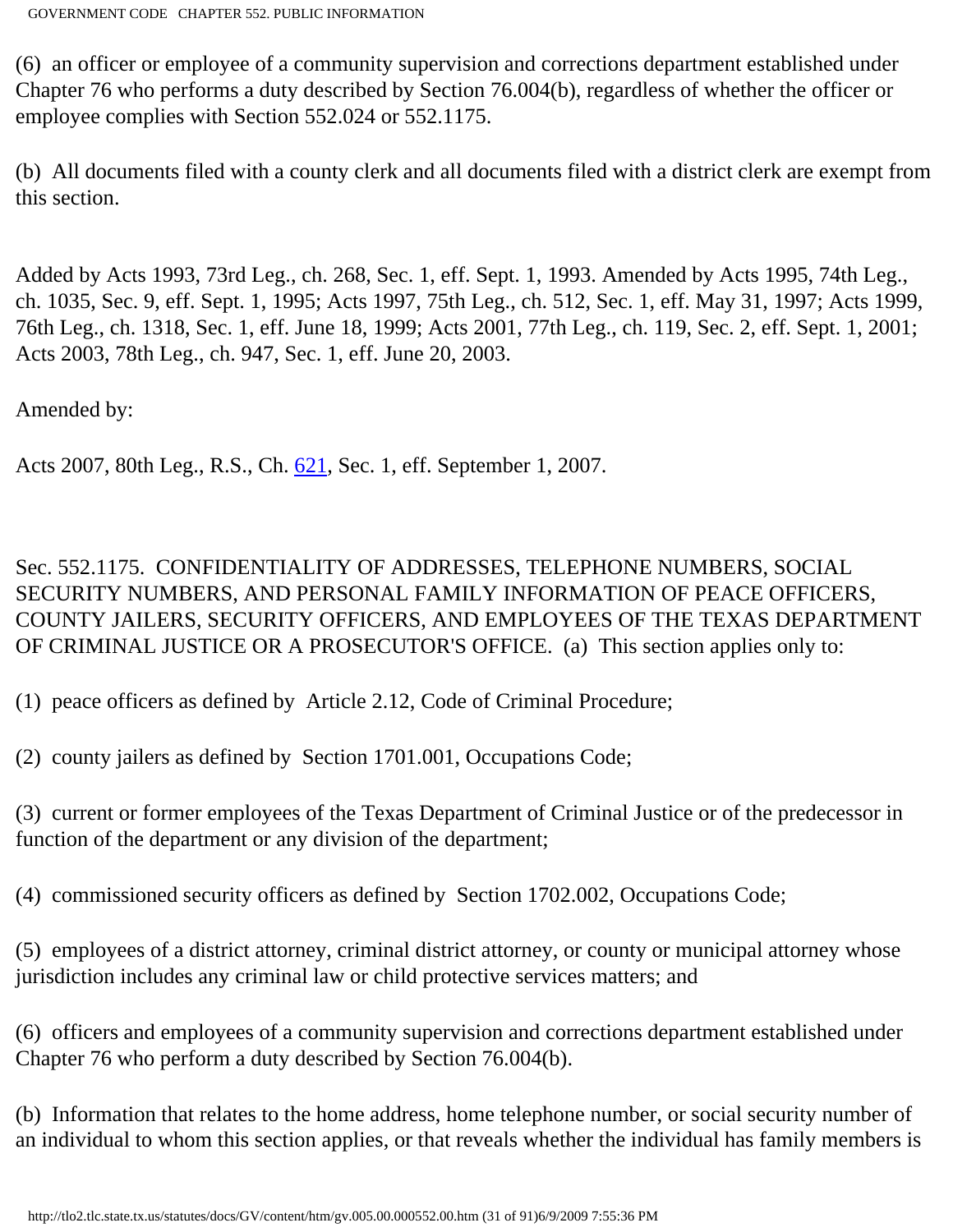confidential and may not be disclosed to the public under this chapter if the individual to whom the information relates:

(1) chooses to restrict public access to the information; and

(2) notifies the governmental body of the individual's choice on a form provided by the governmental body, accompanied by evidence of the individual's status.

(c) A choice made under Subsection (b) remains valid until rescinded in writing by the individual.

(d) This section does not apply to information in the tax appraisal records of an appraisal district to which Section 25.025, Tax Code, applies.

(e) All documents filed with a county clerk and all documents filed with a district clerk are exempt from this section.

Added by Acts 2001, 77th Leg., ch. 119, Sec. 3, eff. Sept. 1, 2001. Amended by Acts 2003, 78th Leg., ch. 947, Sec. 2, eff. June 20, 2003.

Amended by:

Acts 2005, 79th Leg., Ch. [715](http://www.legis.state.tx.us/tlodocs/79R/billtext/html/SB00450F.HTM), Sec. 1, eff. June 17, 2005.

Acts 2005, 79th Leg., Ch. [715](http://www.legis.state.tx.us/tlodocs/79R/billtext/html/SB00450F.HTM), Sec. 2, eff. June 17, 2005.

Acts 2007, 80th Leg., R.S., Ch. [621](http://www.legis.state.tx.us/tlodocs/80R/billtext/html/HB00455F.HTM), Sec. 2, eff. September 1, 2007.

Sec. 552.1176. CONFIDENTIALITY OF CERTAIN INFORMATION MAINTAINED BY STATE BAR. (a) Information that relates to the home address, home telephone number, electronic mail address, social security number, or date of birth of a person licensed to practice law in this state that is maintained under Chapter 81 is confidential and may not be disclosed to the public under this chapter if the person to whom the information relates:

(1) chooses to restrict public access to the information; and

(2) notifies the State Bar of Texas of the person's choice, in writing or electronically, on a form provided by the state bar.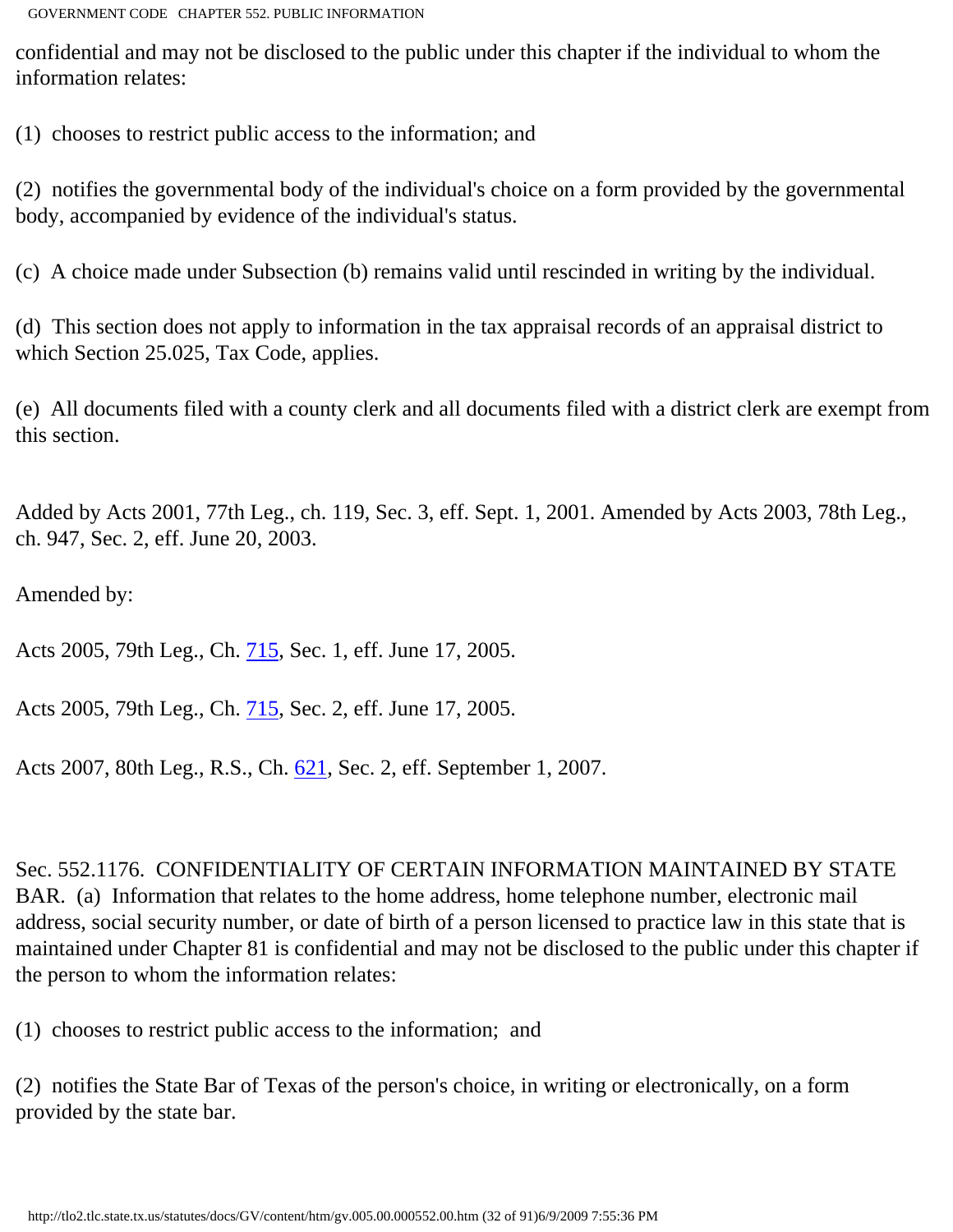(b) A choice made under Subsection (a) remains valid until rescinded in writing or electronically by the person.

(c) All documents filed with a county clerk and all documents filed with a district clerk are exempt from this section.

Added by Acts 2007, 80th Leg., R.S., Ch. **95**, Sec. 1, eff. September 1, 2007.

Sec. 552.118. EXCEPTION: OFFICIAL PRESCRIPTION FORM. Information is excepted from the requirements of Section 552.021 if it is:

(1) information on or derived from an official prescription form filed with the director of the Department of Public Safety under Section 481.075, Health and Safety Code; or

(2) other information collected under Section 481.075 of that code.

Added by Acts 1993, 73rd Leg., ch. 268, Sec. 1, eff. Sept. 1, 1993. Amended by Acts 1997, 75th Leg., ch. 745, Sec. 35, eff. Jan. 1, 1998; Acts 2001, 77th Leg., ch. 251, Sec. 30, eff. Sept. 1, 2001.

Sec. 552.119. EXCEPTION: PHOTOGRAPH OF PEACE OFFICER. (a) A photograph that depicts a peace officer as defined by Article 2.12, Code of Criminal Procedure, the release of which would endanger the life or physical safety of the officer, is excepted from the requirements of Section 552.021 unless:

(1) the officer is under indictment or charged with an offense by information;

(2) the officer is a party in a civil service hearing or a case in arbitration; or

(3) the photograph is introduced as evidence in a judicial proceeding.

(b) A photograph excepted from disclosure under Subsection (a) may be made public only if the peace officer gives written consent to the disclosure.

Added by Acts 1993, 73rd Leg., ch. 268, Sec. 1, eff. Sept. 1, 1993.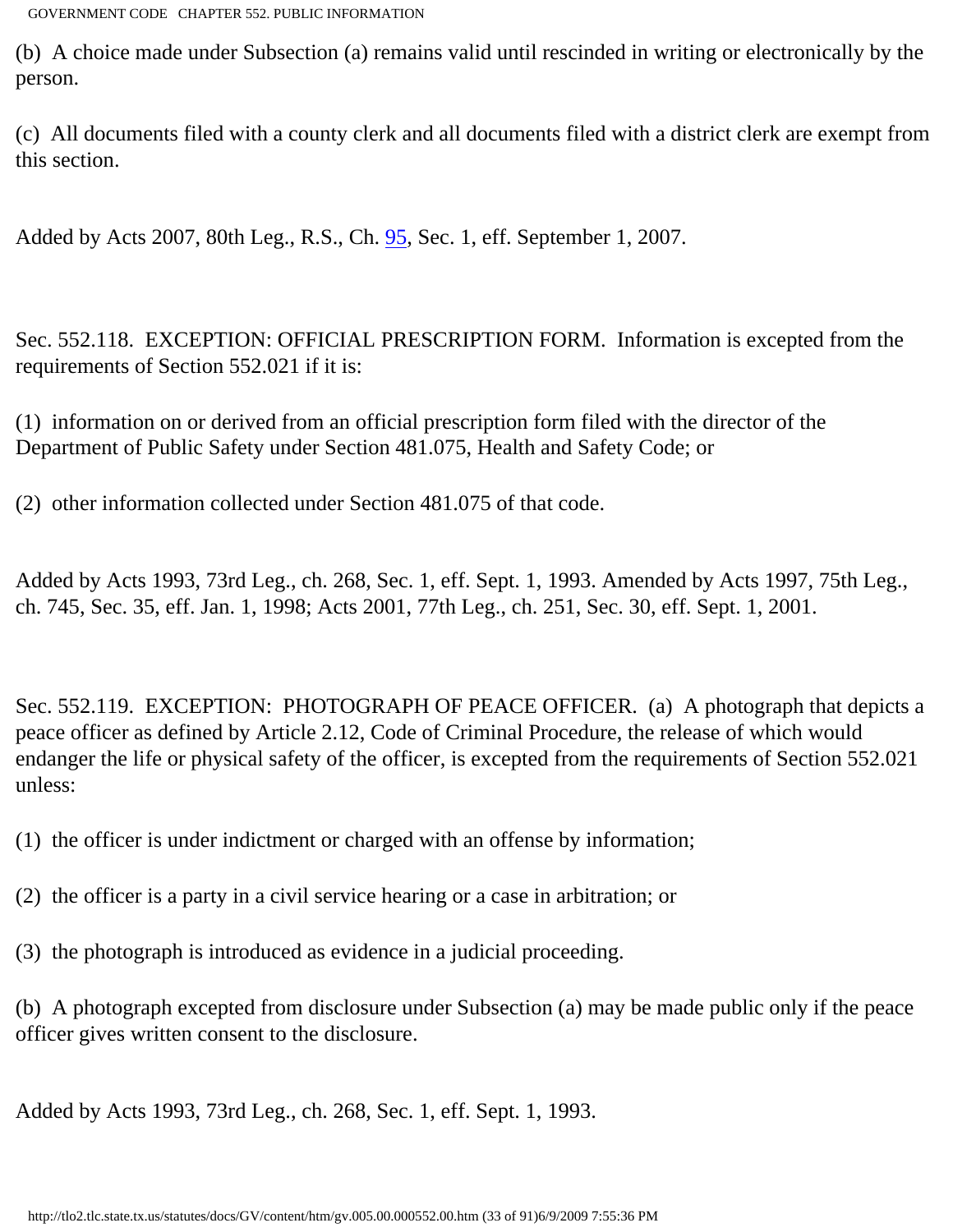Amended by:

Acts 2005, 79th Leg., Ch. [8](http://www.legis.state.tx.us/tlodocs/79R/billtext/html/SB00148F.HTM), Sec. 1, eff. May 3, 2005.

Sec. 552.120. EXCEPTION: CERTAIN RARE BOOKS AND ORIGINAL MANUSCRIPTS. A rare book or original manuscript that was not created or maintained in the conduct of official business of a governmental body and that is held by a private or public archival and manuscript repository for the purpose of historical research is excepted from the requirements of Section 552.021.

Added by Acts 1993, 73rd Leg., ch. 268, Sec. 1, eff. Sept. 1, 1993.

Sec. 552.121. EXCEPTION: CERTAIN DOCUMENTS HELD FOR HISTORICAL RESEARCH. An oral history interview, personal paper, unpublished letter, or organizational record of a nongovernmental entity that was not created or maintained in the conduct of official business of a governmental body and that is held by a private or public archival and manuscript repository for the purpose of historical research is excepted from the requirements of Section 552.021 to the extent that the archival and manuscript repository and the donor of the interview, paper, letter, or record agree to limit disclosure of the item.

Added by Acts 1993, 73rd Leg., ch. 268, Sec. 1, eff. Sept. 1, 1993.

Sec. 552.122. EXCEPTION: TEST ITEMS. (a) A test item developed by an educational institution that is funded wholly or in part by state revenue is excepted from the requirements of Section 552.021.

(b) A test item developed by a licensing agency or governmental body is excepted from the requirements of Section 552.021.

Added by Acts 1993, 73rd Leg., ch. 268, Sec. 1, eff. Sept. 1, 1993. Amended by Acts 1995, 74th Leg., ch. 76, Sec. 5.05(a), eff. Sept. 1, 1995; Acts 1995, 74th Leg., ch. 1035, Sec. 10, eff. Sept. 1, 1995.

Sec. 552.123. EXCEPTION: NAME OF APPLICANT FOR CHIEF EXECUTIVE OFFICER OF INSTITUTION OF HIGHER EDUCATION. The name of an applicant for the position of chief executive officer of an institution of higher education is excepted from the requirements of Section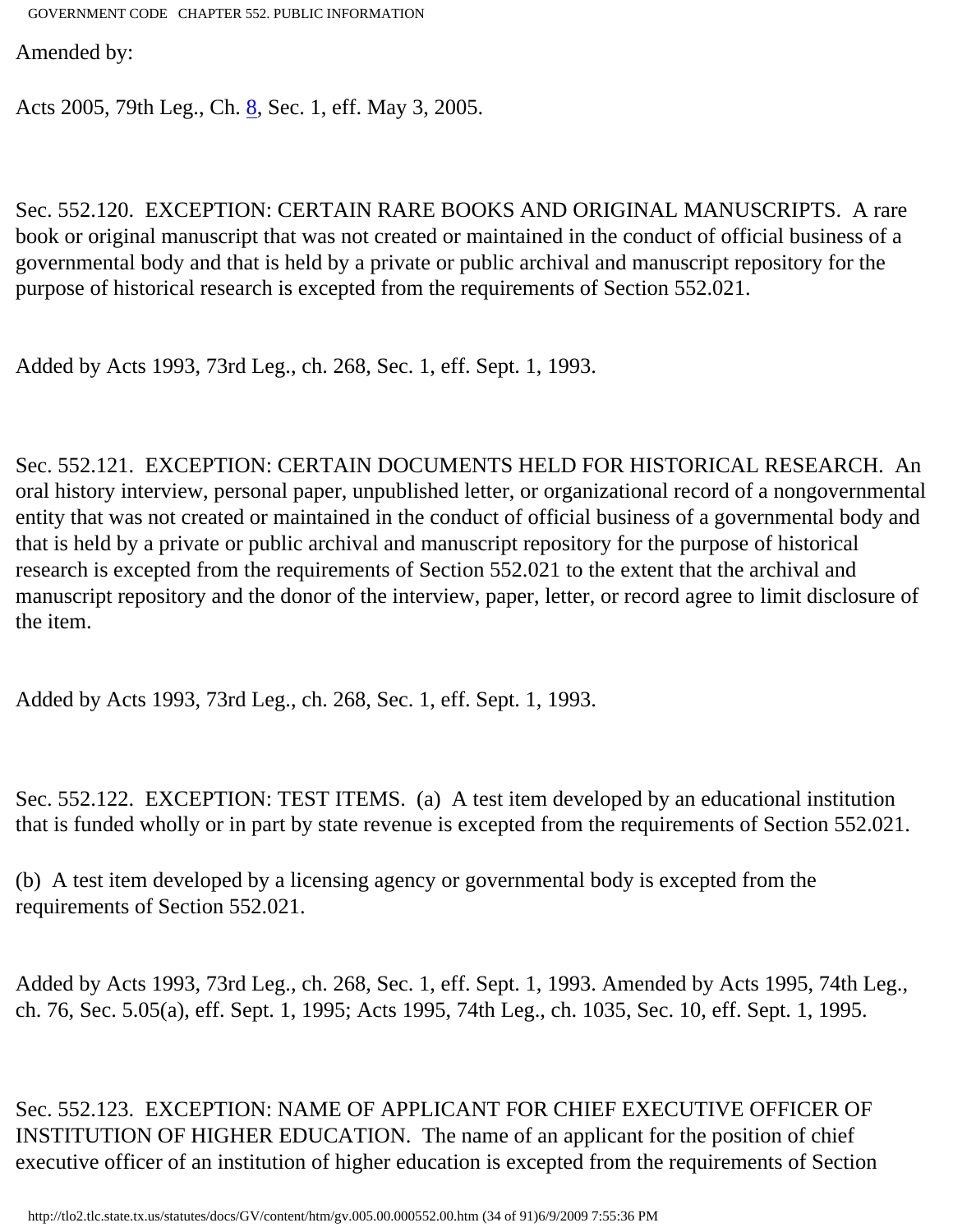552.021, except that the governing body of the institution must give public notice of the name or names of the finalists being considered for the position at least 21 days before the date of the meeting at which final action or vote is to be taken on the employment of the person.

Added by Acts 1993, 73rd Leg., ch. 268, Sec. 1, eff. Sept. 1, 1993.

Sec. 552.1235. EXCEPTION: IDENTITY OF PRIVATE DONOR TO INSTITUTION OF HIGHER EDUCATION. (a) The name or other information that would tend to disclose the identity of a person, other than a governmental body, who makes a gift, grant, or donation of money or property to an institution of higher education or to another person with the intent that the money or property be transferred to an institution of higher education is excepted from the requirements of Section 552.021.

(b) Subsection (a) does not except from required disclosure other information relating to gifts, grants, and donations described by Subsection (a), including the amount or value of an individual gift, grant, or donation.

(c) In this section, "institution of higher education" has the meaning assigned by Section 61.003, Education Code.

Added by Acts 2003, 78th Leg., ch. 1266, Sec. 4.07, eff. June 20, 2003.

Sec. 552.124. EXCEPTION: RECORDS OF LIBRARY OR LIBRARY SYSTEM. (a) A record of a library or library system, supported in whole or in part by public funds, that identifies or serves to identify a person who requested, obtained, or used a library material or service is excepted from the requirements of Section 552.021 unless the record is disclosed:

(1) because the library or library system determines that disclosure is reasonably necessary for the operation of the library or library system and the record is not confidential under other state or federal law;

(2) under Section 552.023; or

(3) to a law enforcement agency or a prosecutor under a court order or subpoena obtained after a showing to a district court that:

(A) disclosure of the record is necessary to protect the public safety; or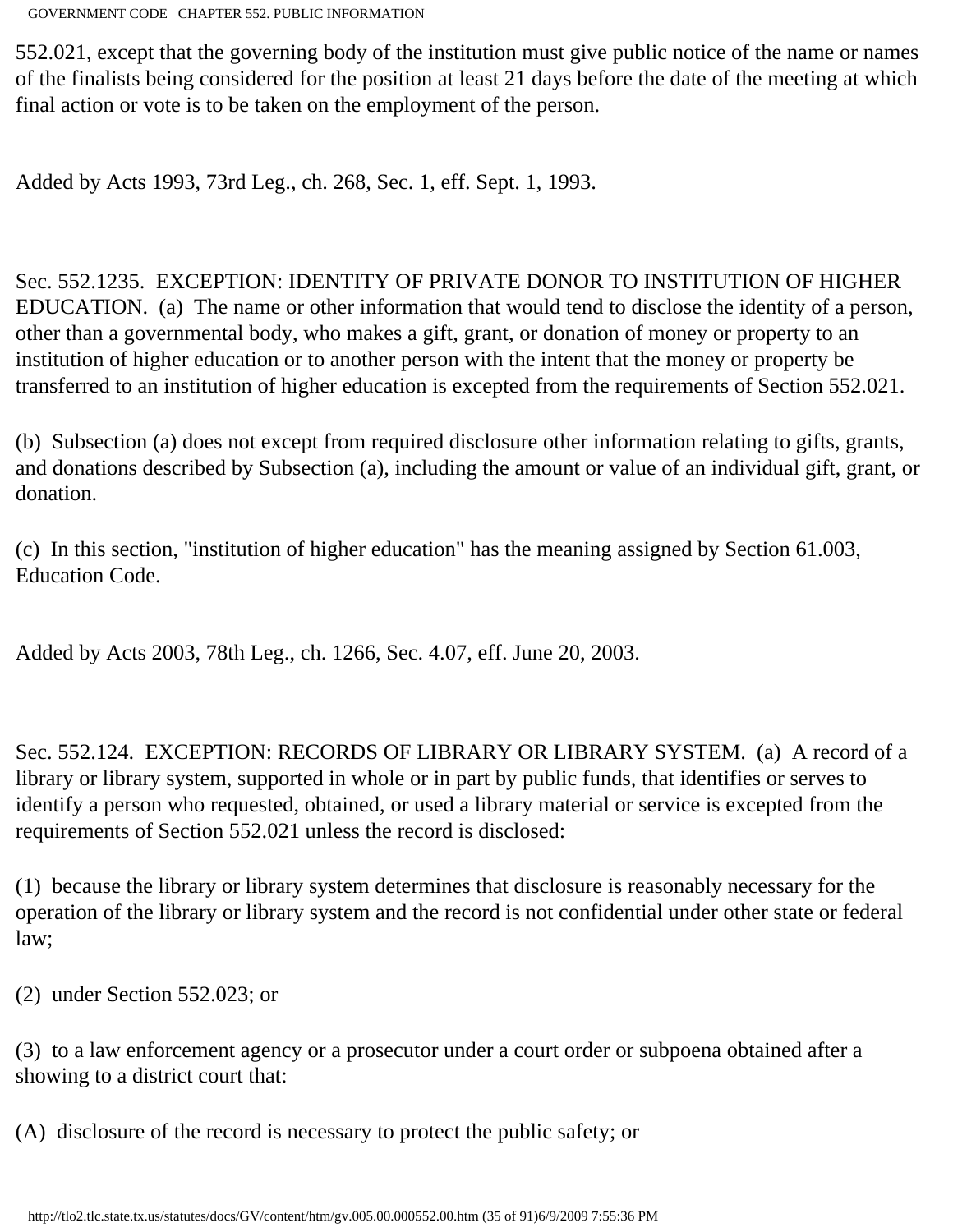(B) the record is evidence of an offense or constitutes evidence that a particular person committed an offense.

(b) A record of a library or library system that is excepted from required disclosure under this section is confidential.

Added by Acts 1995, 74th Leg., ch. 76, Sec. 5.03(a), eff. Sept. 1, 1995; Acts 1995, 74th Leg., ch. 1035, Sec. 11, eff. Sept. 1, 1995.

Sec. 552.125. EXCEPTION: CERTAIN AUDITS. Any documents or information privileged under the Texas Environmental, Health, and Safety Audit Privilege Act are excepted from the requirements of Section 552.021.

Added by Acts 1995, 74th Leg., ch. 219, Sec. 14, eff. May 23, 1995. Renumbered from Government Code Sec. 552.124 by Acts 1997, 75th Leg., ch. 165, Sec. 31.01(45), eff. Sept. 1, 1997; Acts 1997, 75th Leg., ch. 1231, Sec. 7, eff. Sept. 1, 1997.

Sec. 552.126. EXCEPTION: NAME OF APPLICANT FOR SUPERINTENDENT OF PUBLIC SCHOOL DISTRICT. The name of an applicant for the position of superintendent of a public school district is excepted from the requirements of Section 552.021, except that the board of trustees must give public notice of the name or names of the finalists being considered for the position at least 21 days before the date of the meeting at which a final action or vote is to be taken on the employment of the person.

Added by Acts 1995, 74th Leg., ch. 260, Sec. 31, eff. May 30, 1995. Renumbered from Government Code Sec. 552.124 by Acts 1997, 75th Leg., ch. 165, Sec. 31.01(46), eff. Sept. 1, 1997; Acts 1997, 75th Leg., ch. 1231, Sec. 8, eff. Sept. 1, 1997.

Sec. 552.127. EXCEPTION: PERSONAL INFORMATION RELATING TO PARTICIPANTS IN NEIGHBORHOOD CRIME WATCH ORGANIZATION. (a) Information is excepted from the requirements of Section 552.021 if the information identifies a person as a participant in a neighborhood crime watch organization and relates to the name, home address, business address, home telephone number, or business telephone number of the person.

(b) In this section, "neighborhood crime watch organization" means a group of residents of a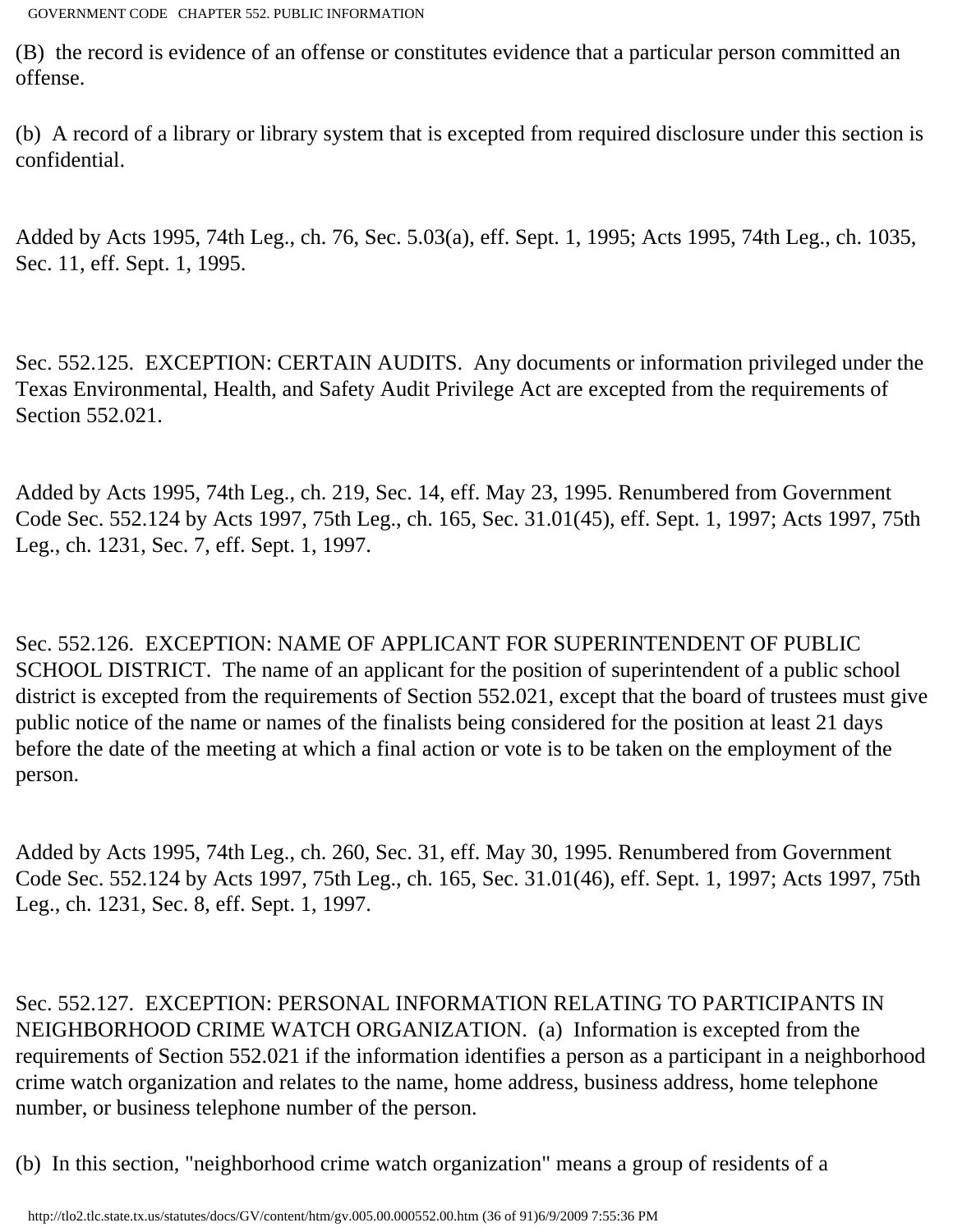neighborhood or part of a neighborhood that is formed in affiliation or association with a law enforcement agency in this state to observe activities within the neighborhood or part of a neighborhood and to take other actions intended to reduce crime in that area.

Added by Acts 1997, 75th Leg., ch. 719, Sec. 1, eff. June 17, 1997.

Sec. 552.128. EXCEPTION: CERTAIN INFORMATION SUBMITTED BY POTENTIAL VENDOR OR CONTRACTOR. (a) Information submitted by a potential vendor or contractor to a governmental body in connection with an application for certification as a historically underutilized or disadvantaged business under a local, state, or federal certification program is excepted from the requirements of Section 552.021, except as provided by this section.

(b) Notwithstanding Section 552.007 and except as provided by Subsection (c), the information may be disclosed only:

(1) to a state or local governmental entity in this state, and the state or local governmental entity may use the information only:

(A) for purposes related to verifying an applicant's status as a historically underutilized or disadvantaged business; or

(B) for the purpose of conducting a study of a public purchasing program established under state law for historically underutilized or disadvantaged businesses; or

(2) with the express written permission of the applicant or the applicant's agent.

(c) Information submitted by a vendor or contractor or a potential vendor or contractor to a governmental body in connection with a specific proposed contractual relationship, a specific contract, or an application to be placed on a bidders list, including information that may also have been submitted in connection with an application for certification as a historically underutilized or disadvantaged business, is subject to required disclosure, excepted from required disclosure, or confidential in accordance with other law.

Added by Acts 1997, 75th Leg., ch. 1227, Sec. 1, eff. June 30, 1997. Renumbered from Sec. 552.127 by Acts 1999, 76th Leg., ch. 62, Sec. 19.01(51), eff. Sept. 1, 1999.

Sec. 552.129. MOTOR VEHICLE INSPECTION INFORMATION. A record created during a motor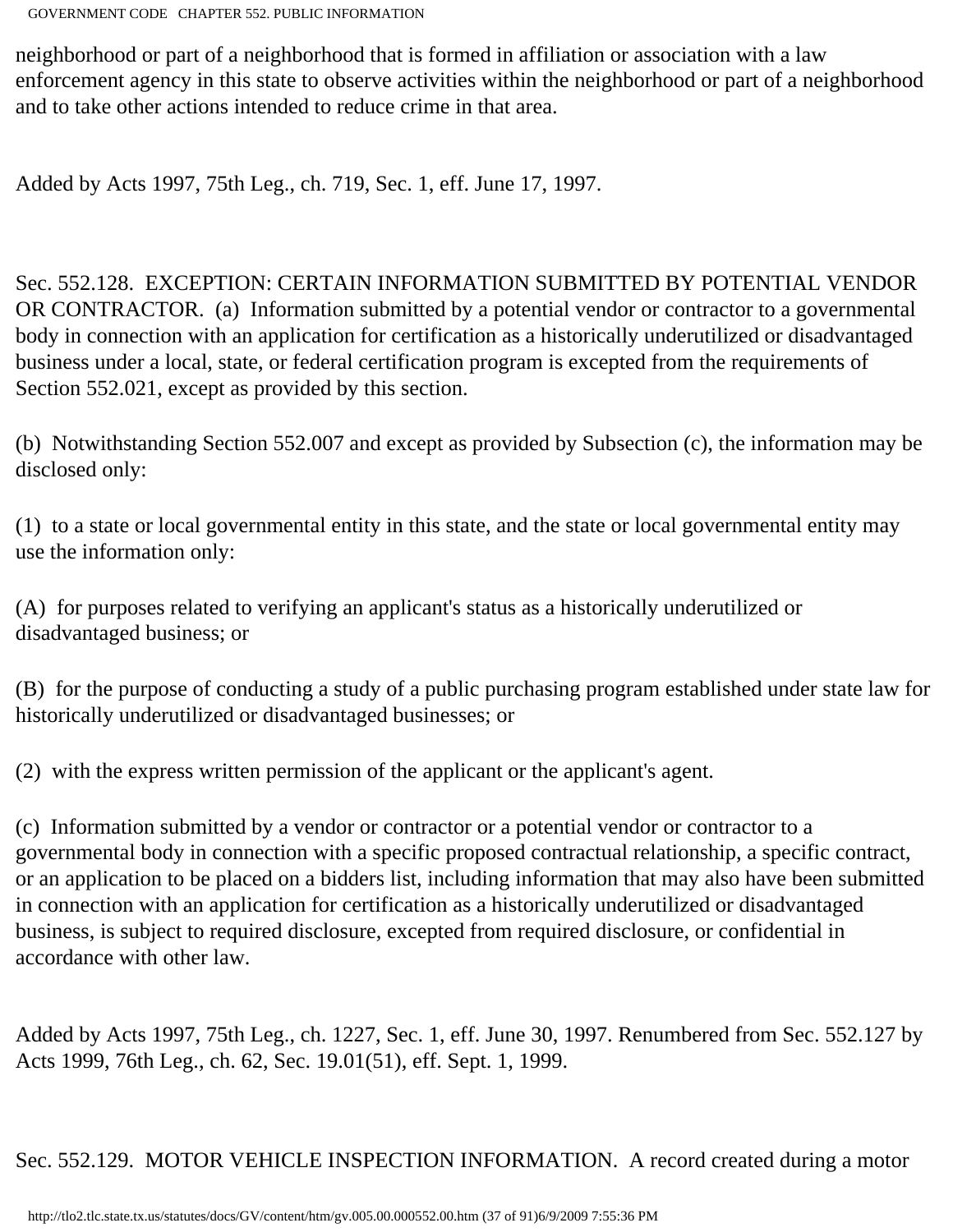vehicle emissions inspection under Subchapter F, Chapter 548, Transportation Code, that relates to an individual vehicle or owner of an individual vehicle is excepted from the requirements of Section 552.021.

Added by Acts 1997, 75th Leg., ch. 1069, Sec. 17, eff. June 19, 1997. Renumbered from Sec. 552.127 by Acts 1999, 76th Leg., ch. 62, Sec. 19.01(52), eff. Sept. 1, 1999.

Sec. 552.130. EXCEPTION: MOTOR VEHICLE RECORDS. (a) Information is excepted from the requirements of Section 552.021 if the information relates to:

(1) a motor vehicle operator's or driver's license or permit issued by an agency of this state;

(2) a motor vehicle title or registration issued by an agency of this state; or

(3) a personal identification document issued by an agency of this state or a local agency authorized to issue an identification document.

(b) Information described by Subsection (a) may be released only if, and in the manner, authorized by Chapter 730, Transportation Code.

Added by Acts 1997, 75th Leg., ch. 1187, Sec. 4, eff. Sept. 1, 1997.

Sec. 552.131. EXCEPTION: ECONOMIC DEVELOPMENT INFORMATION. (a) Information is excepted from the requirements of Section 552.021 if the information relates to economic development negotiations involving a governmental body and a business prospect that the governmental body seeks to have locate, stay, or expand in or near the territory of the governmental body and the information relates to:

(1) a trade secret of the business prospect; or

(2) commercial or financial information for which it is demonstrated based on specific factual evidence that disclosure would cause substantial competitive harm to the person from whom the information was obtained.

(b) Unless and until an agreement is made with the business prospect, information about a financial or other incentive being offered to the business prospect by the governmental body or by another person is excepted from the requirements of Section 552.021.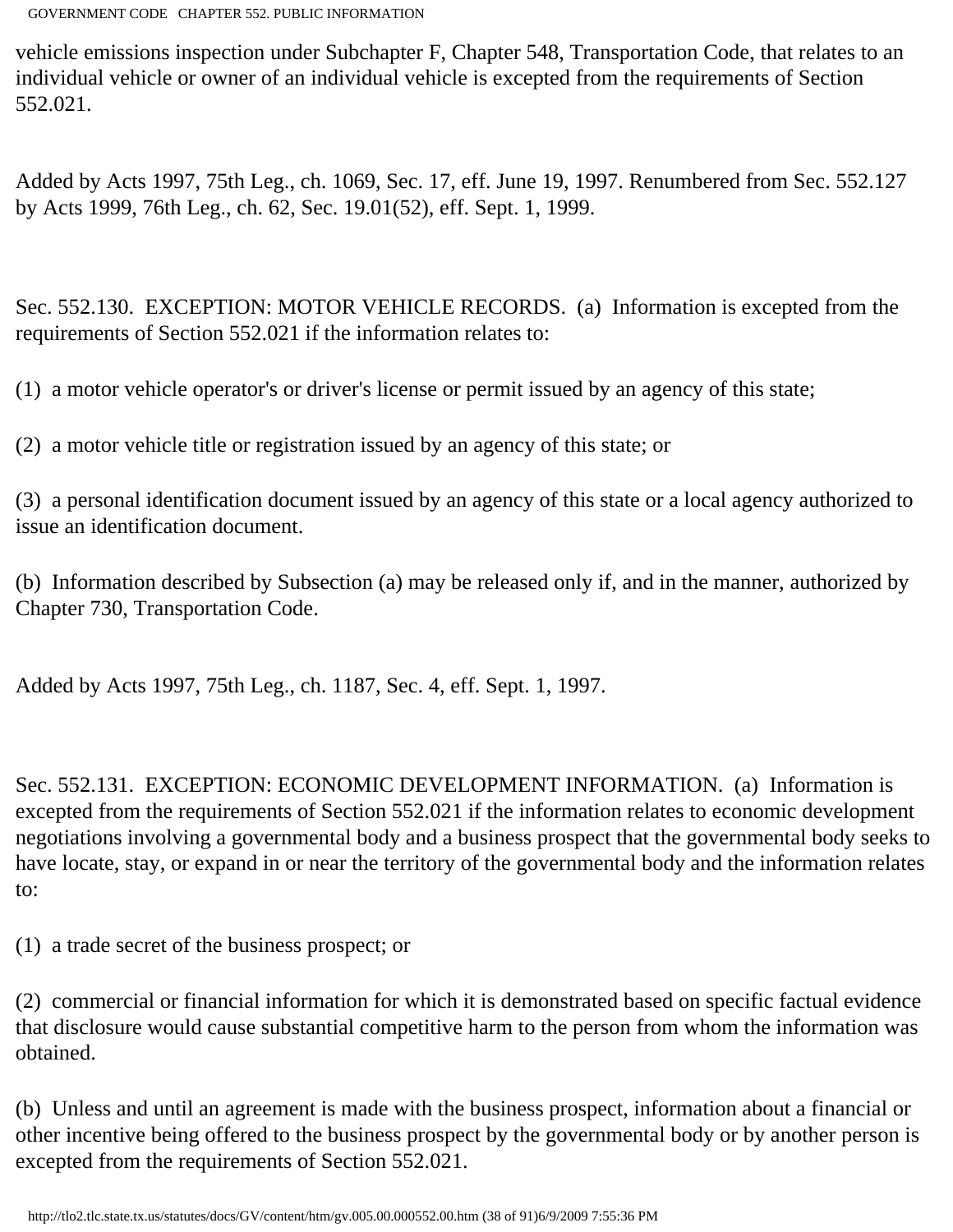(c) After an agreement is made with the business prospect, this section does not except from the requirements of Section 552.021 information about a financial or other incentive being offered to the business prospect:

(1) by the governmental body; or

(2) by another person, if the financial or other incentive may directly or indirectly result in the expenditure of public funds by a governmental body or a reduction in revenue received by a governmental body from any source.

Added by Acts 1999, 76th Leg., ch. 1319, Sec. 9, eff. Sept. 1, 1999.

Sec. 552.132. CONFIDENTIALITY OF CRIME VICTIM OR CLAIMANT INFORMATION. (a) Except as provided by Subsection (d), in this section, "crime victim or claimant" means a victim or claimant under Subchapter B, Chapter 56, Code of Criminal Procedure, who has filed an application for compensation under that subchapter.

(b) The following information held by the crime victim's compensation division of the attorney general's office is confidential:

(1) the name, social security number, address, or telephone number of a crime victim or claimant; or

(2) any other information the disclosure of which would identify or tend to identify the crime victim or claimant.

(c) If the crime victim or claimant is awarded compensation under Section 56.34, Code of Criminal Procedure, as of the date of the award of compensation, the name of the crime victim or claimant and the amount of compensation awarded to that crime victim or claimant are public information and are not excepted from the requirements of Section 552.021.

(d) An employee of a governmental body who is also a victim under Subchapter B, Chapter 56, Code of Criminal Procedure, regardless of whether the employee has filed an application for compensation under that subchapter, may elect whether to allow public access to information held by the attorney general's office or other governmental body that would identify or tend to identify the victim, including a photograph or other visual representation of the victim. An election under this subsection must be made in writing on a form developed by the governmental body, be signed by the employee, and be filed with the governmental body before the third anniversary of the latest to occur of one of the following: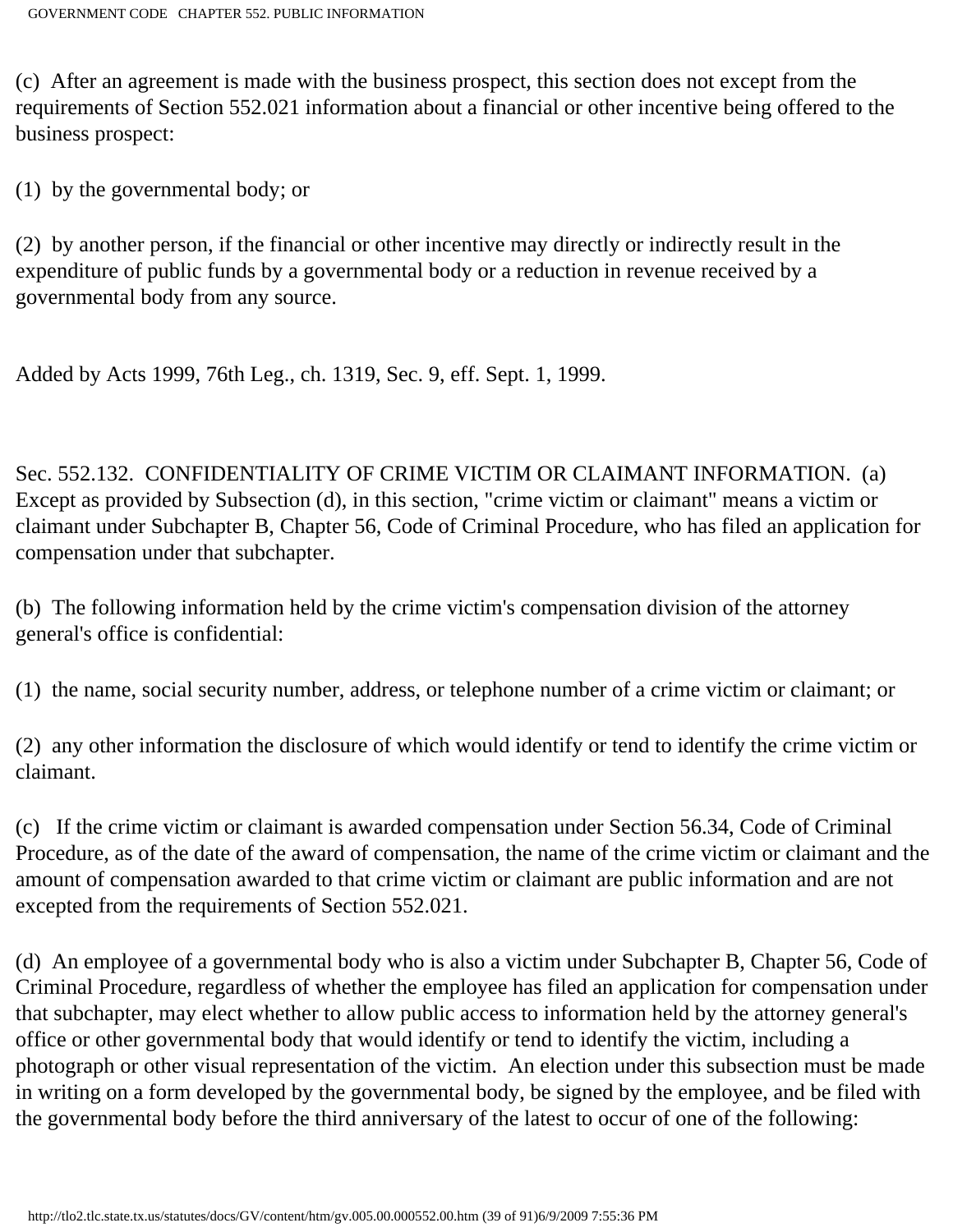(1) the date the crime was committed;

(2) the date employment begins; or

(3) the date the governmental body develops the form and provides it to employees.

(e) If the employee fails to make an election under Subsection (d), the identifying information is excepted from disclosure until the third anniversary of the date the crime was committed. In case of disability, impairment, or other incapacity of the employee, the election may be made by the guardian of the employee or former employee.

Added by Acts 1999, 76th Leg., ch. 1319, Sec. 10, eff. Sept. 1, 1999. Amended by Acts 2003, 78th Leg., ch. 1039, Sec. 1, eff. June 20, 2003.

Amended by:

Acts 2007, 80th Leg., R.S., Ch. [290](http://www.legis.state.tx.us/tlodocs/80R/billtext/html/HB01042F.HTM), Sec. 1, eff. September 1, 2007.

Sec. 552.1325. CRIME VICTIM IMPACT STATEMENT: CERTAIN INFORMATION CONFIDENTIAL. (a) In this section:

(1) "Crime victim" means a person who is a victim as defined by Article 56.32, Code of Criminal Procedure.

(2) "Victim impact statement" means a victim impact statement under Article 56.03, Code of Criminal Procedure.

(b) The following information that is held by a governmental body or filed with a court and that is contained in a victim impact statement or was submitted for purposes of preparing a victim impact statement is confidential:

(1) the name, social security number, address, and telephone number of a crime victim; and

(2) any other information the disclosure of which would identify or tend to identify the crime victim.

Added by Acts 2003, 78th Leg., ch. 1303, Sec. 1, eff. June 21, 2003.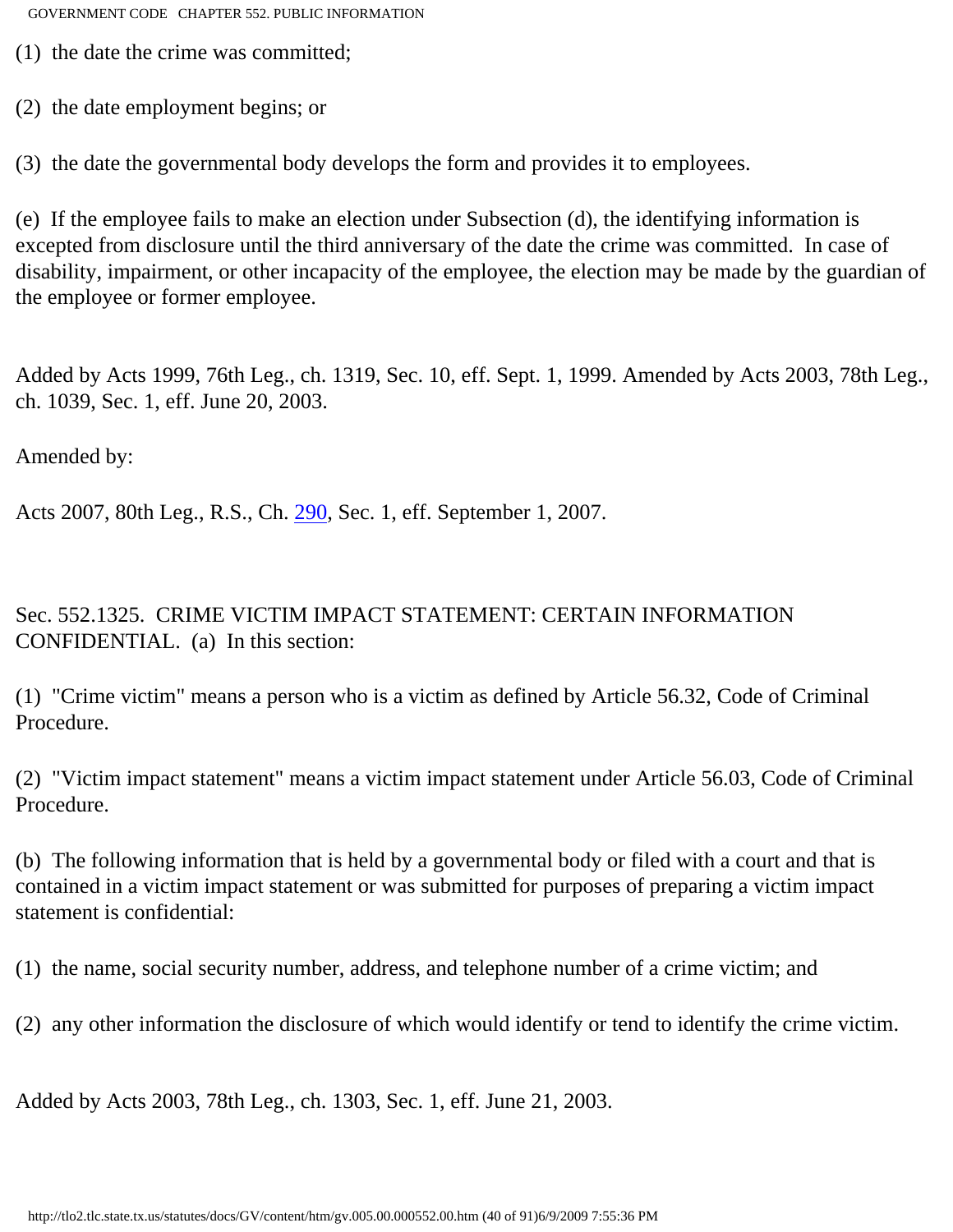Sec. 552.133. EXCEPTION: PUBLIC POWER UTILITY COMPETITIVE MATTERS. (a) In this section:

(1) "Public power utility" means an entity providing electric or gas utility services that is subject to the provisions of this chapter.

(2) "Public power utility governing body" means the board of trustees or other applicable governing body, including a city council, of a public power utility.

(3) "Competitive matter" means a utility-related matter that the public power utility governing body in good faith determines by a vote under this section is related to the public power utility's competitive activity, including commercial information, and would, if disclosed, give advantage to competitors or prospective competitors but may not be deemed to include the following categories of information:

(A) information relating to the provision of distribution access service, including the terms and conditions of the service and the rates charged for the service but not including information concerning utility-related services or products that are competitive;

(B) information relating to the provision of transmission service that is required to be filed with the Public Utility Commission of Texas, subject to any confidentiality provided for under the rules of the commission;

(C) information for the distribution system pertaining to reliability and continuity of service, to the extent not security-sensitive, that relates to emergency management, identification of critical loads such as hospitals and police, records of interruption, and distribution feeder standards;

(D) any substantive rule of general applicability regarding service offerings, service regulation, customer protections, or customer service adopted by the public power utility as authorized by law;

(E) aggregate information reflecting receipts or expenditures of funds of the public power utility, of the type that would be included in audited financial statements;

(F) information relating to equal employment opportunities for minority groups, as filed with local, state, or federal agencies;

(G) information relating to the public power utility's performance in contracting with minority business entities;

(H) information relating to nuclear decommissioning trust agreements, of the type required to be included in audited financial statements;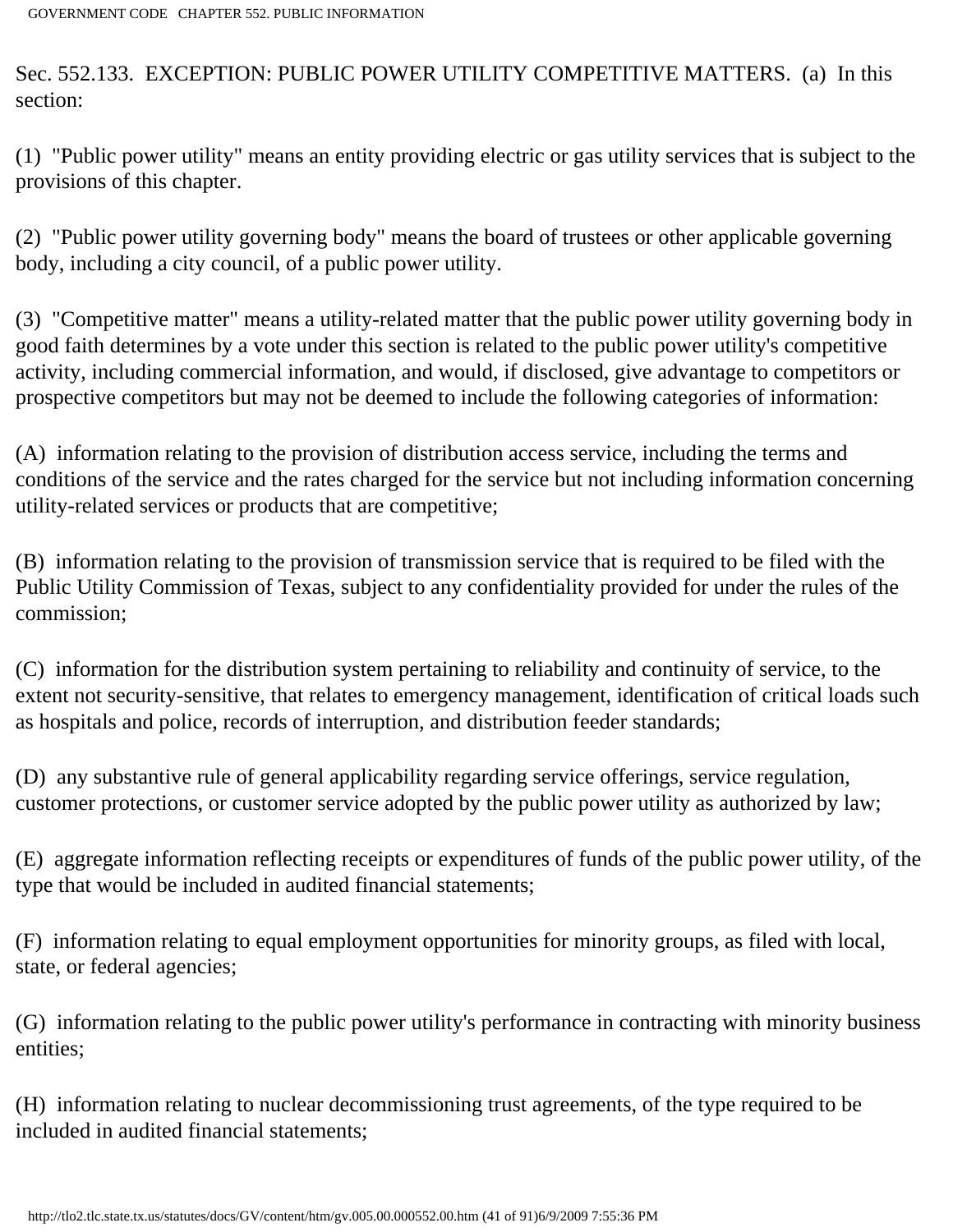(I) information relating to the amount and timing of any transfer to an owning city's general fund;

(J) information relating to environmental compliance as required to be filed with any local, state, or national environmental authority, subject to any confidentiality provided under the rules of those authorities;

(K) names of public officers of the public power utility and the voting records of those officers for all matters other than those within the scope of a competitive resolution provided for by this section;

(L) a description of the public power utility's central and field organization, including the established places at which the public may obtain information, submit information and requests, or obtain decisions and the identification of employees from whom the public may obtain information, submit information or requests, or obtain decisions; or

(M) information identifying the general course and method by which the public power utility's functions are channeled and determined, including the nature and requirements of all formal and informal policies and procedures.

(b) Information or records are excepted from the requirements of Section 552.021 if the information or records are reasonably related to a competitive matter, as defined in this section. Excepted information or records include the text of any resolution of the public power utility governing body determining which issues, activities, or matters constitute competitive matters. Information or records of a municipally owned utility that are reasonably related to a competitive matter are not subject to disclosure under this chapter, whether or not, under the Utilities Code, the municipally owned utility has adopted customer choice or serves in a multiply certificated service area. This section does not limit the right of a public power utility governing body to withhold from disclosure information deemed to be within the scope of any other exception provided for in this chapter, subject to the provisions of this chapter.

(c) In connection with any request for an opinion of the attorney general under Section 552.301 with respect to information alleged to fall under this exception, in rendering a written opinion under Section 552.306 the attorney general shall find the requested information to be outside the scope of this exception only if the attorney general determines, based on the information provided in connection with the request:

(1) that the public power utility governing body has failed to act in good faith in making the determination that the issue, matter, or activity in question is a competitive matter; or

(2) that the information or records sought to be withheld are not reasonably related to a competitive matter.

(d) The requirement of Section 552.022 that a category of information listed under Section 552.022(a) is public information and not excepted from required disclosure under this chapter unless expressly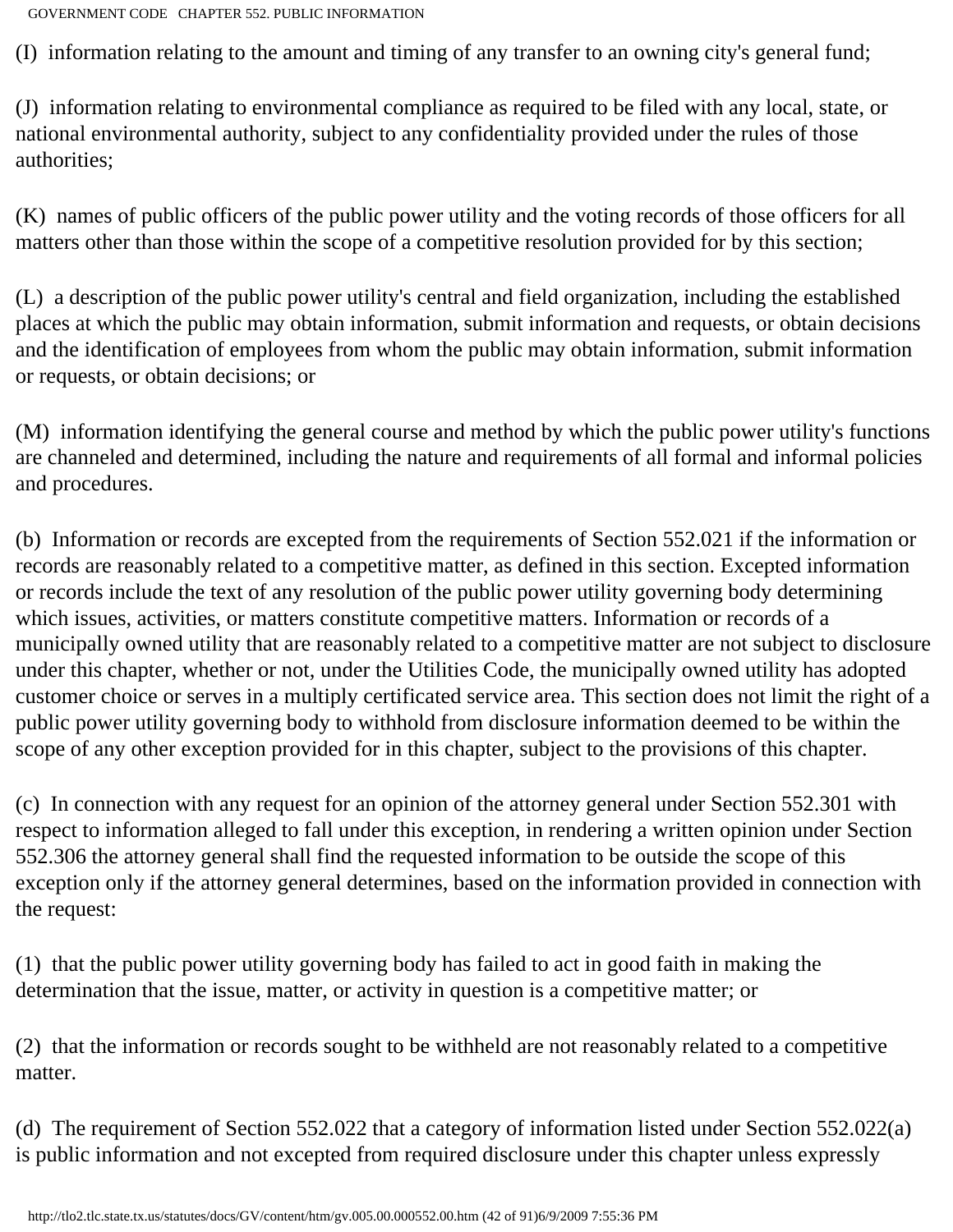confidential under law does not apply to information that is excepted from required disclosure under this section.

Added by Acts 1999, 76th Leg., ch. 405, Sec. 46, eff. Sept. 1, 1999. Amended by Acts 2001, 77th Leg., ch. 1272, Sec. 7.02, eff. June 15, 2001. Renumbered from Sec. 552.131 by Acts 2001, 77th Leg., ch. 1420, Sec. 21.001(52), eff. Sept. 1, 2001.

Sec. 552.134. EXCEPTION: CERTAIN INFORMATION RELATING TO INMATE OF DEPARTMENT OF CRIMINAL JUSTICE. (a) Except as provided by Subsection (b) or by Section 552.029, information obtained or maintained by the Texas Department of Criminal Justice is excepted from the requirements of Section 552.021 if it is information about an inmate who is confined in a facility operated by or under a contract with the department.

(b) Subsection (a) does not apply to:

(1) statistical or other aggregated information relating to inmates confined in one or more facilities operated by or under a contract with the department; or

(2) information about an inmate sentenced to death.

(c) This section does not affect whether information is considered confidential or privileged under Section 508.313.

(d) A release of information described by Subsection (a) to an eligible entity, as defined by Section 508.313(d), for a purpose related to law enforcement, prosecution, corrections, clemency, or treatment is not considered a release of information to the public for purposes of Section 552.007 and does not waive the right to assert in the future that the information is excepted from required disclosure under this section or other law.

Added by Acts 1999, 76th Leg., ch. 783, Sec. 1, eff. Aug. 30, 1999. Renumbered from Sec. 552.131 by Acts 2001, 77th Leg., ch. 1420, Sec. 21.001(53), eff. Sept. 1, 2001.

# Sec. 552.135. EXCEPTION: CERTAIN INFORMATION HELD BY SCHOOL

DISTRICT. (a) "Informer" means a student or a former student or an employee or former employee of a school district who has furnished a report of another person's possible violation of criminal, civil, or regulatory law to the school district or the proper regulatory enforcement authority.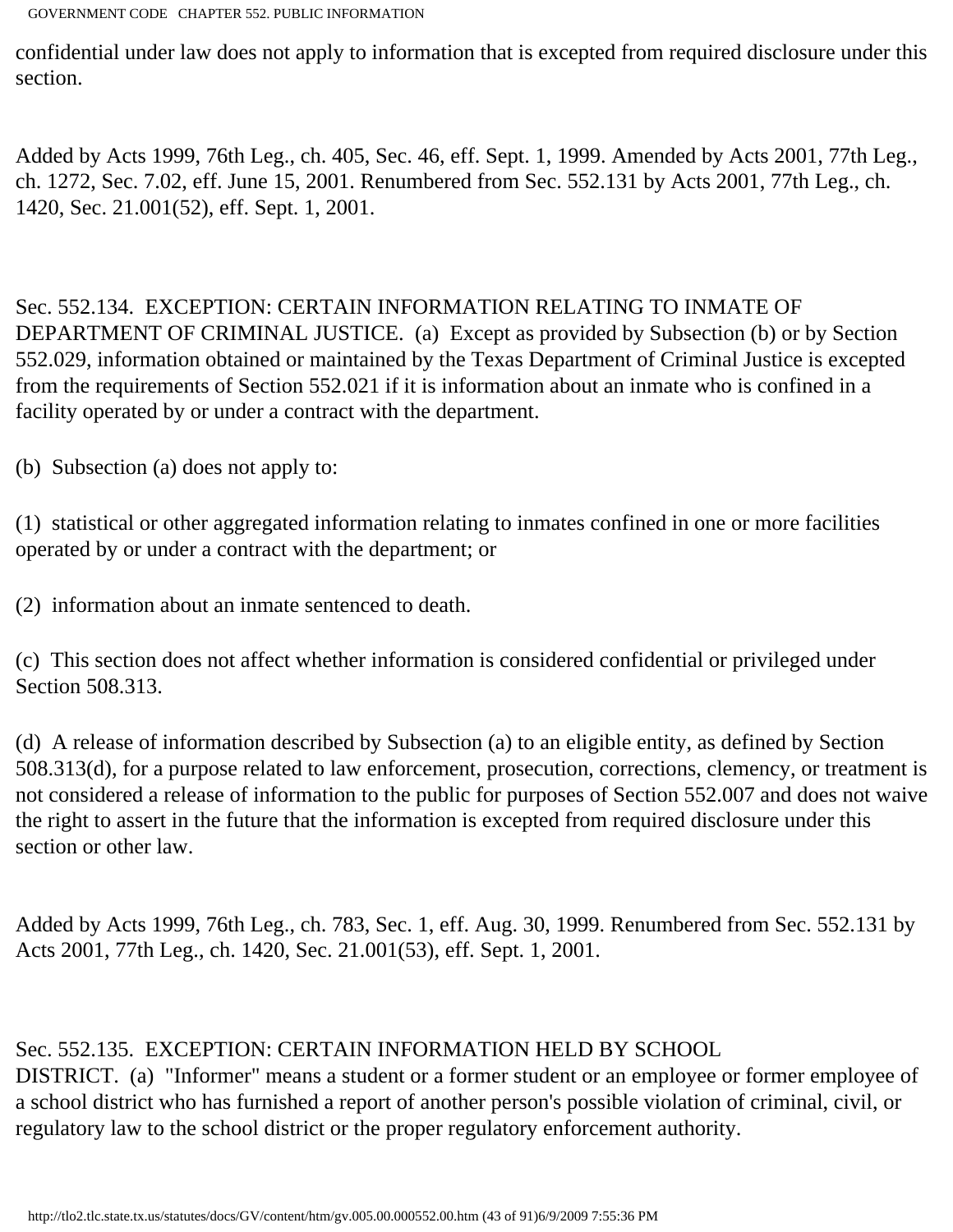(b) An informer's name or information that would substantially reveal the identity of an informer is excepted from the requirements of Section 552.021.

(c) Subsection (b) does not apply:

(1) if the informer is a student or former student, and the student or former student, or the legal guardian, or spouse of the student or former student consents to disclosure of the student's or former student's name; or

(2) if the informer is an employee or former employee who consents to disclosure of the employee's or former employee's name; or

(3) if the informer planned, initiated, or participated in the possible violation.

(d) Information excepted under Subsection (b) may be made available to a law enforcement agency or prosecutor for official purposes of the agency or prosecutor upon proper request made in compliance with applicable law and procedure.

(e) This section does not infringe on or impair the confidentiality of information considered to be confidential by law, whether it be constitutional, statutory, or by judicial decision, including information excepted from the requirements of Section 552.021.

Added by Acts 1999, 76th Leg., ch. 1335, Sec. 6, eff. Sept. 1, 1999. Renumbered from Sec. 552.131 by Acts 2001, 77th Leg., ch. 1420, Sec. 21.001(54), eff. Sept. 1, 2001.

Sec. 552.136. CONFIDENTIALITY OF CREDIT CARD, DEBIT CARD, CHARGE CARD, AND ACCESS DEVICE NUMBERS. (a) In this section, "access device" means a card, plate, code, account number, personal identification number, electronic serial number, mobile identification number, or other telecommunications service, equipment, or instrument identifier or means of account access that alone or in conjunction with another access device may be used to:

(1) obtain money, goods, services, or another thing of value; or

(2) initiate a transfer of funds other than a transfer originated solely by paper instrument.

(b) Notwithstanding any other provision of this chapter, a credit card, debit card, charge card, or access device number that is collected, assembled, or maintained by or for a governmental body is confidential.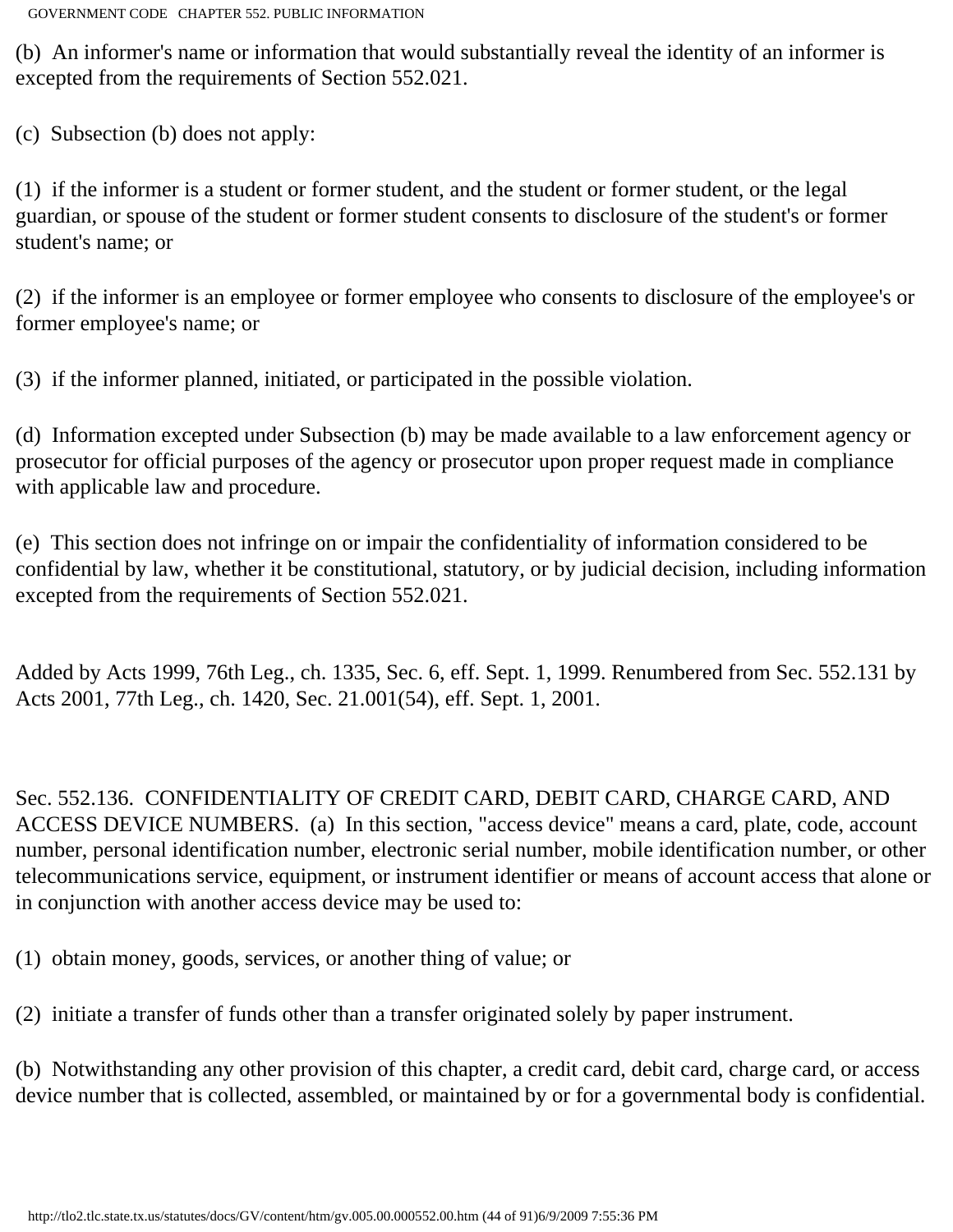Added by Acts 2001, 77th Leg., ch. 356, Sec. 1, eff. May 26, 2001.

Sec. 552.137. CONFIDENTIALITY OF CERTAIN E-MAIL ADDRESSES. (a) Except as otherwise provided by this section, an e-mail address of a member of the public that is provided for the purpose of communicating electronically with a governmental body is confidential and not subject to disclosure under this chapter.

(b) Confidential information described by this section that relates to a member of the public may be disclosed if the member of the public affirmatively consents to its release.

(c) Subsection (a) does not apply to an e-mail address:

(1) provided to a governmental body by a person who has a contractual relationship with the governmental body or by the contractor's agent;

(2) provided to a governmental body by a vendor who seeks to contract with the governmental body or by the vendor's agent;

(3) contained in a response to a request for bids or proposals, contained in a response to similar invitations soliciting offers or information relating to a potential contract, or provided to a governmental body in the course of negotiating the terms of a contract or potential contract; or

(4) provided to a governmental body on a letterhead, coversheet, printed document, or other document made available to the public.

(d) Subsection (a) does not prevent a governmental body from disclosing an e-mail address for any reason to another governmental body or to a federal agency.

Added by Acts 2001, 77th Leg., ch. 356, Sec. 1, eff. May 26, 2001. Amended by Acts 2003, 78th Leg., ch. 1089, Sec. 1, eff. Sept. 1, 2003.

Sec. 552.138. EXCEPTION: FAMILY VIOLENCE SHELTER CENTER AND SEXUAL ASSAULT PROGRAM INFORMATION. (a) In this section:

(1) "Family violence shelter center" has the meaning assigned by Section 51.002, Human Resources Code.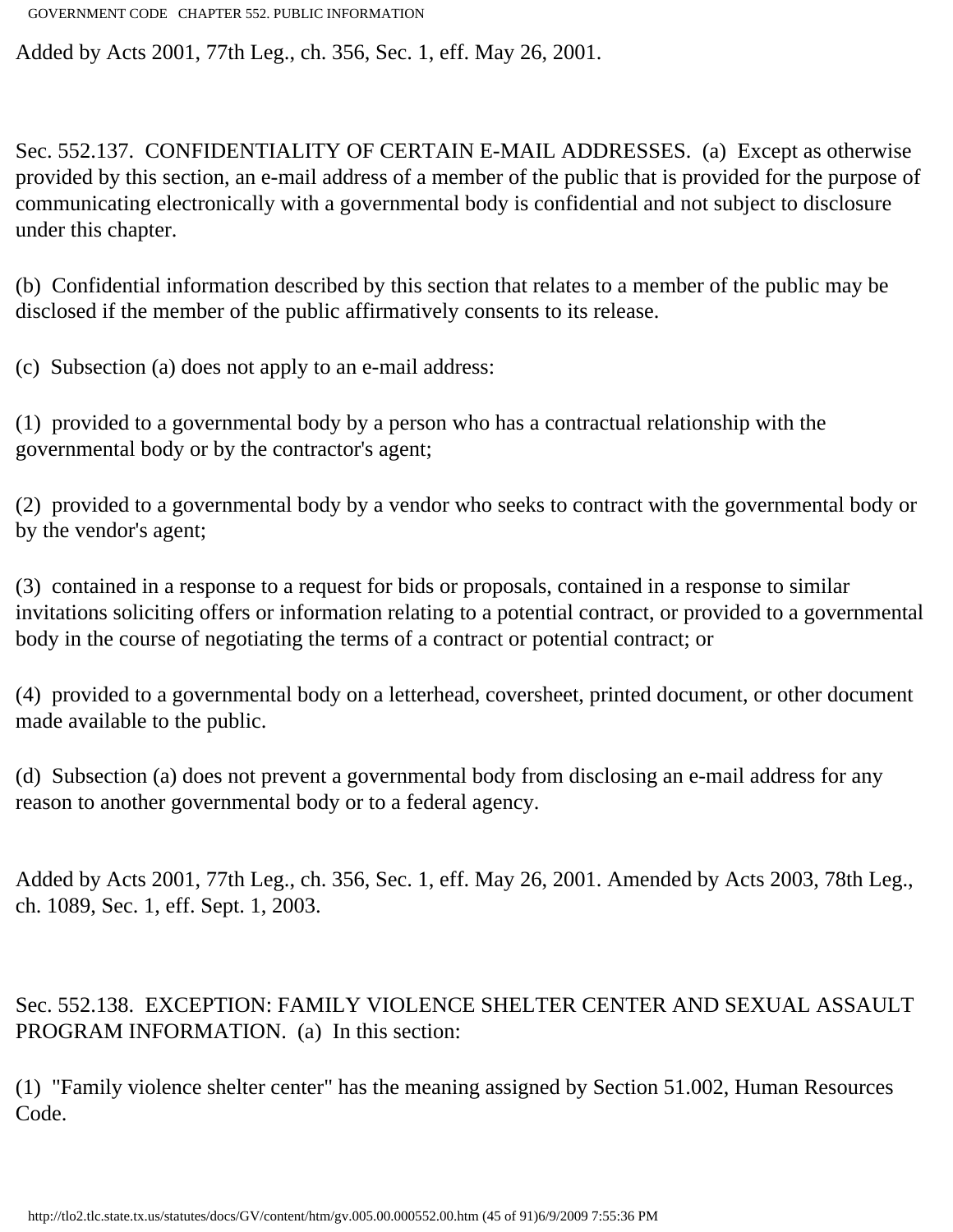(2) "Sexual assault program" has the meaning assigned by Section 420.003.

(b) Information maintained by a family violence shelter center or sexual assault program is excepted from the requirements of Section 552.021 if it is information that relates to:

(1) the home address, home telephone number, or social security number of an employee or a volunteer worker of a family violence shelter center or a sexual assault program, regardless of whether the employee or worker complies with Section 552.024;

(2) the location or physical layout of a family violence shelter center;

(3) the name, home address, home telephone number, or numeric identifier of a current or former client of a family violence shelter center or sexual assault program;

(4) the provision of services, including counseling and sheltering, to a current or former client of a family violence shelter center or sexual assault program;

(5) the name, home address, or home telephone number of a private donor to a family violence shelter center or sexual assault program; or

(6) the home address or home telephone number of a member of the board of directors or the board of trustees of a family violence shelter center or sexual assault program, regardless of whether the board member complies with Section 552.024.

Added by Acts 2001, 77th Leg., ch. 143, Sec. 1, eff. May 16, 2001. Renumbered from Government Code Sec. 552.136 by Acts 2003, 78th Leg., ch. 1275, Sec. 2(75), eff. Sept. 1, 2003.

Sec. 552.139. EXCEPTION: GOVERNMENT INFORMATION RELATED TO SECURITY ISSUES FOR COMPUTERS. (a) Information is excepted from the requirements of Section 552.021 if it is information that relates to computer network security or to the design, operation, or defense of a computer network.

(b) The following information is confidential:

(1) a computer network vulnerability report; and

(2) any other assessment of the extent to which data processing operations, a computer, or a computer program, network, system, or software of a governmental body or of a contractor of a governmental body is vulnerable to unauthorized access or harm, including an assessment of the extent to which the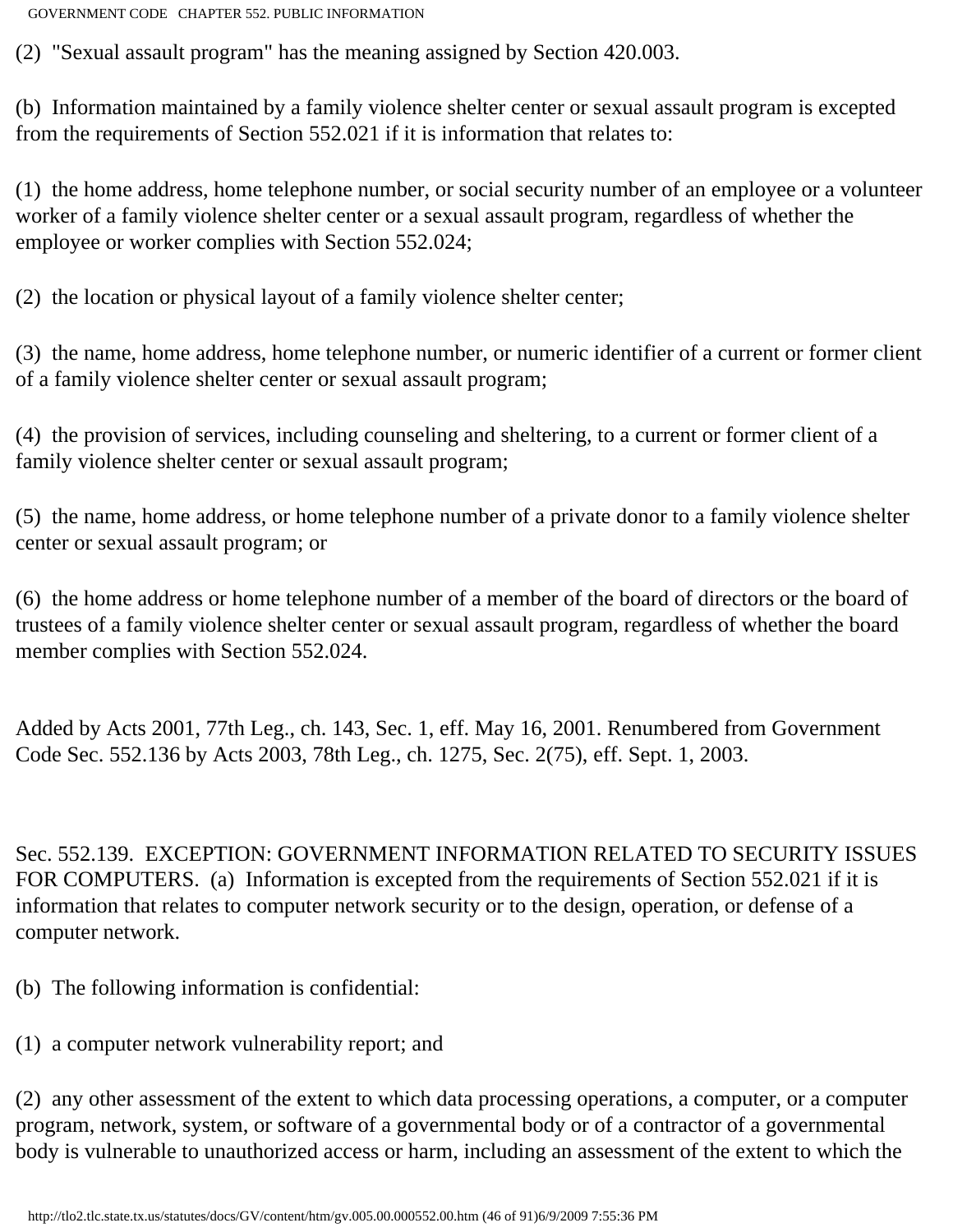governmental body's or contractor's electronically stored information is vulnerable to alteration, damage, or erasure.

Added by Acts 2001, 77th Leg., ch. 1272, Sec. 4.03, eff. June 15, 2001. Renumbered from Government Code Sec. 552.136 by Acts 2003, 78th Leg., ch. 1275, Sec. 2(76), eff. Sept. 1, 2003.

Sec. 552.140. MILITARY DISCHARGE RECORDS. (a) This section applies only to a military veteran's Department of Defense Form DD-214 or other military discharge record that is first recorded with or that otherwise first comes into the possession of a governmental body on or after September 1, 2003.

(b) The record is confidential for the 75 years following the date it is recorded with or otherwise first comes into the possession of a governmental body. During that period the governmental body may permit inspection or copying of the record or disclose information contained in the record only in accordance with this section or in accordance with a court order.

(c) On request and the presentation of proper identification, the following persons may inspect the military discharge record or obtain from the governmental body free of charge a copy or certified copy of the record:

(1) the veteran who is the subject of the record;

(2) the legal guardian of the veteran;

(3) the spouse or a child or parent of the veteran or, if there is no living spouse, child, or parent, the nearest living relative of the veteran;

(4) the personal representative of the estate of the veteran;

(5) the person named by the veteran, or by a person described by Subdivision (2), (3), or (4), in an appropriate power of attorney executed in accordance with Section 490, Chapter XII, Texas Probate Code;

(6) another governmental body; or

(7) an authorized representative of the funeral home that assists with the burial of the veteran.

(d) A court that orders the release of information under this section shall limit the further disclosure of the information and the purposes for which the information may be used.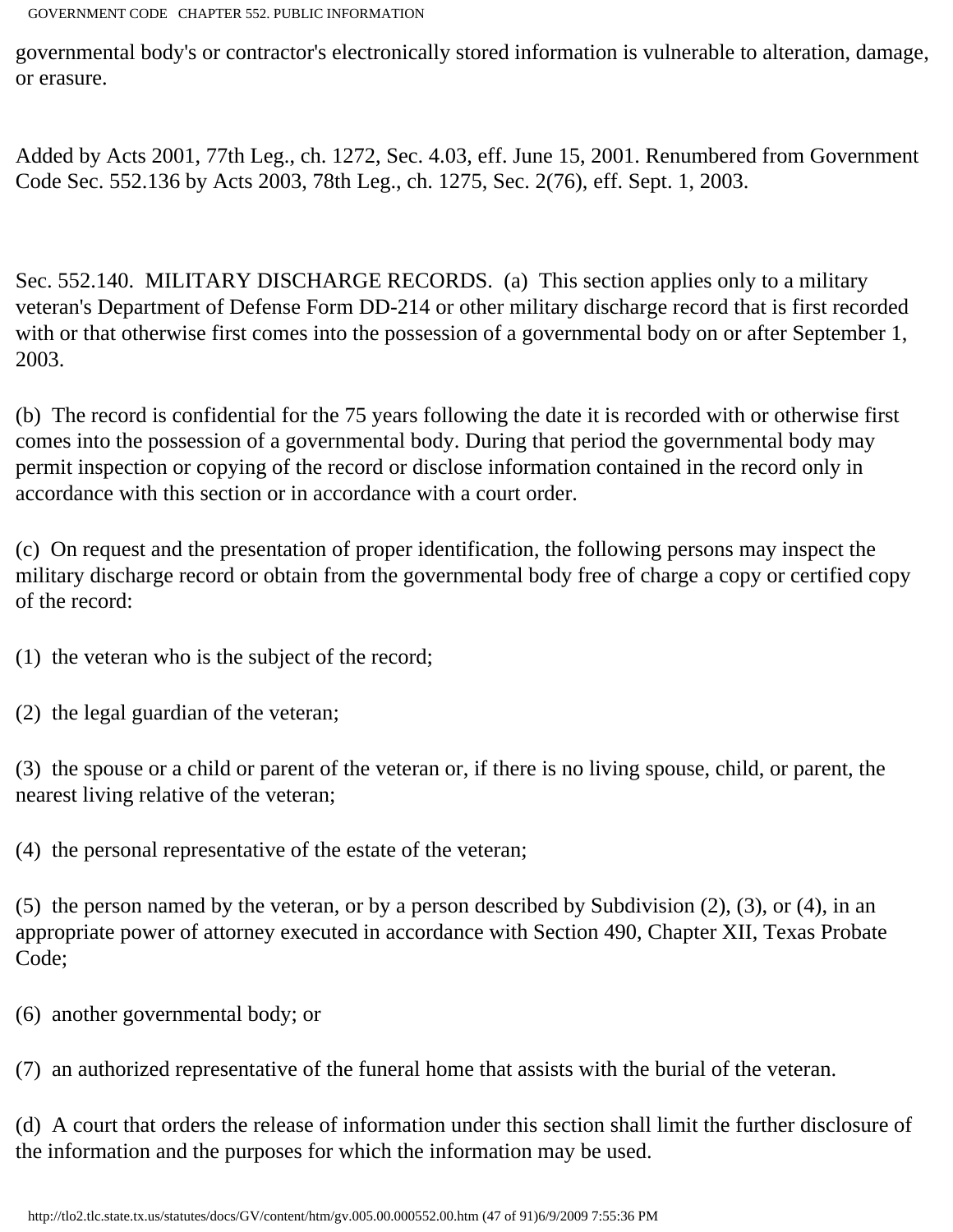(e) A governmental body that obtains information from the record shall limit the governmental body's use and disclosure of the information to the purpose for which the information was obtained.

Added by Acts 2003, 78th Leg., ch. 438, Sec. 1, eff. Sept. 1, 2003.

Amended by:

Acts 2005, 79th Leg., Ch. [124](http://www.legis.state.tx.us/tlodocs/79R/billtext/html/HB00018F.HTM), Sec. 1, eff. May 24, 2005.

### Sec. 552.141. CONFIDENTIALITY OF INFORMATION IN APPLICATION FOR MARRIAGE LICENSE.

(a) Information that relates to the social security number of an individual that is maintained by a county clerk and that is on an application for a marriage license, including information in an application on behalf of an absent applicant and the affidavit of an absent applicant, or is on a document submitted with an application for a marriage license is confidential and may not be disclosed by the county clerk to the public under this chapter.

(b) If the county clerk receives a request to make information in a marriage license application available under this chapter, the county clerk shall redact the portion of the application that contains an individual's social security number and release the remainder of the information in the application.

Added by Acts 2003, 78th Leg., ch. 804, Sec. 1, eff. Sept. 1, 2003.

#### Sec. 552.142. EXCEPTION: RECORDS OF CERTAIN DEFERRED

ADJUDICATIONS. (a) Information is excepted from the requirements of Section 552.021 if an order of nondisclosure with respect to the information has been issued under Section 411.081(d).

(b) A person who is the subject of information that is excepted from the requirements of Section 552.021 under this section may deny the occurrence of the arrest and prosecution to which the information relates and the exception of the information under this section, unless the information is being used against the person in a subsequent criminal proceeding.

Added by Acts 2003, 78th Leg., ch. 1236, Sec. 5, eff. Sept. 1, 2003.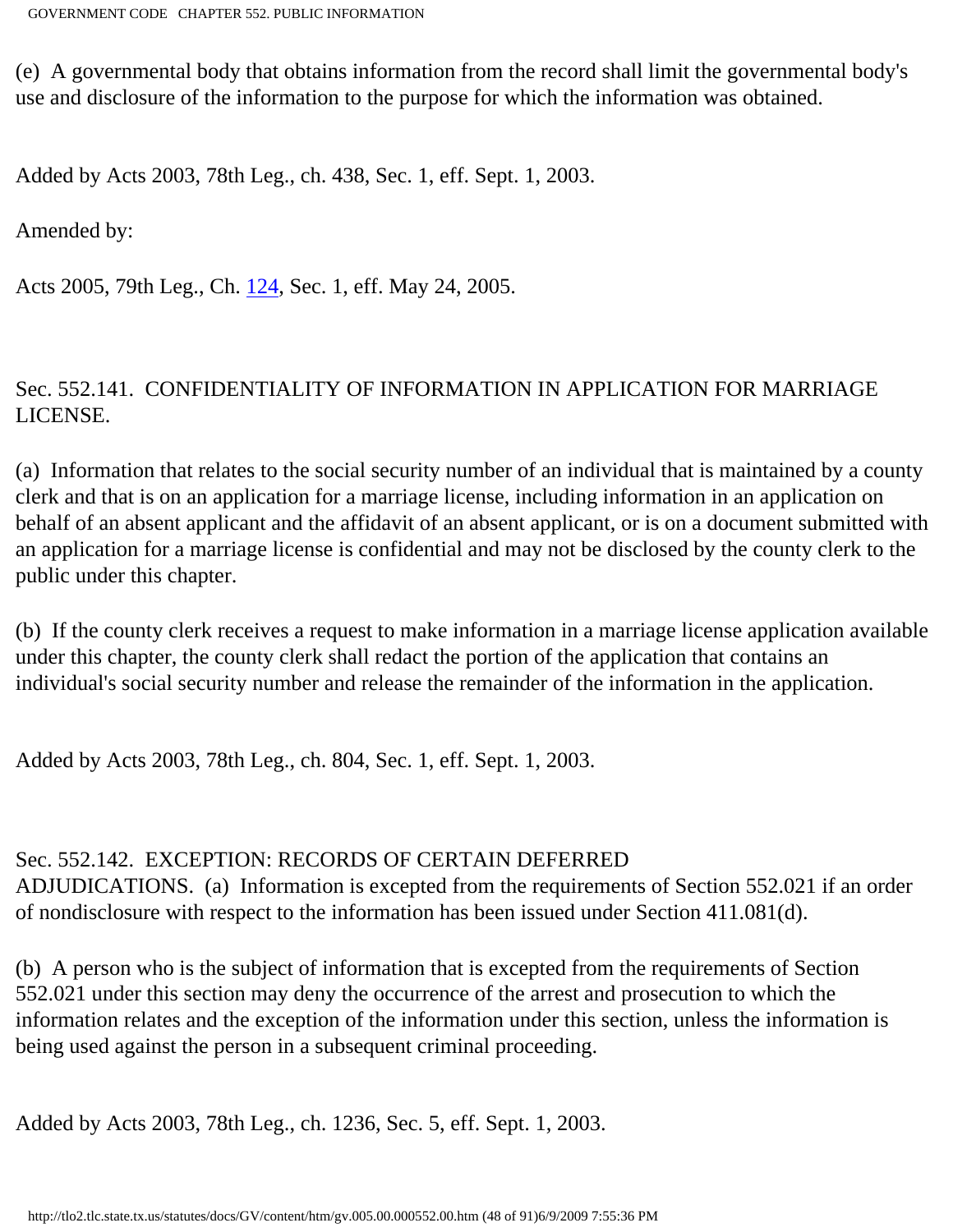Sec. 552.1425. CIVIL PENALTY: DISSEMINATION OF CERTAIN CRIMINAL HISTORY INFORMATION. (a) A private entity that compiles and disseminates for compensation criminal history record information may not compile or disseminate information with respect to which the entity has received notice that:

(1) an order of expunction has been issued under Article 55.02, Code of Criminal Procedure; or

(2) an order of nondisclosure has been issued under Section 411.081(d).

(b) A district court may issue a warning to a private entity for a first violation of Subsection (a). After receiving a warning for the first violation, the private entity is liable to the state for a civil penalty not to exceed \$1,000 for each subsequent violation.

(c) The attorney general or an appropriate prosecuting attorney may sue to collect a civil penalty under this section.

(d) A civil penalty collected under this section shall be deposited in the state treasury to the credit of the general revenue fund.

Added by Acts 2003, 78th Leg., ch. 1236, Sec. 5, eff. Sept. 1, 2003.

Amended by:

Acts 2007, 80th Leg., R.S., Ch. [1017](http://www.legis.state.tx.us/tlodocs/80R/billtext/html/HB01303F.HTM), Sec. 9, eff. September 1, 2007.

Acts 2007, 80th Leg., R.S., Ch. [1017](http://www.legis.state.tx.us/tlodocs/80R/billtext/html/HB01303F.HTM), Sec. 10, eff. September 1, 2007.

Sec. 552.143. CONFIDENTIALITY OF CERTAIN INVESTMENT INFORMATION. (a) All information prepared or provided by a private investment fund and held by a governmental body that is not listed in Section 552.0225(b) is confidential and excepted from the requirements of Section 552.021.

(b) Unless the information has been publicly released, pre-investment and post-investment diligence information, including reviews and analyses, prepared or maintained by a governmental body or a private investment fund is confidential and excepted from the requirements of Section 552.021, except to the extent it is subject to disclosure under Subsection (c).

(c) All information regarding a governmental body's direct purchase, holding, or disposal of restricted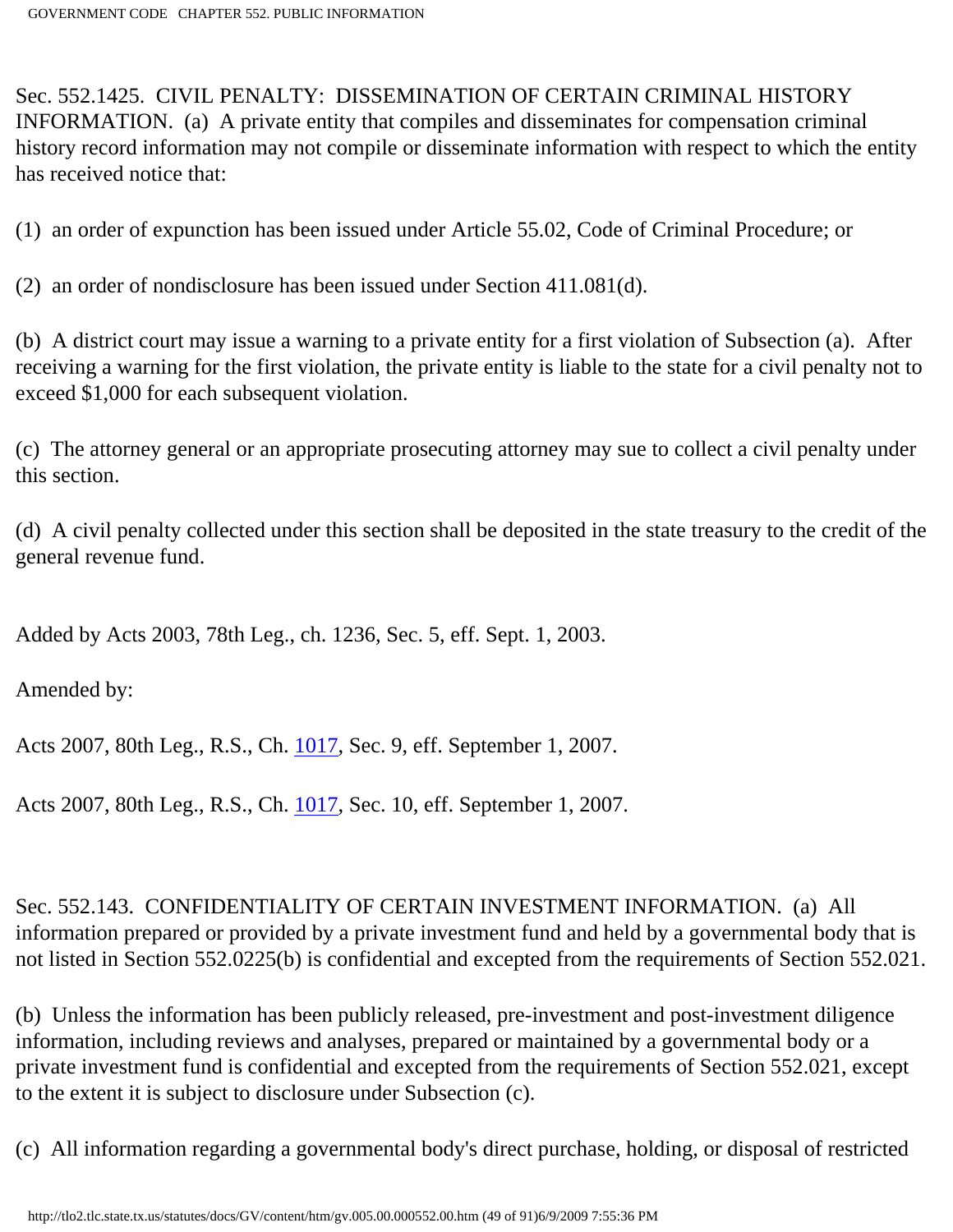securities that is not listed in Section 552.0225(b)(2)-(9), (11), or (13)-(16) is confidential and excepted from the requirements of Section 552.021. This subsection does not apply to a governmental body's purchase, holding, or disposal of restricted securities for the purpose of reinvestment nor does it apply to a private investment fund's investment in restricted securities. This subsection applies to information regarding a direct purchase, holding, or disposal of restricted securities by the Texas growth fund, created under Section 70, Article XVI, Texas Constitution, that is not listed in Section 552.0225(b).

(d) For the purposes of this chapter:

(1) "Private investment fund" means an entity, other than a governmental body, that issues restricted securities to a governmental body to evidence the investment of public funds for the purpose of reinvestment.

(2) "Reinvestment" means investment in a person that makes or will make other investments.

(3) "Restricted securities" has the meaning assigned by 17 C.F.R. Section 230.144(a)(3).

(e) This section shall not be construed as affecting the authority of the comptroller under Section 403.030.

(f) This section does not apply to the Texas Mutual Insurance Company or a successor to the company.

Added by Acts 2005, 79th Leg., Ch. [1338](http://www.legis.state.tx.us/tlodocs/79R/billtext/html/SB00121F.HTM), Sec. 2, eff. June 18, 2005.

Sec. 552.144. EXCEPTION: WORKING PAPERS AND ELECTRONIC COMMUNICATIONS OF ADMINISTRATIVE LAW JUDGES AT STATE OFFICE OF ADMINISTRATIVE HEARINGS. The following working papers and electronic communications of an administrative law judge at the State Office of Administrative Hearings are excepted from the requirements of Section 552.021:

(1) notes and electronic communications recording the observations, thoughts, questions, deliberations, or impressions of an administrative law judge;

- (2) drafts of a proposal for decision;
- (3) drafts of orders made in connection with conducting contested case hearings; and

(4) drafts of orders made in connection with conducting alternative dispute resolution procedures.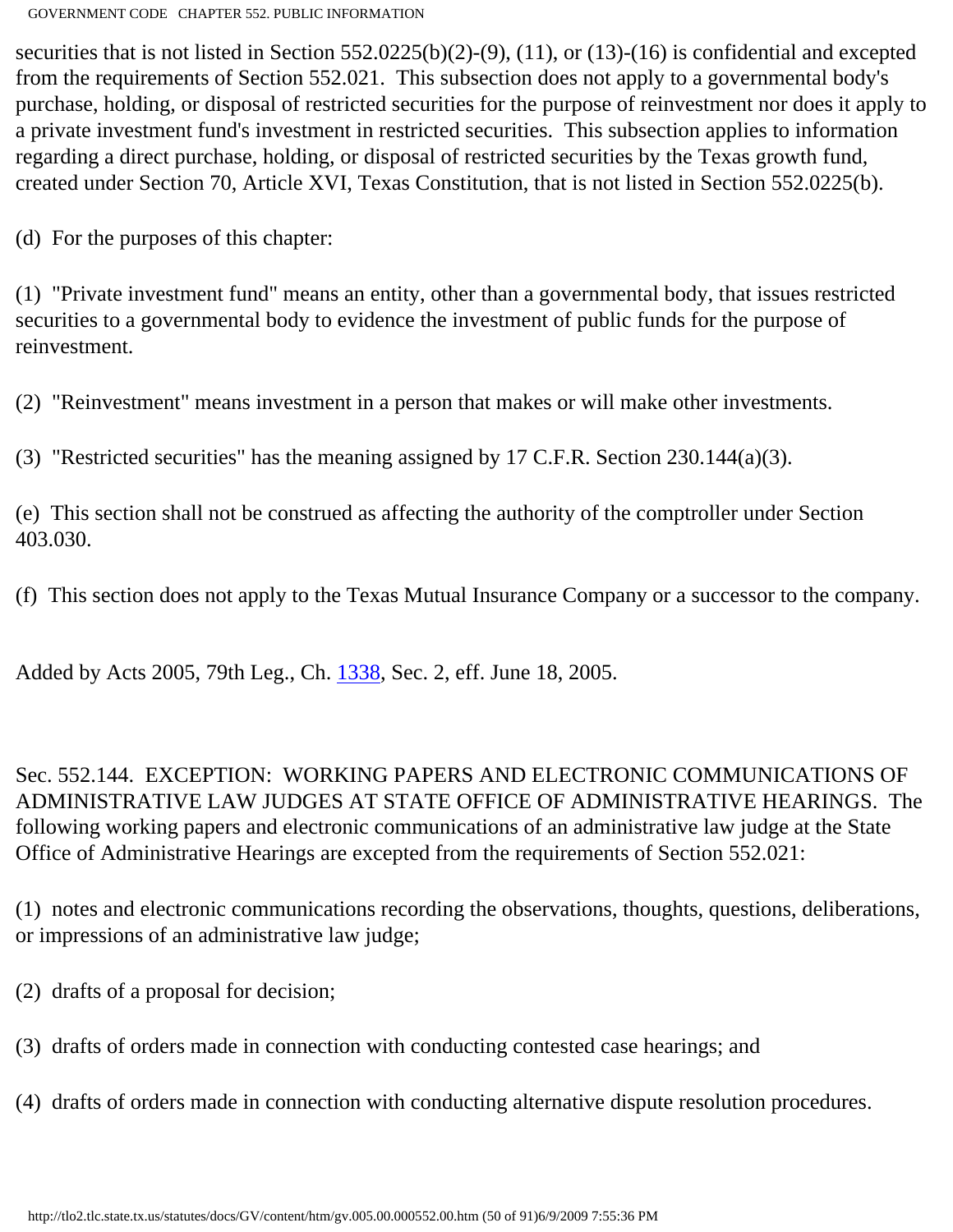Acts 2003, 78th Leg., ch. 1215, Sec. 1, eff. Sept. 1, 2003.

Renumbered from Government Code, Section 552.141 by Acts 2005, 79th Leg., Ch. [728,](http://www.legis.state.tx.us/tlodocs/79R/billtext/html/HB02018F.HTM) Sec. 23.001 (35), eff. September 1, 2005.

Amended by:

Acts 2007, 80th Leg., R.S., Ch. [350](http://www.legis.state.tx.us/tlodocs/80R/billtext/html/SB00178F.HTM), Sec. 1, eff. June 15, 2007.

Sec. 552.145. EXCEPTION: TEXAS NO-CALL LIST. The Texas no-call list created under Subchapter B, Chapter 304, Business & Commerce Code, and any information provided to or received from the administrator of the national do-not-call registry maintained by the United States government, as provided by Sections 304.051 and 304.056, Business & Commerce Code, are excepted from the requirements of Section 552.021.

Added by Acts 2003, 78th Leg., ch. 401, Sec. 2, eff. June 20, 2003.

Amended by:

Acts 2005, 79th Leg., Ch. [171](http://www.legis.state.tx.us/tlodocs/79R/billtext/html/HB00210F.HTM), Sec. 2, eff. May 27, 2005.

Acts 2007, 80th Leg., R.S., Ch. [885](http://www.legis.state.tx.us/tlodocs/80R/billtext/html/HB02278F.HTM), Sec. 2.20, eff. April 1, 2009.

Renumbered from Government Code, Section 552.141 by Acts 2007, 80th Leg., R.S., Ch. [921](http://www.legis.state.tx.us/tlodocs/80R/billtext/html/HB03167F.HTM), Sec. 17.001(39), eff. September 1, 2007.

Sec. 552.146. EXCEPTION: CERTAIN COMMUNICATIONS WITH ASSISTANT OR EMPLOYEE OF LEGISLATIVE BUDGET BOARD. (a) All written or otherwise recorded communications, including conversations, correspondence, and electronic communications, between a member of the legislature or the lieutenant governor and an assistant or employee of the Legislative Budget Board are excepted from the requirements of Section 552.021.

(b) Memoranda of a communication between a member of the legislature or the lieutenant governor and an assistant or employee of the Legislative Budget Board are excepted from the requirements of Section 552.021 without regard to the method used to store or maintain the memoranda.

(c) This section does not except from required disclosure a record or memoranda of a communication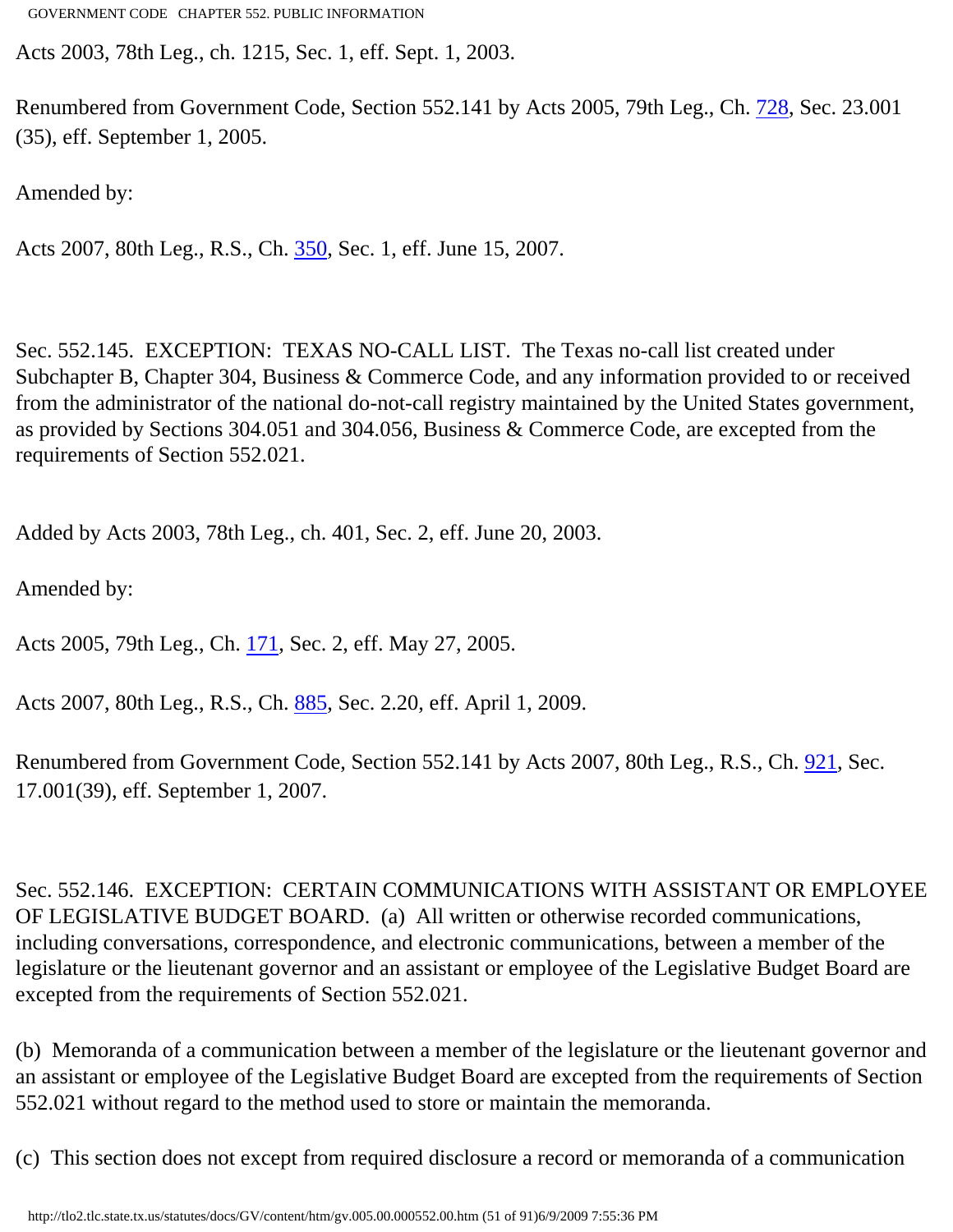that occurs in public during an open meeting or public hearing conducted by the Legislative Budget Board.

Added by Acts 2005, 79th Leg., Ch. [741](http://www.legis.state.tx.us/tlodocs/79R/billtext/html/HB02753F.HTM), Sec. 9, eff. June 17, 2005.

Sec. 552.147. SOCIAL SECURITY NUMBERS. (a) The social security number of a living person is excepted from the requirements of Section 552.021, but is not confidential under this section and this section does not make the social security number of a living person confidential under another provision of this chapter or other law.

(b) A governmental body may redact the social security number of a living person from any information the governmental body discloses under Section 552.021 without the necessity of requesting a decision from the attorney general under Subchapter G.

(c) Notwithstanding any other law, a county or district clerk may disclose in the ordinary course of business a social security number that is contained in information held by the clerk's office, and that disclosure is not official misconduct and does not subject the clerk to civil or criminal liability of any kind under the law of this state, including any claim for damages in a lawsuit or the criminal penalty imposed by Section 552.352.

(d) Unless another law requires a social security number to be maintained in a government document, on written request from an individual or the individual's representative the clerk shall redact within a reasonable amount of time all but the last four digits of the individual's social security number from information maintained in the clerk's official public records, including electronically stored information maintained by or under the control of the clerk. The individual or the individual's representative must identify, using a form provided by the clerk, the specific document or documents from which the partial social security number shall be redacted.

Added by Acts 2005, 79th Leg., Ch. [397](http://www.legis.state.tx.us/tlodocs/79R/billtext/html/SB01485F.HTM), Sec. 1, eff. June 17, 2005.

Amended by:

Acts 2007, 80th Leg., R.S., Ch. [3](http://www.legis.state.tx.us/tlodocs/80R/billtext/html/HB02061F.HTM), Sec. 1, eff. March 28, 2007.

Text of section as added by Acts 2007, 80th Leg., R.S., Ch. [114](http://www.legis.state.tx.us/tlodocs/80R/billtext/html/SB00123F.HTM), Sec. 1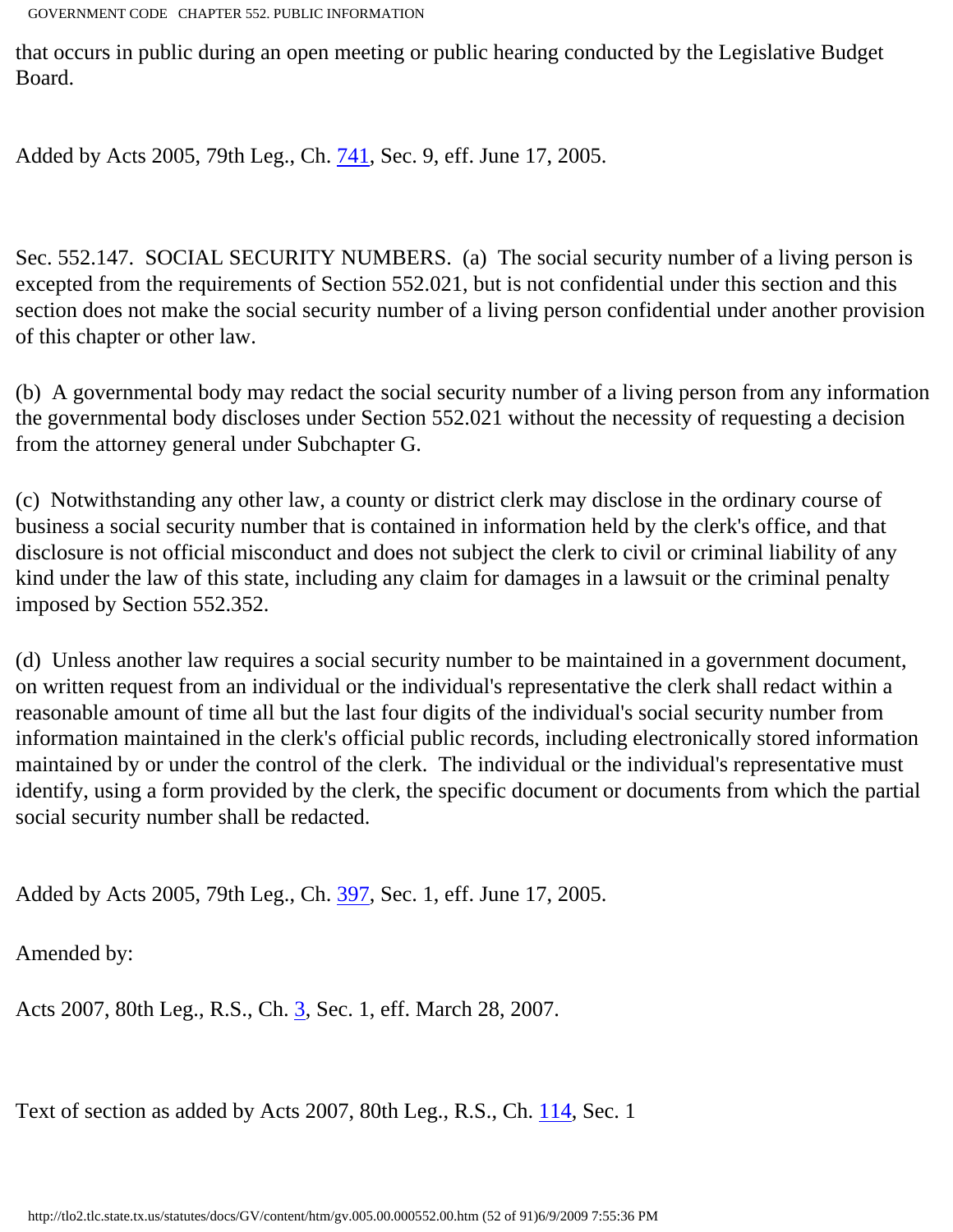For text of section as added by Acts 2007, 80th Leg., R.S., Ch. [471,](http://www.legis.state.tx.us/tlodocs/80R/billtext/html/HB02188F.HTM) Sec. 1, see other Sec. 552.148.

Sec. 552.148. EXCEPTION: CERTAIN PERSONAL INFORMATION MAINTAINED BY MUNICIPALITY PERTAINING TO A MINOR. (a) In this section, "minor" means a person younger than 18 years of age.

(b) The following information maintained by a municipality for purposes related to the participation by a minor in a recreational program or activity is excepted from the requirements of Section 552.021:

(1) the name, age, home address, home telephone number, or social security number of the minor;

(2) a photograph of the minor; and

(3) the name of the minor's parent or legal guardian.

Added by Acts 2007, 80th Leg., R.S., Ch. [114,](http://www.legis.state.tx.us/tlodocs/80R/billtext/html/SB00123F.HTM) Sec. 1, eff. May 17, 2007.

Text of section as added by Acts 2007, 80th Leg., R.S., Ch. [471](http://www.legis.state.tx.us/tlodocs/80R/billtext/html/HB02188F.HTM), Sec. 1

For text of section as added by Acts 2007, 80th Leg., R.S., Ch. [114,](http://www.legis.state.tx.us/tlodocs/80R/billtext/html/SB00123F.HTM) Sec. 1, see other Sec. 552.148.

Sec. 552.148. EXCEPTION: RECORDS OF COMPTROLLER OR APPRAISAL DISTRICT RECEIVED FROM PRIVATE ENTITY. (a) Information relating to real property sales prices, descriptions, characteristics, and other related information received from a private entity by the comptroller or the chief appraiser of an appraisal district under Chapter 6, Tax Code, is excepted from the requirements of Section 552.021.

(b) Notwithstanding Subsection (a), the property owner or the owner's agent may, on request, obtain from the chief appraiser of the applicable appraisal district a copy of each item of information described by Section 41.461(a)(2), Tax Code, and a copy of each item of information that the chief appraiser took into consideration but does not plan to introduce at the hearing on the protest. In addition, the property owner or agent may, on request, obtain from the chief appraiser comparable sales data from a reasonable number of sales that is relevant to any matter to be determined by the appraisal review board at the hearing on the property owner's protest. Information obtained under this subsection: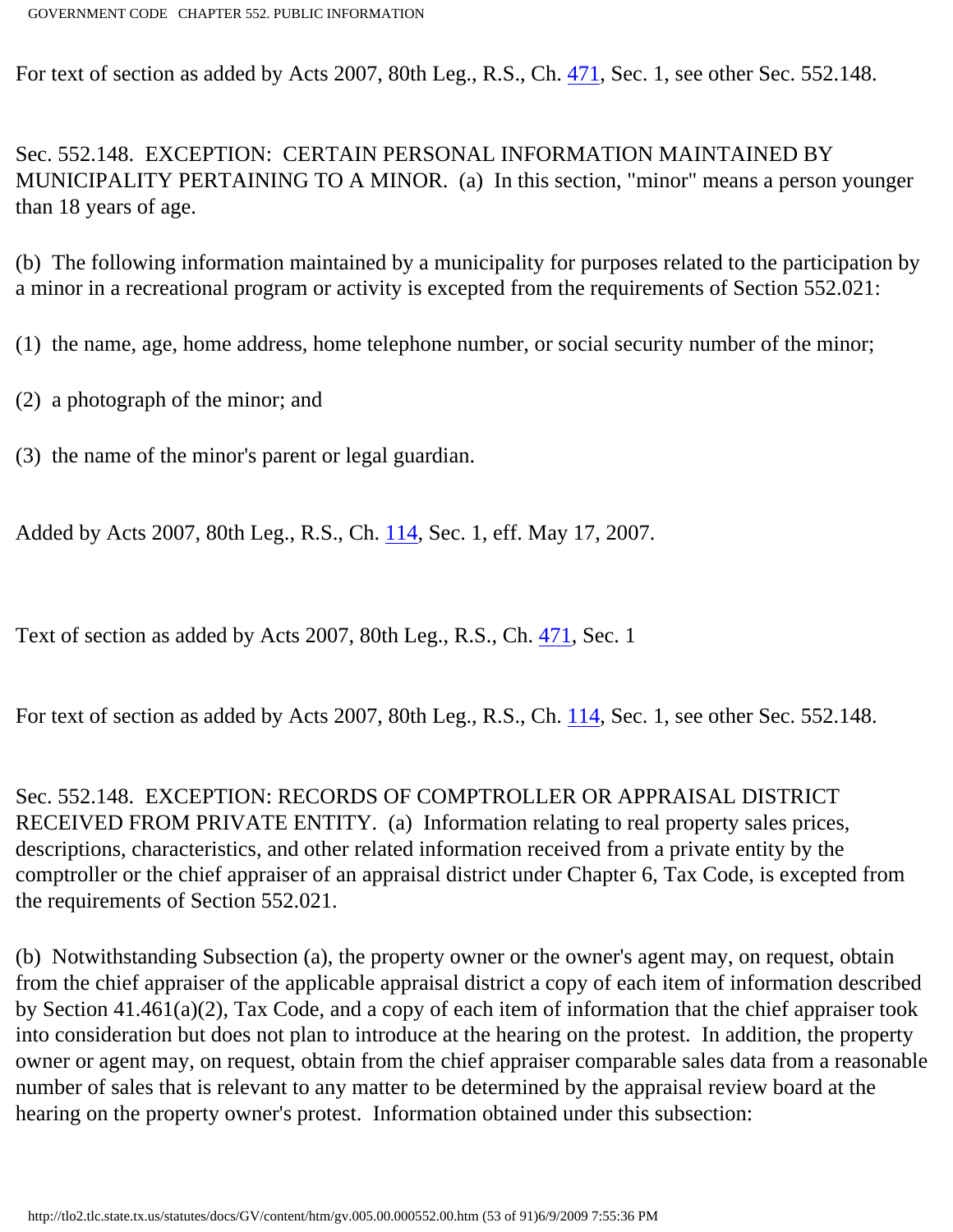(1) remains confidential in the possession of the property owner or agent; and

(2) may not be disclosed or used for any purpose except as evidence or argument at the hearing on the protest.

(c) Notwithstanding Subsection (a) or Section 403.304, Government Code, so as to assist a property owner, a school district, or an appraisal district in a protest filed under Section 403.303, Government Code, the property owner, the district, or an agent of the property owner or district may, on request, obtain from the comptroller any information, including confidential information, obtained by the comptroller in connection with the comptroller's finding that is being protested. Confidential information obtained by a property owner, a school district, an appraisal district, or an agent of the owner or district under this subsection:

(1) remains confidential in the possession of the owner, district, or agent; and

(2) may not be disclosed to a person who is not authorized to receive or inspect the information.

Added by Acts 2007, 80th Leg., R.S., Ch. [471,](http://www.legis.state.tx.us/tlodocs/80R/billtext/html/HB02188F.HTM) Sec. 1, eff. June 16, 2007.

### SUBCHAPTER D. OFFICER FOR PUBLIC INFORMATION

Sec. 552.201. IDENTITY OF OFFICER FOR PUBLIC INFORMATION. (a) The chief administrative officer of a governmental body is the officer for public information, except as provided by Subsection (b).

(b) Each elected county officer is the officer for public information and the custodian, as defined by Section 201.003, Local Government Code, of the information created or received by that county officer's office.

Added by Acts 1993, 73rd Leg., ch. 268, Sec. 1, eff. Sept. 1, 1993. Amended by Acts 1995, 74th Leg., ch. 1035, Sec. 14, eff. Sept. 1, 1995.

Sec. 552.202. DEPARTMENT HEADS. Each department head is an agent of the officer for public information for the purposes of complying with this chapter.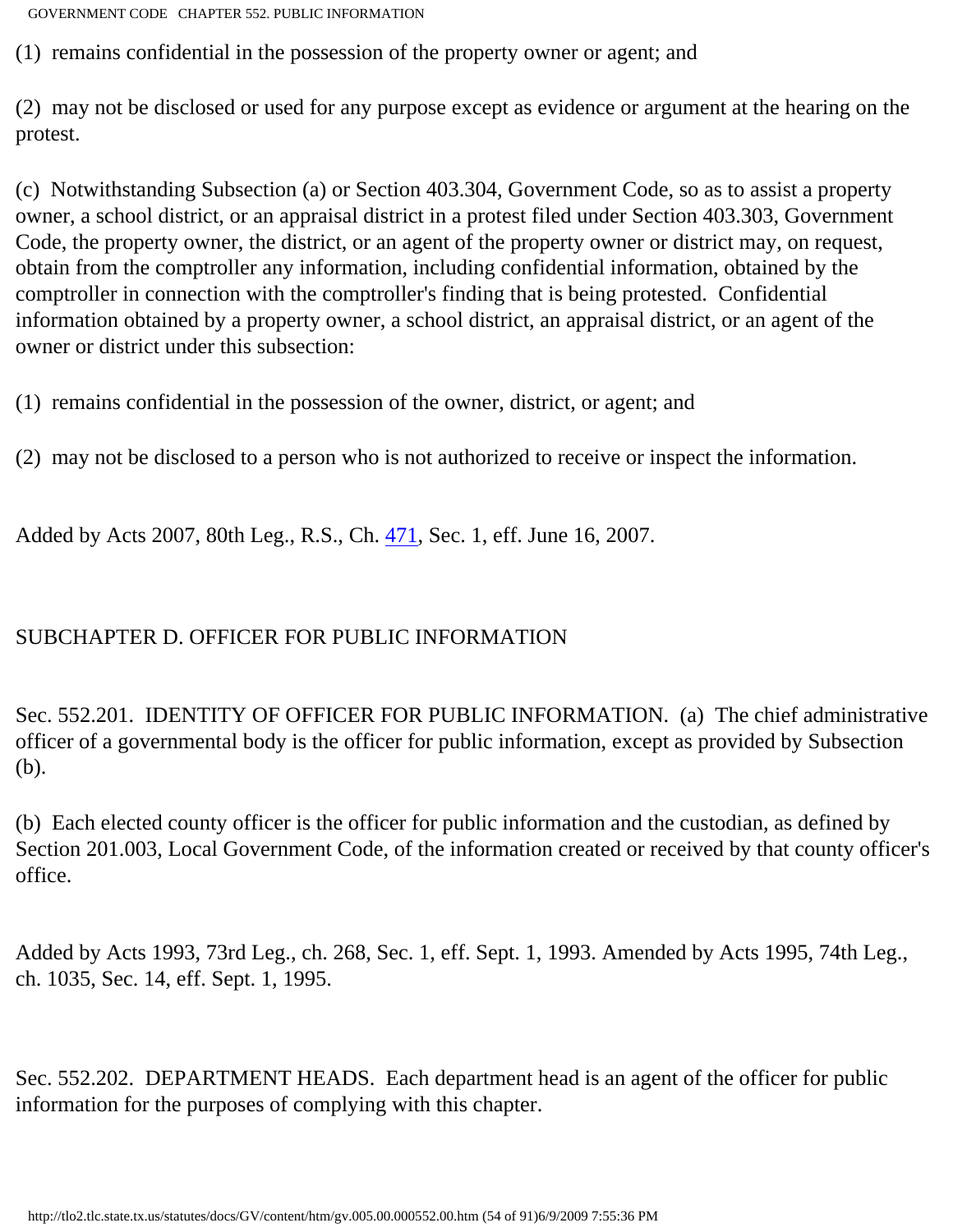Added by Acts 1993, 73rd Leg., ch. 268, Sec. 1, eff. Sept. 1, 1993. Amended by Acts 1995, 74th Leg., ch. 1035, Sec. 14, eff. Sept. 1, 1995.

Sec. 552.203. GENERAL DUTIES OF OFFICER FOR PUBLIC INFORMATION. Each officer for public information, subject to penalties provided in this chapter, shall:

(1) make public information available for public inspection and copying;

(2) carefully protect public information from deterioration, alteration, mutilation, loss, or unlawful removal; and

(3) repair, renovate, or rebind public information as necessary to maintain it properly.

Added by Acts 1993, 73rd Leg., ch. 268, Sec. 1, eff. Sept. 1, 1993. Amended by Acts 1995, 74th Leg., ch. 1035, Sec. 14, eff. Sept. 1, 1995.

Sec. 552.204. SCOPE OF RESPONSIBILITY OF OFFICER FOR PUBLIC INFORMATION. An officer for public information is responsible for the release of public information as required by this chapter. The officer is not responsible for:

(1) the use made of the information by the requestor; or

(2) the release of information after it is removed from a record as a result of an update, a correction, or a change of status of the person to whom the information pertains.

Added by Acts 1995, 74th Leg., ch. 1035, Sec. 14, eff. Sept. 1, 1995.

Sec. 552.205. INFORMING PUBLIC OF BASIC RIGHTS AND RESPONSIBILITIES UNDER THIS CHAPTER. (a) An officer for public information shall prominently display a sign in the form prescribed by the attorney general that contains basic information about the rights of a requestor, the responsibilities of a governmental body, and the procedures for inspecting or obtaining a copy of public information under this chapter. The officer shall display the sign at one or more places in the administrative offices of the governmental body where it is plainly visible to:

(1) members of the public who request public information in person under this chapter; and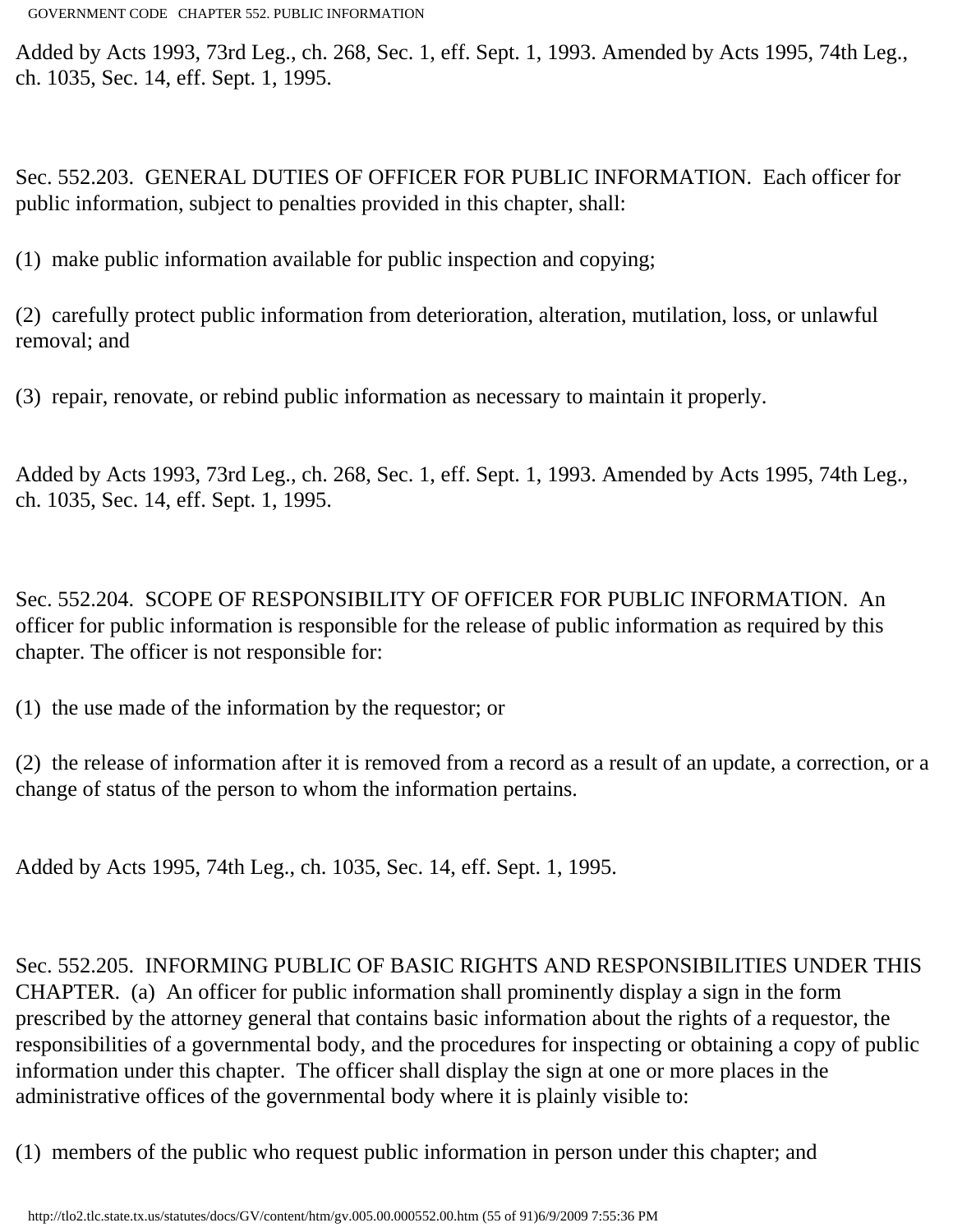(2) employees of the governmental body whose duties include receiving or responding to requests under this chapter.

(b) The attorney general by rule shall prescribe the content of the sign and the size, shape, and other physical characteristics of the sign. In prescribing the content of the sign, the attorney general shall include plainly written basic information about the rights of a requestor, the responsibilities of a governmental body, and the procedures for inspecting or obtaining a copy of public information under this chapter that, in the opinion of the attorney general, is most useful for requestors to know and for employees of governmental bodies who receive or respond to requests for public information to know.

Added by Acts 1999, 76th Leg., ch. 1319, Sec. 11, eff. Sept. 1, 1999.

Amended by:

Acts 2005, 79th Leg., Ch. [329](http://www.legis.state.tx.us/tlodocs/79R/billtext/html/SB00727F.HTM), Sec. 3, eff. September 1, 2005.

Acts 2005, 79th Leg., Ch. [716](http://www.legis.state.tx.us/tlodocs/79R/billtext/html/SB00452F.HTM), Sec. 3, eff. September 1, 2005.

# SUBCHAPTER E. PROCEDURES RELATED TO ACCESS

Sec. 552.221. APPLICATION FOR PUBLIC INFORMATION; PRODUCTION OF PUBLIC INFORMATION. (a) An officer for public information of a governmental body shall promptly produce public information for inspection, duplication, or both on application by any person to the officer. In this subsection, "promptly" means as soon as possible under the circumstances, that is, within a reasonable time, without delay.

(b) An officer for public information complies with Subsection (a) by:

(1) providing the public information for inspection or duplication in the offices of the governmental body; or

(2) sending copies of the public information by first class United States mail if the person requesting the information requests that copies be provided and pays the postage and any other applicable charges that the requestor has accrued under Subchapter F.

(c) If the requested information is unavailable at the time of the request to examine because it is in active use or in storage, the officer for public information shall certify this fact in writing to the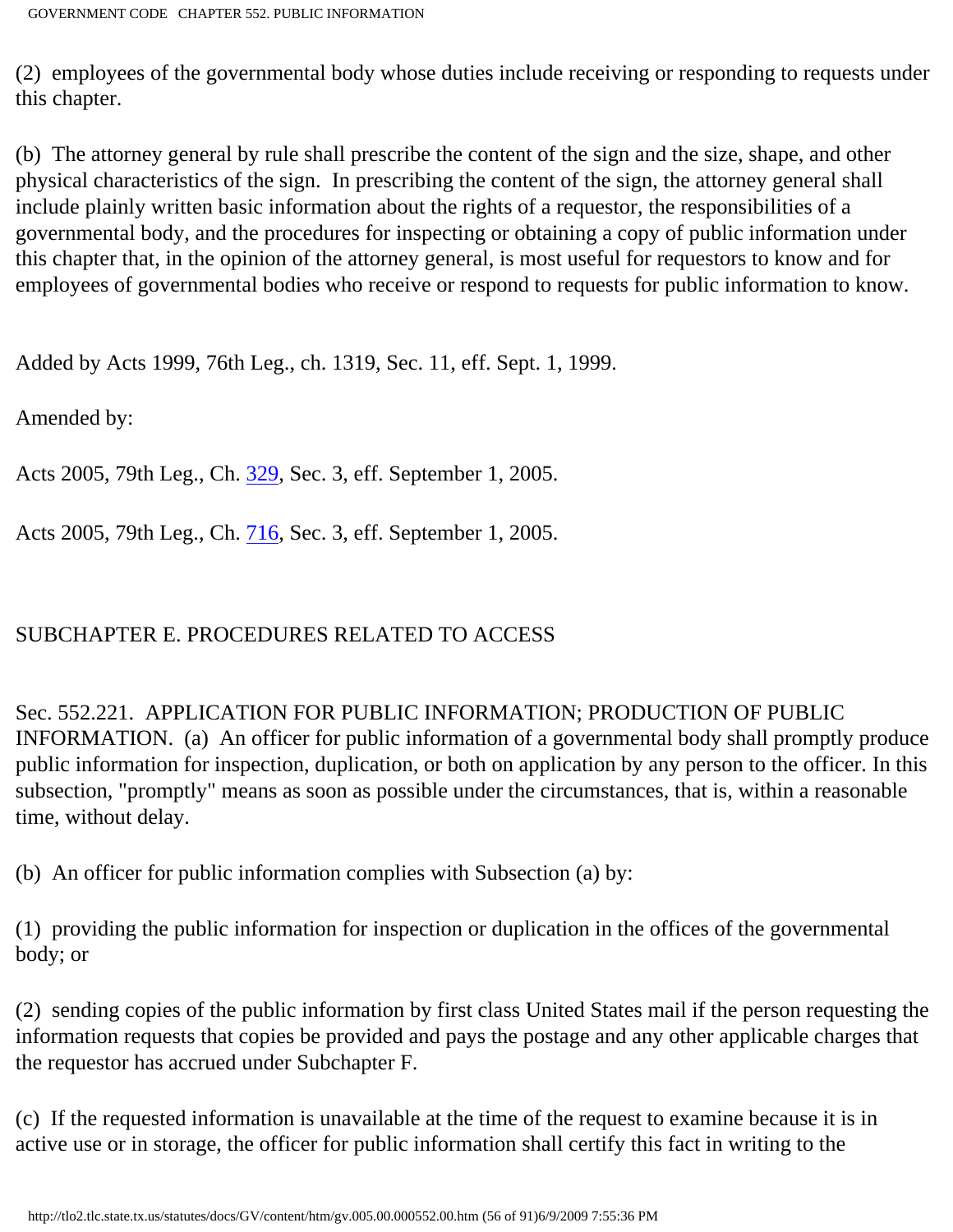requestor and set a date and hour within a reasonable time when the information will be available for inspection or duplication.

(d) If an officer for public information cannot produce public information for inspection or duplication within 10 business days after the date the information is requested under Subsection (a), the officer shall certify that fact in writing to the requestor and set a date and hour within a reasonable time when the information will be available for inspection or duplication.

Added by Acts 1993, 73rd Leg., ch. 268, Sec. 1, eff. Sept. 1, 1993. Amended by Acts 1995, 74th Leg., ch. 1035, Sec. 15, eff. Sept. 1, 1995; Acts 1997, 75th Leg., ch. 1231, Sec. 2, eff. Sept. 1, 1997; Acts 1999, 76th Leg., ch. 1319, Sec. 12, eff. Sept. 1, 1999; Acts 2003, 78th Leg., ch. 791, Sec. 1, eff. June 20, 2003.

Sec. 552.222. PERMISSIBLE INQUIRY BY GOVERNMENTAL BODY TO REQUESTOR. (a) The officer for public information and the officer's agent may not make an inquiry of a requestor except to establish proper identification or except as provided by Subsection (b) or (c).

(b) If what information is requested is unclear to the governmental body, the governmental body may ask the requestor to clarify the request. If a large amount of information has been requested, the governmental body may discuss with the requestor how the scope of a request might be narrowed, but the governmental body may not inquire into the purpose for which information will be used.

(c) If the information requested relates to a motor vehicle record, the officer for public information or the officer's agent may require the requestor to provide additional identifying information sufficient for the officer or the officer's agent to determine whether the requestor is eligible to receive the information under Chapter 730, Transportation Code. In this subsection, "motor vehicle record" has the meaning assigned that term by Section 730.003, Transportation Code.

(d) If by the 61st day after the date a governmental body sends a written request for clarification or discussion under Subsection (b) or an officer for public information or agent sends a written request for additional information under Subsection (c) the governmental body, officer for public information, or agent, as applicable, does not receive a written response from the requestor, the underlying request for public information is considered to have been withdrawn by the requestor.

(e) A written request for clarification or discussion under Subsection (b) or a written request for additional information under Subsection (c) must include a statement as to the consequences of the failure by the requestor to timely respond to the request for clarification, discussion, or additional information.

(f) If the requestor's request for public information included the requestor's physical or mailing address,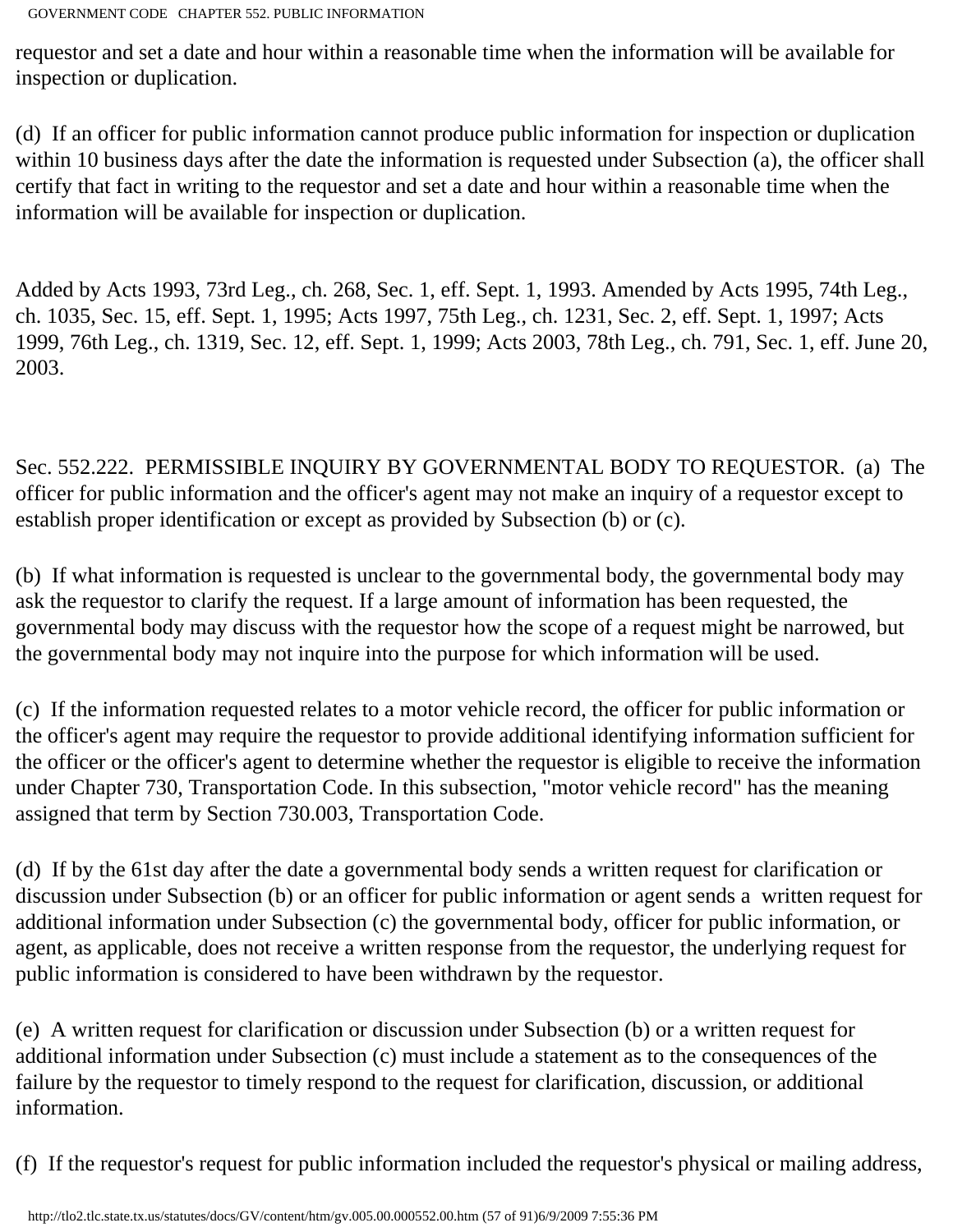the request may not be considered to have been withdrawn under Subsection (d) unless the governmental body, officer for public information, or agent, as applicable, sends the request for clarification or discussion under Subsection (b) or the written request for additional information under Subsection (c) to that address by certified mail.

Added by Acts 1993, 73rd Leg., ch. 268, Sec. 1, eff. Sept. 1, 1993. Amended by Acts 1995, 74th Leg., ch. 1035, Sec. 15, eff. Sept. 1, 1995; Acts 1997, 75th Leg., ch. 1187, Sec. 5, eff. Sept. 1, 1997.

Amended by:

Acts 2007, 80th Leg., R.S., Ch. [296](http://www.legis.state.tx.us/tlodocs/80R/billtext/html/HB01497F.HTM), Sec. 1, eff. September 1, 2007.

Sec. 552.223. UNIFORM TREATMENT OF REQUESTS FOR INFORMATION. The officer for public information or the officer's agent shall treat all requests for information uniformly without regard to the position or occupation of the requestor, the person on whose behalf the request is made, or the status of the individual as a member of the media.

Added by Acts 1993, 73rd Leg., ch. 268, Sec. 1, eff. Sept. 1, 1993. Amended by Acts 1995, 74th Leg., ch. 1035, Sec. 15, eff. Sept. 1, 1995.

Sec. 552.224. COMFORT AND FACILITY. The officer for public information or the officer's agent shall give to a requestor all reasonable comfort and facility for the full exercise of the right granted by this chapter.

Added by Acts 1993, 73rd Leg., ch. 268, Sec. 1, eff. Sept. 1, 1993. Amended by Acts 1995, 74th Leg., ch. 1035, Sec. 15, eff. Sept. 1, 1995.

Sec. 552.225. TIME FOR EXAMINATION. (a) A requestor must complete the examination of the information not later than the 10th business day after the date the custodian of the information makes it available. If the requestor does not complete the examination of the information within 10 business days after the date the custodian of the information makes the information available and does not file a request for additional time under Subsection (b), the requestor is considered to have withdrawn the request.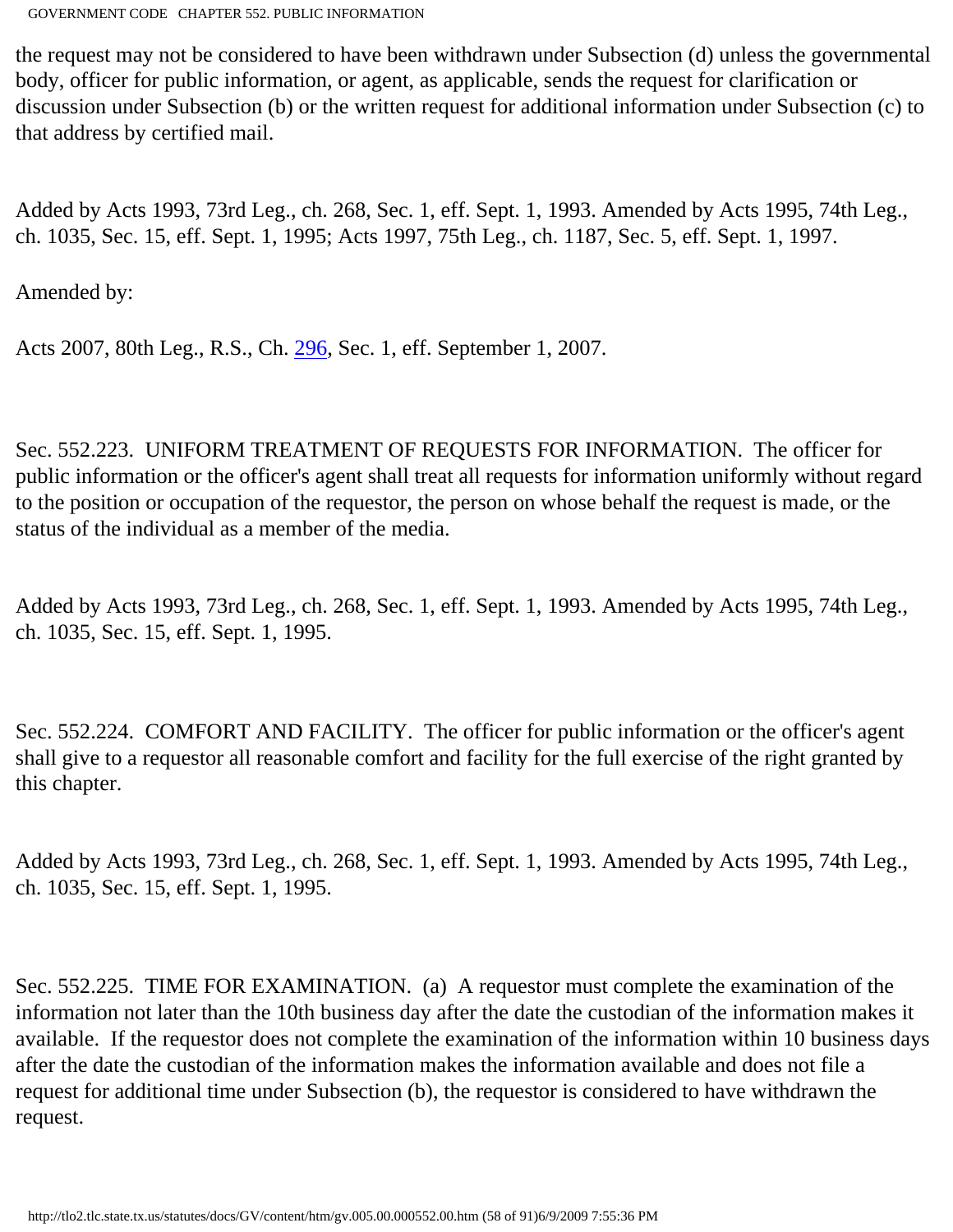(b) The officer for public information shall extend the initial examination period by an additional 10 business days if, within the initial period, the requestor files with the officer for public information a written request for additional time. The officer for public information shall extend an additional examination period by another 10 business days if, within the additional period, the requestor files with the officer for public information a written request for more additional time.

(c) The time during which a person may examine information may be interrupted by the officer for public information if the information is needed for use by the governmental body. The period of interruption is not considered to be a part of the time during which the person may examine the information.

Added by Acts 1993, 73rd Leg., ch. 268, Sec. 1, eff. Sept. 1, 1993. Amended by Acts 1995, 74th Leg., ch. 1035, Sec. 15, eff. Sept. 1, 1995.

Amended by:

Acts 2005, 79th Leg., Ch. [329](http://www.legis.state.tx.us/tlodocs/79R/billtext/html/SB00727F.HTM), Sec. 4, eff. September 1, 2005.

Sec. 552.226. REMOVAL OF ORIGINAL RECORD. This chapter does not authorize a requestor to remove an original copy of a public record from the office of a governmental body.

Added by Acts 1993, 73rd Leg., ch. 268, Sec. 1, eff. Sept. 1, 1993. Amended by Acts 1995, 74th Leg., ch. 1035, Sec. 15, eff. Sept. 1, 1995.

Sec. 552.227. RESEARCH OF STATE LIBRARY HOLDINGS NOT REQUIRED. An officer for public information or the officer's agent is not required to perform general research within the reference and research archives and holdings of state libraries.

Added by Acts 1993, 73rd Leg., ch. 268, Sec. 1, eff. Sept. 1, 1993. Amended by Acts 1995, 74th Leg., ch. 1035, Sec. 15, eff. Sept. 1, 1995.

Sec. 552.228. PROVIDING SUITABLE COPY OF PUBLIC INFORMATION WITHIN REASONABLE TIME. (a) It shall be a policy of a governmental body to provide a suitable copy of public information within a reasonable time after the date on which the copy is requested.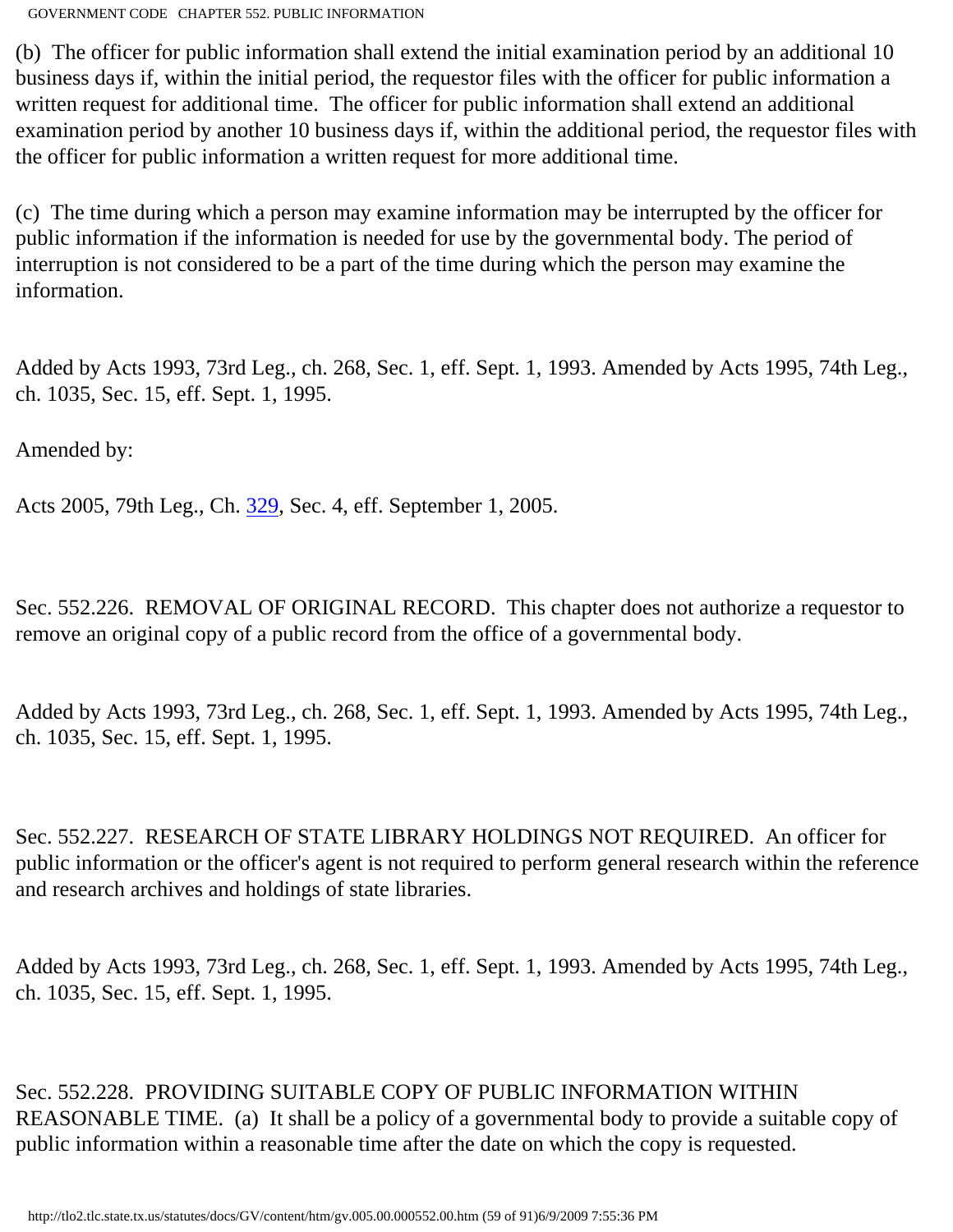(b) If public information exists in an electronic or magnetic medium, the requestor may request a copy either on paper or in an electronic medium, such as on diskette or on magnetic tape. A governmental body shall provide a copy in the requested medium if:

(1) the governmental body has the technological ability to produce a copy of the requested information in the requested medium;

(2) the governmental body is not required to purchase any software or hardware to accommodate the request; and

(3) provision of a copy of the information in the requested medium will not violate the terms of any copyright agreement between the governmental body and a third party.

(c) If a governmental body is unable to comply with a request to produce a copy of information in a requested medium for any of the reasons described by this section, the governmental body shall provide a paper copy of the requested information or a copy in another medium that is acceptable to the requestor. A governmental body is not required to copy information onto a diskette or other material provided by the requestor but may use its own supplies.

Added by Acts 1993, 73rd Leg., ch. 268, Sec. 1, eff. Sept. 1, 1993. Amended by Acts 1995, 74th Leg., ch. 1035, Sec. 15, eff. Sept. 1, 1995.

Sec. 552.229. CONSENT TO RELEASE INFORMATION UNDER SPECIAL RIGHT OF ACCESS. (a) Consent for the release of information excepted from disclosure to the general public but available to a specific person under Sections 552.023 and 552.307 must be in writing and signed by the specific person or the person's authorized representative.

(b) An individual under 18 years of age may consent to the release of information under this section only with the additional written authorization of the individual's parent or guardian.

(c) An individual who has been adjudicated incompetent to manage the individual's personal affairs or for whom an attorney ad litem has been appointed may consent to the release of information under this section only by the written authorization of the designated legal guardian or attorney ad litem.

Added by Acts 1993, 73rd Leg., ch. 268, Sec. 1, eff. Sept. 1, 1993.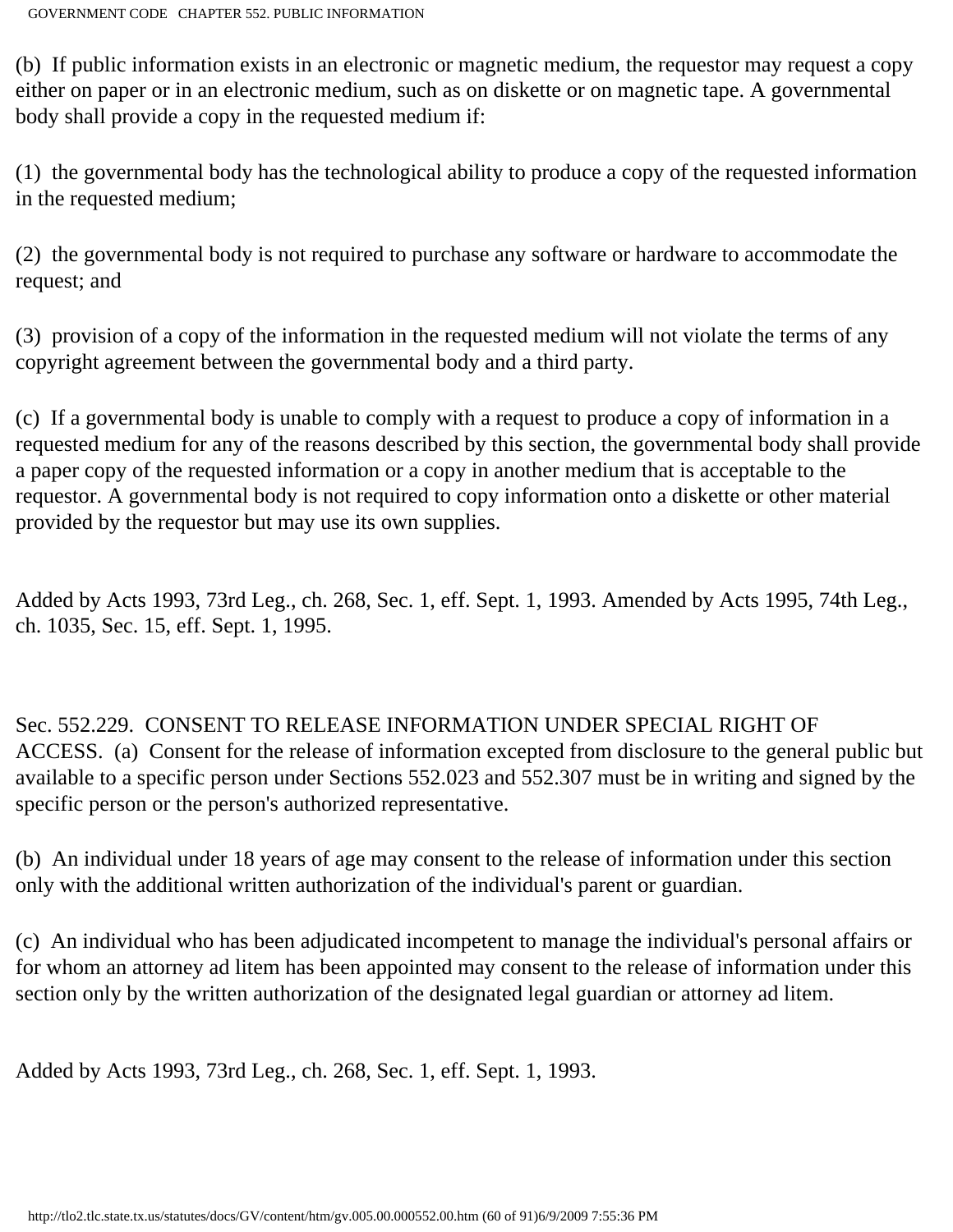Sec. 552.230. RULES OF PROCEDURE FOR INSPECTION AND COPYING OF PUBLIC INFORMATION. (a) A governmental body may promulgate reasonable rules of procedure under which public information may be inspected and copied efficiently, safely, and without delay.

(b) A rule promulgated under Subsection (a) may not be inconsistent with any provision of this chapter.

Added by Acts 1993, 73rd Leg., ch. 268, Sec. 1, eff. Sept. 1, 1993. Amended by Acts 1995, 74th Leg., ch. 1035, Sec. 15, eff. Sept. 1, 1995; Acts 1997, 75th Leg., ch. 1231, Sec. 3, eff. Sept. 1, 1997.

Sec. 552.231. RESPONDING TO REQUESTS FOR INFORMATION THAT REQUIRE PROGRAMMING OR MANIPULATION OF DATA. (a) A governmental body shall provide to a requestor the written statement described by Subsection (b) if the governmental body determines:

(1) that responding to a request for public information will require programming or manipulation of data; and

 $(2)$  that:

(A) compliance with the request is not feasible or will result in substantial interference with its ongoing operations; or

(B) the information could be made available in the requested form only at a cost that covers the programming and manipulation of data.

(b) The written statement must include:

(1) a statement that the information is not available in the requested form;

(2) a description of the form in which the information is available;

(3) a description of any contract or services that would be required to provide the information in the requested form;

(4) a statement of the estimated cost of providing the information in the requested form, as determined in accordance with the rules established by the attorney general under Section 552.262; and

(5) a statement of the anticipated time required to provide the information in the requested form.

(c) The governmental body shall provide the written statement to the requestor within 20 days after the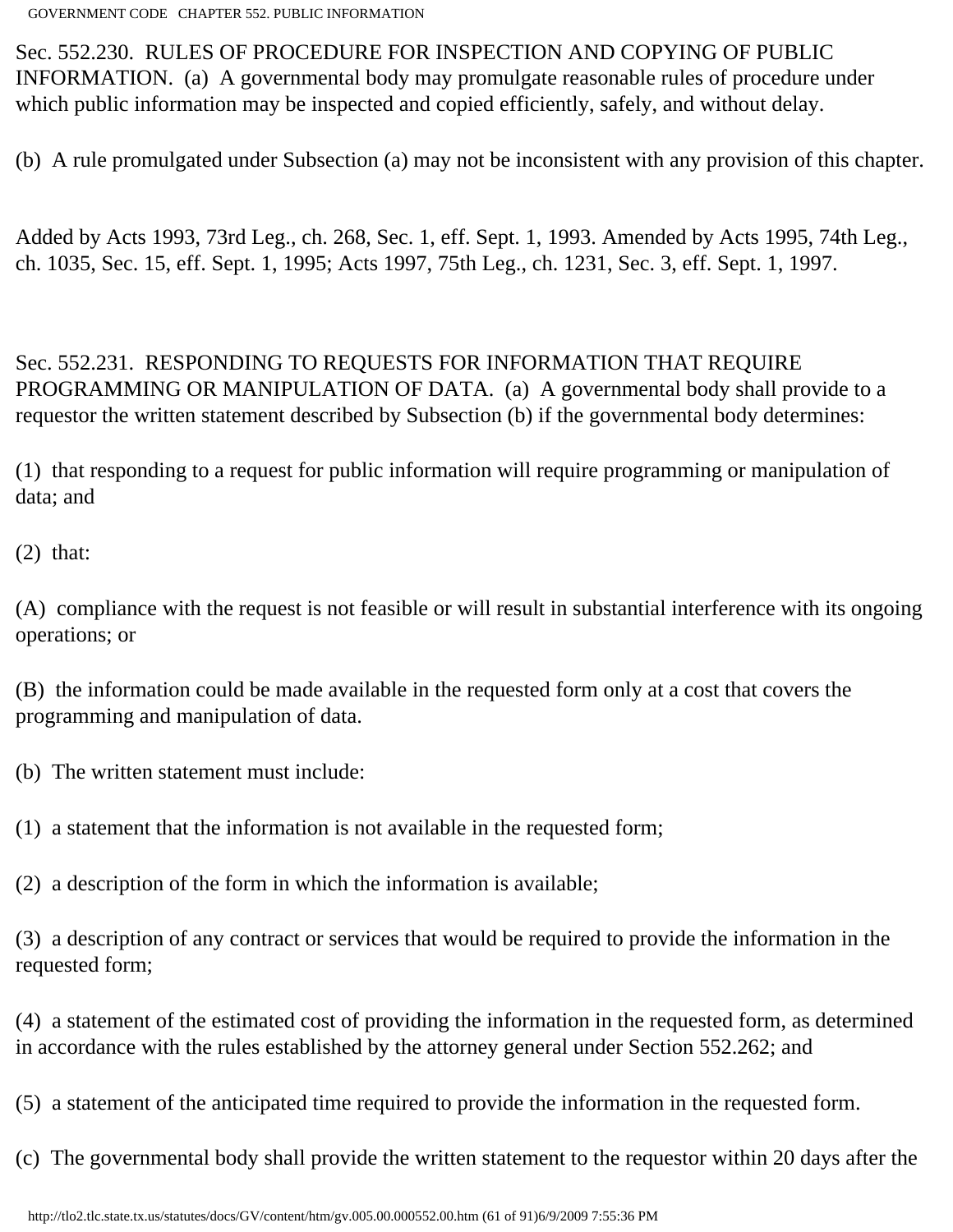date of the governmental body's receipt of the request. The governmental body has an additional 10 days to provide the statement if the governmental body gives written notice to the requestor, within 20 days after the date of receipt of the request, that the additional time is needed.

(d) On providing the written statement to the requestor as required by this section, the governmental body does not have any further obligation to provide the information in the requested form or in the form in which it is available unless within 30 days the requestor states in writing to the governmental body that the requestor:

(1) wants the governmental body to provide the information in the requested form according to the cost and time parameters set out in the statement or according to other terms to which the requestor and the governmental body agree; or

(2) wants the information in the form in which it is available.

(d-1) If a requestor does not make a timely written statement under Subsection (d), the requestor is considered to have withdrawn the request for information.

(e) The officer for public information of a governmental body shall establish policies that assure the expeditious and accurate processing of requests for information that require programming or manipulation of data. A governmental body shall maintain a file containing all written statements issued under this section in a readily accessible location.

Added by Acts 1995, 74th Leg., ch. 1035, Sec. 15, eff. Sept. 1, 1995.

Amended by:

Acts 2005, 79th Leg., Ch. [329](http://www.legis.state.tx.us/tlodocs/79R/billtext/html/SB00727F.HTM), Sec. 5, eff. September 1, 2005.

Acts 2005, 79th Leg., Ch. [716](http://www.legis.state.tx.us/tlodocs/79R/billtext/html/SB00452F.HTM), Sec. 4, eff. September 1, 2005.

Sec. 552.232. RESPONDING TO REPETITIOUS OR REDUNDANT REQUESTS. (a) A governmental body that determines that a requestor has made a request for information for which the governmental body has previously furnished copies to the requestor or made copies available to the requestor on payment of applicable charges under Subchapter F, shall respond to the request, in relation to the information for which copies have been already furnished or made available, in accordance with this section, except that:

(1) this section does not prohibit the governmental body from furnishing the information or making the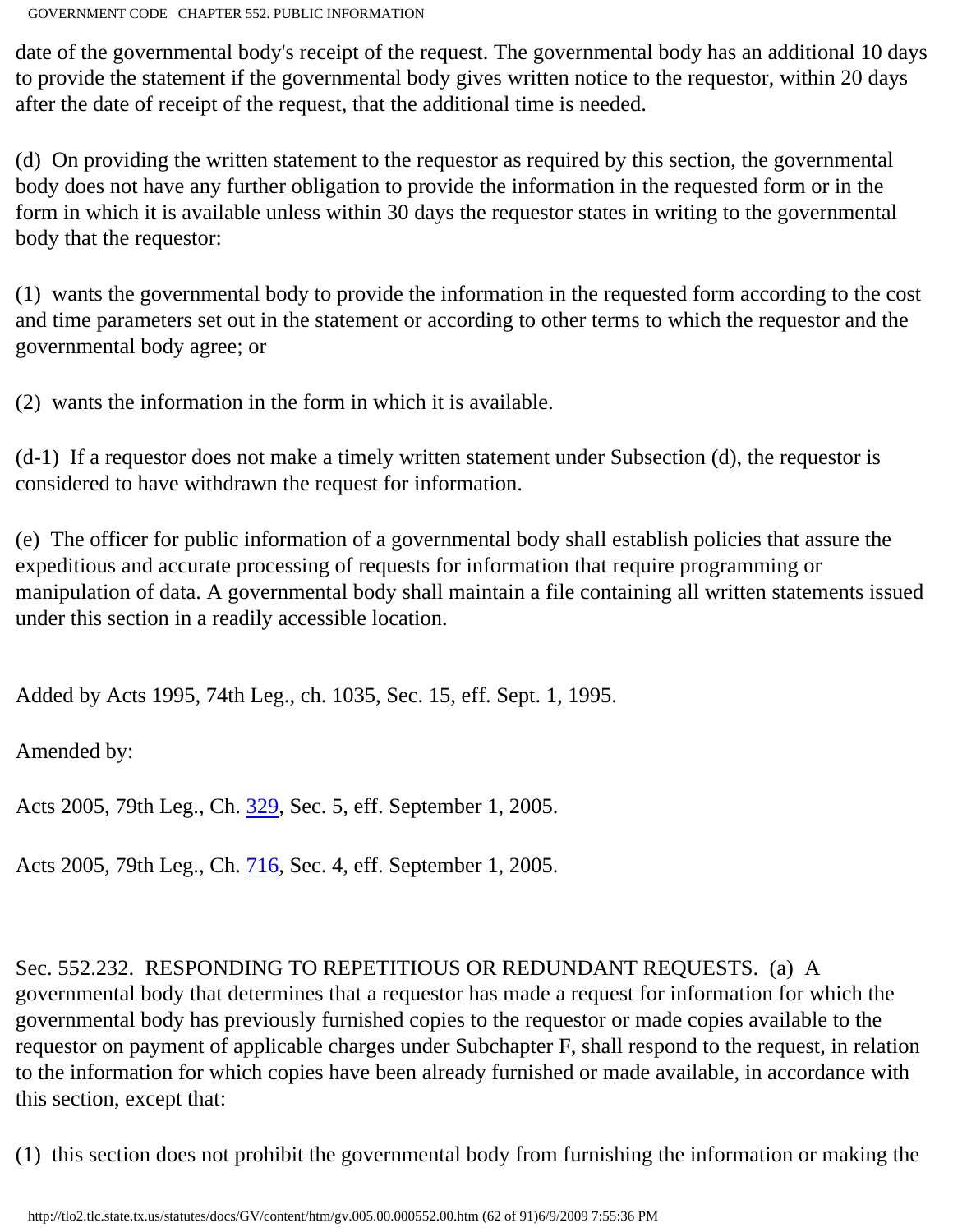information available to the requestor again in accordance with the request; and

(2) the governmental body is not required to comply with this section in relation to information that the governmental body simply furnishes or makes available to the requestor again in accordance with the request.

(b) The governmental body shall certify to the requestor that copies of all or part of the requested information, as applicable, were previously furnished to the requestor or made available to the requestor on payment of applicable charges under Subchapter F. The certification must include:

(1) a description of the information for which copies have been previously furnished or made available to the requestor;

(2) the date that the governmental body received the requestor's original request for that information;

(3) the date that the governmental body previously furnished copies of or made available copies of the information to the requestor;

(4) a certification that no subsequent additions, deletions, or corrections have been made to that information; and

(5) the name, title, and signature of the officer for public information or the officer's agent making the certification.

(c) A charge may not be imposed for making and furnishing a certification required under Subsection (b).

(d) This section does not apply to information for which the governmental body has not previously furnished copies to the requestor or made copies available to the requestor on payment of applicable charges under Subchapter F. A request by the requestor for information for which copies have not previously been furnished or made available to the requestor, including information for which copies were not furnished or made available because the information was redacted from other information that was furnished or made available or because the information did not yet exist at the time of an earlier request, shall be treated in the same manner as any other request for information under this chapter.

Added by Acts 1999, 76th Leg., ch. 1319, Sec. 13, eff. Sept. 1, 1999.

# SUBCHAPTER F. CHARGES FOR PROVIDING COPIES OF PUBLIC INFORMATION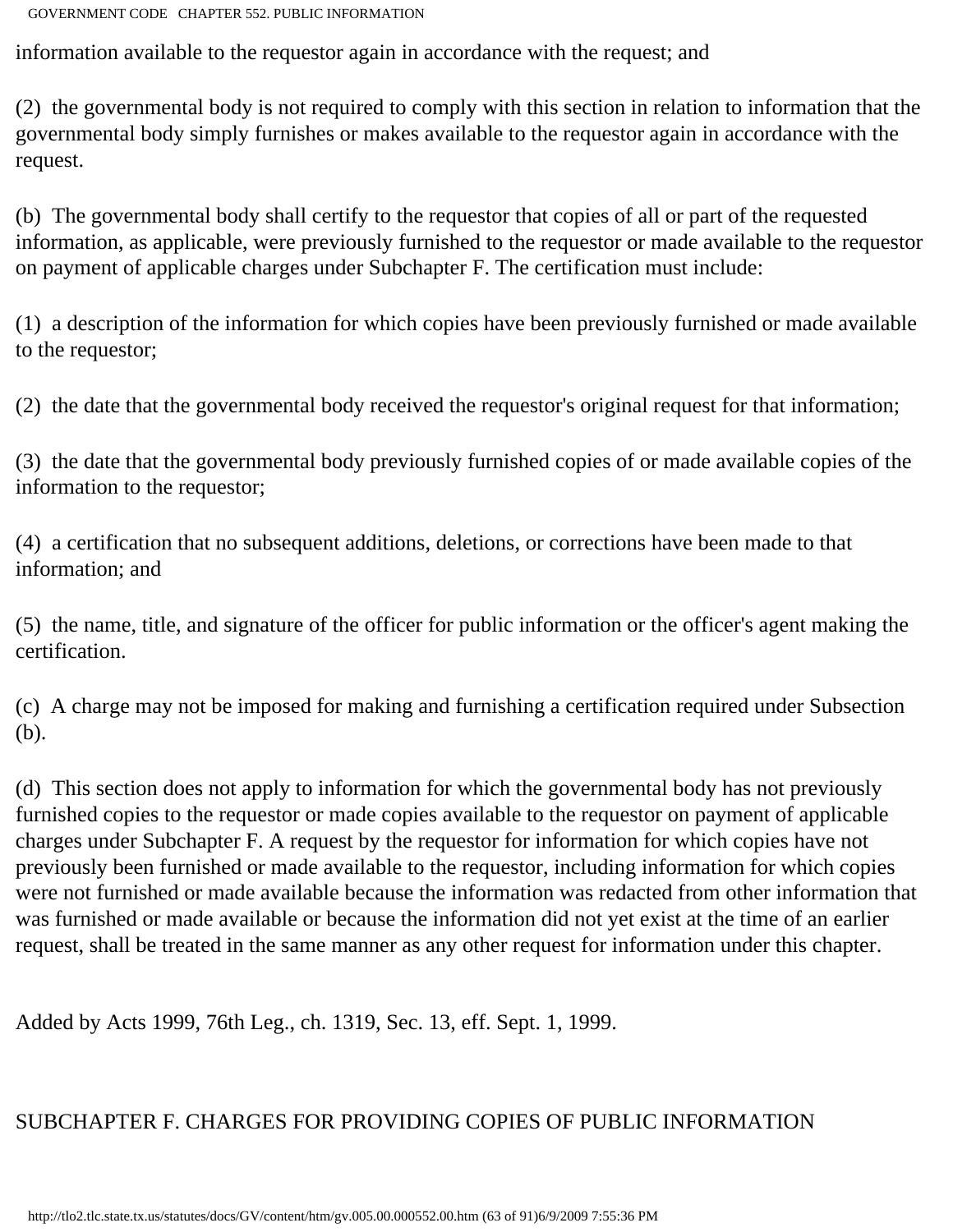Sec. 552.261. CHARGE FOR PROVIDING COPIES OF PUBLIC INFORMATION. (a) The charge for providing a copy of public information shall be an amount that reasonably includes all costs related to reproducing the public information, including costs of materials, labor, and overhead. If a request is for 50 or fewer pages of paper records, the charge for providing the copy of the public information may not include costs of materials, labor, or overhead, but shall be limited to the charge for each page of the paper record that is photocopied, unless the pages to be photocopied are located in:

(1) two or more separate buildings that are not physically connected with each other; or

(2) a remote storage facility.

(b) If the charge for providing a copy of public information includes costs of labor, the requestor may require the governmental body's officer for public information or the officer's agent to provide the requestor with a written statement as to the amount of time that was required to produce and provide the copy. The statement must be signed by the officer for public information or the officer's agent and the officer's or the agent's name must be typed or legibly printed below the signature. A charge may not be imposed for providing the written statement to the requestor.

(c) For purposes of Subsection (a), a connection of two buildings by a covered or open sidewalk, an elevated or underground passageway, or a similar facility is insufficient to cause the buildings to be considered separate buildings.

(d) Charges for providing a copy of public information are considered to accrue at the time the governmental body advises the requestor that the copy is available on payment of the applicable charges.

Added by Acts 1993, 73rd Leg., ch. 268, Sec. 1, eff. Sept. 1, 1993. Amended by Acts 1995, 74th Leg., ch. 1035, Sec. 16, eff. Sept. 1, 1995; Acts 1997, 75th Leg., ch. 1231, Sec. 4, eff. Sept. 1, 1997; Acts 1999, 76th Leg., ch. 1319, Sec. 14, eff. Sept. 1, 1999; Acts 2003, 78th Leg., ch. 864, Sec. 1, eff. Sept. 1, 2003.

Sec. 552.2615. REQUIRED ITEMIZED ESTIMATE OF CHARGES. (a) If a request for a copy of public information will result in the imposition of a charge under this subchapter that exceeds \$40, or a request to inspect a paper record will result in the imposition of a charge under Section 552.271 that exceeds \$40, the governmental body shall provide the requestor with a written itemized statement that details all estimated charges that will be imposed, including any allowable charges for labor or personnel costs. If an alternative less costly method of viewing the records is available, the statement must include a notice that the requestor may contact the governmental body regarding the alternative method. The governmental body must inform the requestor of the responsibilities imposed on the requestor by this section and of the rights granted by this entire section and give the requestor the information needed to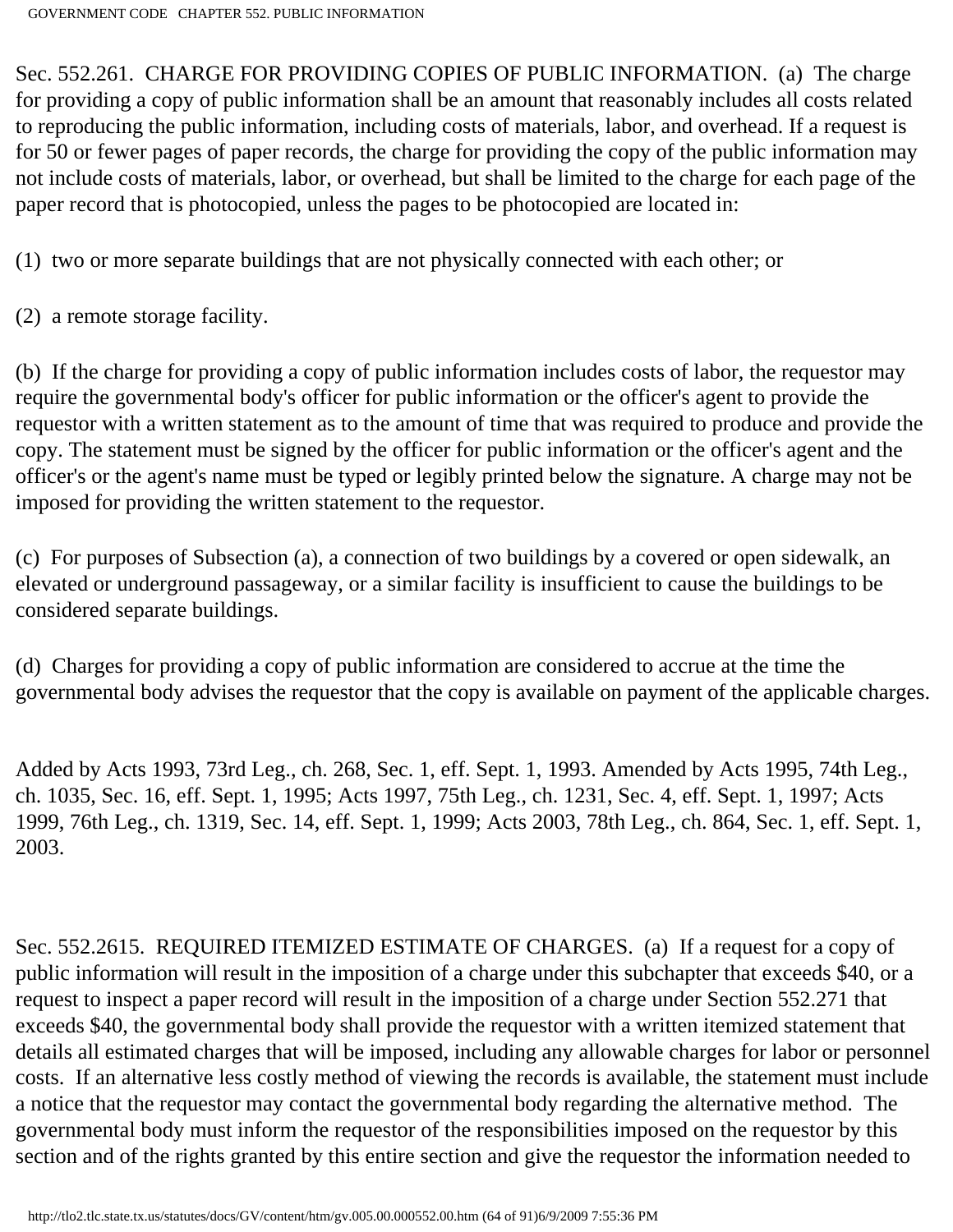respond, including:

(1) that the requestor must provide the governmental body with a mailing, facsimile transmission, or electronic mail address to receive the itemized statement and that it is the requestor's choice which type of address to provide;

(2) that the request is considered automatically withdrawn if the requestor does not respond in writing to the itemized statement and any updated itemized statement in the time and manner required by this section; and

(3) that the requestor may respond to the statement by delivering the written response to the governmental body by mail, in person, by facsimile transmission if the governmental body is capable of receiving documents transmitted in that manner, or by electronic mail if the governmental body has an electronic mail address.

(b) A request described by Subsection (a) is considered to have been withdrawn by the requestor if the requestor does not respond in writing to the itemized statement by informing the governmental body within 10 business days after the date the statement is sent to the requestor that:

(1) the requestor will accept the estimated charges;

(2) the requestor is modifying the request in response to the itemized statement; or

(3) the requestor has sent to the attorney general a complaint alleging that the requestor has been overcharged for being provided with a copy of the public information.

(c) If the governmental body later determines, but before it makes the copy or the paper record available, that the estimated charges will exceed the charges detailed in the written itemized statement by 20 percent or more, the governmental body shall send to the requestor a written updated itemized statement that details all estimated charges that will be imposed, including any allowable charges for labor or personnel costs. If the requestor does not respond in writing to the updated estimate in the time and manner described by Subsection (b), the request is considered to have been withdrawn by the requestor.

(d) If the actual charges that a governmental body imposes for a copy of public information, or for inspecting a paper record under Section 552.271, exceeds \$40, the charges may not exceed:

(1) the amount estimated in the updated itemized statement; or

(2) if an updated itemized statement is not sent to the requestor, an amount that exceeds by 20 percent or more the amount estimated in the itemized statement.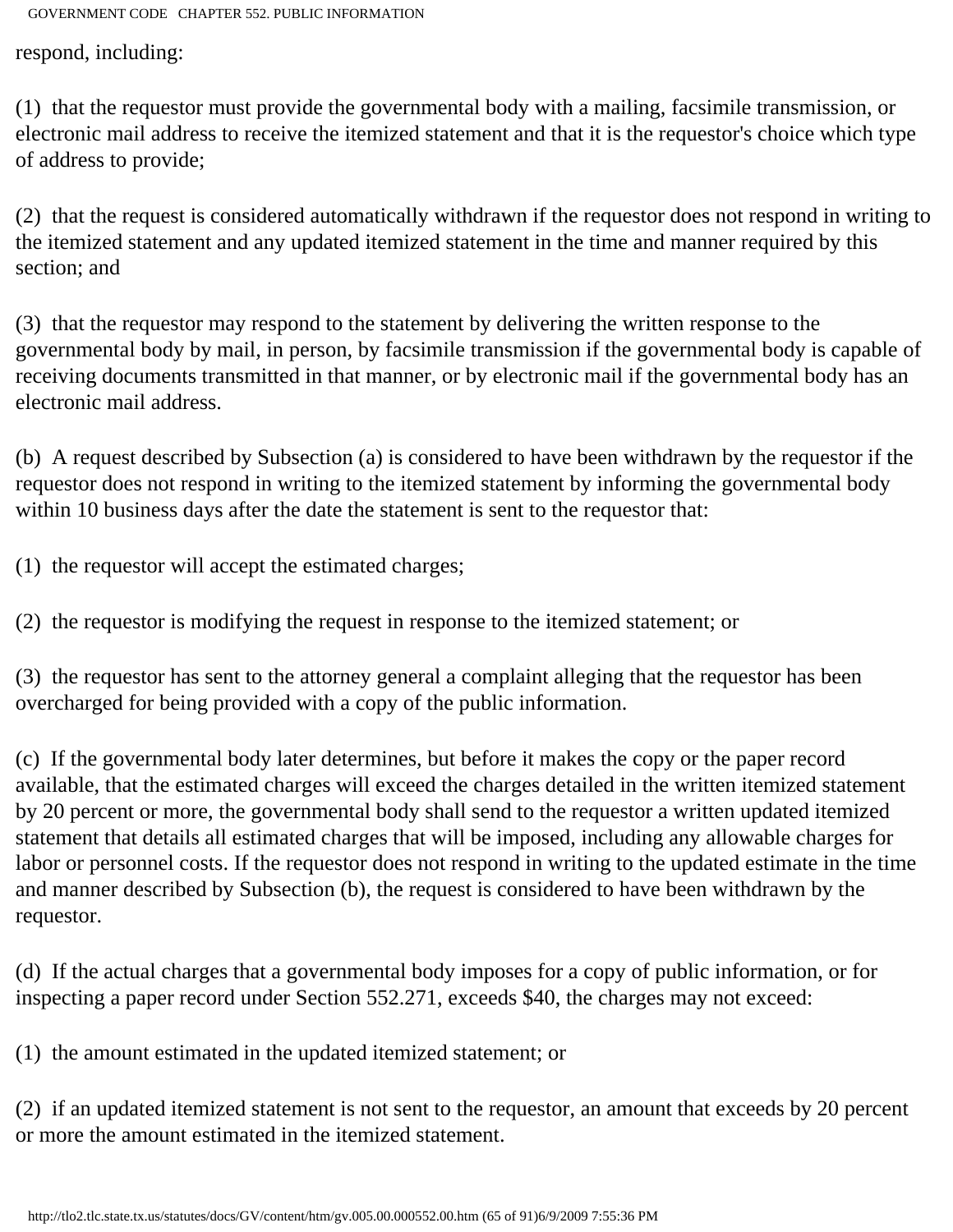(e) An itemized statement or updated itemized statement is considered to have been sent by the governmental body to the requestor on the date that:

(1) the statement is delivered to the requestor in person;

(2) the governmental body deposits the properly addressed statement in the United States mail; or

(3) the governmental body transmits the properly addressed statement by electronic mail or facsimile transmission, if the requestor agrees to receive the statement by electronic mail or facsimile transmission, as applicable.

(f) A requestor is considered to have responded to the itemized statement or the updated itemized statement on the date that:

(1) the response is delivered to the governmental body in person;

(2) the requestor deposits the properly addressed response in the United States mail; or

(3) the requestor transmits the properly addressed response to the governmental body by electronic mail or facsimile transmission.

(g) The time deadlines imposed by this section do not affect the application of a time deadline imposed on a governmental body under Subchapter G.

Added by Acts 1999, 76th Leg., ch. 1319, Sec. 15, eff. Sept. 1, 1999. Amended by Acts 2003, 78th Leg., ch. 864, Sec. 2, eff. Sept. 1, 2003.

Amended by:

Acts 2005, 79th Leg., Ch. [329](http://www.legis.state.tx.us/tlodocs/79R/billtext/html/SB00727F.HTM), Sec. 6, eff. September 1, 2005.

Acts 2005, 79th Leg., Ch. [716](http://www.legis.state.tx.us/tlodocs/79R/billtext/html/SB00452F.HTM), Sec. 5, eff. September 1, 2005.

Sec. 552.262. RULES OF THE ATTORNEY GENERAL. (a) The attorney general shall adopt rules for use by each governmental body in determining charges for providing copies of public information under this subchapter and in determining the charge, deposit, or bond required for making public information that exists in a paper record available for inspection as authorized by Sections 552.271(c) and (d). The rules adopted by the attorney general shall be used by each governmental body in determining charges for providing copies of public information and in determining the charge, deposit,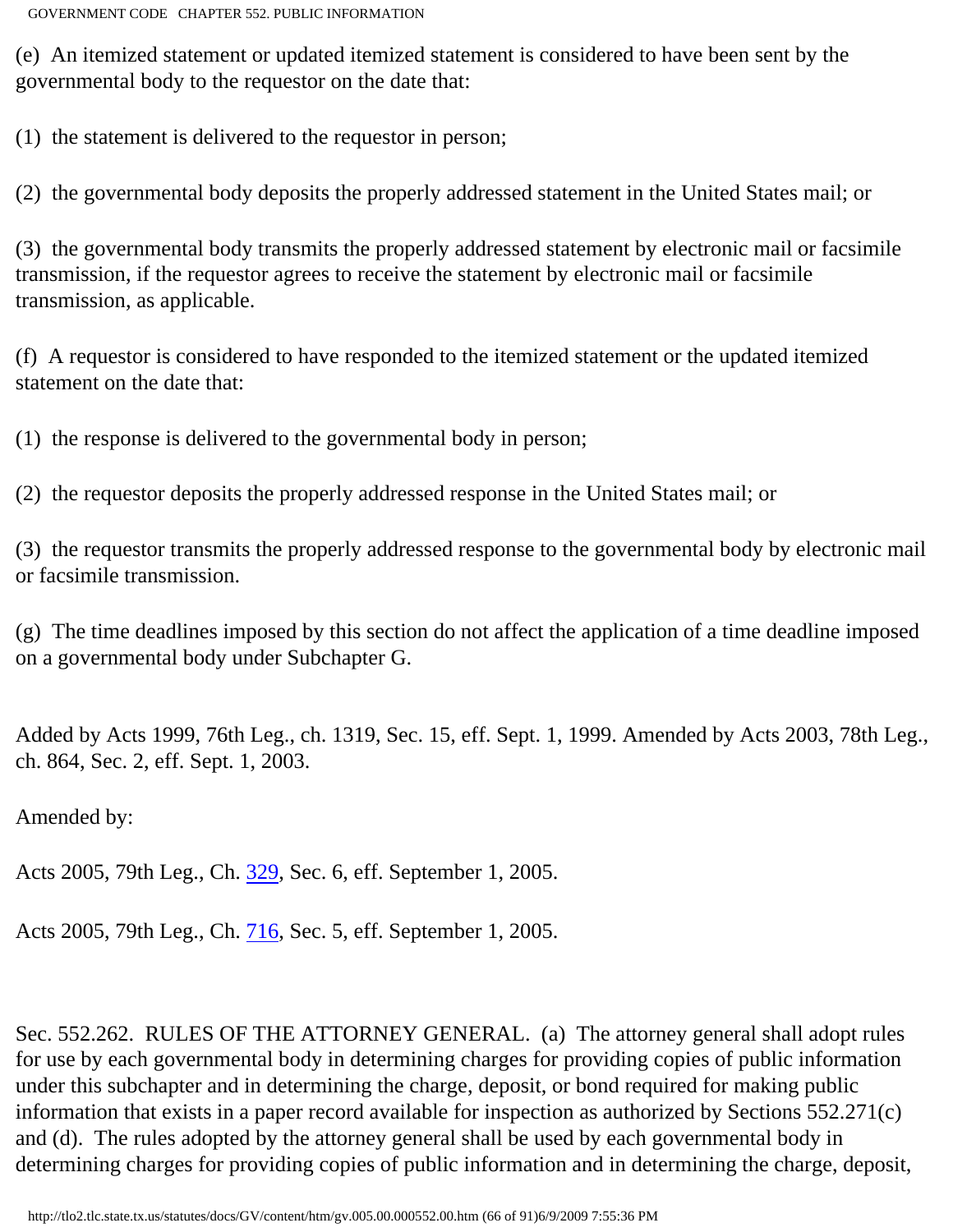or bond required for making public information that exists in a paper record available for inspection, except to the extent that other law provides for charges for specific kinds of public information. The charges for providing copies of public information may not be excessive and may not exceed the actual cost of producing the information or for making public information that exists in a paper record available for inspection. A governmental body, other than an agency of state government, may determine its own charges for providing copies of public information and its own charge, deposit, or bond for making public information that exists in a paper record available for inspection but may not charge an amount that is greater than 25 percent more than the amount established by the attorney general unless the governmental body requests an exemption under Subsection (c).

(b) The rules of the attorney general shall prescribe the methods for computing the charges for providing copies of public information in paper, electronic, and other kinds of media and the charge, deposit, or bond required for making public information that exists in a paper record available for inspection. The rules shall establish costs for various components of charges for providing copies of public information that shall be used by each governmental body in providing copies of public information or making public information that exists in a paper record available for inspection.

(c) A governmental body may request that it be exempt from part or all of the rules adopted by the attorney general for determining charges for providing copies of public information or the charge, deposit, or bond required for making public information that exists in a paper record available for inspection. The request must be made in writing to the attorney general and must state the reason for the exemption. If the attorney general determines that good cause exists for exempting a governmental body from a part or all of the rules, the attorney general shall give written notice of the determination to the governmental body within 90 days of the request. On receipt of the determination, the governmental body may amend its charges for providing copies of public information or its charge, deposit, or bond required for making public information that exists in a paper record available for inspection according to the determination of the attorney general.

(d) The attorney general shall publish annually in the Texas Register a list of the governmental bodies that have authorization from the attorney general to adopt any modified rules for determining the cost of providing copies of public information or making public information that exists in a paper record available for inspection.

(e) The rules of the attorney general do not apply to a state governmental body that is not a state agency for purposes of Subtitle D, Title 10.

Added by Acts 1993, 73rd Leg., ch. 268, Sec. 1, eff. Sept. 1, 1993. Amended by Acts 1995, 74th Leg., ch. 1035, Sec. 17, eff. Sept. 1, 1995; Acts 1997, 75th Leg., ch. 1231, Sec. 4, eff. Sept. 1, 1997; Acts 1999, 76th Leg., ch. 1319, Sec. 16, eff. Sept. 1, 1999.

Amended by: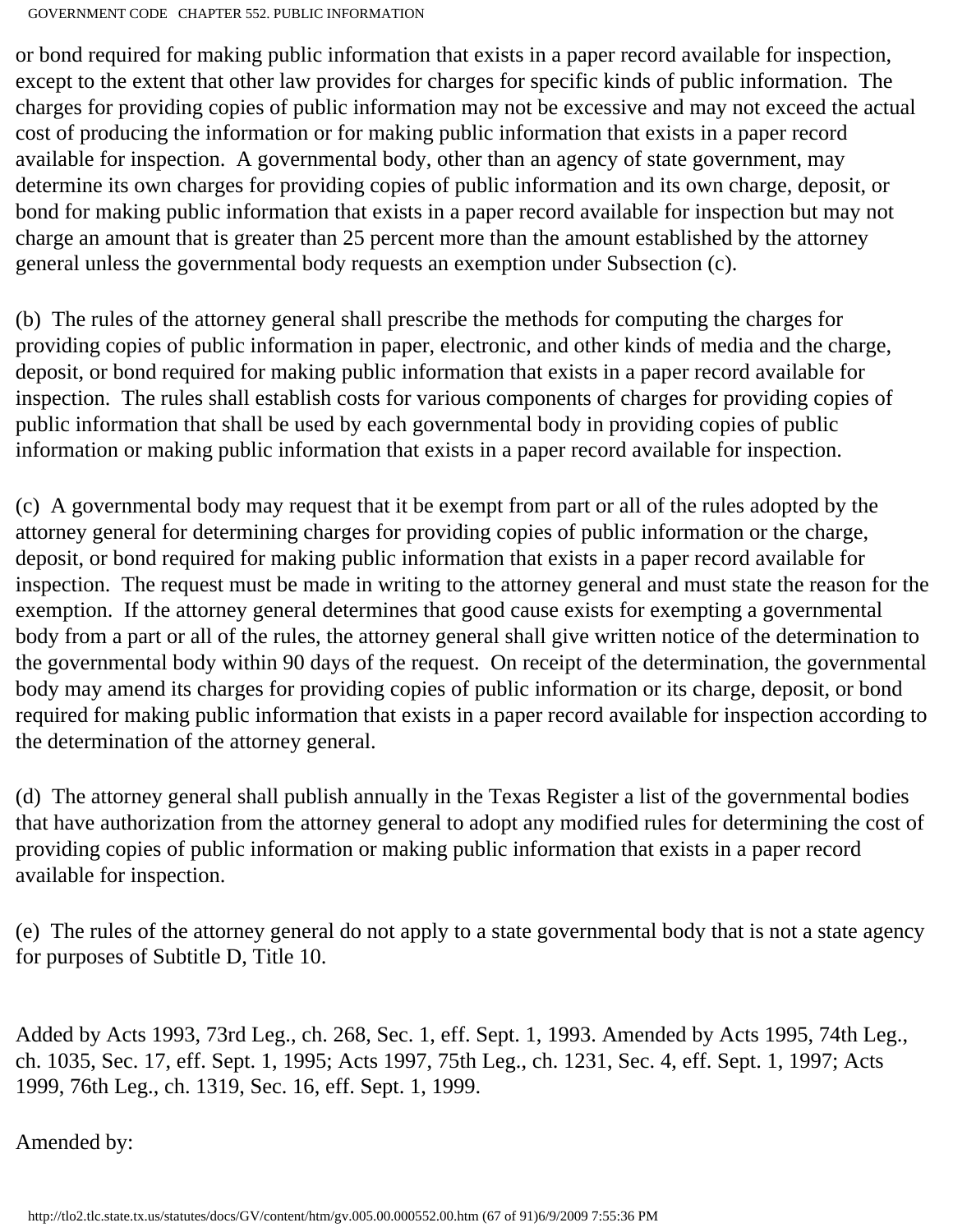Acts 2005, 79th Leg., Ch. [329](http://www.legis.state.tx.us/tlodocs/79R/billtext/html/SB00727F.HTM), Sec. 7, eff. September 1, 2005.

Acts 2005, 79th Leg., Ch. [716](http://www.legis.state.tx.us/tlodocs/79R/billtext/html/SB00452F.HTM), Sec. 6, eff. September 1, 2005.

Sec. 552.263. BOND FOR PAYMENT OF COSTS OR CASH PREPAYMENT FOR PREPARATION OF COPY OF PUBLIC INFORMATION. (a) An officer for public information or the officer's agent may require a deposit or bond for payment of anticipated costs for the preparation of a copy of public information if the officer for public information or the officer's agent has provided the requestor with the required written itemized statement detailing the estimated charge for providing the copy and if the charge for providing the copy of the public information specifically requested by the requestor is estimated by the governmental body to exceed:

(1) \$100, if the governmental body has more than 15 full-time employees; or

(2) \$50, if the governmental body has fewer than 16 full-time employees.

(b) The officer for public information or the officer's agent may not require a deposit or bond be paid under Subsection (a) as a down payment for copies of public information that the requestor may request in the future.

(c) An officer for public information or the officer's agent may require a deposit or bond for payment of unpaid amounts owing to the governmental body in relation to previous requests that the requestor has made under this chapter before preparing a copy of public information in response to a new request if those unpaid amounts exceed \$100. The officer for public information or the officer's agent may not seek payment of those unpaid amounts through any other means.

(d) The governmental body must fully document the existence and amount of those unpaid amounts or the amount of any anticipated costs, as applicable, before requiring a deposit or bond under this section. The documentation is subject to required public disclosure under this chapter.

(e) For purposes of Subchapters F and G, a request for a copy of public information is considered to have been received by a governmental body on the date the governmental body receives the deposit or bond for payment of anticipated costs or unpaid amounts if the governmental body's officer for public information or the officer's agent requires a deposit or bond in accordance with this section.

(f) A requestor who fails to make a deposit or post a bond required under Subsection (a) before the 10th business day after the date the deposit or bond is required is considered to have withdrawn the request for the copy of the public information that precipitated the requirement of the deposit or bond.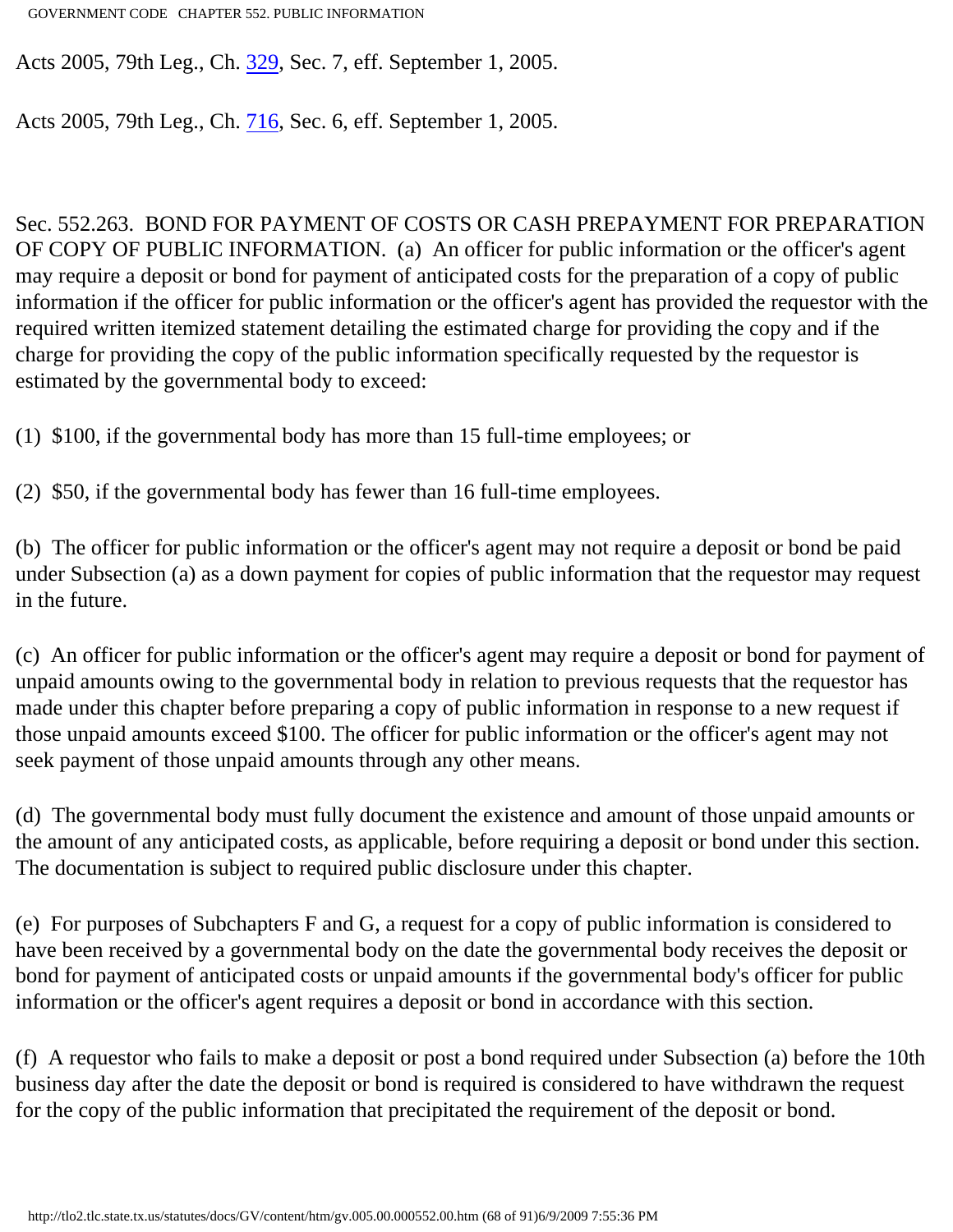Added by Acts 1993, 73rd Leg., ch. 268, Sec. 1, eff. Sept. 1, 1993. Amended by Acts 1995, 74th Leg., ch. 1035, Sec. 17, eff. Sept. 1, 1995; Acts 1997, 75th Leg., ch. 1231, Sec. 4, eff. Sept. 1, 1997; Acts 1999, 76th Leg., ch. 1319, Sec. 17, eff. Sept. 1, 1999.

Amended by:

Acts 2005, 79th Leg., Ch. [315](http://www.legis.state.tx.us/tlodocs/79R/billtext/html/SB00623F.HTM), Sec. 1, eff. September 1, 2005.

Acts 2007, 80th Leg., R.S., Ch. [349](http://www.legis.state.tx.us/tlodocs/80R/billtext/html/SB00175F.HTM), Sec. 1, eff. June 15, 2007.

Sec. 552.264. COPY OF PUBLIC INFORMATION REQUESTED BY MEMBER OF LEGISLATURE. One copy of public information that is requested from a state agency by a member, agency, or committee of the legislature under Section 552.008 shall be provided without charge.

Added by Acts 1993, 73rd Leg., ch. 268, Sec. 1, eff. Sept. 1, 1993. Amended by Acts 1995, 74th Leg., ch. 1035, Sec. 17, eff. Sept. 1, 1995; Acts 1997, 75th Leg., ch. 1231, Sec. 4, eff. Sept. 1, 1997; Acts 1999, 76th Leg., ch. 1585, Sec. 1, eff. June 20, 1999.

Sec. 552.265. CHARGE FOR PAPER COPY PROVIDED BY DISTRICT OR COUNTY CLERK. The charge for providing a paper copy made by a district or county clerk's office shall be the charge provided by Chapter 51 of this code, Chapter 118, Local Government Code, or other applicable law.

Added by Acts 1993, 73rd Leg., ch. 268, Sec. 1, eff. Sept. 1, 1993. Amended by Acts 1997, 75th Leg., ch. 1231, Sec. 4, eff. Sept. 1, 1997; Acts 2001, 77th Leg., ch. 1155, Sec. 1, eff. June 15, 2001.

Sec. 552.266. CHARGE FOR COPY OF PUBLIC INFORMATION PROVIDED BY MUNICIPAL COURT CLERK. The charge for providing a copy made by a municipal court clerk shall be the charge provided by municipal ordinance.

Added by Acts 1993, 73rd Leg., ch. 268, Sec. 1, eff. Sept. 1, 1993. Amended by Acts 1995, 74th Leg., ch. 1035, Sec. 17, eff. Sept. 1, 1995; Acts 1997, 75th Leg., ch. 1231, Sec. 4, eff. Sept. 1, 1997.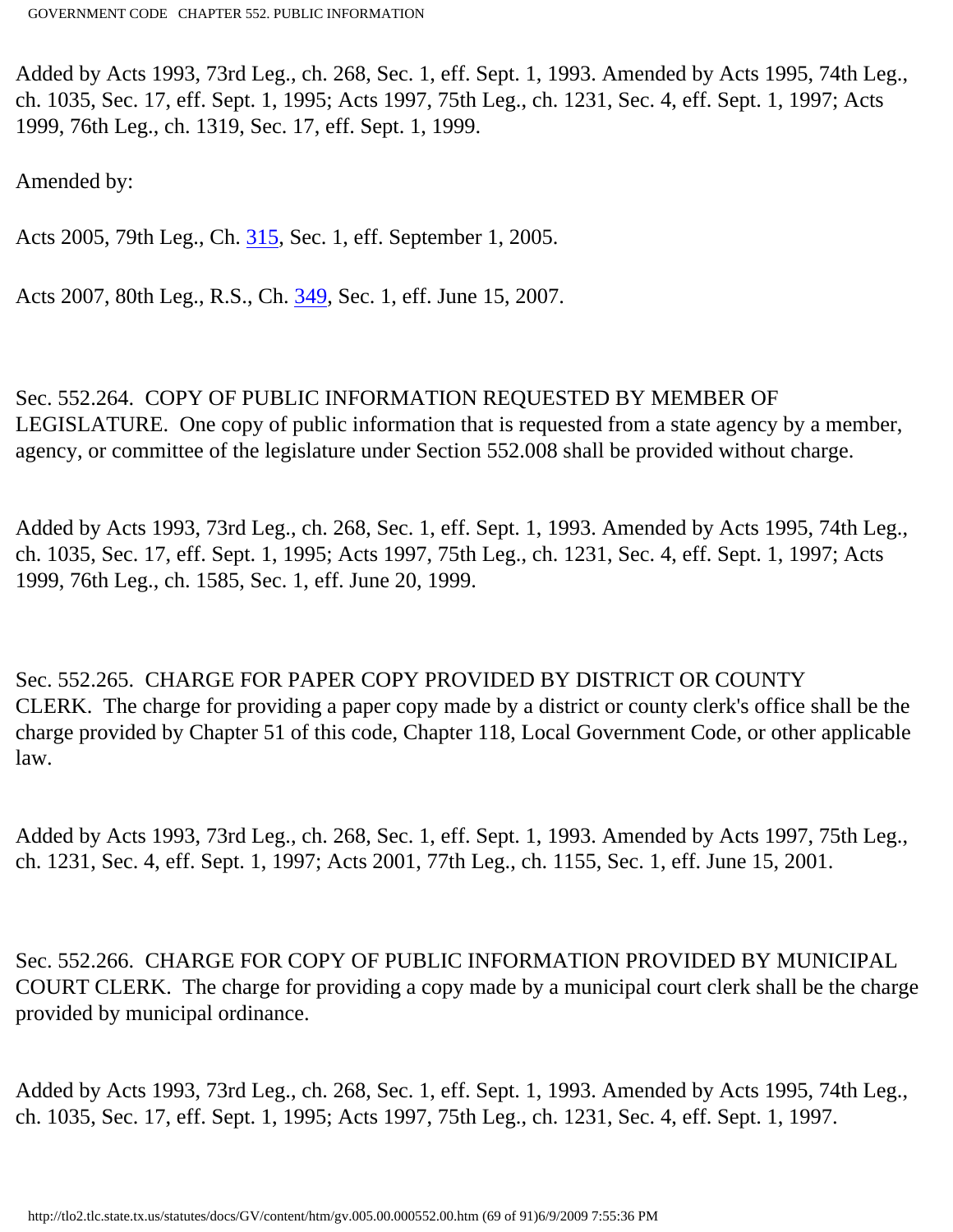Sec. 552.267. WAIVER OR REDUCTION OF CHARGE FOR PROVIDING COPY OF PUBLIC INFORMATION. (a) A governmental body shall provide a copy of public information without charge or at a reduced charge if the governmental body determines that waiver or reduction of the charge is in the public interest because providing the copy of the information primarily benefits the general public.

(b) If the cost to a governmental body of processing the collection of a charge for providing a copy of public information will exceed the amount of the charge, the governmental body may waive the charge.

Added by Acts 1993, 73rd Leg., ch. 268, Sec. 1, eff. Sept. 1, 1993. Amended by Acts 1995, 74th Leg., ch. 1035, Sec. 17, eff. Sept. 1, 1995; Acts 1997, 75th Leg., ch. 1231, Sec. 4, eff. Sept. 1, 1997.

Sec. 552.268. EFFICIENT USE OF PUBLIC RESOURCES. A governmental body shall make reasonably efficient use of supplies and other resources to avoid excessive reproduction costs.

Added by Acts 1993, 73rd Leg., ch. 268, Sec. 1, eff. Sept. 1, 1993. Amended by Acts 1995, 74th Leg., ch. 1035, Sec. 17, eff. Sept. 1, 1995; Acts 1997, 75th Leg., ch. 1231, Sec. 4, eff. Sept. 1, 1997.

### Sec. 552.269. OVERCHARGE OR OVERPAYMENT FOR COPY OF PUBLIC

INFORMATION. (a) A person who believes the person has been overcharged for being provided with a copy of public information may complain to the attorney general in writing of the alleged overcharge, setting forth the reasons why the person believes the charges are excessive. The attorney general shall review the complaint and make a determination in writing as to the appropriate charge for providing the copy of the requested information. The governmental body shall respond to the attorney general to any written questions asked of the governmental body by the attorney general regarding the charges for providing the copy of the public information. The response must be made to the attorney general within 10 business days after the date the questions are received by the governmental body. If the attorney general determines that a governmental body has overcharged for providing the copy of requested public information, the governmental body shall promptly adjust its charges in accordance with the determination of the attorney general.

(b) A person who overpays for a copy of public information because a governmental body refuses or fails to follow the rules for charges adopted by the attorney general is entitled to recover three times the amount of the overcharge if the governmental body did not act in good faith in computing the costs.

Added by Acts 1993, 73rd Leg., ch. 268, Sec. 1, eff. Sept. 1, 1993. Amended by Acts 1995, 74th Leg.,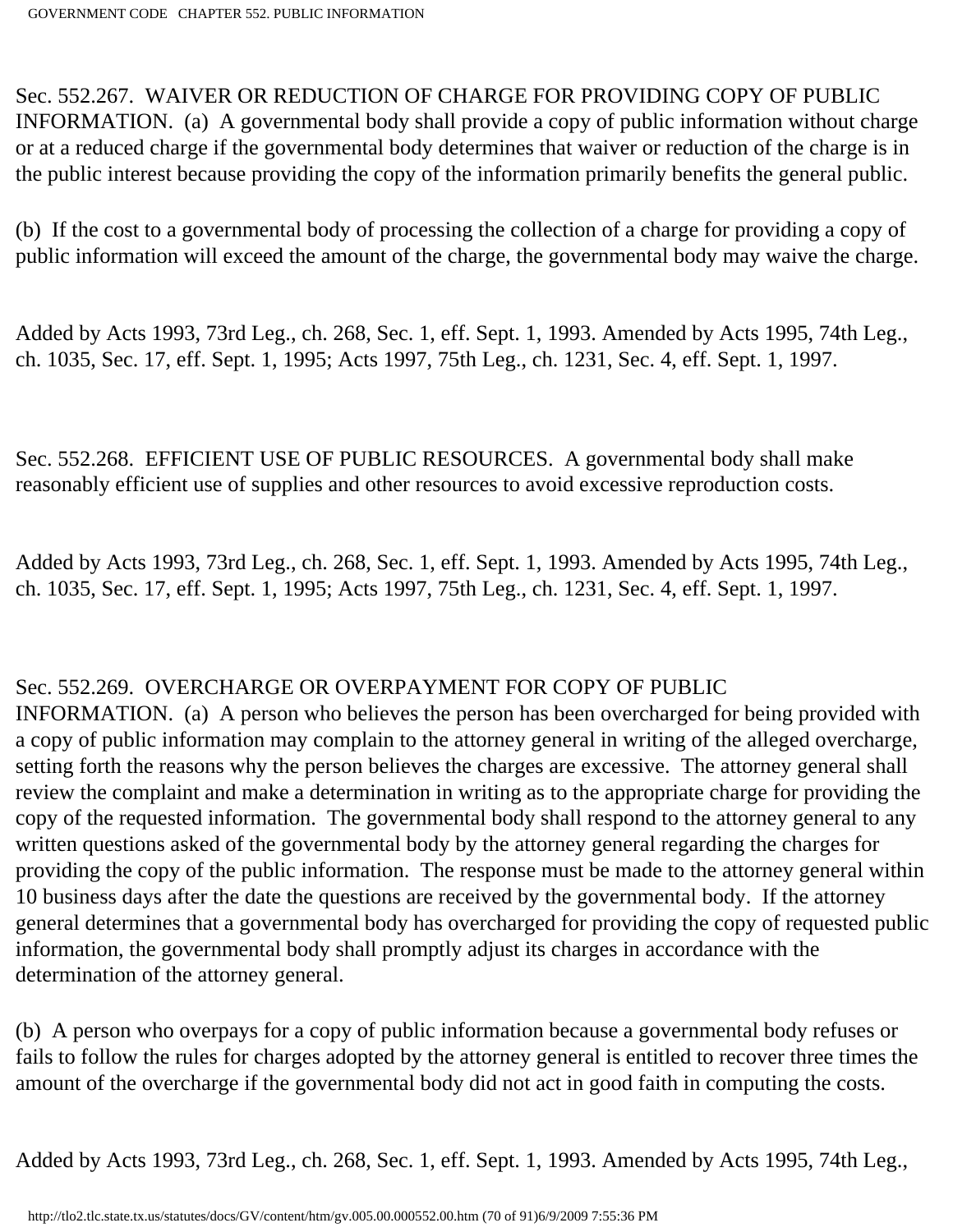ch. 1035, Sec. 17, eff. Sept. 1, 1995; Acts 1997, 75th Leg., ch. 1231, Sec. 4, eff. Sept. 1, 1997; Acts 2003, 78th Leg., ch. 864, Sec. 3, eff. Sept. 1, 2003.

Amended by:

Acts 2005, 79th Leg., Ch. [329](http://www.legis.state.tx.us/tlodocs/79R/billtext/html/SB00727F.HTM), Sec. 8, eff. September 1, 2005.

Acts 2005, 79th Leg., Ch. [716](http://www.legis.state.tx.us/tlodocs/79R/billtext/html/SB00452F.HTM), Sec. 7, eff. September 1, 2005.

Sec. 552.270. CHARGE FOR GOVERNMENT PUBLICATION. (a) This subchapter does not apply to a publication that is compiled and printed by or for a governmental body for public dissemination. If the cost of the publication is not determined by state law, a governmental body may determine the charge for providing the publication.

(b) This section does not prohibit a governmental body from providing a publication free of charge if state law does not require that a certain charge be made.

Added by Acts 1995, 74th Leg., ch. 1035, Sec. 17, eff. Sept. 1, 1995. Amended by Acts 1997, 75th Leg., ch. 1231, Sec. 4, eff. Sept. 1, 1997.

Sec. 552.271. INSPECTION OF PUBLIC INFORMATION IN PAPER RECORD IF COPY NOT REQUESTED. (a) If the requestor does not request a copy of public information, a charge may not be imposed for making available for inspection any public information that exists in a paper record, except as provided by this section.

(b) If a requested page contains confidential information that must be edited from the record before the information can be made available for inspection, the governmental body may charge for the cost of making a photocopy of the page from which confidential information must be edited. No charge other than the cost of the photocopy may be imposed under this subsection.

(c) Except as provided by Subsection (d), an officer for public information or the officer's agent may require a requestor to pay, or to make a deposit or post a bond for the payment of, anticipated personnel costs for making available for inspection public information that exists in paper records only if:

(1) the public information specifically requested by the requestor:

(A) is older than five years; or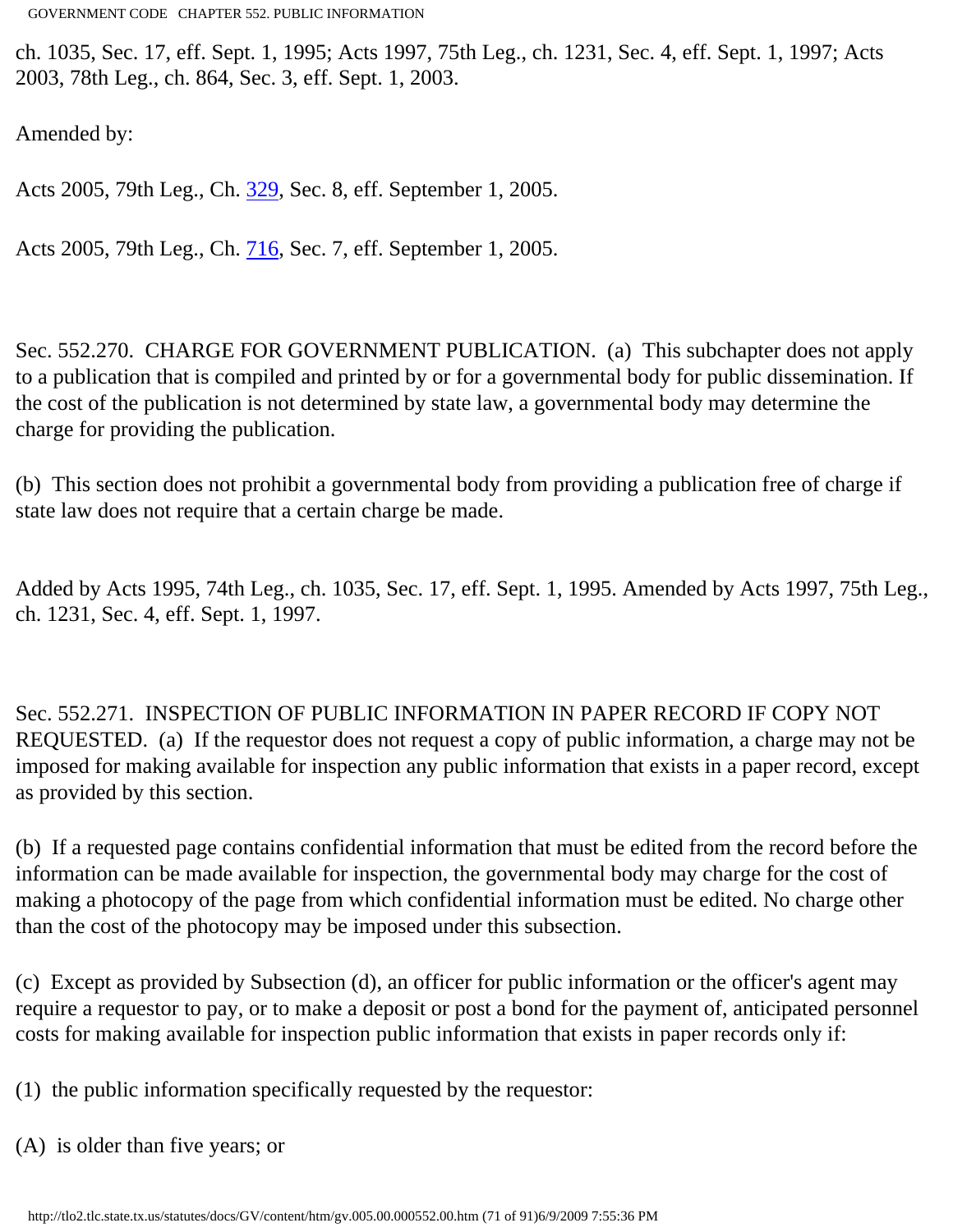(B) completely fills, or when assembled will completely fill, six or more archival boxes; and

(2) the officer for public information or the officer's agent estimates that more than five hours will be required to make the public information available for inspection.

(d) If the governmental body has fewer than 16 full-time employees, the payment, the deposit, or the bond authorized by Subsection (c) may be required only if:

(1) the public information specifically requested by the requestor:

(A) is older than three years; or

(B) completely fills, or when assembled will completely fill, three or more archival boxes; and

(2) the officer for public information or the officer's agent estimates that more than two hours will be required to make the public information available for inspection.

Added by Acts 1995, 74th Leg., ch. 1035, Sec. 17, eff. Sept. 1, 1995. Amended by Acts 1997, 75th Leg., ch. 1231, Sec. 4, eff. Sept. 1, 1997; Acts 1999, 76th Leg., ch. 1319, Sec. 18, eff. Sept. 1, 1999.

Sec. 552.272. INSPECTION OF ELECTRONIC RECORD IF COPY NOT REQUESTED. (a) In response to a request to inspect information that exists in an electronic medium and that is not available directly on-line to the requestor, a charge may not be imposed for access to the information, unless complying with the request will require programming or manipulation of data. If programming or manipulation of data is required, the governmental body shall notify the requestor before assembling the information and provide the requestor with an estimate of charges that will be imposed to make the information available. A charge under this section must be assessed in accordance with this subchapter.

(b) If public information exists in an electronic form on a computer owned or leased by a governmental body and if the public has direct access to that computer through a computer network or other means, the electronic form of the information may be electronically copied from that computer without charge if accessing the information does not require processing, programming, or manipulation on the government-owned or government-leased computer before the information is copied.

(c) If public information exists in an electronic form on a computer owned or leased by a governmental body and if the public has direct access to that computer through a computer network or other means and the information requires processing, programming, or manipulation before it can be electronically copied, a governmental body may impose charges in accordance with this subchapter.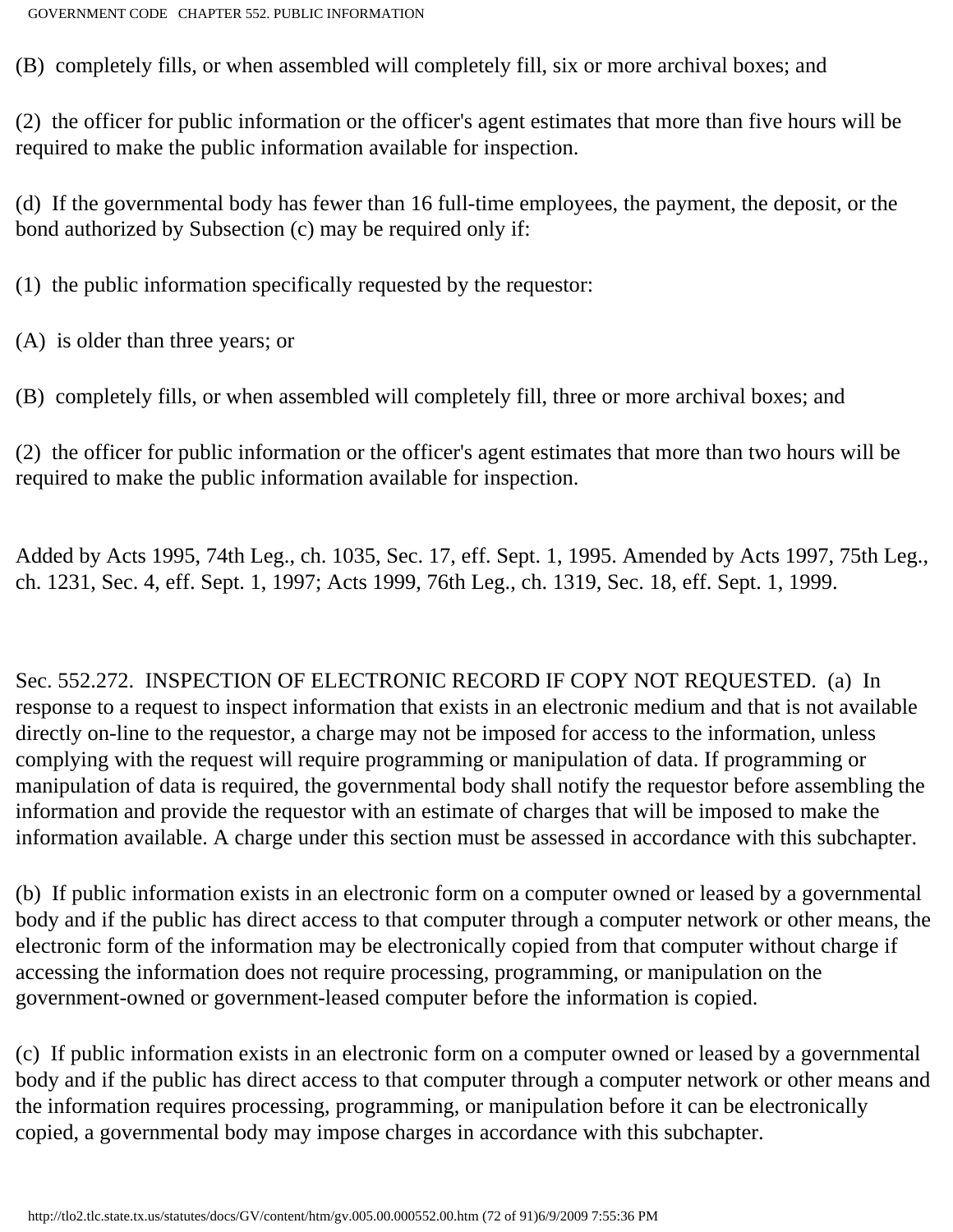(d) If information is created or kept in an electronic form, a governmental body is encouraged to explore options to separate out confidential information and to make public information available to the public through electronic access through a computer network or by other means.

(e) The provisions of this section that prohibit a governmental entity from imposing a charge for access to information that exists in an electronic medium do not apply to the collection of a fee set by the supreme court after consultation with the Judicial Committee on Information Technology as authorized by Section 77.031 for the use of a computerized electronic judicial information system.

Added by Acts 1995, 74th Leg., ch. 1035, Sec. 17, eff. Sept. 1, 1995. Amended by Acts 1997, 75th Leg., ch. 1231, Sec. 4, eff. Sept. 1, 1997; Acts 1997, 75th Leg., ch. 1327, Sec. 5, eff. Sept. 1, 1997.

#### Sec. 552.274. REPORTS BY ATTORNEY GENERAL AND STATE AGENCIES ON COST OF COPIES.

Text of subsection as amended by Acts 2005, 79th Leg., R.S., Ch. [329,](http://www.legis.state.tx.us/tlodocs/79R/billtext/html/SB00727F.HTM) Sec. 9

(a) The attorney general shall:

(1) biennially update a report prepared by the commission about the charges made by state agencies for providing copies of public information; and

(2) provide a copy of the updated report on the attorney general's open records page on the Internet not later than March 1 of each even-numbered year.

Text of subsection as amended by Acts 2005, 79th Leg., Ch. [716,](http://www.legis.state.tx.us/tlodocs/79R/billtext/html/SB00452F.HTM) Sec. 9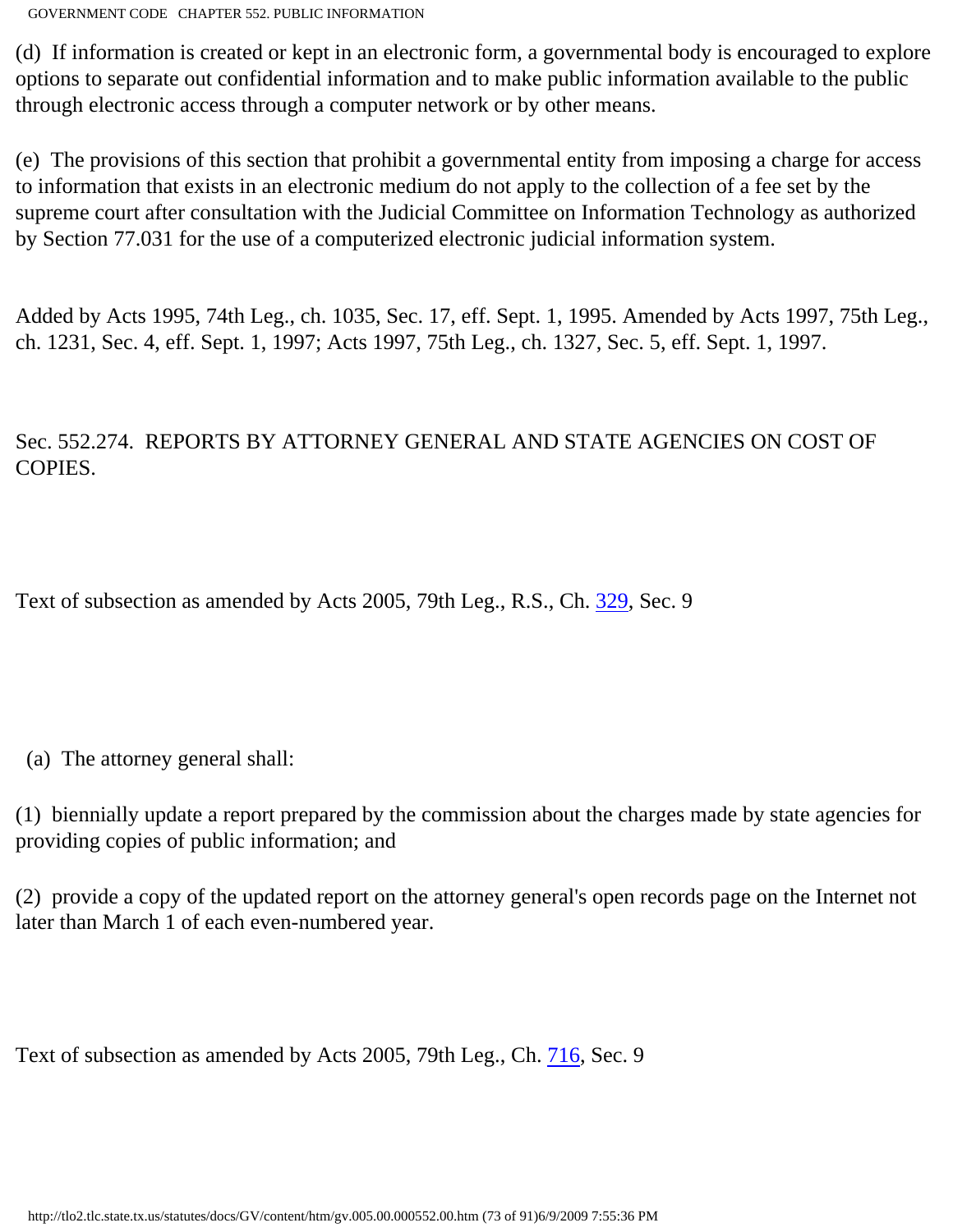(a) The attorney general shall:

(1) biennially update a report prepared by the attorney general about the charges made by state agencies for providing copies of public information; and

(2) provide a copy of the updated report to each state agency not later than March 1 of each evennumbered year.

(b) Before the 30th day after the date on which a regular session of the legislature convenes, each state agency shall issue a report that describes that agency's procedures for charging and collecting fees for providing copies of public information. A state agency may comply with this subsection by posting the report on the agency's open records page or another easily accessible page on the agency's website on the Internet.

(b) Not later than December 1 of each odd-numbered year, each state agency shall provide the attorney general detailed information, for use by the attorney general in preparing the report required by Subsection (a), describing the agency's procedures for charging and collecting fees for providing copies of public information.

(c) In this section, "state agency" has the meaning assigned by Sections 2151.002(2)(A) and (C).

Added by Acts 1995, 74th Leg., ch. 693, Sec. 17, eff. Sept. 1, 1995. Amended by Acts 1997, 75th Leg., ch. 165, Sec. 17.19, eff. Sept. 1, 1997. Renumbered from Government Code Sec. 552.270 by Acts 1997, 75th Leg., ch. 165, Sec. 31.01(47), eff. Sept. 1, 1997. Renumbered from Government Code Sec. 552.270 and amended by Acts 1997, 75th Leg., ch. 1231, Sec. 4, eff. Sept. 1, 1997. Amended by Acts 1999, 76th Leg., ch. 1319, Sec. 19, eff. Sept. 1, 1999; Acts 2001, 77th Leg., ch. 1420, Sec. 9.008(a), eff. Sept. 1, 2001.

Amended by:

Acts 2005, 79th Leg., Ch. [329](http://www.legis.state.tx.us/tlodocs/79R/billtext/html/SB00727F.HTM), Sec. 9, eff. September 1, 2005.

Acts 2005, 79th Leg., Ch. [716](http://www.legis.state.tx.us/tlodocs/79R/billtext/html/SB00452F.HTM), Sec. 8, eff. September 1, 2005.

Acts 2005, 79th Leg., Ch. [716](http://www.legis.state.tx.us/tlodocs/79R/billtext/html/SB00452F.HTM), Sec. 9, eff. September 1, 2005.

Sec. 552.275. REQUESTS THAT REQUIRE LARGE AMOUNTS OF EMPLOYEE OR PERSONNEL TIME. (a) A governmental body may establish a reasonable limit on the amount of time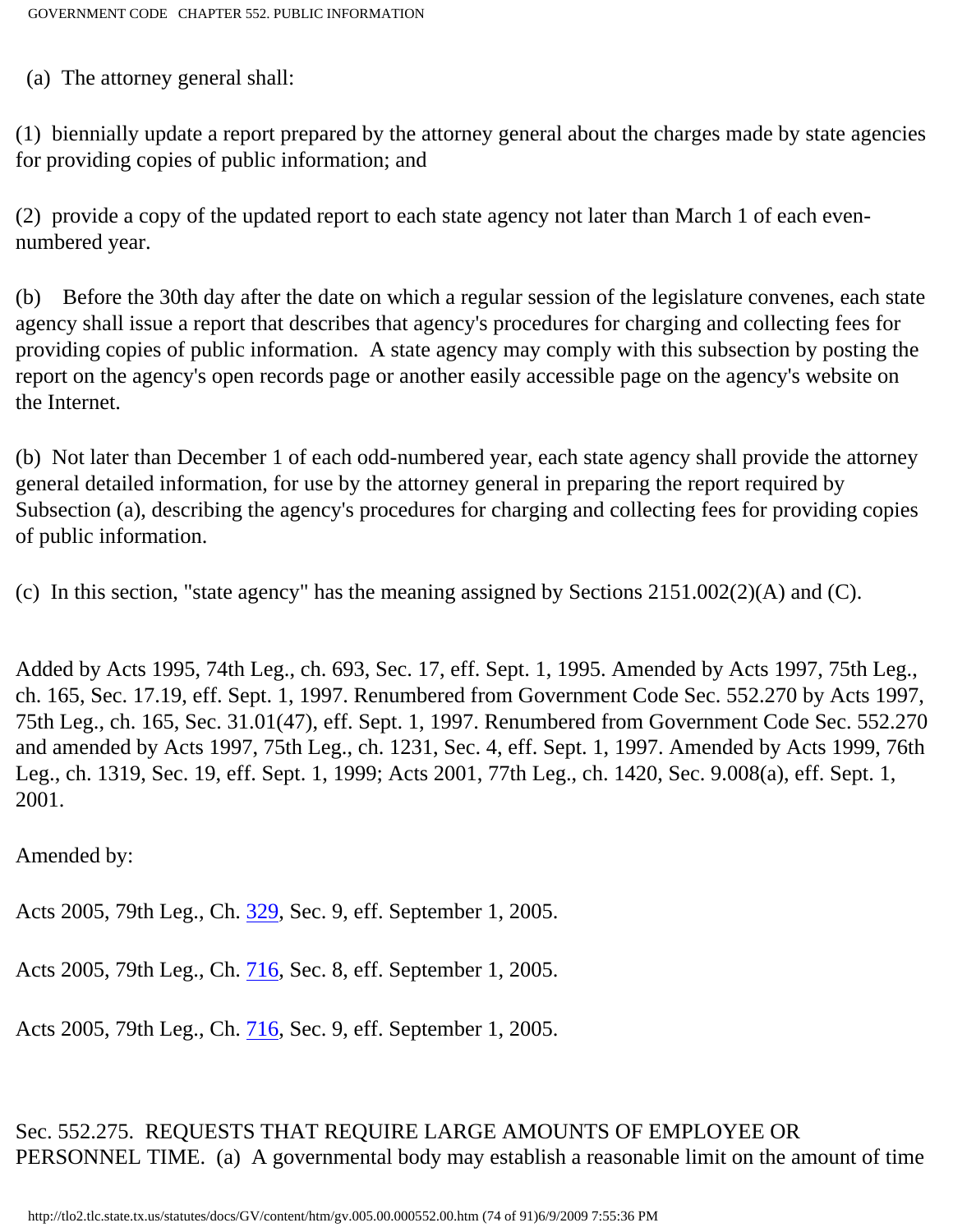that personnel of the governmental body are required to spend producing public information for inspection or duplication by a requestor, or providing copies of public information to a requestor, without recovering its costs attributable to that personnel time.

(b) A time limit established under Subsection (a) may not be less than 36 hours for a requestor during the 12-month period that corresponds to the fiscal year of the governmental body.

(c) In determining whether a time limit established under Subsection (a) applies, any time spent complying with a request for public information submitted in the name of a minor, as defined by Section 101.003(a), Family Code, is to be included in the calculation of the cumulative amount of time spent complying with a request for public information by a parent, guardian, or other person who has control of the minor under a court order and with whom the minor resides, unless that parent, guardian, or other person establishes that another person submitted that request in the name of the minor.

(d) If a governmental body establishes a time limit under Subsection (a), each time the governmental body complies with a request for public information, the governmental body shall provide the requestor with a written statement of the amount of personnel time spent complying with that request and the cumulative amount of time spent complying with requests for public information from that requestor during the applicable 12-month period. The amount of time spent preparing the written statement may not be included in the amount of time included in the statement provided to the requestor under this subsection.

(e) If in connection with a request for public information, the cumulative amount of personnel time spent complying with requests for public information from the same requestor equals or exceeds the limit established by the governmental body under Subsection (a), the governmental body shall provide the requestor with a written estimate of the total cost, including materials, personnel time, and overhead expenses, necessary to comply with the request. The written estimate must be provided to the requestor on or before the 10th day after the date on which the public information was requested. The amount of this charge relating to the cost of locating, compiling, and producing the public information shall be established by rules prescribed by the attorney general under Sections 552.262(a) and (b).

(f) If the governmental body determines that additional time is required to prepare the written estimate under Subsection (e) and provides the requestor with a written statement of that determination, the governmental body must provide the written statement under that subsection as soon as practicable, but on or before the 10th day after the date the governmental body provided the statement under this subsection.

(g) If a governmental body provides a requestor with the written statement under Subsection (e), the governmental body is not required to produce public information for inspection or duplication or to provide copies of public information in response to the requestor's request unless on or before the 10th day after the date the governmental body provided the written statement under that subsection, the requestor submits a statement in writing to the governmental body in which the requestor commits to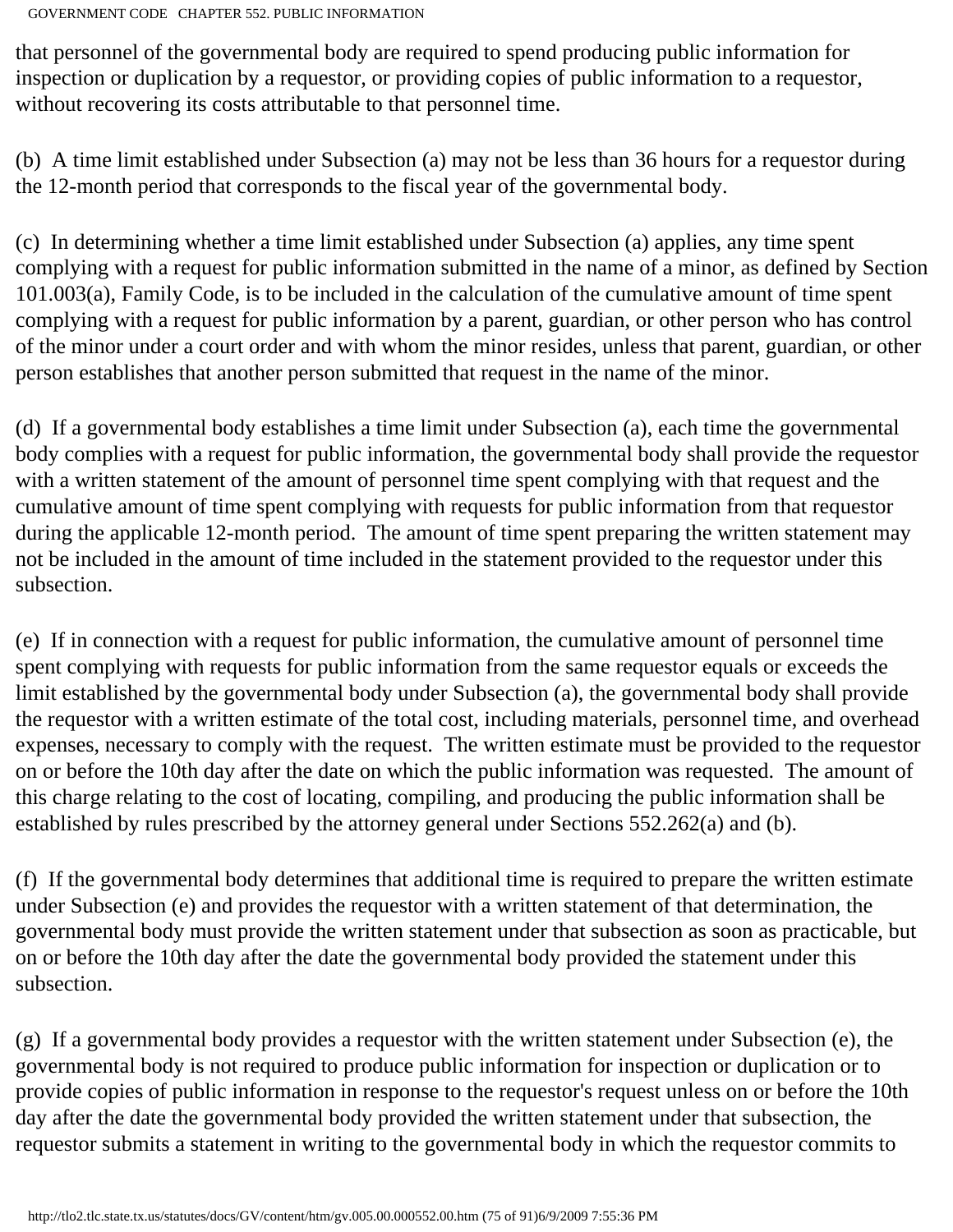pay the lesser of:

(1) the actual costs incurred in complying with the requestor's request, including the cost of materials and personnel time and overhead; or

(2) the amount stated in the written statement provided under Subsection (e).

(h) If the requestor fails or refuses to submit the written statement under Subsection (g), the requestor is considered to have withdrawn the requestor's pending request for public information.

(i) This section does not prohibit a governmental body from providing a copy of public information without charge or at a reduced rate under Section 552.267 or from waiving a charge for providing a copy of public information under that section.

(j) This section does not apply if the requestor is a representative of:

(1) a radio or television station that holds a license issued by the Federal Communications Commission; or

(2) a newspaper that is qualified under Section 2051.044 to publish legal notices or is a free newspaper of general circulation and that is published at least once a week and available and of interest to the general public in connection with the dissemination of news.

(k) This section does not apply if the requestor is an elected official of the United States, this state, or a political subdivision of this state.

(l) This section does not apply if the requestor is a representative of a publicly funded legal services organization that is exempt from federal income taxation under Section 501(a), Internal Revenue Code of 1986, as amended, by being listed as an exempt entity under Section  $501(c)(3)$  of that code.

Added by Acts 2007, 80th Leg., R.S., Ch. [1398,](http://www.legis.state.tx.us/tlodocs/80R/billtext/html/HB02564F.HTM) Sec. 1, eff. June 15, 2007.

## SUBCHAPTER G. ATTORNEY GENERAL DECISIONS

Sec. 552.301. REQUEST FOR ATTORNEY GENERAL DECISION. (a) A governmental body that receives a written request for information that it wishes to withhold from public disclosure and that it considers to be within one of the exceptions under Subchapter C must ask for a decision from the attorney general about whether the information is within that exception if there has not been a previous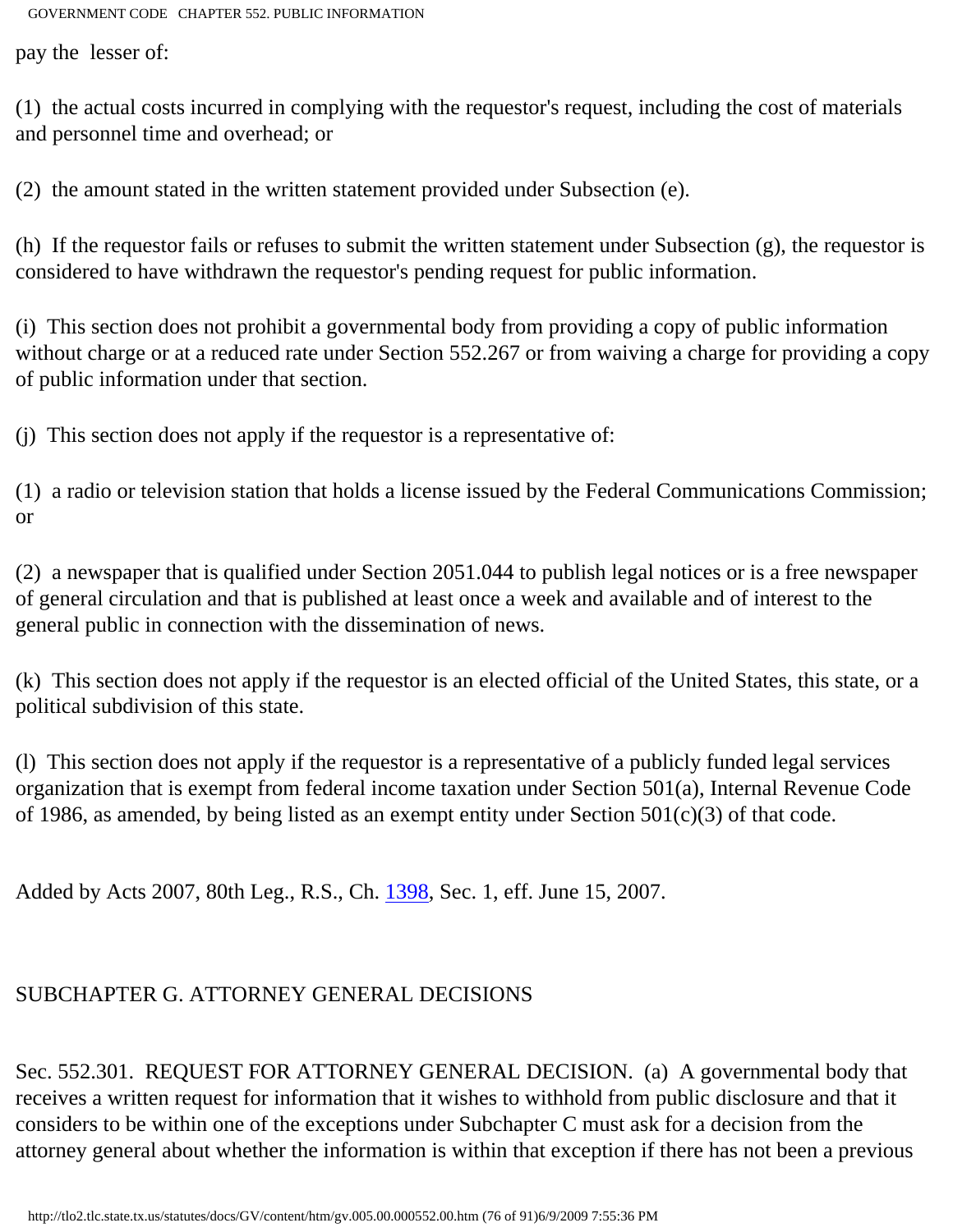determination about whether the information falls within one of the exceptions.

(b) The governmental body must ask for the attorney general's decision and state the exceptions that apply within a reasonable time but not later than the 10th business day after the date of receiving the written request.

(c) For purposes of this subchapter, a written request includes a request made in writing that is sent to the officer for public information, or the person designated by that officer, by electronic mail or facsimile transmission.

(d) A governmental body that requests an attorney general decision under Subsection (a) must provide to the requestor within a reasonable time but not later than the 10th business day after the date of receiving the requestor's written request:

(1) a written statement that the governmental body wishes to withhold the requested information and has asked for a decision from the attorney general about whether the information is within an exception to public disclosure; and

(2) a copy of the governmental body's written communication to the attorney general asking for the decision or, if the governmental body's written communication to the attorney general discloses the requested information, a redacted copy of that written communication.

(e) A governmental body that requests an attorney general decision under Subsection (a) must within a reasonable time but not later than the 15th business day after the date of receiving the written request:

(1) submit to the attorney general:

(A) written comments stating the reasons why the stated exceptions apply that would allow the information to be withheld;

(B) a copy of the written request for information;

(C) a signed statement as to the date on which the written request for information was received by the governmental body or evidence sufficient to establish that date; and

(D) a copy of the specific information requested, or submit representative samples of the information if a voluminous amount of information was requested; and

(2) label that copy of the specific information, or of the representative samples, to indicate which exceptions apply to which parts of the copy.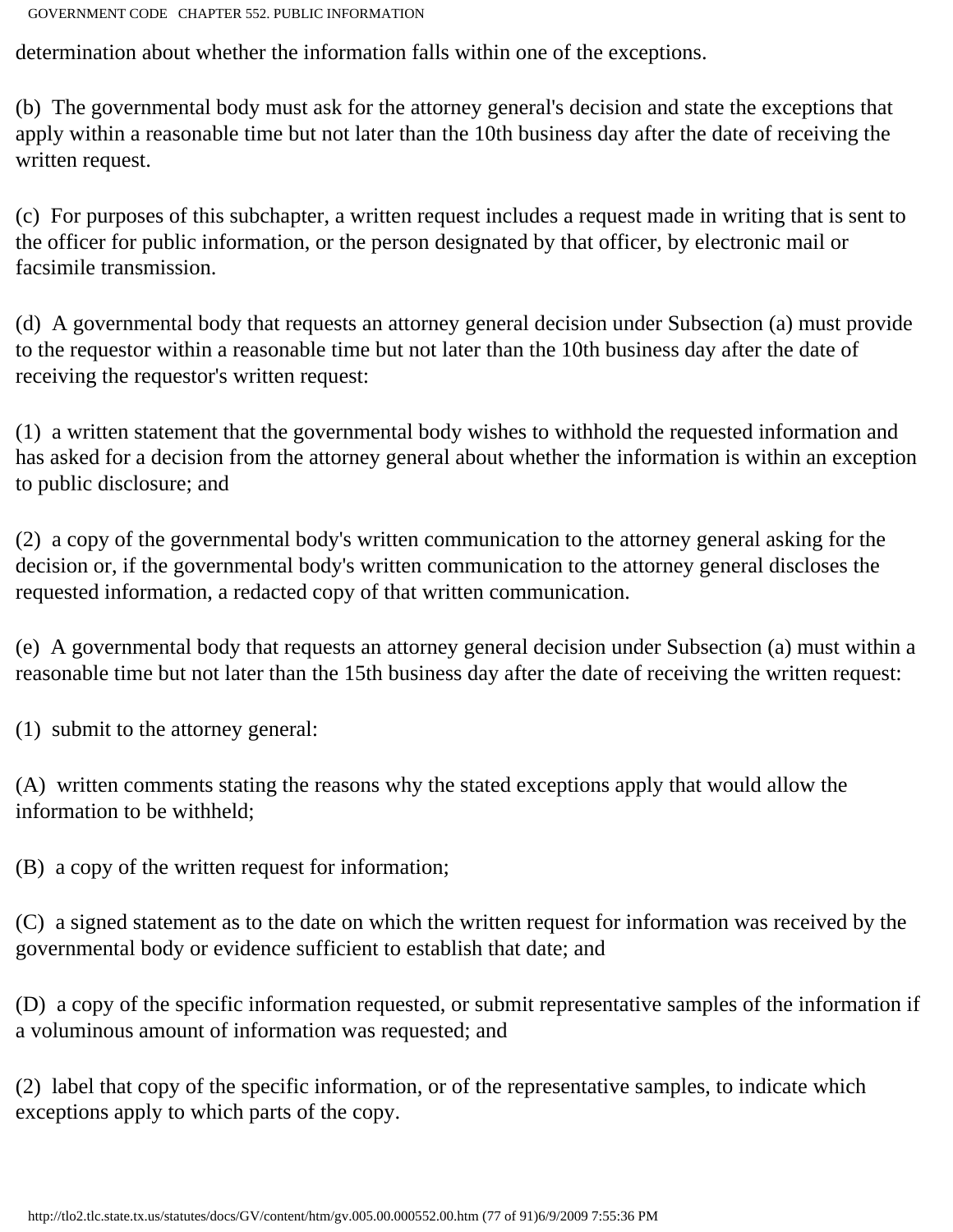(e-1) A governmental body that submits written comments to the attorney general under Subsection (e) (1)(A) shall send a copy of those comments to the person who requested the information from the governmental body. If the written comments disclose or contain the substance of the information requested, the copy of the comments provided to the person must be a redacted copy.

(f) A governmental body must release the requested information and is prohibited from asking for a decision from the attorney general about whether information requested under this chapter is within an exception under Subchapter C if:

(1) the governmental body has previously requested and received a determination from the attorney general concerning the precise information at issue in a pending request; and

(2) the attorney general or a court determined that the information is public information under this chapter that is not excepted by Subchapter C.

(g) A governmental body may ask for another decision from the attorney general concerning the precise information that was at issue in a prior decision made by the attorney general under this subchapter if:

(1) a suit challenging the prior decision was timely filed against the attorney general in accordance with this chapter concerning the precise information at issue;

(2) the attorney general determines that the requestor has voluntarily withdrawn the request for the information in writing or has abandoned the request; and

(3) the parties agree to dismiss the lawsuit.

Added by Acts 1993, 73rd Leg., ch. 268, Sec. 1, eff. Sept. 1, 1993. Amended by Acts 1995, 74th Leg., ch. 1035, Sec. 18, eff. Sept. 1, 1995; Acts 1997, 75th Leg., ch. 1231, Sec. 5, eff. Sept. 1, 1997; Acts 1999, 76th Leg., ch. 1319, Sec. 20, eff. Sept. 1, 1999.

Amended by:

Acts 2005, 79th Leg., Ch. [329](http://www.legis.state.tx.us/tlodocs/79R/billtext/html/SB00727F.HTM), Sec. 10, eff. September 1, 2005.

Acts 2007, 80th Leg., R.S., Ch. [474](http://www.legis.state.tx.us/tlodocs/80R/billtext/html/HB02248F.HTM), Sec. 1, eff. September 1, 2007.

Sec. 552.302. FAILURE TO MAKE TIMELY REQUEST FOR ATTORNEY GENERAL DECISION; PRESUMPTION THAT INFORMATION IS PUBLIC. If a governmental body does not request an attorney general decision as provided by Section 552.301 and provide the requestor with the information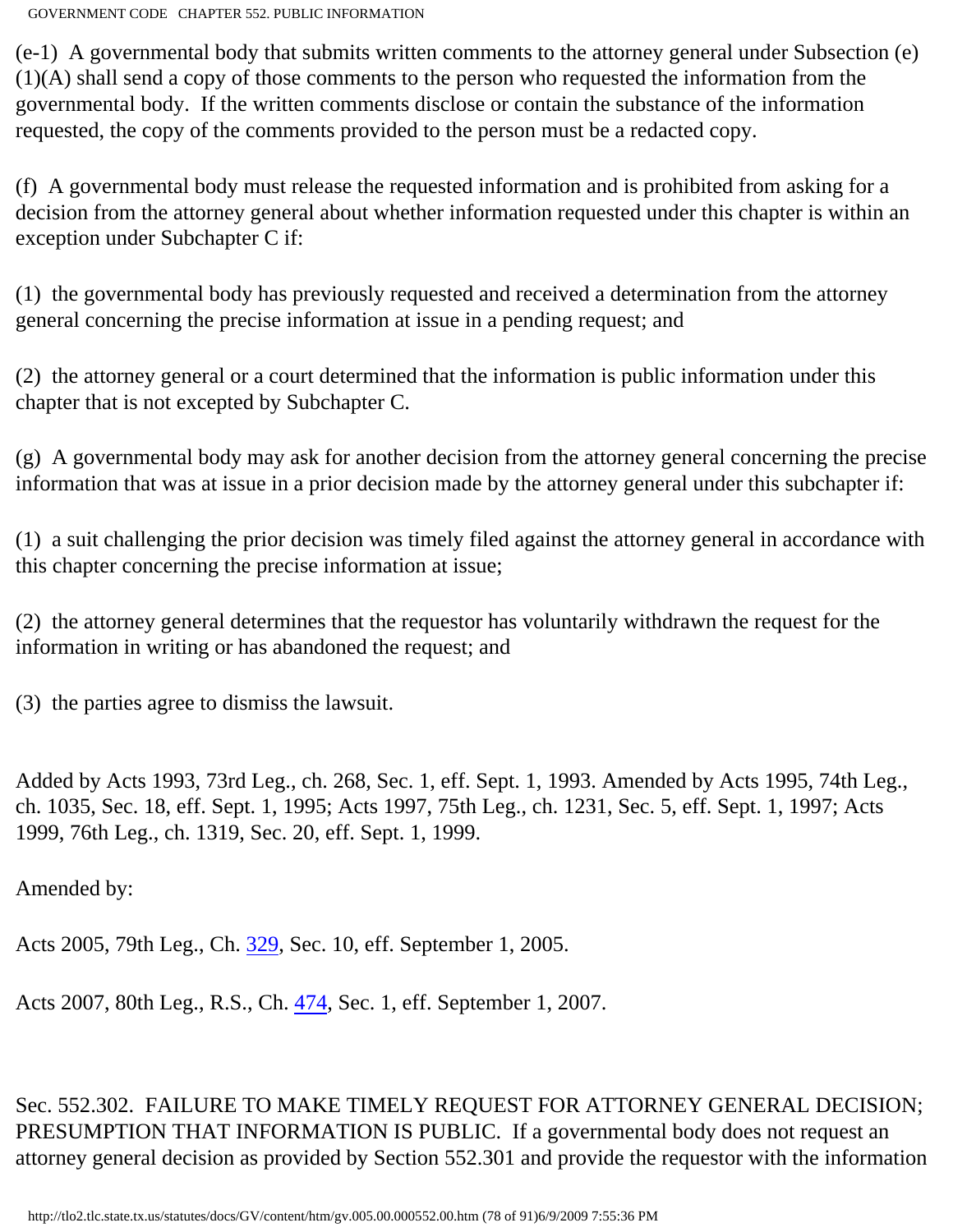required by Sections 552.301(d) and (e-1), the information requested in writing is presumed to be subject to required public disclosure and must be released unless there is a compelling reason to withhold the information.

Added by Acts 1993, 73rd Leg., ch. 268, Sec. 1, eff. Sept. 1, 1993. Amended by Acts 1999, 76th Leg., ch. 1319, Sec. 21, eff. Sept. 1, 1999.

Amended by:

Acts 2005, 79th Leg., Ch. [329](http://www.legis.state.tx.us/tlodocs/79R/billtext/html/SB00727F.HTM), Sec. 11, eff. September 1, 2005.

Sec. 552.303. DELIVERY OF REQUESTED INFORMATION TO ATTORNEY GENERAL; DISCLOSURE OF REQUESTED INFORMATION; ATTORNEY GENERAL REQUEST FOR SUBMISSION OF ADDITIONAL INFORMATION. (a) A governmental body that requests an attorney general decision under this subchapter shall supply to the attorney general, in accordance with Section 552.301, the specific information requested. Unless the information requested is confidential by law, the governmental body may disclose the requested information to the public or to the requestor before the attorney general makes a final determination that the requested information is public or, if suit is filed under this chapter, before a final determination that the requested information is public has been made by the court with jurisdiction over the suit, except as otherwise provided by Section 552.322.

(b) The attorney general may determine whether a governmental body's submission of information to the attorney general under Section 552.301 is sufficient to render a decision.

(c) If the attorney general determines that information in addition to that required by Section 552.301 is necessary to render a decision, the attorney general shall give written notice of that fact to the governmental body and the requestor.

(d) A governmental body notified under Subsection (c) shall submit the necessary additional information to the attorney general not later than the seventh calendar day after the date the notice is received.

(e) If a governmental body does not comply with Subsection (d), the information that is the subject of a person's request to the governmental body and regarding which the governmental body fails to comply with Subsection (d) is presumed to be subject to required public disclosure and must be released unless there exists a compelling reason to withhold the information.

Added by Acts 1993, 73rd Leg., ch. 268, Sec. 1, eff. Sept. 1, 1993. Amended by Acts 1995, 74th Leg.,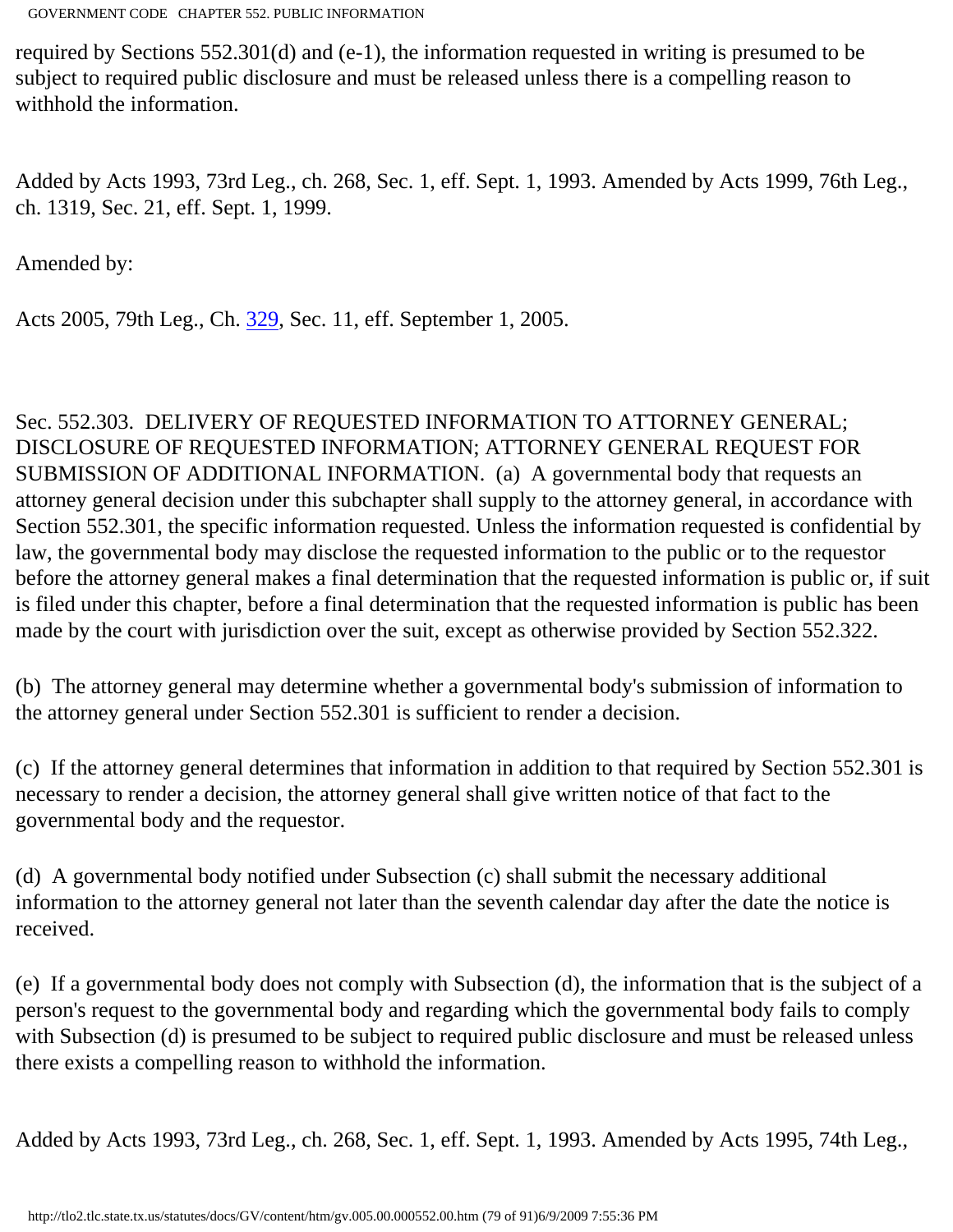ch. 1035, Sec. 19, eff. Sept. 1, 1995; Acts 1999, 76th Leg., ch. 1319, Sec. 22, eff. Sept. 1, 1999.

Sec. 552.3035. DISCLOSURE OF REQUESTED INFORMATION BY ATTORNEY GENERAL. The attorney general may not disclose to the requestor or the public any information submitted to the attorney general under Section 552.301(e)(1)(D).

Added by Acts 1999, 76th Leg., ch. 1319, Sec. 23, eff. Sept. 1, 1999.

Sec. 552.304. SUBMISSION OF PUBLIC COMMENTS. (a) A person may submit written comments stating reasons why the information at issue in a request for an attorney general decision should or should not be released.

(b) A person who submits written comments to the attorney general under Subsection (a) shall send a copy of those comments to both the person who requested the information from the governmental body and the governmental body. If the written comments submitted to the attorney general disclose or contain the substance of the information requested from the governmental body, the copy of the comments sent to the person who requested the information must be a redacted copy.

(c) In this section, "written comments" includes a letter, a memorandum, or a brief.

Added by Acts 1993, 73rd Leg., ch. 268, Sec. 1, eff. Sept. 1, 1993. Amended by Acts 1995, 74th Leg., ch. 1035, Sec. 20, eff. Sept. 1, 1995.

Amended by:

Acts 2005, 79th Leg., Ch. [329](http://www.legis.state.tx.us/tlodocs/79R/billtext/html/SB00727F.HTM), Sec. 12, eff. September 1, 2005.

Sec. 552.305. INFORMATION INVOLVING PRIVACY OR PROPERTY INTERESTS OF THIRD PARTY. (a) In a case in which information is requested under this chapter and a person's privacy or property interests may be involved, including a case under Section 552.101, 552.104, 552.110, or 552.114, a governmental body may decline to release the information for the purpose of requesting an attorney general decision.

(b) A person whose interests may be involved under Subsection (a), or any other person, may submit in writing to the attorney general the person's reasons why the information should be withheld or released.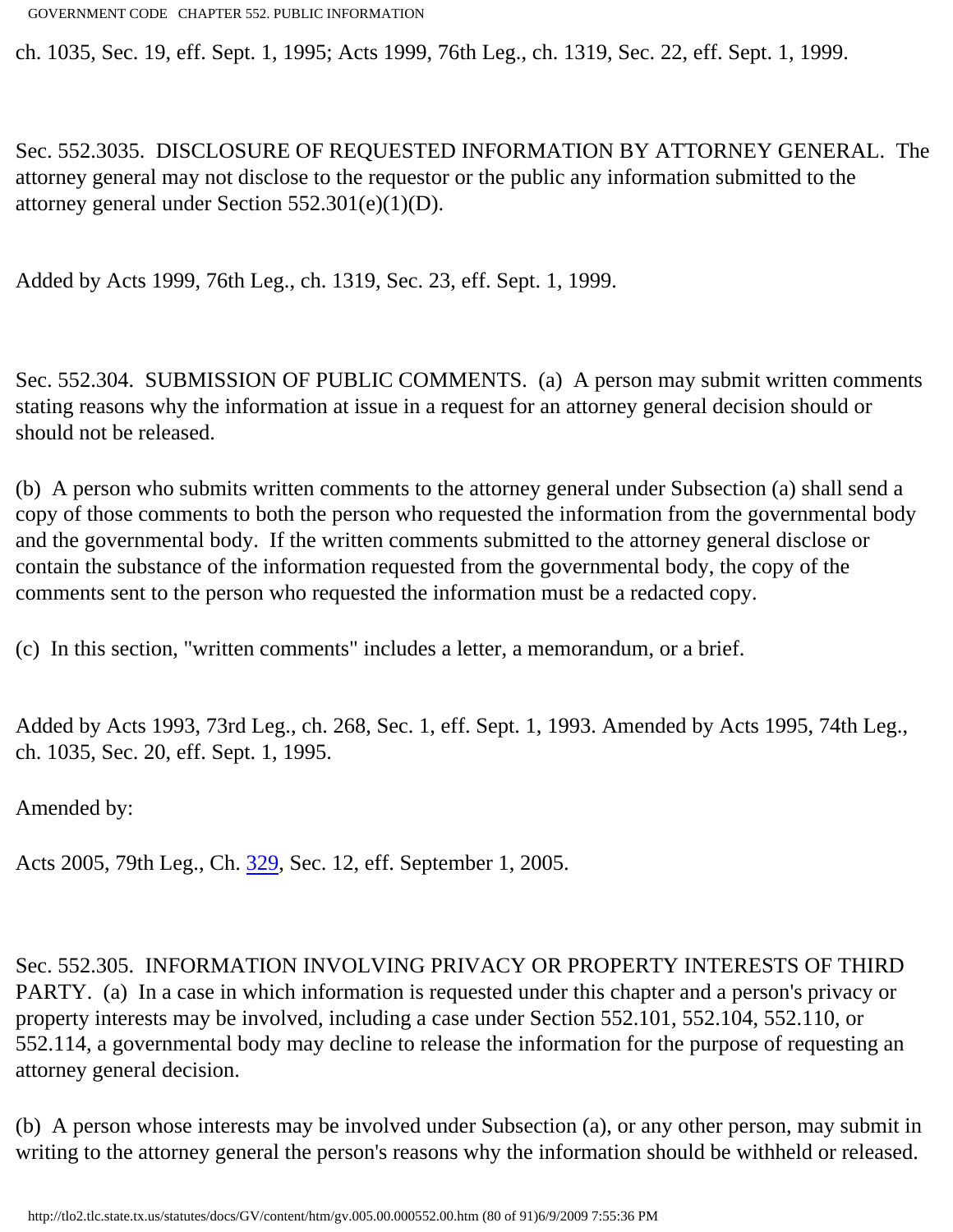(c) The governmental body may, but is not required to, submit its reasons why the information should be withheld or released.

(d) If release of a person's proprietary information may be subject to exception under Section 552.101, 552.110, 552.113, or 552.131, the governmental body that requests an attorney general decision under Section 552.301 shall make a good faith attempt to notify that person of the request for the attorney general decision. Notice under this subsection must:

(1) be in writing and sent within a reasonable time not later than the 10th business day after the date the governmental body receives the request for the information; and

(2) include:

(A) a copy of the written request for the information, if any, received by the governmental body; and

(B) a statement, in the form prescribed by the attorney general, that the person is entitled to submit in writing to the attorney general within a reasonable time not later than the 10th business day after the date the person receives the notice:

(i) each reason the person has as to why the information should be withheld; and

(ii) a letter, memorandum, or brief in support of that reason.

(e) A person who submits a letter, memorandum, or brief to the attorney general under Subsection (d) shall send a copy of that letter, memorandum, or brief to the person who requested the information from the governmental body. If the letter, memorandum, or brief submitted to the attorney general contains the substance of the information requested, the copy of the letter, memorandum, or brief may be a redacted copy.

Added by Acts 1993, 73rd Leg., ch. 268, Sec. 1, eff. Sept. 1, 1993. Amended by Acts 1995, 74th Leg., ch. 1035, Sec. 21, eff. Sept. 1, 1995; Acts 1999, 76th Leg., ch. 1319, Sec. 24, eff. Sept. 1, 1999.

Sec. 552.306. RENDITION OF ATTORNEY GENERAL DECISION; ISSUANCE OF WRITTEN OPINION. (a) Except as provided by Section 552.011, the attorney general shall promptly render a decision requested under this subchapter, consistent with the standards of due process, determining whether the requested information is within one of the exceptions of Subchapter C. The attorney general shall render the decision not later than the 45th business day after the date the attorney general received the request for a decision. If the attorney general is unable to issue the decision within the 45-day period, the attorney general may extend the period for issuing the decision by an additional 10 business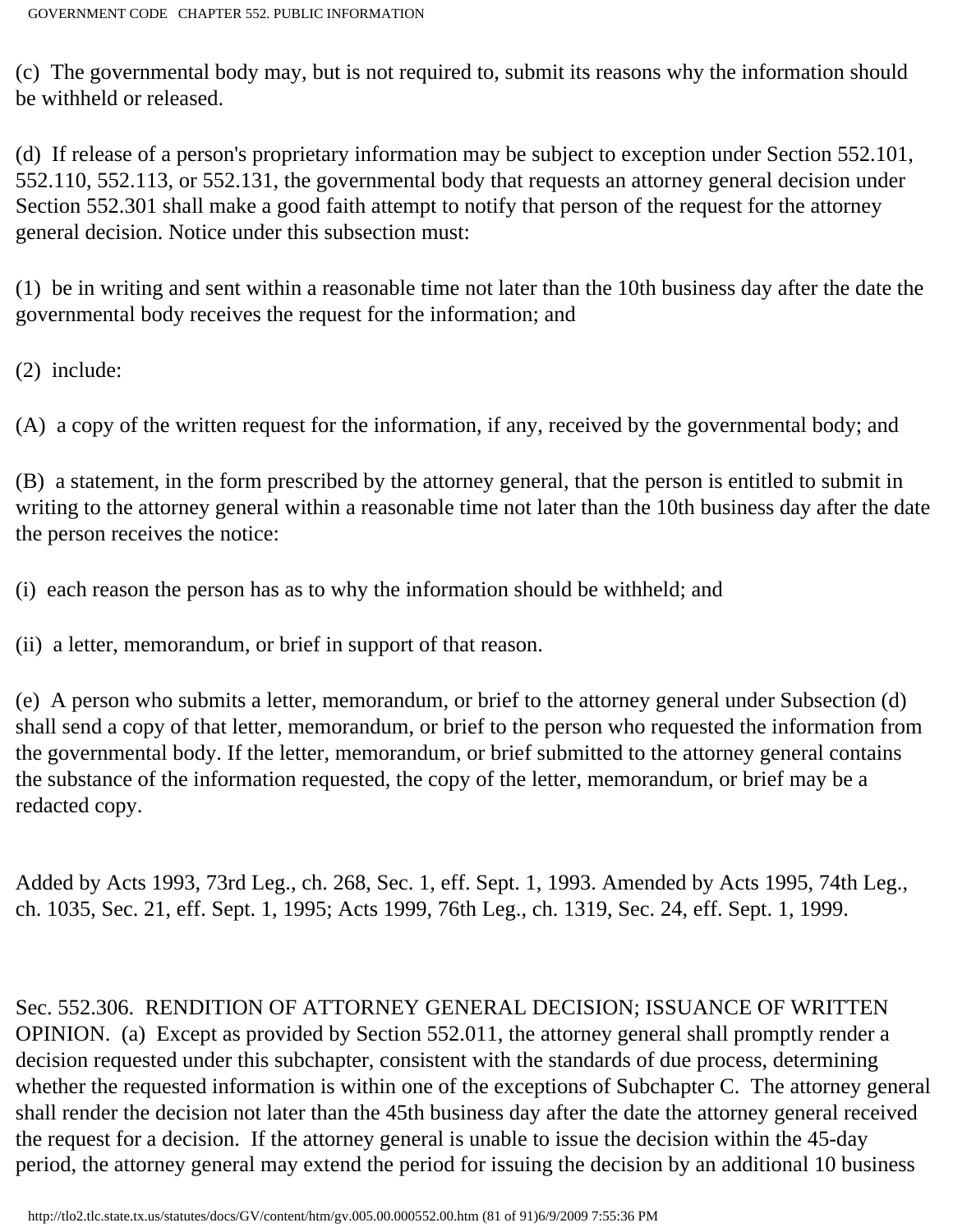days by informing the governmental body and the requestor, during the original 45-day period, of the reason for the delay.

(b) The attorney general shall issue a written opinion of the determination and shall provide a copy of the opinion to the requestor.

Added by Acts 1993, 73rd Leg., ch. 268, Sec. 1, eff. Sept. 1, 1993. Amended by Acts 1995, 74th Leg., ch. 1035, Sec. 22, eff. Jan. 1, 1996; Acts 1999, 76th Leg., ch. 1319, Sec. 25, eff. Sept. 1, 1999.

Amended by:

Acts 2007, 80th Leg., R.S., Ch. [349](http://www.legis.state.tx.us/tlodocs/80R/billtext/html/SB00175F.HTM), Sec. 2, eff. June 15, 2007.

Sec. 552.307. SPECIAL RIGHT OF ACCESS; ATTORNEY GENERAL DECISIONS. (a) If a governmental body determines that information subject to a special right of access under Section 552.023 is exempt from disclosure under an exception of Subchapter C, other than an exception intended to protect the privacy interest of the requestor or the person whom the requestor is authorized to represent, the governmental body shall, before disclosing the information, submit a written request for a decision to the attorney general under the procedures of this subchapter.

(b) If a decision is not requested under Subsection (a), the governmental body shall release the information to the person with a special right of access under Section 552.023 not later than the 10th business day after the date of receiving the request for information.

Added by Acts 1993, 73rd Leg., ch. 268, Sec. 1, eff. Sept. 1, 1993.

Amended by:

Acts 2007, 80th Leg., R.S., Ch. [349](http://www.legis.state.tx.us/tlodocs/80R/billtext/html/SB00175F.HTM), Sec. 3, eff. June 15, 2007.

Sec. 552.308. TIMELINESS OF ACTION BY UNITED STATES MAIL, INTERAGENCY MAIL, OR COMMON OR CONTRACT CARRIER. (a) When this subchapter requires a request, notice, or other document to be submitted or otherwise given to a person within a specified period, the requirement is met in a timely fashion if the document is sent to the person by first class United States mail or common or contract carrier properly addressed with postage or handling charges prepaid and: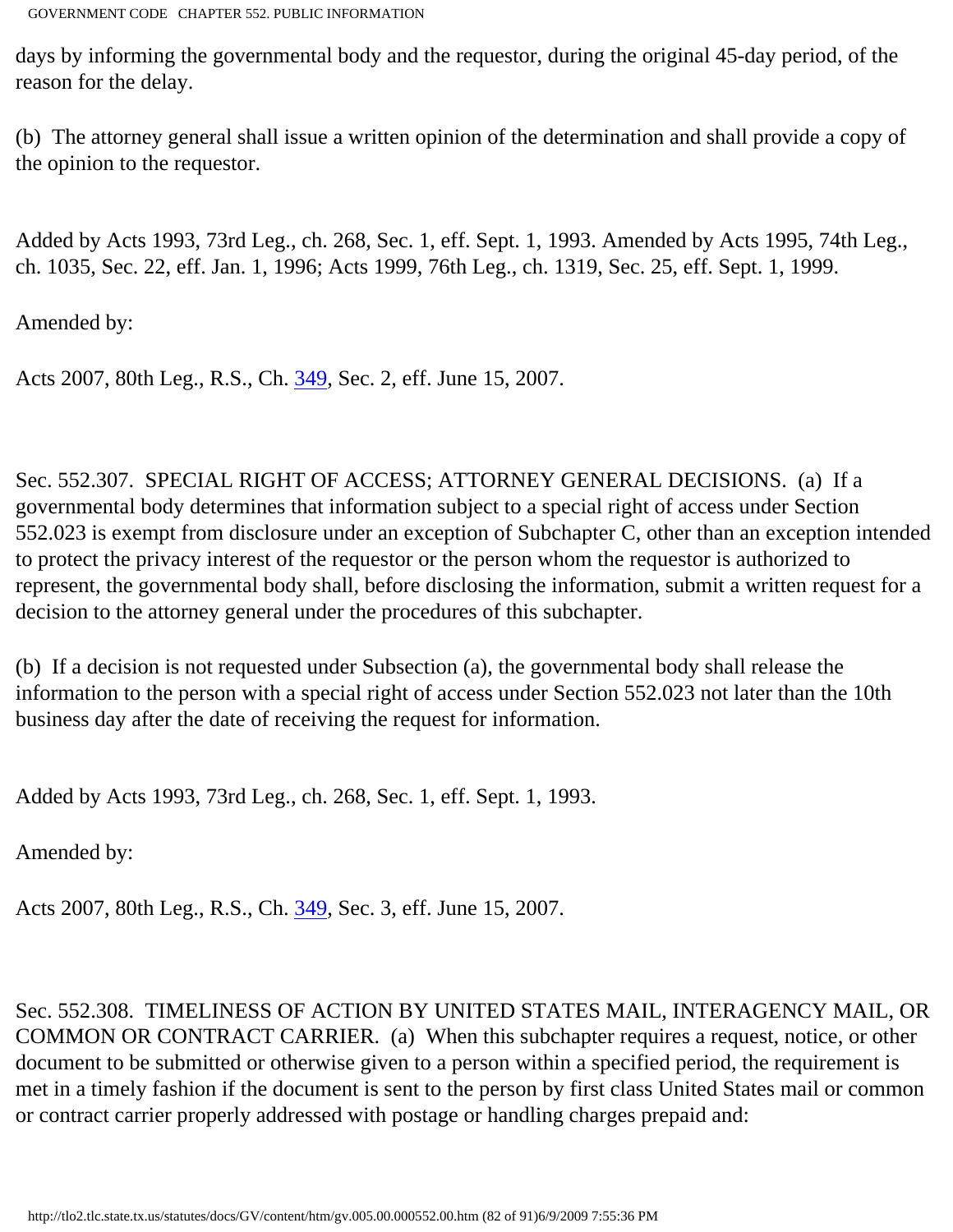(1) it bears a post office cancellation mark or a receipt mark of a common or contract carrier indicating a time within that period; or

(2) the person required to submit or otherwise give the document furnishes satisfactory proof that it was deposited in the mail or with a common or contract carrier within that period.

(b) When this subchapter requires an agency of this state to submit or otherwise give to the attorney general within a specified period a request, notice, or other writing, the requirement is met in a timely fashion if:

(1) the request, notice, or other writing is sent to the attorney general by interagency mail; and

(2) the agency provides evidence sufficient to establish that the request, notice, or other writing was deposited in the interagency mail within that period.

Added by Acts 1995, 74th Leg., ch. 1035, Sec. 23, eff. Sept. 1, 1995. Amended by Acts 1999, 76th Leg., ch. 1319, Sec. 26, eff. Sept. 1, 1999; Acts 2003, 78th Leg., ch. 909, Sec. 1, 2, eff. June 20, 2003.

## SUBCHAPTER H. CIVIL ENFORCEMENT

Sec. 552.321. SUIT FOR WRIT OF MANDAMUS. (a) A requestor or the attorney general may file suit for a writ of mandamus compelling a governmental body to make information available for public inspection if the governmental body refuses to request an attorney general's decision as provided by Subchapter G or refuses to supply public information or information that the attorney general has determined is public information that is not excepted from disclosure under Subchapter C.

(b) A suit filed by a requestor under this section must be filed in a district court for the county in which the main offices of the governmental body are located. A suit filed by the attorney general under this section must be filed in a district court of Travis County, except that a suit against a municipality with a population of 100,000 or less must be filed in a district court for the county in which the main offices of the municipality are located.

Added by Acts 1993, 73rd Leg., ch. 268, Sec. 1, eff. Sept. 1, 1993. Amended by Acts 1995, 74th Leg., ch. 1035, Sec. 24, eff. Sept. 1, 1995; Acts 1999, 76th Leg., ch. 1319, Sec. 27, eff. Sept. 1, 1999.

Sec. 552.3215. DECLARATORY JUDGMENT OR INJUNCTIVE RELIEF. (a) In this section: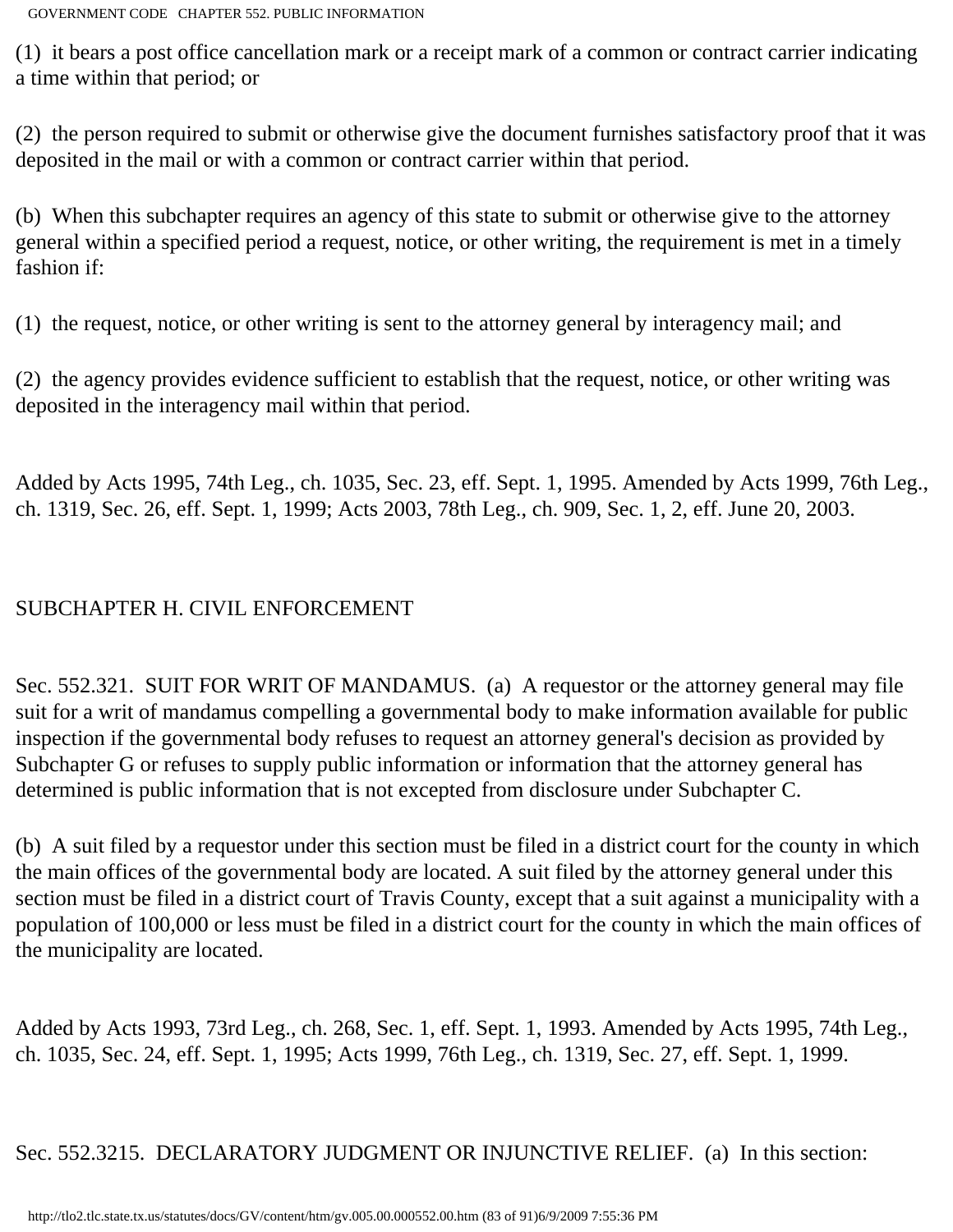(1) "Complainant" means a person who claims to be the victim of a violation of this chapter.

(2) "State agency" means a board, commission, department, office, or other agency that:

(A) is in the executive branch of state government;

(B) was created by the constitution or a statute of this state; and

(C) has statewide jurisdiction.

(b) An action for a declaratory judgment or injunctive relief may be brought in accordance with this section against a governmental body that violates this chapter.

(c) The district or county attorney for the county in which a governmental body other than a state agency is located or the attorney general may bring the action in the name of the state only in a district court for that county. If the governmental body extends into more than one county, the action may be brought only in the county in which the administrative offices of the governmental body are located.

(d) If the governmental body is a state agency, the Travis County district attorney or the attorney general may bring the action in the name of the state only in a district court of Travis County.

(e) A complainant may file a complaint alleging a violation of this chapter. The complaint must be filed with the district or county attorney of the county in which the governmental body is located unless the governmental body is the district or county attorney. If the governmental body extends into more than one county, the complaint must be filed with the district or county attorney of the county in which the administrative offices of the governmental body are located. If the governmental body is a state agency, the complaint may be filed with the Travis County district attorney. If the governmental body is the district or county attorney, the complaint must be filed with the attorney general. To be valid, a complaint must:

(1) be in writing and signed by the complainant;

(2) state the name of the governmental body that allegedly committed the violation, as accurately as can be done by the complainant;

(3) state the time and place of the alleged commission of the violation, as definitely as can be done by the complainant; and

(4) in general terms, describe the violation.

(f) A district or county attorney with whom the complaint is filed shall indicate on the face of the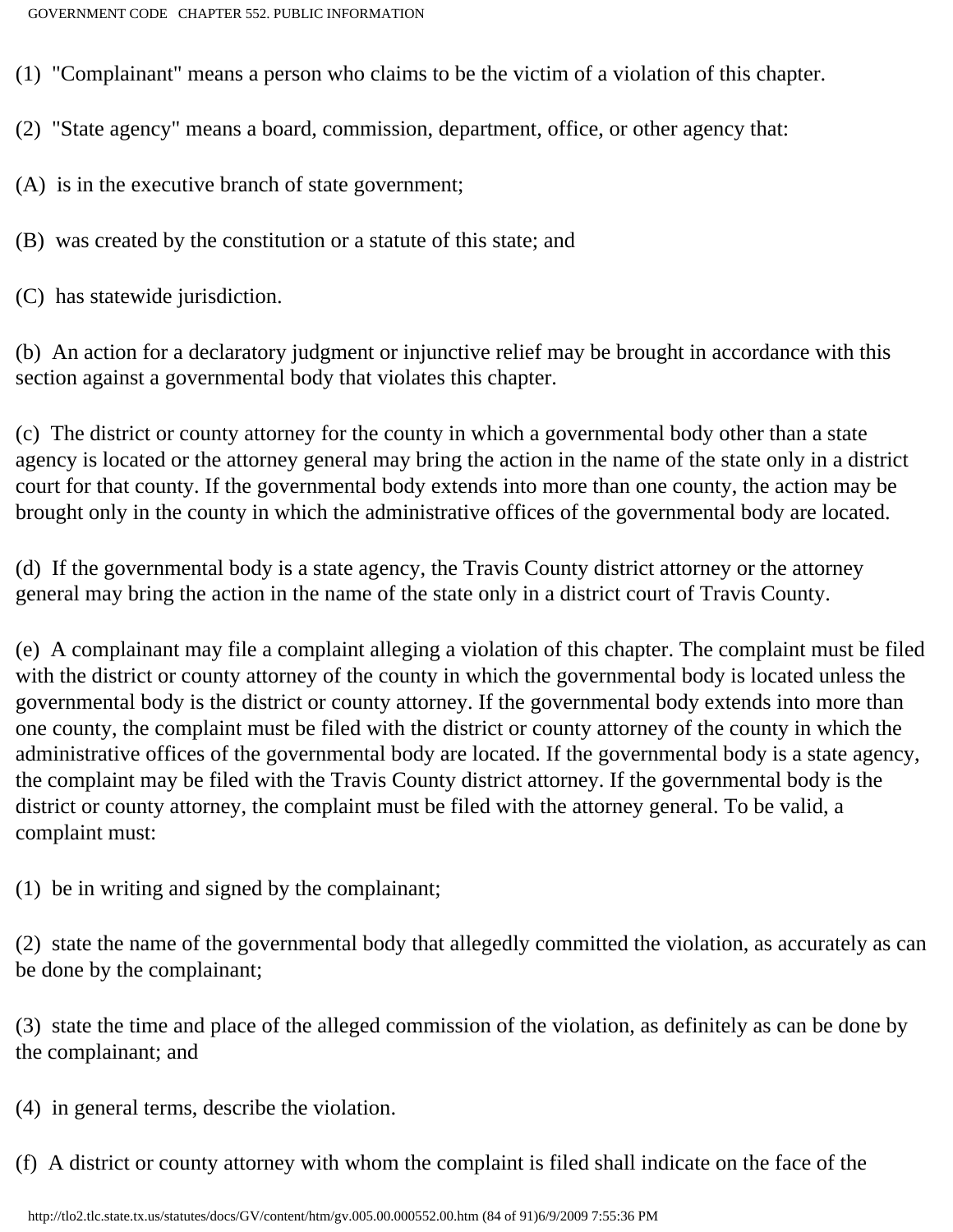written complaint the date the complaint is filed.

(g) Before the 31st day after the date a complaint is filed under Subsection (e), the district or county attorney shall:

(1) determine whether:

(A) the violation alleged in the complaint was committed; and

(B) an action will be brought against the governmental body under this section; and

(2) notify the complainant in writing of those determinations.

(h) Notwithstanding Subsection  $(g)(1)$ , if the district or county attorney believes that that official has a conflict of interest that would preclude that official from bringing an action under this section against the governmental body complained of, before the 31st day after the date the complaint was filed the county or district attorney shall inform the complainant of that official's belief and of the complainant's right to file the complaint with the attorney general. If the district or county attorney determines not to bring an action under this section, the district or county attorney shall:

(1) include a statement of the basis for that determination; and

(2) return the complaint to the complainant.

(i) If the district or county attorney determines not to bring an action under this section, the complainant is entitled to file the complaint with the attorney general before the 31st day after the date the complaint is returned to the complainant. On receipt of the written complaint, the attorney general shall comply with each requirement in Subsections (g) and (h) in the time required by those subsections. If the attorney general decides to bring an action under this section against a governmental body located only in one county in response to the complaint, the attorney general must comply with Subsection (c).

(j) An action may be brought under this section only if the official proposing to bring the action notifies the governmental body in writing of the official's determination that the alleged violation was committed and the governmental body does not cure the violation before the fourth day after the date the governmental body receives the notice.

(k) An action authorized by this section is in addition to any other civil, administrative, or criminal action provided by this chapter or another law.

Added by Acts 1999, 76th Leg., ch. 1319, Sec. 28, eff. Sept. 1, 1999.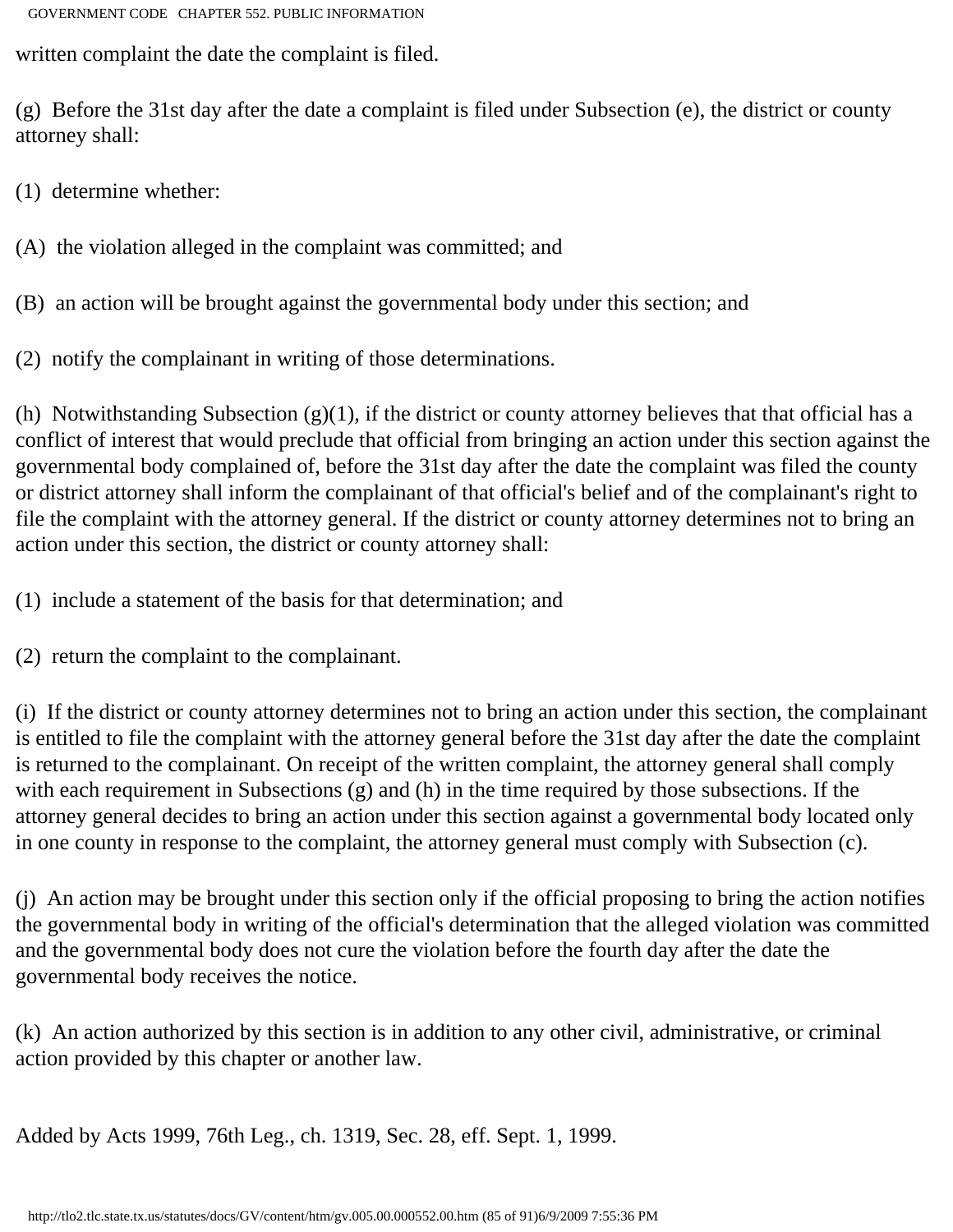Sec. 552.322. DISCOVERY OF INFORMATION UNDER PROTECTIVE ORDER PENDING FINAL DETERMINATION. In a suit filed under this chapter, the court may order that the information at issue may be discovered only under a protective order until a final determination is made.

Added by Acts 1993, 73rd Leg., ch. 268, Sec. 1, eff. Sept. 1, 1993.

Sec. 552.323. ASSESSMENT OF COSTS OF LITIGATION AND REASONABLE ATTORNEY FEES. (a) In an action brought under Section 552.321 or 552.3215, the court shall assess costs of litigation and reasonable attorney fees incurred by a plaintiff who substantially prevails, except that the court may not assess those costs and fees against a governmental body if the court finds that the governmental body acted in reasonable reliance on:

(1) a judgment or an order of a court applicable to the governmental body;

(2) the published opinion of an appellate court; or

(3) a written decision of the attorney general, including a decision issued under Subchapter G or an opinion issued under Section 402.042.

(b) In an action brought under Section 552.353(b)(3), the court may assess costs of litigation and reasonable attorney's fees incurred by a plaintiff or defendant who substantially prevails. In exercising its discretion under this subsection, the court shall consider whether the conduct of the officer for public information of the governmental body had a reasonable basis in law and whether the litigation was brought in good faith.

Added by Acts 1993, 73rd Leg., ch. 268, Sec. 1, eff. Sept. 1, 1993. Amended by Acts 1999, 76th Leg., ch. 1319, Sec. 29, eff. Sept. 1, 1999.

Sec. 552.324. SUIT BY GOVERNMENTAL BODY. (a) The only suit a governmental body or officer for public information may file seeking to withhold information from a requestor is a suit that is filed in accordance with Sections 552.325 and 552.353 and that challenges a decision by the attorney general issued under Subchapter G.

(b) The governmental body must bring the suit not later than the 30th calendar day after the date the governmental body receives the decision of the attorney general being challenged. If the governmental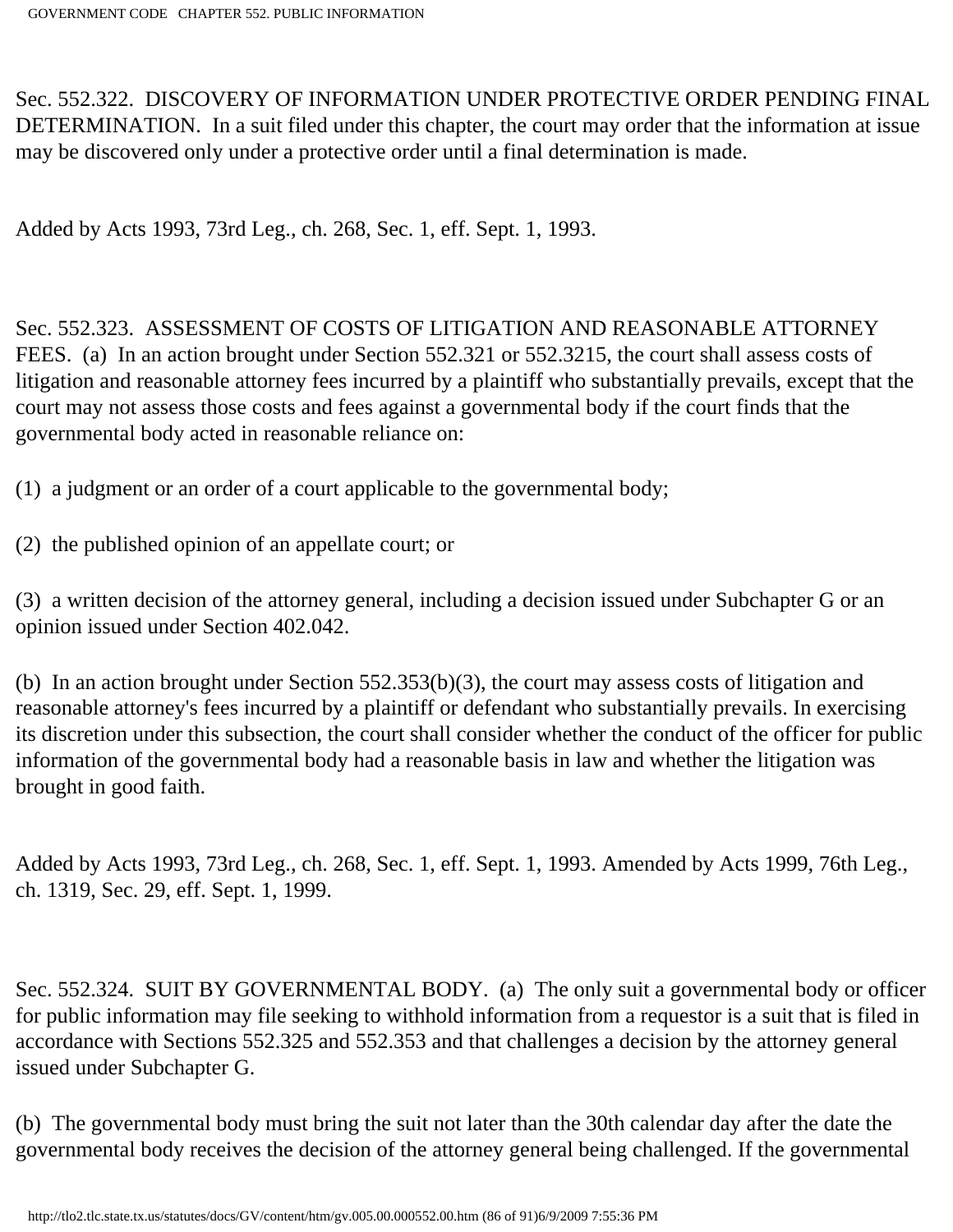body does not bring suit within that period, the governmental body shall comply with the decision of the attorney general. This subsection does not affect the earlier deadline for purposes of Section 552.353(b) (3) for a suit brought by an officer for public information.

Added by Acts 1995, 74th Leg., ch. 578, Sec. 1, eff. Aug. 28, 1995; Acts 1995, 74th Leg., ch. 1035, Sec. 24, eff. Sept. 1, 1995. Amended by Acts 1997, 75th Leg., ch. 165, Sec. 13.01, eff. Sept. 1, 1997; Acts 1997, 75th Leg., ch. 1231, Sec. 9, eff. Sept. 1, 1997; Acts 1999, 76th Leg., ch. 1319, Sec. 30, eff. Sept. 1, 1999.

Sec. 552.325. PARTIES TO SUIT SEEKING TO WITHHOLD INFORMATION. (a) A governmental body, officer for public information, or other person or entity that files a suit seeking to withhold information from a requestor may not file suit against the person requesting the information. The requestor is entitled to intervene in the suit.

(b) The governmental body, officer for public information, or other person or entity that files the suit shall demonstrate to the court that the governmental body, officer for public information, or other person or entity made a timely good faith effort to inform the requestor, by certified mail or by another written method of notice that requires the return of a receipt, of:

(1) the existence of the suit, including the subject matter and cause number of the suit and the court in which the suit is filed;

(2) the requestor's right to intervene in the suit or to choose to not participate in the suit;

(3) the fact that the suit is against the attorney general; and

(4) the address and phone number of the office of the attorney general.

(c) If the attorney general enters into a proposed settlement that all or part of the information that is the subject of the suit should be withheld, the attorney general shall notify the requestor of that decision and, if the requestor has not intervened in the suit, of the requestor's right to intervene to contest the withholding. The attorney general shall notify the requestor:

(1) in the manner required by the Texas Rules of Civil Procedure, if the requestor has intervened in the suit; or

(2) by certified mail or by another written method of notice that requires the return of a receipt, if the requestor has not intervened in the suit.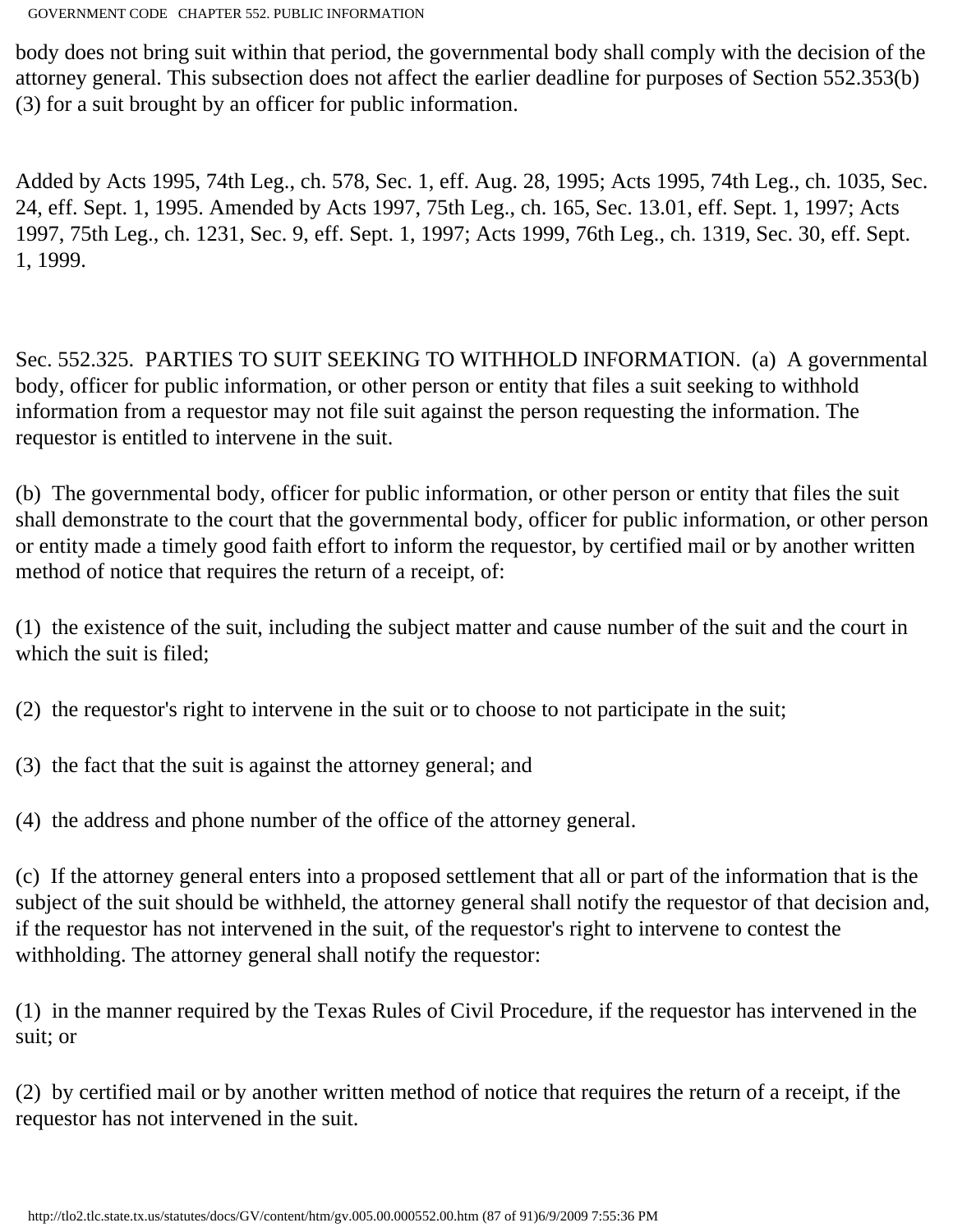(d) The court shall allow the requestor a reasonable period to intervene after the attorney general attempts to give notice under Subsection (c)(2).

Added by Acts 1995, 74th Leg., ch. 578, Sec. 1, eff. Aug. 28, 1995; Acts 1995, 74th Leg., ch. 1035, Sec. 24, eff. Sept. 1, 1995. Amended by Acts 1997, 75th Leg., ch. 165, Sec. 13.01, eff. Sept. 1, 1997; Acts 1997, 75th Leg., ch. 1231, Sec. 9, eff. Sept. 1, 1997.

Sec. 552.326. FAILURE TO RAISE EXCEPTIONS BEFORE ATTORNEY GENERAL. (a) Except as provided by Subsection (b), the only exceptions to required disclosure within Subchapter C that a governmental body may raise in a suit filed under this chapter are exceptions that the governmental body properly raised before the attorney general in connection with its request for a decision regarding the matter under Subchapter G.

- (b) Subsection (a) does not prohibit a governmental body from raising an exception:
- (1) based on a requirement of federal law; or
- (2) involving the property or privacy interests of another person.

Added by Acts 1999, 76th Leg., ch. 1319, Sec. 31, eff. Sept. 1, 1999.

Sec. 552.327. DISMISSAL OF SUIT DUE TO REQUESTOR'S WITHDRAWAL OR ABANDONMENT OF REQUEST. A court may dismiss a suit challenging a decision of the attorney general brought in accordance with this chapter if:

(1) all parties to the suit agree to the dismissal; and

(2) the attorney general determines and represents to the court that the requestor has voluntarily withdrawn the request for information in writing or has abandoned the request.

Added by Acts 2007, 80th Leg., R.S., Ch. [474,](http://www.legis.state.tx.us/tlodocs/80R/billtext/html/HB02248F.HTM) Sec. 2, eff. September 1, 2007.

# SUBCHAPTER I. CRIMINAL VIOLATIONS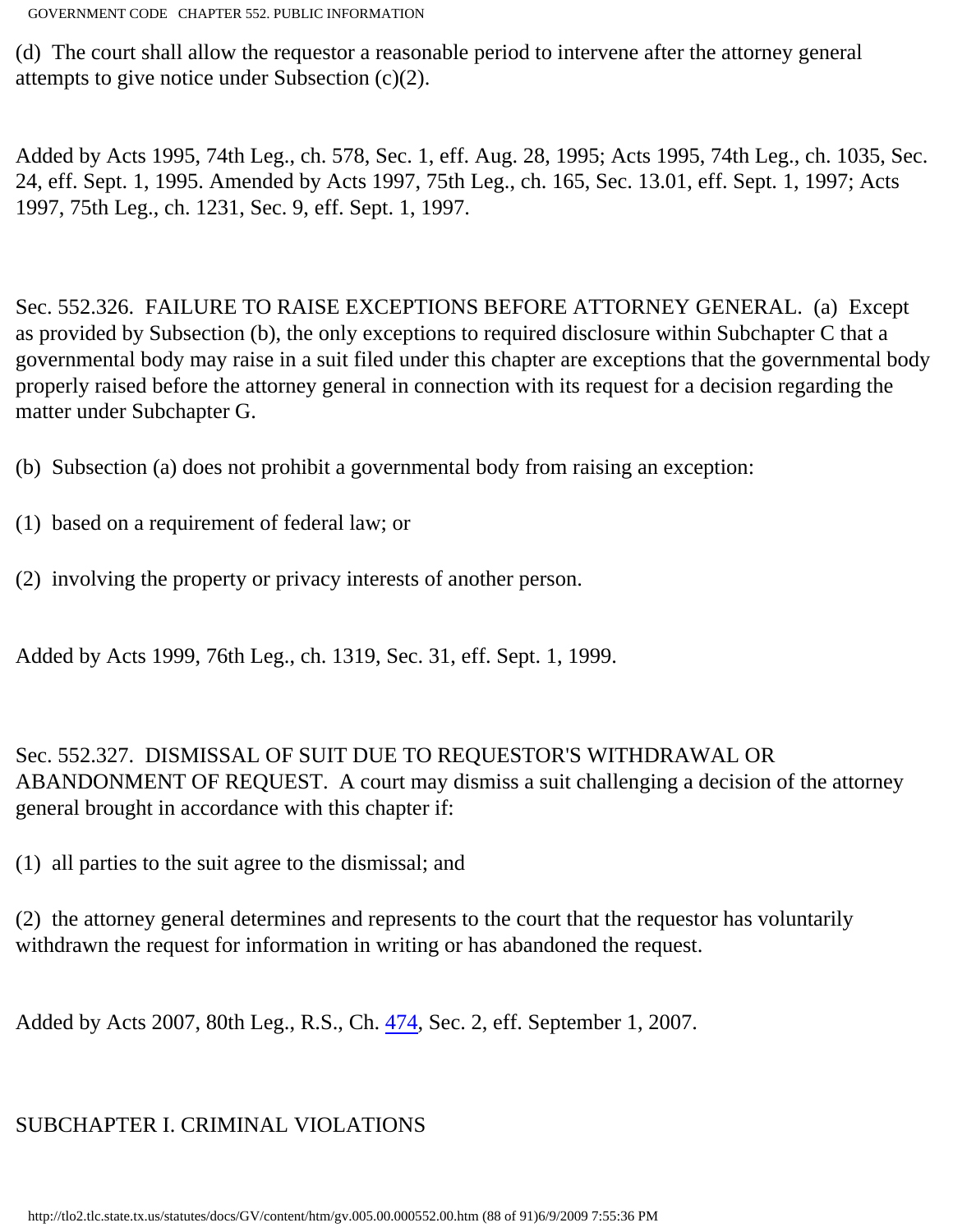#### Sec. 552.351. DESTRUCTION, REMOVAL, OR ALTERATION OF PUBLIC

INFORMATION. (a) A person commits an offense if the person wilfully destroys, mutilates, removes without permission as provided by this chapter, or alters public information.

(b) An offense under this section is a misdemeanor punishable by:

- (1) a fine of not less than \$25 or more than \$4,000;
- (2) confinement in the county jail for not less than three days or more than three months; or
- (3) both the fine and confinement.

(c) It is an exception to the application of Subsection (a) that the public information was transferred under Section 441.204.

Added by Acts 1993, 73rd Leg., ch. 268, Sec. 1, eff. Sept. 1, 1993. Amended by Acts 1995, 74th Leg., ch. 1035, Sec. 25, eff. Sept. 1, 1995; Acts 2001, 77th Leg., ch. 771, Sec. 2, eff. June 13, 2001.

Sec. 552.352. DISTRIBUTION OR MISUSE OF CONFIDENTIAL INFORMATION. (a) A person commits an offense if the person distributes information considered confidential under the terms of this chapter.

(a-1) An officer or employee of a governmental body who obtains access to confidential information under Section 552.008 commits an offense if the officer or employee knowingly:

(1) uses the confidential information for a purpose other than the purpose for which the information was received or for a purpose unrelated to the law that permitted the officer or employee to obtain access to the information, including solicitation of political contributions or solicitation of clients;

(2) permits inspection of the confidential information by a person who is not authorized to inspect the information; or

(3) discloses the confidential information to a person who is not authorized to receive the information.

(a-2) For purposes of Subsection (a-1), a member of an advisory committee to a governmental body who obtains access to confidential information in that capacity is considered to be an officer or employee of the governmental body.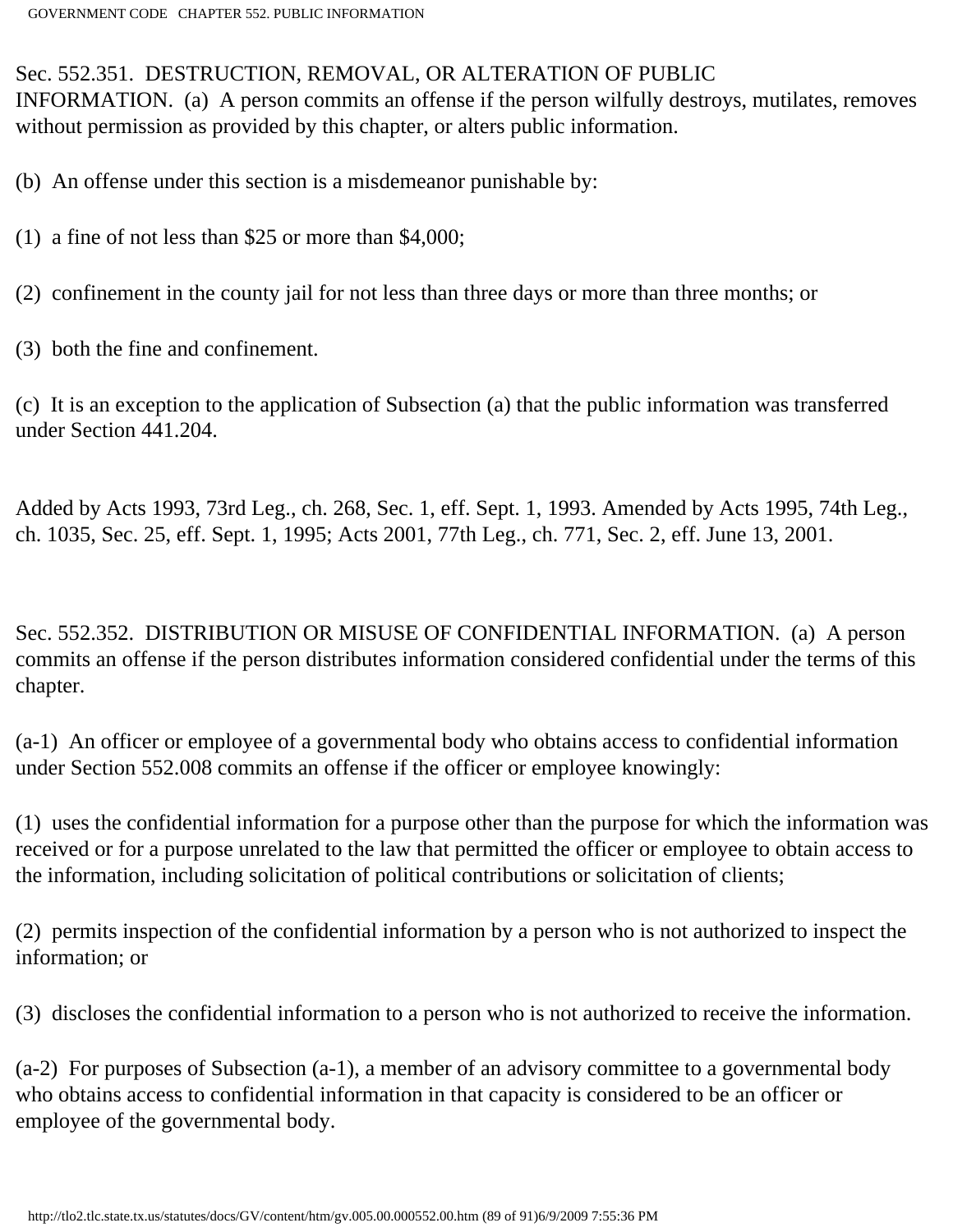- (b) An offense under this section is a misdemeanor punishable by:
- (1) a fine of not more than \$1,000;
- (2) confinement in the county jail for not more than six months; or
- (3) both the fine and confinement.
- (c) A violation under this section constitutes official misconduct.

Added by Acts 1993, 73rd Leg., ch. 268, Sec. 1, eff. Sept. 1, 1993. Amended by Acts 2003, 78th Leg., ch. 249, Sec. 7.01, 7.02, eff. Sept. 1, 2003; Acts 2003, 78th Leg., ch. 1089, Sec. 2, eff. Sept. 1, 2003.

Sec. 552.353. FAILURE OR REFUSAL OF OFFICER FOR PUBLIC INFORMATION TO PROVIDE ACCESS TO OR COPYING OF PUBLIC INFORMATION. (a) An officer for public information, or the officer's agent, commits an offense if, with criminal negligence, the officer or the officer's agent fails or refuses to give access to, or to permit or provide copying of, public information to a requestor as provided by this chapter.

(b) It is an affirmative defense to prosecution under Subsection (a) that the officer for public information reasonably believed that public access to the requested information was not required and that the officer:

(1) acted in reasonable reliance on a court order or a written interpretation of this chapter contained in an opinion of a court of record or of the attorney general issued under Subchapter G;

(2) requested a decision from the attorney general in accordance with Subchapter G, and the decision is pending; or

(3) not later than the 10th calendar day after the date of receipt of a decision by the attorney general that the information is public, filed a petition for a declaratory judgment, a writ of mandamus, or both, against the attorney general in a Travis County district court seeking relief from compliance with the decision of the attorney general, and a petition is pending.

(c) It is an affirmative defense to prosecution under Subsection (a) that a person or entity has, not later than the 10th calendar day after the date of receipt by a governmental body of a decision by the attorney general that the information is public, filed a cause of action seeking relief from compliance with the decision of the attorney general, and the cause is pending.